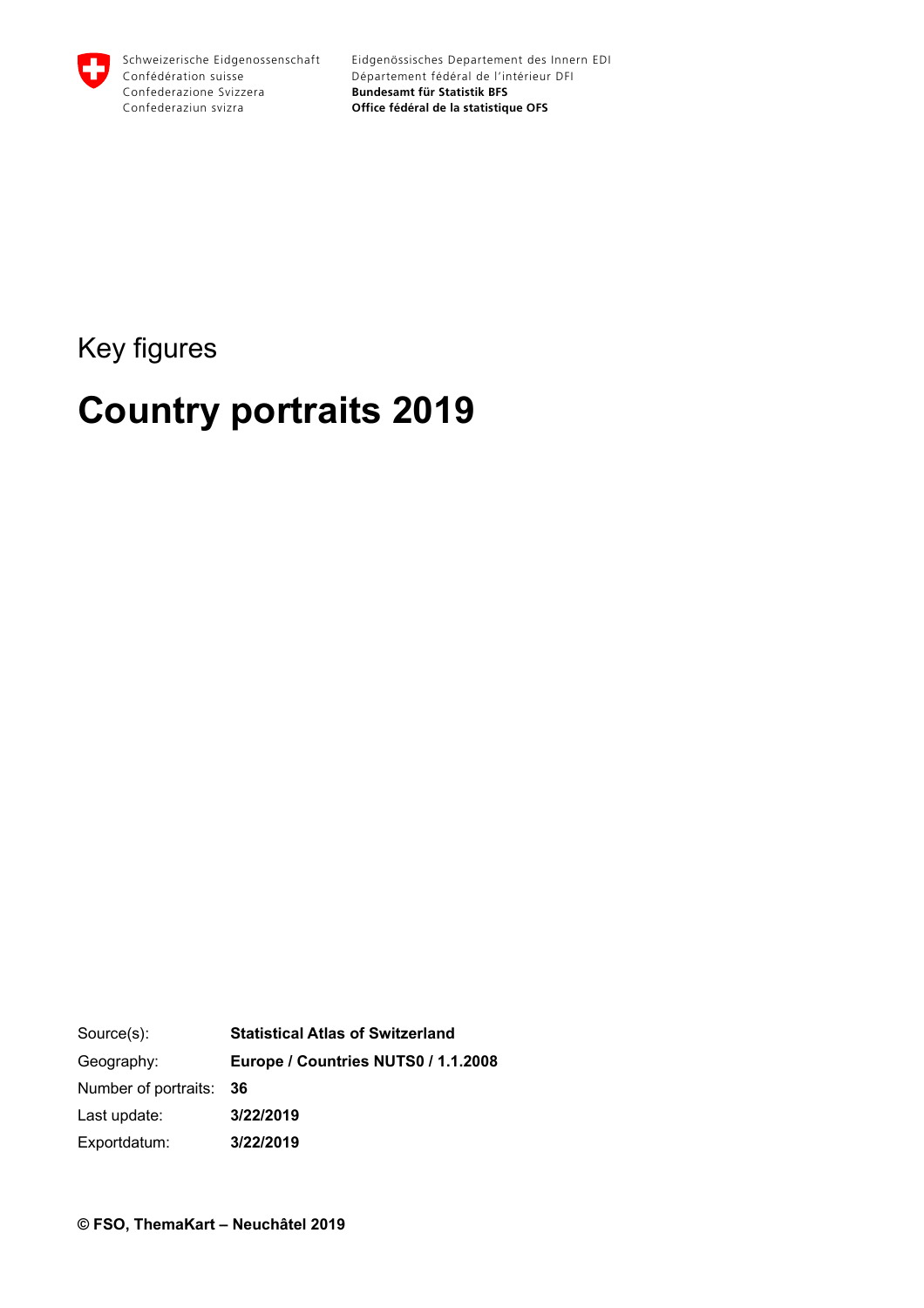

# Contents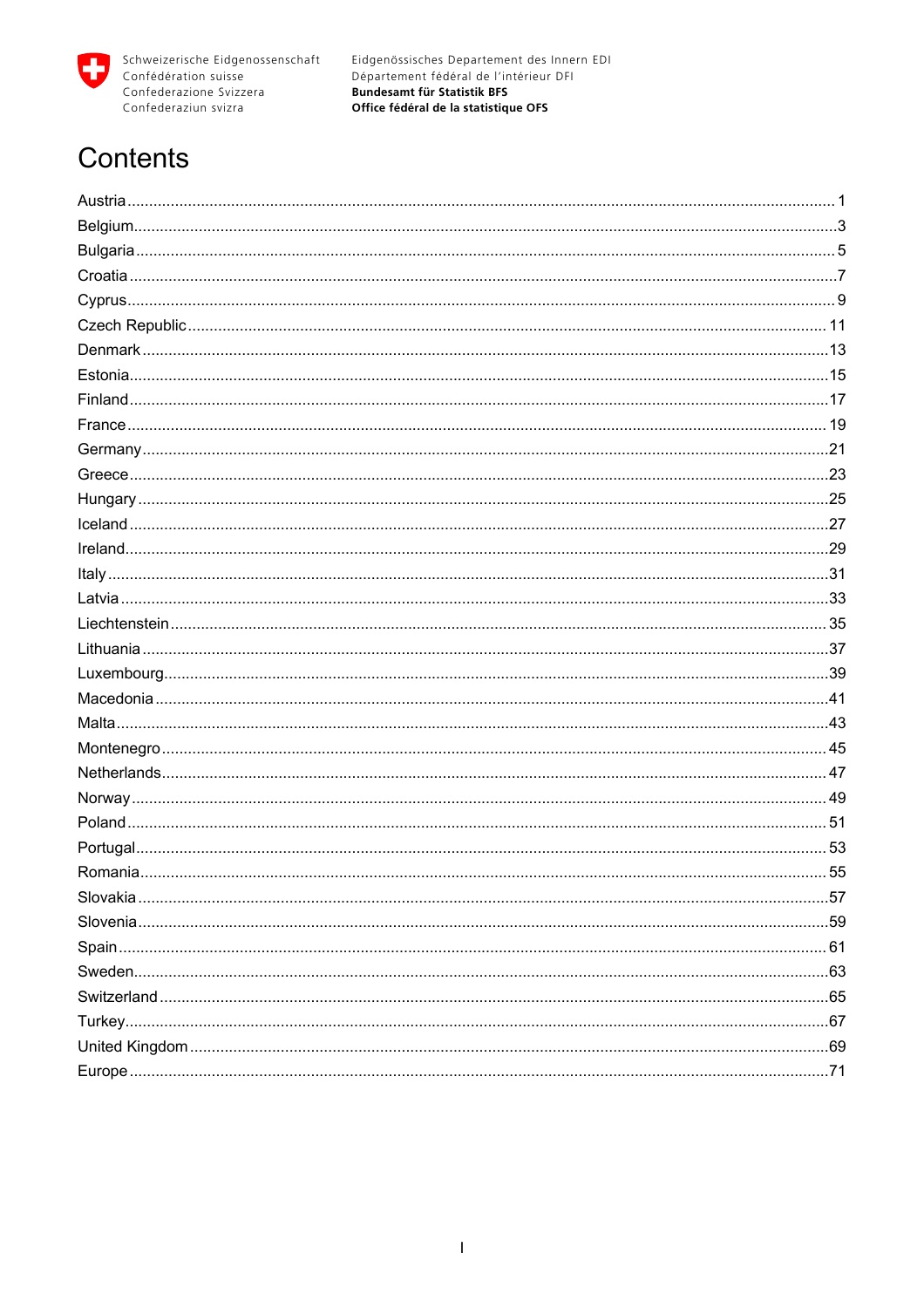<span id="page-2-0"></span>



### **Austria**

| <b>Population</b>                                                       |           |           |
|-------------------------------------------------------------------------|-----------|-----------|
| Inhabitants                                                             | 2017      | 8,772,865 |
| Population density per km <sup>2</sup>                                  | 2016      | 105.9     |
| Age distribution, age groups in %                                       |           |           |
| 0 to 19 years                                                           | 2017      | 19.6      |
| 65 and above                                                            | 2017      | 18.5      |
| Share of foreign nationals in %                                         | 2017      | 15.2      |
| Live births per 1000 inhab.                                             | 2016      | 10.0      |
| Births outside marriage in %                                            | 2016      |           |
| Life expectancy (at birth) in years                                     |           |           |
| Women                                                                   | 2016      | 84.1      |
| Men                                                                     | 2016      | 79.3      |
| <b>Territory</b>                                                        |           |           |
| Total land area in km <sup>2</sup>                                      | 2009      | 83,879    |
| Settlement/urban and infrastructure areas in %                          | 2009      | 3.9       |
| Agricultural areas in %                                                 | 2009      | 34.0      |
| Forest and woodland in %                                                | 2009      | 40.6      |
| <b>Environment</b>                                                      |           |           |
| Environmentally related taxes as % of all taxes and social              |           |           |
| contributions                                                           | 2016      | 5.5       |
| Domestic material consumption (DMC) in t per capita                     | 2017      | 20.7      |
| Greenhouse gas emissions (CO <sub>2</sub> -equivalents) in t per capita | 2016      | 9.1       |
| <b>Employment and income</b>                                            |           |           |
| Employment rate (15-64-year-olds) in %                                  | 2017      | 76.4      |
| Women                                                                   | 2017      | 71.8      |
| Men                                                                     | 2017      | 81.0      |
| Unemployment rate (15-74-year-olds) according to ILO in %               | 2017      | 5.5       |
| Women                                                                   | 2017      | 5.0       |
| Men                                                                     | 2017      | 5.9       |
| Youth unemployment rate (15-24-year-olds) in %                          | 2017      | 9.8       |
| Long-term unemployment rate (15-74-year-olds) according to ILO          |           |           |
| in $%$                                                                  | 2017      | 33.4      |
| <b>National economy</b>                                                 |           |           |
| Gross domestic product in PPS* per capita                               | 2017      | 38,100    |
| Average annual growth in %                                              | 2000-2017 | 1.1       |
| <b>Prices</b>                                                           |           |           |
| Average annual inflation (HICP*) in %                                   | 2017      | 2.2       |
| <b>Energy</b>                                                           |           |           |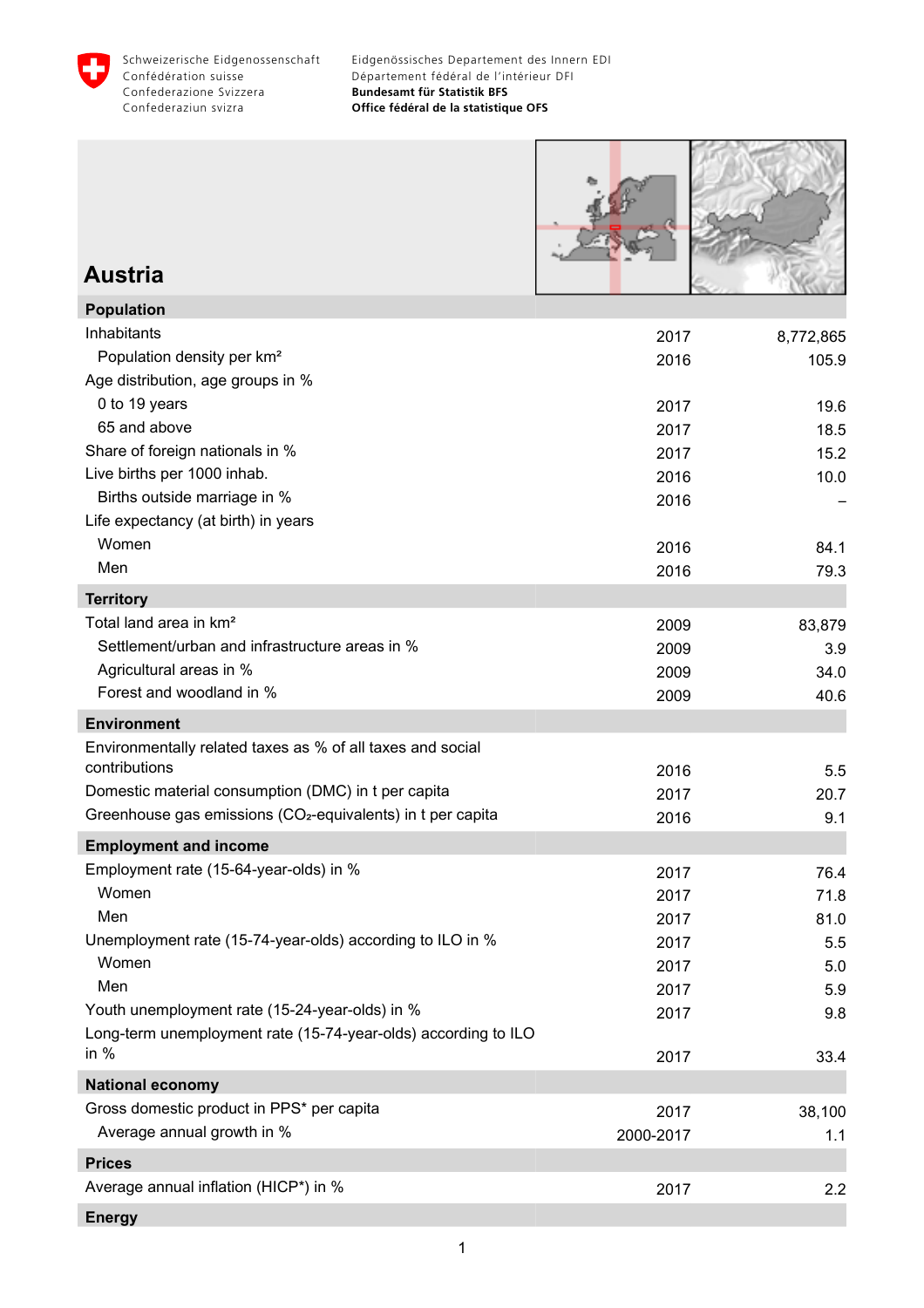

| <b>Austria</b>                                                                                                   |              |              |
|------------------------------------------------------------------------------------------------------------------|--------------|--------------|
| Gross energy consumption in crude oil equivalent per capita                                                      | 2016         | 3.9          |
| Share of crude and mineral oil in %                                                                              | 2016         | 36.2         |
| Share of renewable energies in %                                                                                 | 2016         | 29.7         |
| Share of nuclear energy in %                                                                                     | 2016         | 0.0          |
| <b>Tourism</b>                                                                                                   |              |              |
| Beds in hotels and health resorts per 1000 inhab.<br>Overnight stays per capita                                  | 2017<br>2017 | 69.5<br>10.4 |
|                                                                                                                  |              |              |
| <b>Mobility and transport</b><br>Passenger cars per 1000 inhabitants                                             | 2016         | 550          |
| Deaths in road accidents per 1,000,000 inhab.                                                                    | 2016         | 50           |
| Motorway network in km                                                                                           | 2016         |              |
| Rail network in km                                                                                               | 2016         |              |
| <b>Social Security</b>                                                                                           |              |              |
| Expenditure as % of GDP                                                                                          | 2016         | 30.3         |
| <b>Health</b>                                                                                                    |              |              |
| Hospital beds per 100,000 inhab.                                                                                 | 2016         | 742          |
| Health care costs as % of GDP                                                                                    | 2016         | 10.4         |
| Infant mortality per 1000 live births                                                                            | 2016         | 3.1          |
| <b>Education and science</b>                                                                                     |              |              |
| Young people (18-24-year-olds) without post-compulsory<br>education in %                                         |              |              |
| Adults (25-to-64-year-olds) with a tertiary-level education in %                                                 | 2017<br>2017 | 20.4<br>32.4 |
| Education expenditure as % of GDP                                                                                | 2015         | 5.4          |
| Expenditure on research and development as % of GDP*                                                             | 2016         | 3.1          |
| Economic and social situation of the population                                                                  |              |              |
| At-risk-of-poverty rate as % of all employed persons                                                             | 2017         | 7.7          |
| Persons with significant material deprivation in %                                                               | 2017         | 7.4          |
| Median of the equivalised disposable net income in PPS*                                                          | 2016         | 23,112       |
| Housing costs as % of the disposable household income                                                            | 2017         | 17.9         |
| <b>Gender equality</b>                                                                                           |              |              |
| Gender-specific pay gaps in % (secondary and tertiary sector)<br>Percentage of women amongst university students | 2016         | 20.1         |
| Representation of women in national parliaments                                                                  | 2017<br>2017 | 53.0<br>34.4 |
|                                                                                                                  |              |              |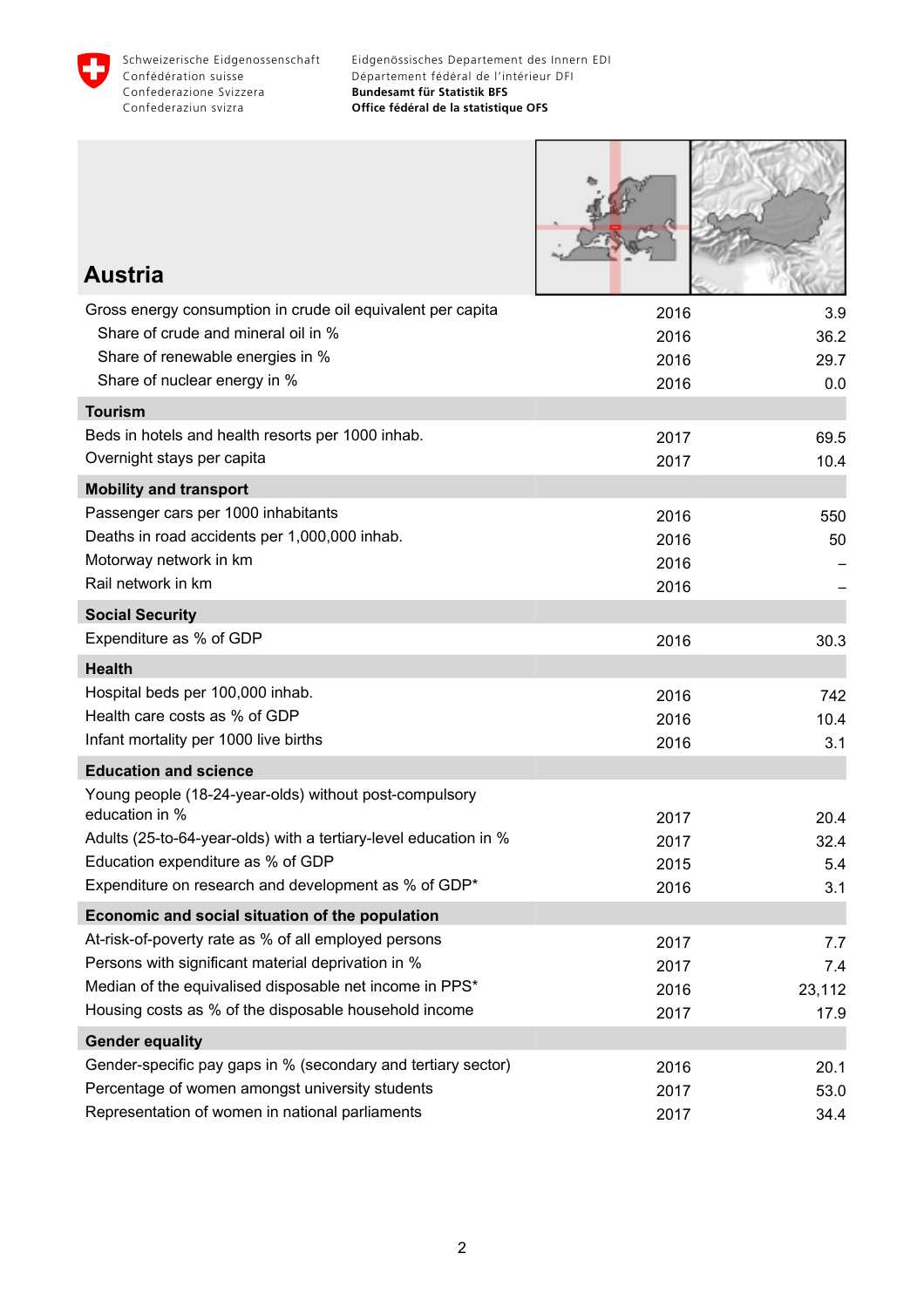<span id="page-4-0"></span>



# **Belgium**

| <b>Population</b>                                                       |           |            |
|-------------------------------------------------------------------------|-----------|------------|
| Inhabitants                                                             | 2017      | 11,351,727 |
| Population density per km <sup>2</sup>                                  | 2016      | 372.1      |
| Age distribution, age groups in %                                       |           |            |
| 0 to 19 years                                                           | 2017      | 22.6       |
| 65 and above                                                            | 2017      | 18.5       |
| Share of foreign nationals in %                                         | 2017      | 11.9       |
| Live births per 1000 inhab.                                             | 2016      | 10.7       |
| Births outside marriage in %                                            | 2016      |            |
| Life expectancy (at birth) in years                                     |           |            |
| Women                                                                   | 2016      | 84.0       |
| Men                                                                     | 2016      | 79.0       |
| <b>Territory</b>                                                        |           |            |
| Total land area in km <sup>2</sup>                                      | 2009      | 30,528     |
| Settlement/urban and infrastructure areas in %                          | 2009      | 10.0       |
| Agricultural areas in %                                                 | 2009      | 53.6       |
| Forest and woodland in %                                                | 2009      | 24.6       |
| <b>Environment</b>                                                      |           |            |
| Environmentally related taxes as % of all taxes and social              |           |            |
| contributions                                                           | 2016      | 4.7        |
| Domestic material consumption (DMC) in t per capita                     | 2017      | 13.2       |
| Greenhouse gas emissions (CO <sub>2</sub> -equivalents) in t per capita | 2016      | 10.4       |
| <b>Employment and income</b>                                            |           |            |
| Employment rate (15-64-year-olds) in %                                  | 2017      | 68.0       |
| Women                                                                   | 2017      | 63.2       |
| Men                                                                     | 2017      | 72.8       |
| Unemployment rate (15-74-year-olds) according to ILO in %               | 2017      | 7.1        |
| Women                                                                   | 2017      | 7.1        |
| Men                                                                     | 2017      | 7.1        |
| Youth unemployment rate (15-24-year-olds) in %                          | 2017      | 19.3       |
| Long-term unemployment rate (15-74-year-olds) according to ILO          |           |            |
| in $%$                                                                  | 2017      | 49.7       |
| <b>National economy</b>                                                 |           |            |
| Gross domestic product in PPS* per capita                               | 2017      | 35,000     |
| Average annual growth in %                                              | 2000-2017 | 1.0        |
| <b>Prices</b>                                                           |           |            |
| Average annual inflation (HICP*) in %                                   | 2017      | 2.2        |
| <b>Energy</b>                                                           |           |            |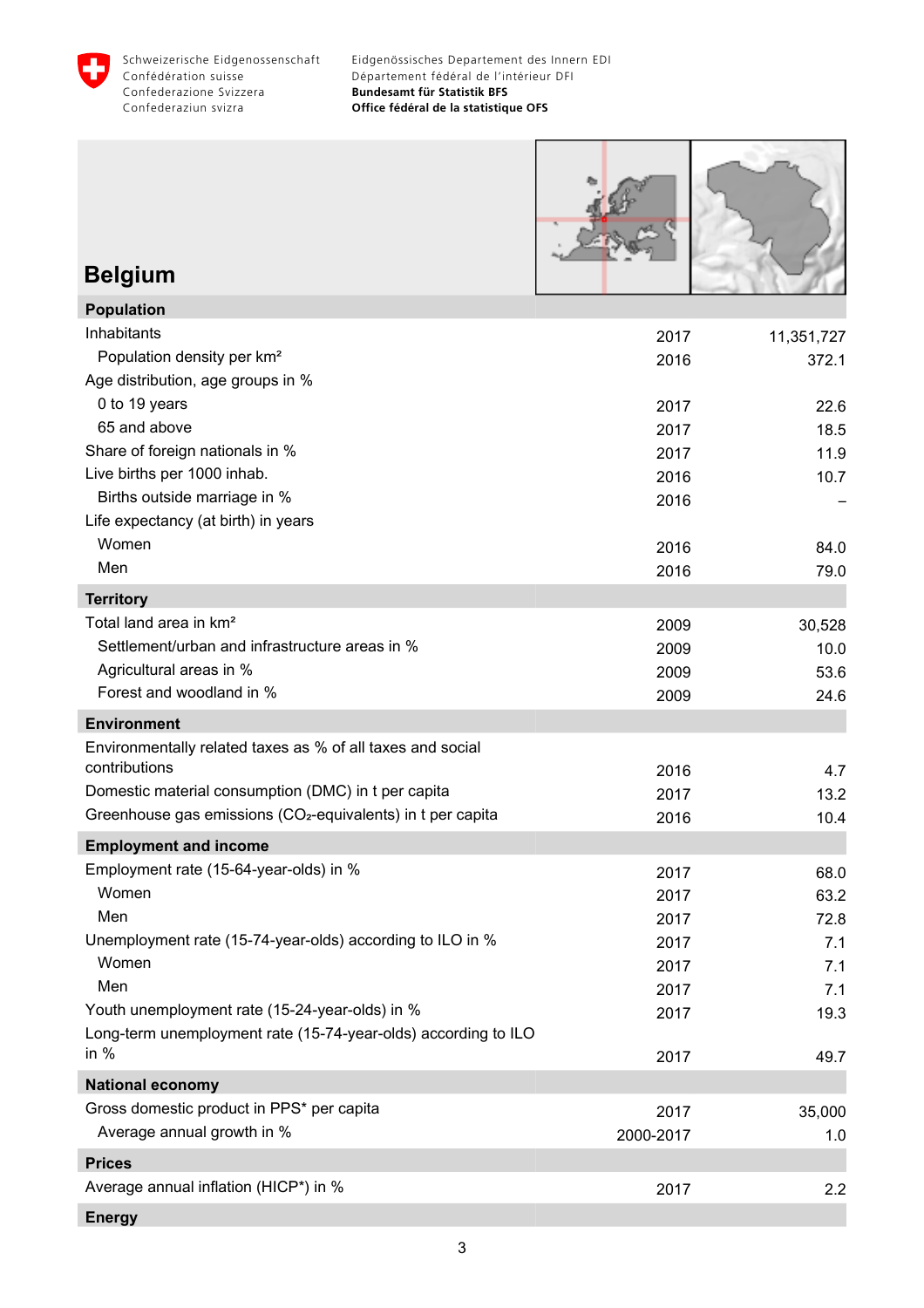

Г

Τ

| <b>Belgium</b>                                                                                                                                                                                                                            |                              |                               |
|-------------------------------------------------------------------------------------------------------------------------------------------------------------------------------------------------------------------------------------------|------------------------------|-------------------------------|
| Gross energy consumption in crude oil equivalent per capita<br>Share of crude and mineral oil in %<br>Share of renewable energies in %<br>Share of nuclear energy in %                                                                    | 2016<br>2016<br>2016<br>2016 | 5.1<br>41.5<br>6.8<br>19.5    |
| <b>Tourism</b>                                                                                                                                                                                                                            |                              |                               |
| Beds in hotels and health resorts per 1000 inhab.<br>Overnight stays per capita                                                                                                                                                           | 2017<br>2017                 | 11.4<br>1.7                   |
| <b>Mobility and transport</b>                                                                                                                                                                                                             |                              |                               |
| Passenger cars per 1000 inhabitants<br>Deaths in road accidents per 1,000,000 inhab.<br>Motorway network in km<br>Rail network in km                                                                                                      | 2016<br>2016<br>2016<br>2016 | 503<br>56                     |
| <b>Social Security</b>                                                                                                                                                                                                                    |                              |                               |
| Expenditure as % of GDP                                                                                                                                                                                                                   | 2016                         | 29.8                          |
| <b>Health</b>                                                                                                                                                                                                                             |                              |                               |
| Hospital beds per 100,000 inhab.<br>Health care costs as % of GDP<br>Infant mortality per 1000 live births                                                                                                                                | 2016<br>2016<br>2016         | 569<br>10.0<br>3.2            |
| <b>Education and science</b>                                                                                                                                                                                                              |                              |                               |
| Young people (18-24-year-olds) without post-compulsory<br>education in %<br>Adults (25-to-64-year-olds) with a tertiary-level education in %<br>Education expenditure as % of GDP<br>Expenditure on research and development as % of GDP* | 2017<br>2017<br>2015<br>2016 | 24.0<br>40.3<br>6.4<br>2.6    |
| Economic and social situation of the population                                                                                                                                                                                           |                              |                               |
| At-risk-of-poverty rate as % of all employed persons<br>Persons with significant material deprivation in %<br>Median of the equivalised disposable net income in PPS*<br>Housing costs as % of the disposable household income            | 2017<br>2017<br>2016<br>2017 | 5.0<br>11.3<br>21,313<br>19.5 |
| <b>Gender equality</b>                                                                                                                                                                                                                    |                              |                               |
| Gender-specific pay gaps in % (secondary and tertiary sector)<br>Percentage of women amongst university students<br>Representation of women in national parliaments                                                                       | 2016<br>2017<br>2017         | 6.1<br>55.7<br>38.0           |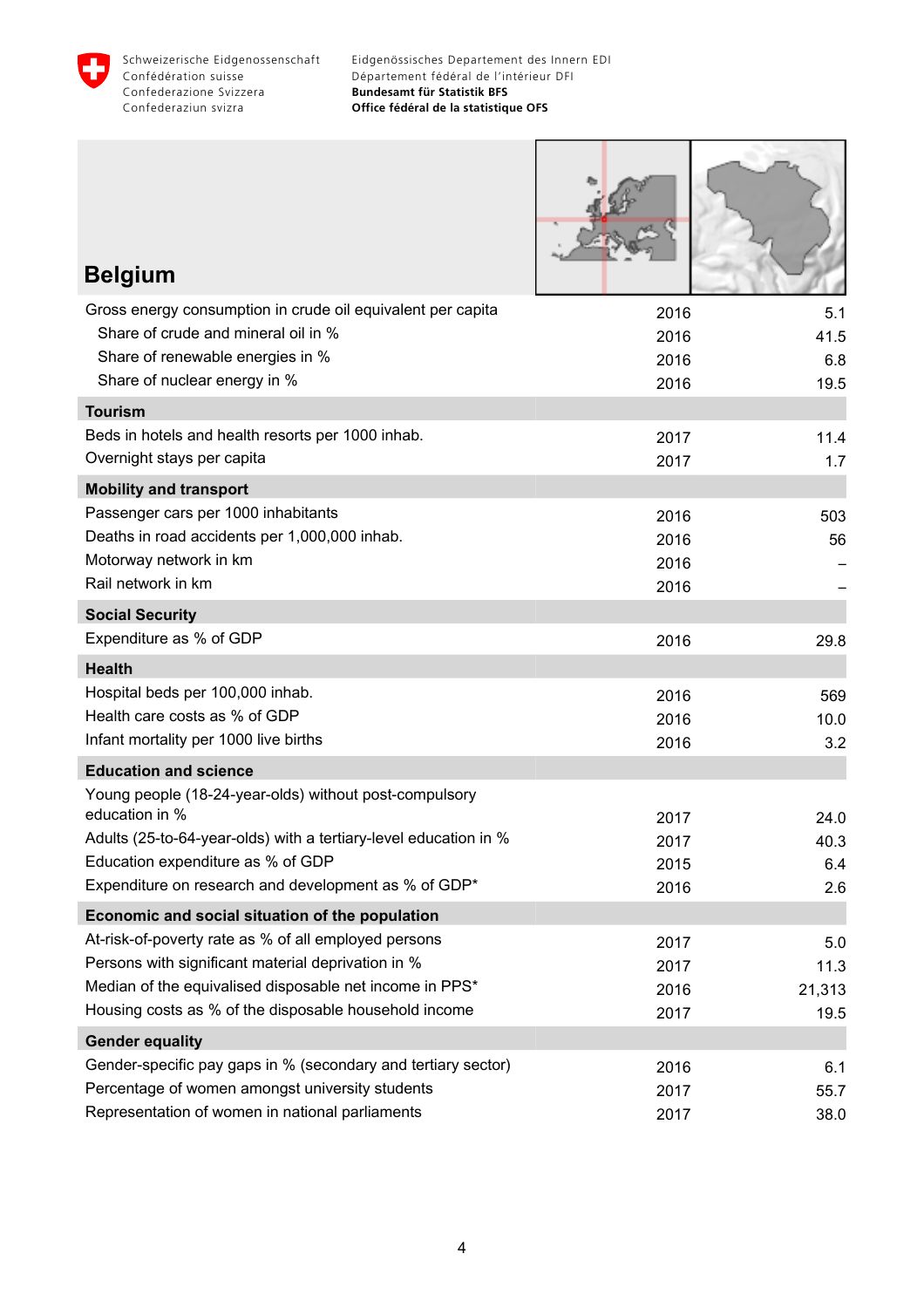<span id="page-6-0"></span>



# **Bulgaria**

| <b>Population</b>                                                       |           |           |
|-------------------------------------------------------------------------|-----------|-----------|
| Inhabitants                                                             | 2017      | 7,101,859 |
| Population density per km <sup>2</sup>                                  | 2016      | 64.8      |
| Age distribution, age groups in %                                       |           |           |
| 0 to 19 years                                                           | 2017      | 18.5      |
| 65 and above                                                            | 2017      | 20.7      |
| Share of foreign nationals in %                                         | 2017      | 1.1       |
| Live births per 1000 inhab.                                             | 2016      | 9.2       |
| Births outside marriage in %                                            | 2016      | 58.6      |
| Life expectancy (at birth) in years                                     |           |           |
| Women                                                                   | 2016      | 78.5      |
| Men                                                                     | 2016      | 71.3      |
| <b>Territory</b>                                                        |           |           |
| Total land area in km <sup>2</sup>                                      | 2009      | 111,002   |
| Settlement/urban and infrastructure areas in %                          | 2009      |           |
| Agricultural areas in %                                                 | 2009      |           |
| Forest and woodland in %                                                | 2009      |           |
| <b>Environment</b>                                                      |           |           |
| Environmentally related taxes as % of all taxes and social              |           |           |
| contributions                                                           | 2016      | 9.6       |
| Domestic material consumption (DMC) in t per capita                     | 2017      | 20.9      |
| Greenhouse gas emissions (CO <sub>2</sub> -equivalents) in t per capita | 2016      | 8.3       |
| <b>Employment and income</b>                                            |           |           |
| Employment rate (15-64-year-olds) in %                                  | 2017      | 71.3      |
| Women                                                                   | 2017      | 67.1      |
| Men                                                                     | 2017      | 75.4      |
| Unemployment rate (15-74-year-olds) according to ILO in %               | 2017      | 6.2       |
| Women                                                                   | 2017      | 6.0       |
| Men                                                                     | 2017      | 6.4       |
| Youth unemployment rate (15-24-year-olds) in %                          | 2017      | 12.9      |
| Long-term unemployment rate (15-74-year-olds) according to ILO          |           |           |
| in $%$                                                                  | 2017      | 55.0      |
| <b>National economy</b>                                                 |           |           |
| Gross domestic product in PPS* per capita                               | 2017      | 14,800    |
| Average annual growth in %                                              | 2000-2017 | 4.6       |
| <b>Prices</b>                                                           |           |           |
| Average annual inflation (HICP*) in %                                   | 2017      | 1.2       |
| <b>Energy</b>                                                           |           |           |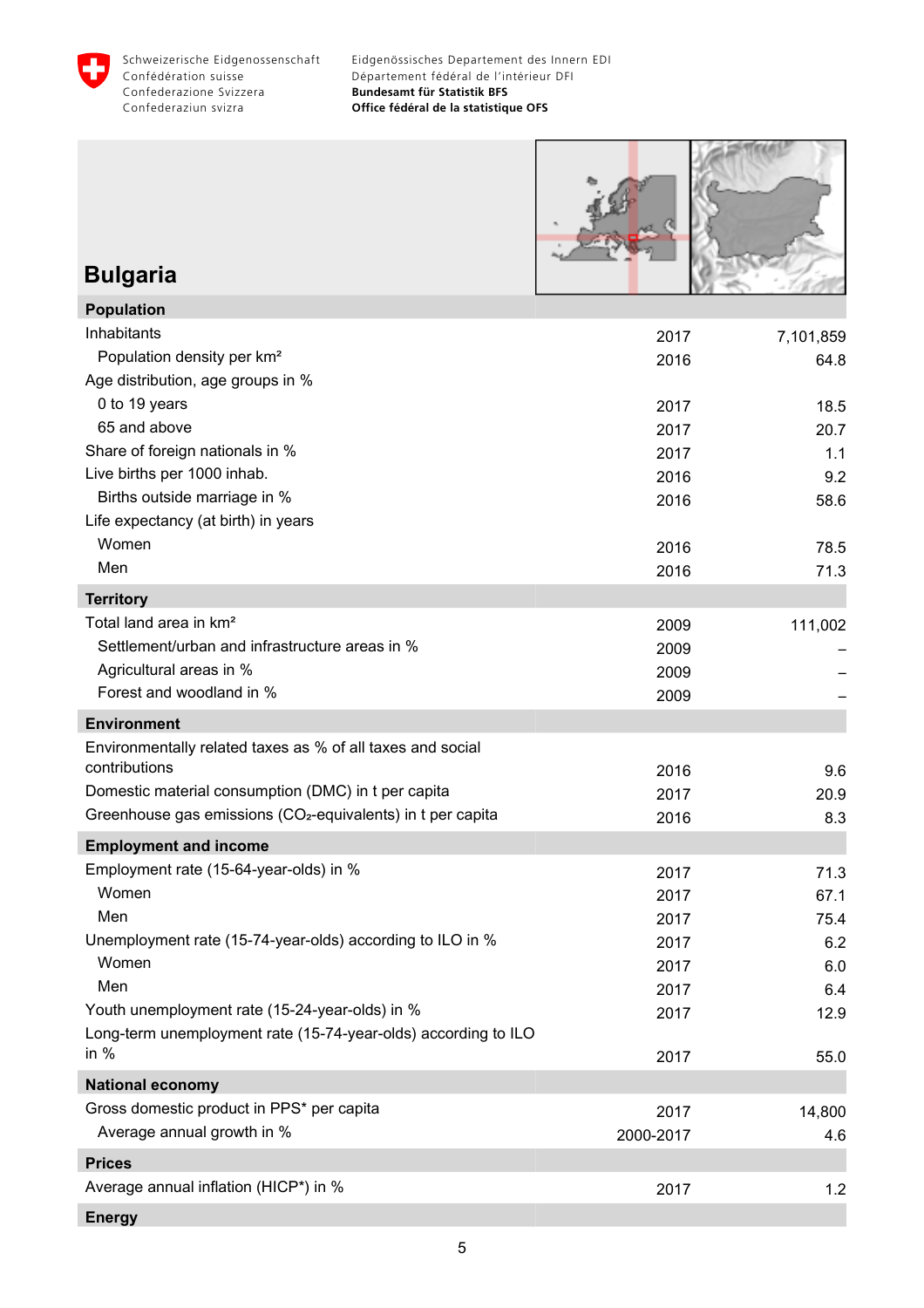

**HARTING** 

| <b>Bulgaria</b>                                                                                         |              |               |
|---------------------------------------------------------------------------------------------------------|--------------|---------------|
| Gross energy consumption in crude oil equivalent per capita                                             | 2016         | 2.6           |
| Share of crude and mineral oil in %                                                                     | 2016         | 23.3          |
| Share of renewable energies in %                                                                        | 2016         | 10.7          |
| Share of nuclear energy in %                                                                            | 2016         | 22.5          |
| <b>Tourism</b>                                                                                          |              |               |
| Beds in hotels and health resorts per 1000 inhab.                                                       | 2017         | 41.3          |
| Overnight stays per capita                                                                              | 2017         | 3.4           |
| <b>Mobility and transport</b>                                                                           |              |               |
| Passenger cars per 1000 inhabitants                                                                     | 2016         | 443           |
| Deaths in road accidents per 1,000,000 inhab.                                                           | 2016         | 99            |
| Motorway network in km<br>Rail network in km                                                            | 2016         | 740           |
|                                                                                                         | 2016         | 5,486         |
| <b>Social Security</b>                                                                                  |              |               |
| Expenditure as % of GDP                                                                                 | 2016         | 17.5          |
| <b>Health</b>                                                                                           |              |               |
| Hospital beds per 100,000 inhab.                                                                        | 2016         | 727           |
| Health care costs as % of GDP                                                                           | 2016         |               |
| Infant mortality per 1000 live births                                                                   | 2016         | 6.5           |
| <b>Education and science</b>                                                                            |              |               |
| Young people (18-24-year-olds) without post-compulsory                                                  |              |               |
| education in %<br>Adults (25-to-64-year-olds) with a tertiary-level education in %                      | 2017         | 25.7          |
| Education expenditure as % of GDP                                                                       | 2017         | 27.8          |
| Expenditure on research and development as % of GDP*                                                    | 2015<br>2016 | 3.9<br>0.8    |
|                                                                                                         |              |               |
| Economic and social situation of the population<br>At-risk-of-poverty rate as % of all employed persons |              |               |
| Persons with significant material deprivation in %                                                      | 2017<br>2017 | 10.0          |
| Median of the equivalised disposable net income in PPS*                                                 | 2016         | 43.8<br>6,746 |
| Housing costs as % of the disposable household income                                                   | 2017         | 27.3          |
| <b>Gender equality</b>                                                                                  |              |               |
| Gender-specific pay gaps in % (secondary and tertiary sector)                                           | 2016         | 14.4          |
| Percentage of women amongst university students                                                         | 2017         | 53.9          |
| Representation of women in national parliaments                                                         | 2017         | 23.8          |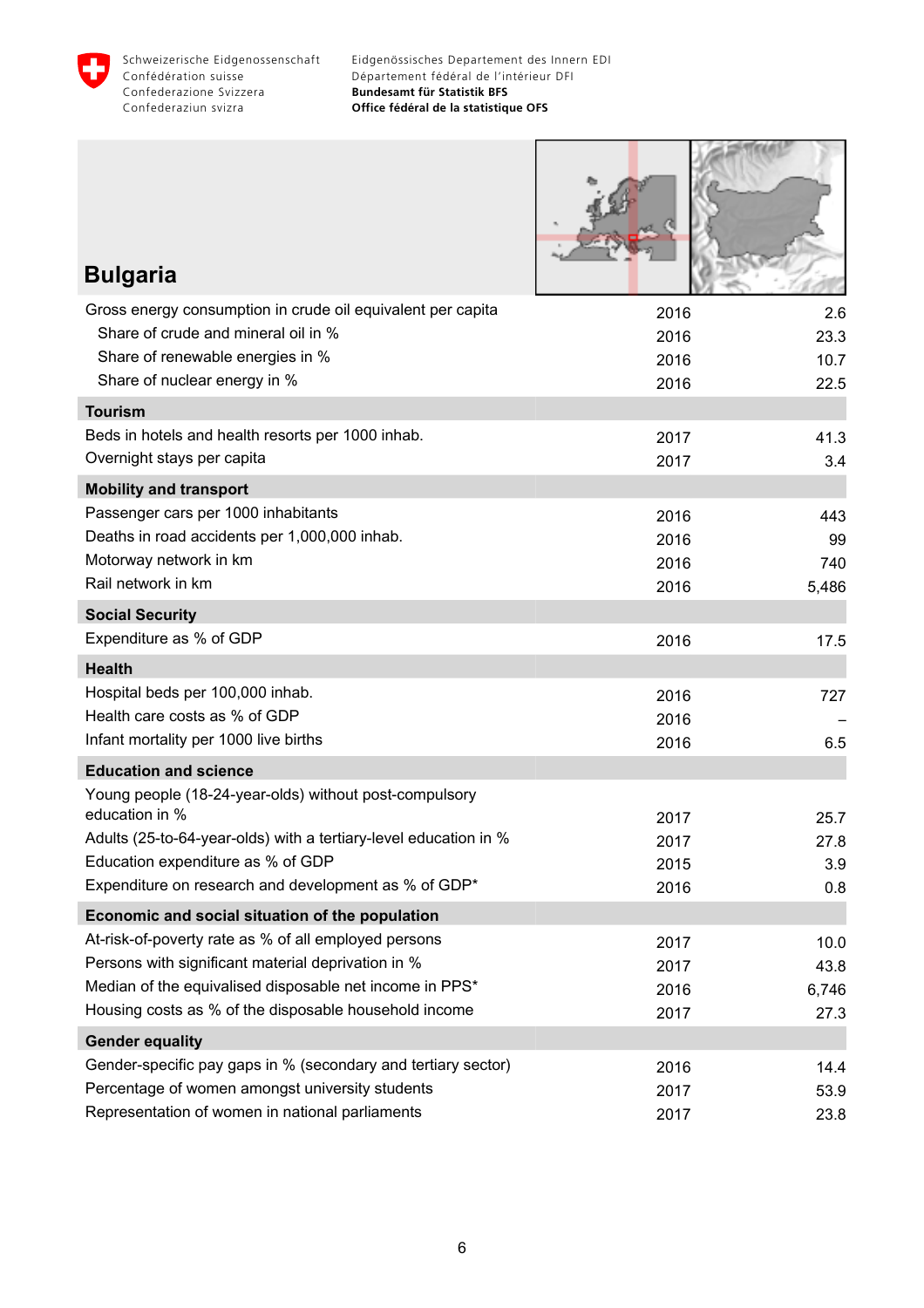<span id="page-8-0"></span>



**Croatia**

| <b>Population</b>                                                       |           |           |
|-------------------------------------------------------------------------|-----------|-----------|
| Inhabitants                                                             | 2017      | 4,154,213 |
| Population density per km <sup>2</sup>                                  | 2016      | 74.6      |
| Age distribution, age groups in %                                       |           |           |
| 0 to 19 years                                                           | 2017      | 19.9      |
| 65 and above                                                            | 2017      | 19.6      |
| Share of foreign nationals in %                                         | 2017      | 1.1       |
| Live births per 1000 inhab.                                             | 2016      | 9.0       |
| Births outside marriage in %                                            | 2016      | 18.9      |
| Life expectancy (at birth) in years                                     |           |           |
| Women                                                                   | 2016      | 81.3      |
| Men                                                                     | 2016      | 75.0      |
| <b>Territory</b>                                                        |           |           |
| Total land area in km <sup>2</sup>                                      | 2009      |           |
| Settlement/urban and infrastructure areas in %                          | 2009      |           |
| Agricultural areas in %                                                 | 2009      |           |
| Forest and woodland in %                                                | 2009      |           |
| <b>Environment</b>                                                      |           |           |
| Environmentally related taxes as % of all taxes and social              |           |           |
| contributions                                                           | 2016      | 9.3       |
| Domestic material consumption (DMC) in t per capita                     | 2017      | 9.8       |
| Greenhouse gas emissions (CO <sub>2</sub> -equivalents) in t per capita | 2016      | 5.9       |
| <b>Employment and income</b>                                            |           |           |
| Employment rate (15-64-year-olds) in %                                  | 2017      | 66.4      |
| Women                                                                   | 2017      | 61.4      |
| Men                                                                     | 2017      | 71.5      |
| Unemployment rate (15-74-year-olds) according to ILO in %               | 2017      | 11.0      |
| Women                                                                   | 2017      | 11.9      |
| Men                                                                     | 2017      | 10.3      |
| Youth unemployment rate (15-24-year-olds) in %                          | 2017      | 27.2      |
| Long-term unemployment rate (15-74-year-olds) according to ILO          |           |           |
| in $%$                                                                  | 2017      | 41.0      |
| <b>National economy</b>                                                 |           |           |
| Gross domestic product in PPS* per capita                               | 2017      | 18,500    |
| Average annual growth in %                                              | 2000-2017 | 2.3       |
| <b>Prices</b>                                                           |           |           |
| Average annual inflation (HICP*) in %                                   | 2017      | 1.3       |
| <b>Energy</b>                                                           |           |           |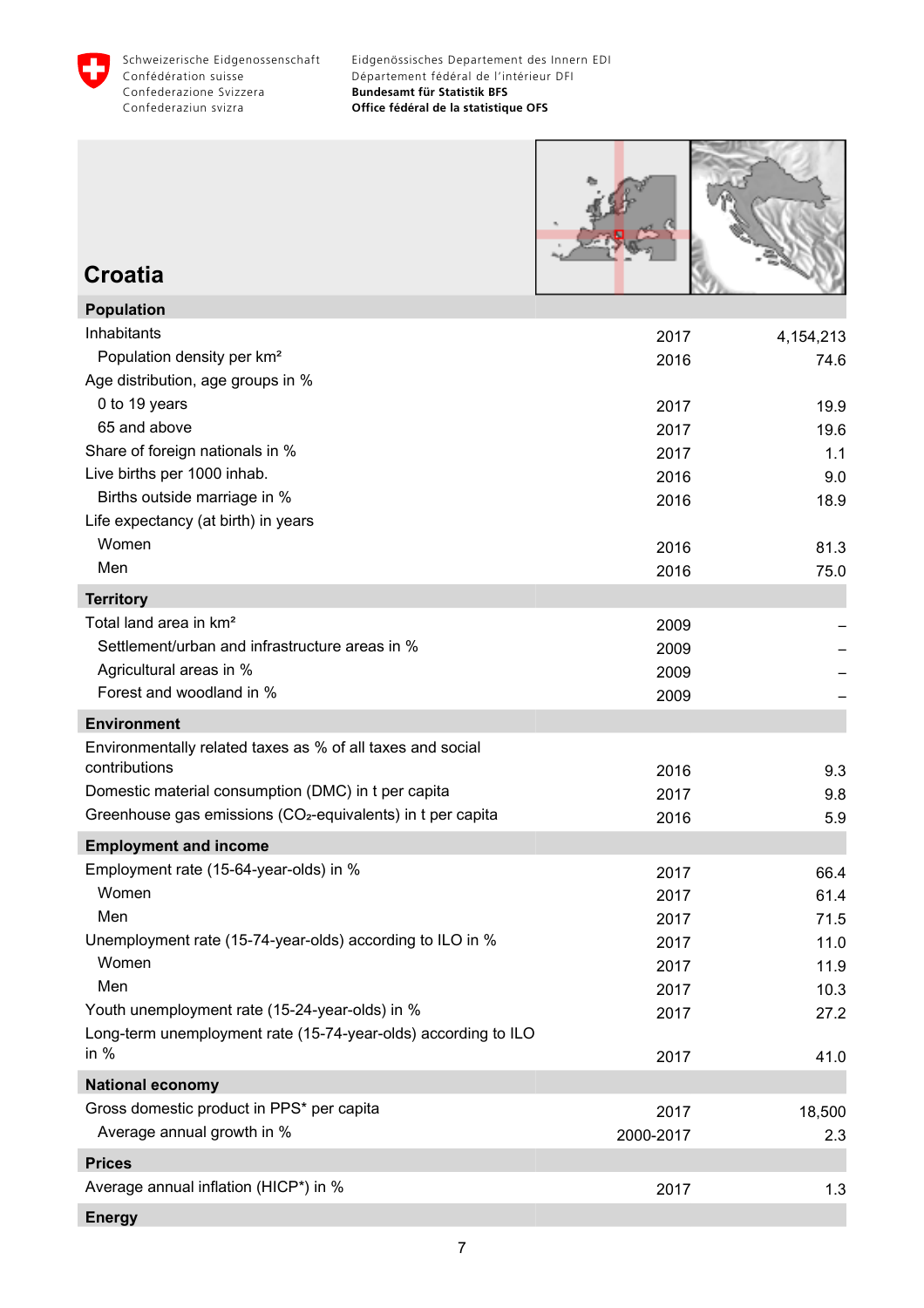

Г

**PARTIES** 

| <b>Croatia</b>                                                                                          |              |             |
|---------------------------------------------------------------------------------------------------------|--------------|-------------|
| Gross energy consumption in crude oil equivalent per capita                                             | 2016         | 2.1         |
| Share of crude and mineral oil in %                                                                     | 2016         | 38.2        |
| Share of renewable energies in %<br>Share of nuclear energy in %                                        | 2016         | 23.3        |
| <b>Tourism</b>                                                                                          | 2016         | 0.0         |
| Beds in hotels and health resorts per 1000 inhab.                                                       |              |             |
| Overnight stays per capita                                                                              | 2017<br>2017 | 40.1<br>5.9 |
| <b>Mobility and transport</b>                                                                           |              |             |
| Passenger cars per 1000 inhabitants                                                                     | 2016         | 374         |
| Deaths in road accidents per 1,000,000 inhab.                                                           | 2016         | 73          |
| Motorway network in km                                                                                  | 2016         | 1,310       |
| Rail network in km                                                                                      | 2016         | 3,950       |
| <b>Social Security</b>                                                                                  |              |             |
| Expenditure as % of GDP                                                                                 | 2016         | 21.3        |
| <b>Health</b>                                                                                           |              |             |
| Hospital beds per 100,000 inhab.                                                                        | 2016         | 549         |
| Health care costs as % of GDP                                                                           | 2016         |             |
| Infant mortality per 1000 live births                                                                   | 2016         | 4.3         |
| <b>Education and science</b>                                                                            |              |             |
| Young people (18-24-year-olds) without post-compulsory                                                  |              |             |
| education in %                                                                                          | 2017         | 13.2        |
| Adults (25-to-64-year-olds) with a tertiary-level education in %                                        | 2017         | 23.7        |
| Education expenditure as % of GDP<br>Expenditure on research and development as % of GDP*               | 2015         |             |
|                                                                                                         | 2016         | 0.9         |
| Economic and social situation of the population<br>At-risk-of-poverty rate as % of all employed persons |              |             |
| Persons with significant material deprivation in %                                                      | 2017<br>2017 | 5.8<br>25.9 |
| Median of the equivalised disposable net income in PPS*                                                 | 2016         | 8,982       |
| Housing costs as % of the disposable household income                                                   | 2017         | 17.4        |
| <b>Gender equality</b>                                                                                  |              |             |
| Gender-specific pay gaps in % (secondary and tertiary sector)                                           | 2016         |             |
| Percentage of women amongst university students                                                         | 2017         | 56.9        |
| Representation of women in national parliaments                                                         | 2017         | 18.5        |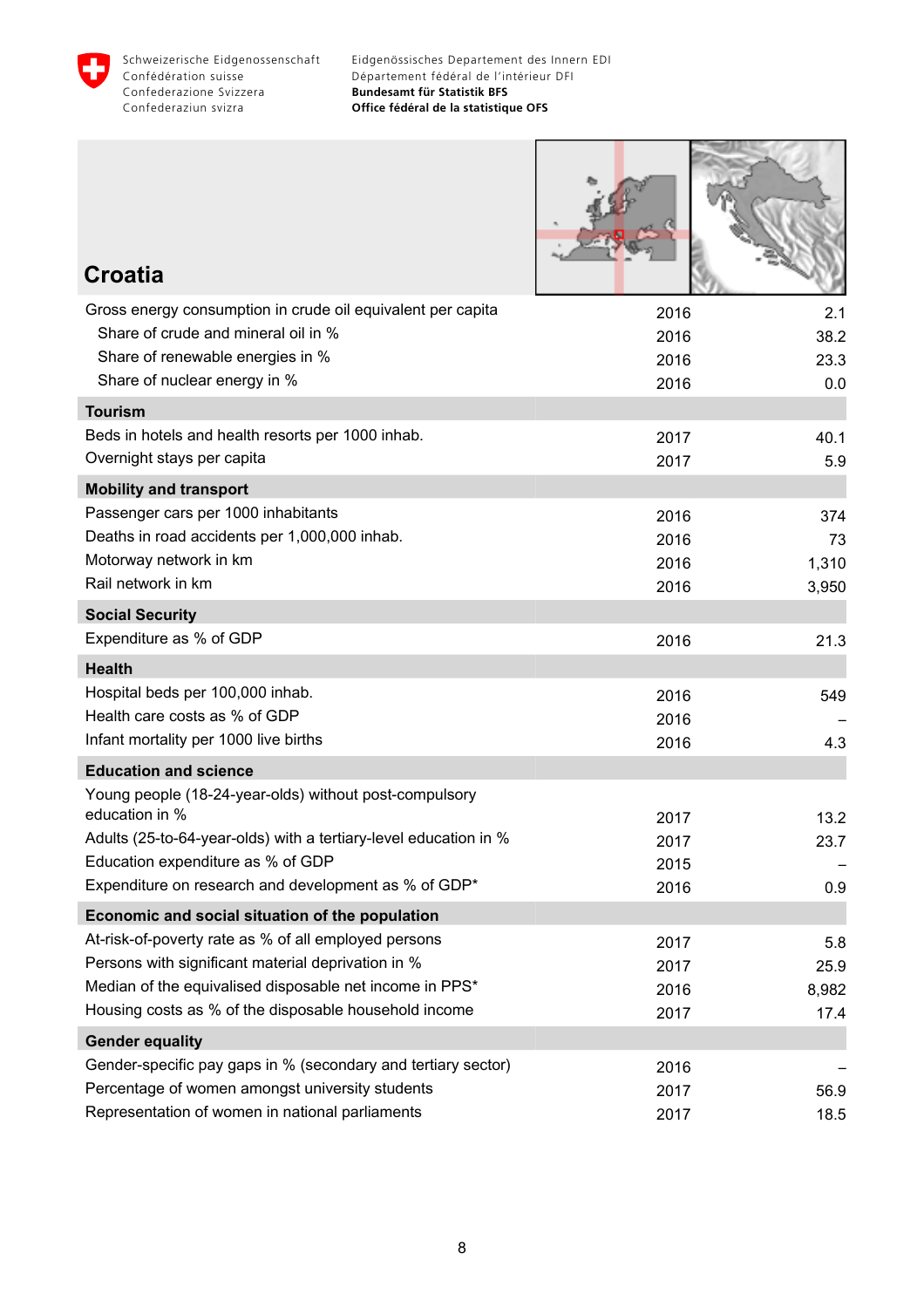<span id="page-10-0"></span>

| <b>Cyprus</b>                                                           |                   |               |
|-------------------------------------------------------------------------|-------------------|---------------|
| <b>Population</b>                                                       |                   |               |
| Inhabitants                                                             | 2017              | 854,802       |
| Population density per km <sup>2</sup>                                  | 2016              | 92.4          |
| Age distribution, age groups in %                                       |                   |               |
| 0 to 19 years                                                           | 2017              | 22.2          |
| 65 and above                                                            | 2017              | 15.6          |
| Share of foreign nationals in %                                         | 2017              | 16.4          |
| Live births per 1000 inhab.                                             | 2016              | 11.1          |
| Births outside marriage in %                                            | 2016              | 19.1          |
| Life expectancy (at birth) in years                                     |                   |               |
| Women                                                                   | 2016              | 84.9          |
| Men                                                                     | 2016              | 80.5          |
| <b>Territory</b>                                                        |                   |               |
| Total land area in km <sup>2</sup>                                      | 2009              | 9,250         |
| Settlement/urban and infrastructure areas in %                          | 2009              |               |
| Agricultural areas in %                                                 | 2009              |               |
| Forest and woodland in %                                                | 2009              |               |
| <b>Environment</b>                                                      |                   |               |
| Environmentally related taxes as % of all taxes and social              |                   |               |
| contributions                                                           | 2016              | 8.8           |
| Domestic material consumption (DMC) in t per capita                     | 2017              | 19.3          |
| Greenhouse gas emissions (CO <sub>2</sub> -equivalents) in t per capita | 2016              | 10.3          |
| <b>Employment and income</b>                                            |                   |               |
| Employment rate (15-64-year-olds) in %                                  | 2017              | 73.9          |
| Women                                                                   | 2017              | 69.3          |
| Men                                                                     | 2017              | 78.8          |
| Unemployment rate (15-74-year-olds) according to ILO in %               | 2017              | 11.1          |
| Women<br>Men                                                            | 2017              | 11.3          |
| Youth unemployment rate (15-24-year-olds) in %                          | 2017              | 10.9          |
| Long-term unemployment rate (15-74-year-olds) according to ILO          | 2017              | 24.7          |
| in $%$                                                                  | 2017              | 40.6          |
| <b>National economy</b>                                                 |                   |               |
| Gross domestic product in PPS* per capita<br>Average annual growth in % | 2017<br>2000-2017 | 25,400<br>1.0 |
| <b>Prices</b>                                                           |                   |               |
| Average annual inflation (HICP*) in %                                   | 2017              | 0.7           |
|                                                                         |                   |               |

**Energy**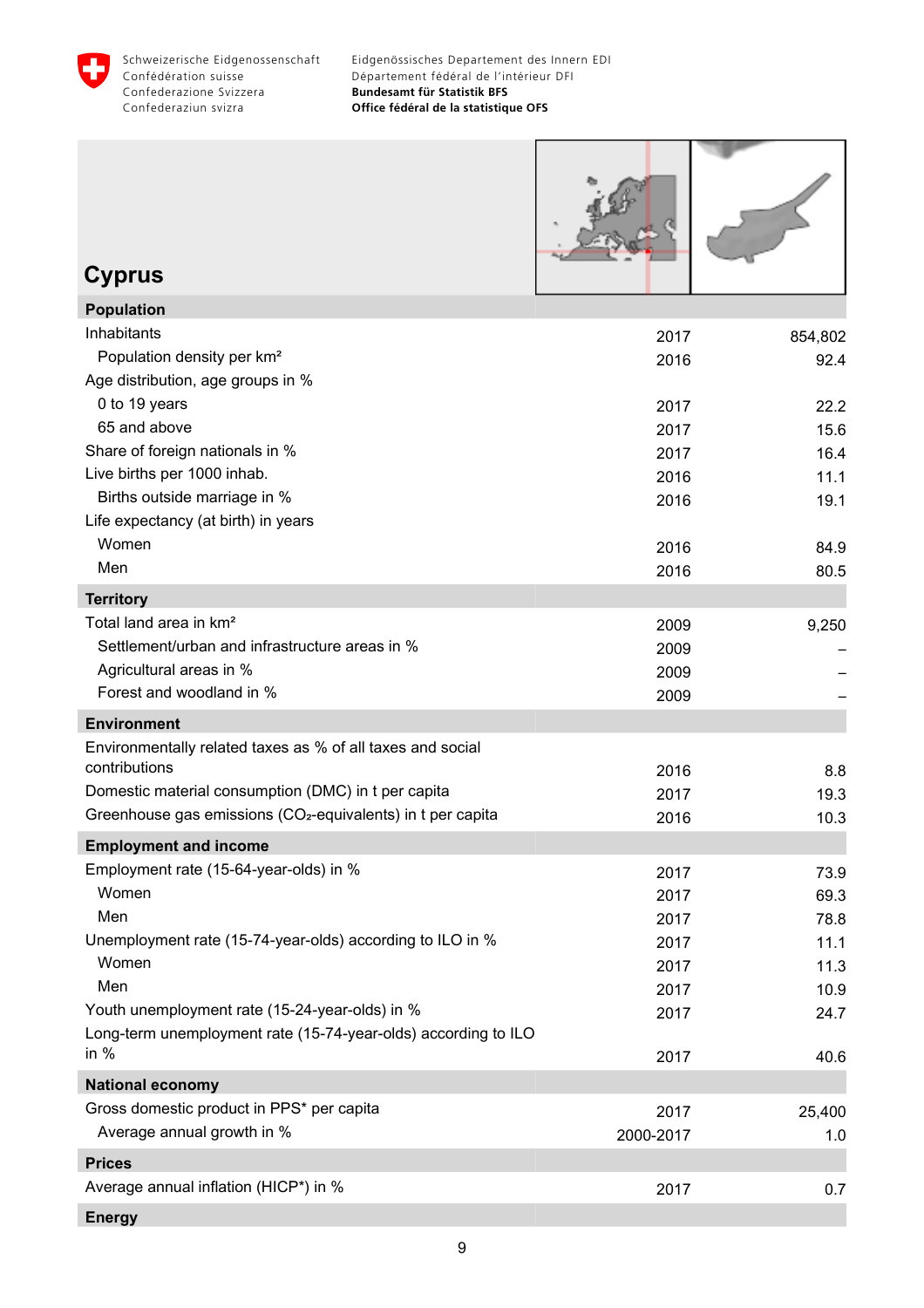

Г

ı

1

| <b>Cyprus</b>                                                                        |              |        |
|--------------------------------------------------------------------------------------|--------------|--------|
| Gross energy consumption in crude oil equivalent per capita                          | 2016         | 2.9    |
| Share of crude and mineral oil in %                                                  | 2016         | 93.1   |
| Share of renewable energies in %<br>Share of nuclear energy in %                     | 2016         | 6.3    |
|                                                                                      | 2016         | 0.0    |
| <b>Tourism</b>                                                                       |              |        |
| Beds in hotels and health resorts per 1000 inhab.<br>Overnight stays per capita      | 2017         | 99.4   |
|                                                                                      | 2017         | 19.6   |
| <b>Mobility and transport</b>                                                        |              |        |
| Passenger cars per 1000 inhabitants<br>Deaths in road accidents per 1,000,000 inhab. | 2016         | 595    |
| Motorway network in km                                                               | 2016<br>2016 | 54     |
| Rail network in km                                                                   | 2016         | 272    |
| <b>Social Security</b>                                                               |              |        |
| Expenditure as % of GDP                                                              | 2016         | 19.1   |
| <b>Health</b>                                                                        |              |        |
| Hospital beds per 100,000 inhab.                                                     | 2016         | 343    |
| Health care costs as % of GDP                                                        | 2016         |        |
| Infant mortality per 1000 live births                                                | 2016         | 2.6    |
| <b>Education and science</b>                                                         |              |        |
| Young people (18-24-year-olds) without post-compulsory                               |              |        |
| education in %                                                                       | 2017         | 14.6   |
| Adults (25-to-64-year-olds) with a tertiary-level education in %                     | 2017         | 42.5   |
| Education expenditure as % of GDP                                                    | 2015         | 6.4    |
| Expenditure on research and development as % of GDP*                                 | 2016         | 0.5    |
| Economic and social situation of the population                                      |              |        |
| At-risk-of-poverty rate as % of all employed persons                                 | 2017         | 8.0    |
| Persons with significant material deprivation in %                                   | 2017         | 28.6   |
| Median of the equivalised disposable net income in PPS*                              | 2016         | 16,178 |
| Housing costs as % of the disposable household income                                | 2017         | 12.2   |
| <b>Gender equality</b>                                                               |              |        |
| Gender-specific pay gaps in % (secondary and tertiary sector)                        | 2016         | 13.9   |
| Percentage of women amongst university students                                      | 2017         | 54.7   |
| Representation of women in national parliaments                                      | 2017         | 17.9   |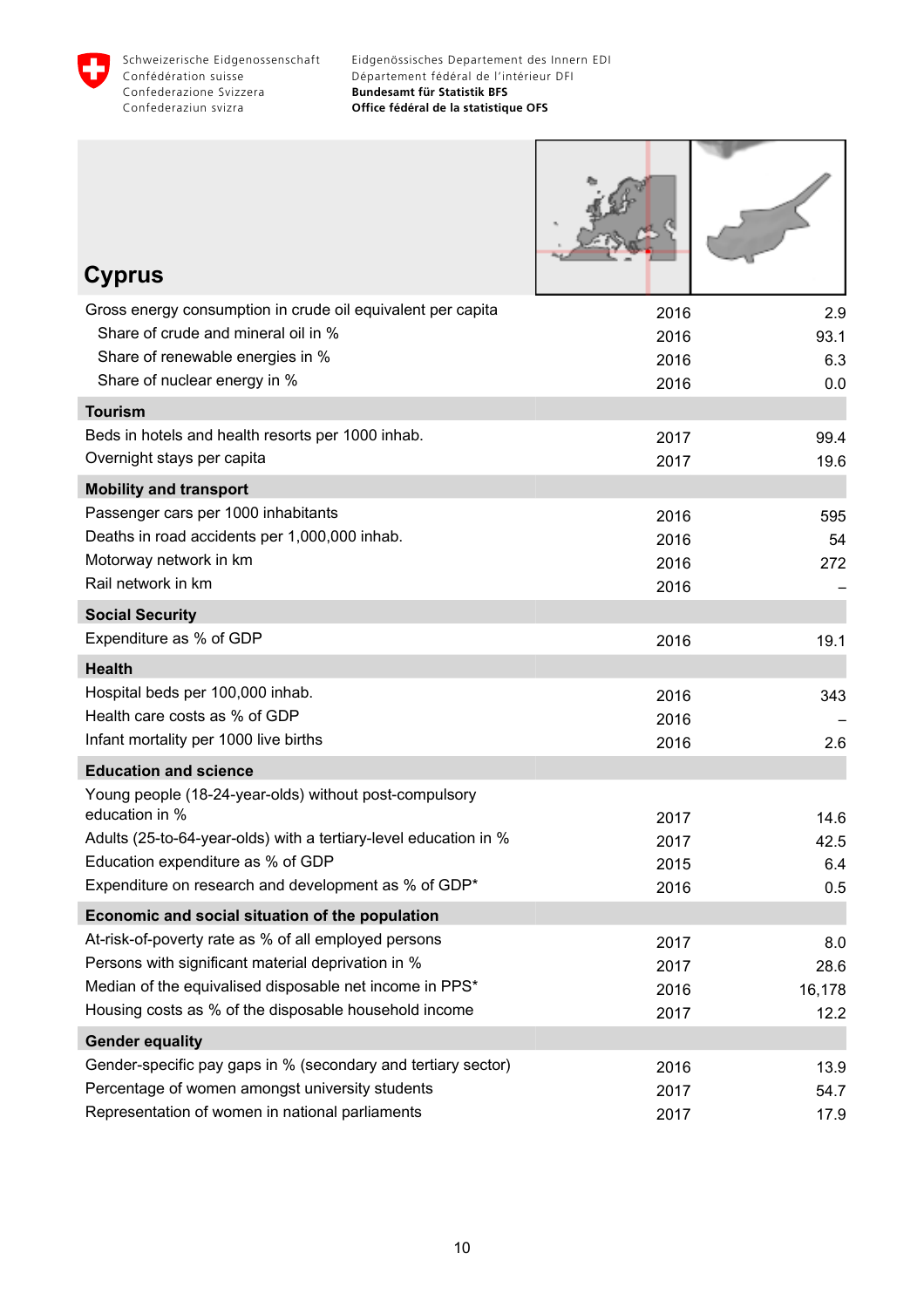<span id="page-12-0"></span>



### **Czech Republic**

| <b>Population</b>                                                       |           |            |
|-------------------------------------------------------------------------|-----------|------------|
| Inhabitants                                                             | 2017      | 10,578,820 |
| Population density per km <sup>2</sup>                                  | 2016      | 136.8      |
| Age distribution, age groups in %                                       |           |            |
| 0 to 19 years                                                           | 2017      | 19.9       |
| 65 and above                                                            | 2017      | 18.8       |
| Share of foreign nationals in %                                         | 2017      | 4.8        |
| Live births per 1000 inhab.                                             | 2016      | 10.6       |
| Births outside marriage in %                                            | 2016      | 48.6       |
| Life expectancy (at birth) in years                                     |           |            |
| Women                                                                   | 2016      | 82.1       |
| Men                                                                     | 2016      | 76.1       |
| <b>Territory</b>                                                        |           |            |
| Total land area in km <sup>2</sup>                                      | 2009      | 78,865     |
| Settlement/urban and infrastructure areas in %                          | 2009      | 4.3        |
| Agricultural areas in %                                                 | 2009      | 50.5       |
| Forest and woodland in %                                                | 2009      | 36.8       |
| <b>Environment</b>                                                      |           |            |
| Environmentally related taxes as % of all taxes and social              |           |            |
| contributions                                                           | 2016      | 6.1        |
| Domestic material consumption (DMC) in t per capita                     | 2017      | 15.2       |
| Greenhouse gas emissions (CO <sub>2</sub> -equivalents) in t per capita | 2016      | 12.2       |
| <b>Employment and income</b>                                            |           |            |
| Employment rate (15-64-year-olds) in %                                  | 2017      | 75.9       |
| Women                                                                   | 2017      | 68.7       |
| Men                                                                     | 2017      | 82.9       |
| Unemployment rate (15-74-year-olds) according to ILO in %               | 2017      | 2.9        |
| Women                                                                   | 2017      | 3.6        |
| Men                                                                     | 2017      | 2.3        |
| Youth unemployment rate (15-24-year-olds) in %                          | 2017      | 7.9        |
| Long-term unemployment rate (15-74-year-olds) according to ILO          |           |            |
| in $%$                                                                  | 2017      | 35.0       |
| <b>National economy</b>                                                 |           |            |
| Gross domestic product in PPS* per capita                               | 2017      | 26,800     |
| Average annual growth in %                                              | 2000-2017 | 2.7        |
| <b>Prices</b>                                                           |           |            |
| Average annual inflation (HICP*) in %                                   | 2017      | 2.4        |
| <b>Energy</b>                                                           |           |            |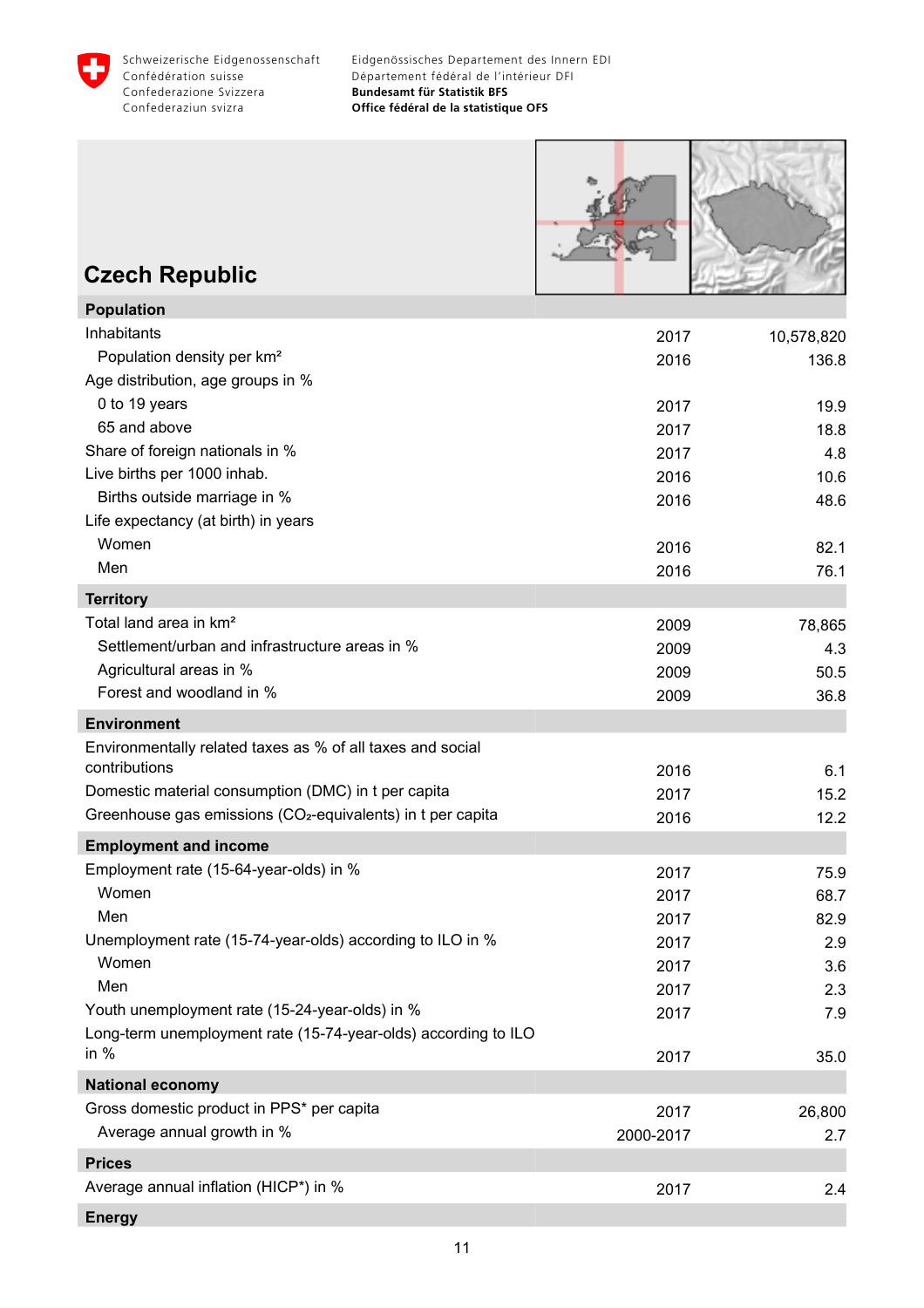

**ATOLOGY** 

| <b>Czech Republic</b>                                                                                            |              |              |
|------------------------------------------------------------------------------------------------------------------|--------------|--------------|
|                                                                                                                  |              |              |
| Gross energy consumption in crude oil equivalent per capita<br>Share of crude and mineral oil in %               | 2016         | 4.0          |
| Share of renewable energies in %                                                                                 | 2016         | 19.8         |
| Share of nuclear energy in %                                                                                     | 2016<br>2016 | 10.3<br>14.9 |
| <b>Tourism</b>                                                                                                   |              |              |
| Beds in hotels and health resorts per 1000 inhab.                                                                |              |              |
| Overnight stays per capita                                                                                       | 2017<br>2017 | 30.0<br>3.7  |
|                                                                                                                  |              |              |
| <b>Mobility and transport</b><br>Passenger cars per 1000 inhabitants                                             |              |              |
| Deaths in road accidents per 1,000,000 inhab.                                                                    | 2016<br>2016 | 502<br>58    |
| Motorway network in km                                                                                           | 2016         | 1,223        |
| Rail network in km                                                                                               | 2016         | 15,539       |
| <b>Social Security</b>                                                                                           |              |              |
| Expenditure as % of GDP                                                                                          | 2016         | 18.9         |
| <b>Health</b>                                                                                                    |              |              |
| Hospital beds per 100,000 inhab.                                                                                 | 2016         | 685          |
| Health care costs as % of GDP                                                                                    | 2016         | 7.1          |
| Infant mortality per 1000 live births                                                                            | 2016         | 2.8          |
| <b>Education and science</b>                                                                                     |              |              |
| Young people (18-24-year-olds) without post-compulsory                                                           |              |              |
| education in %                                                                                                   | 2017         | 26.0         |
| Adults (25-to-64-year-olds) with a tertiary-level education in %                                                 | 2017         | 23.9         |
| Education expenditure as % of GDP                                                                                | 2015         | 3.8          |
| Expenditure on research and development as % of GDP*                                                             | 2016         | 1.7          |
| Economic and social situation of the population                                                                  |              |              |
| At-risk-of-poverty rate as % of all employed persons                                                             | 2017         | 3.6          |
| Persons with significant material deprivation in %                                                               | 2017         | 9.8          |
| Median of the equivalised disposable net income in PPS*                                                          | 2016         | 12,476       |
| Housing costs as % of the disposable household income                                                            | 2017         | 22.0         |
| <b>Gender equality</b>                                                                                           |              |              |
| Gender-specific pay gaps in % (secondary and tertiary sector)<br>Percentage of women amongst university students | 2016         | 21.8         |
| Representation of women in national parliaments                                                                  | 2017<br>2017 | 57.3<br>22.0 |
|                                                                                                                  |              |              |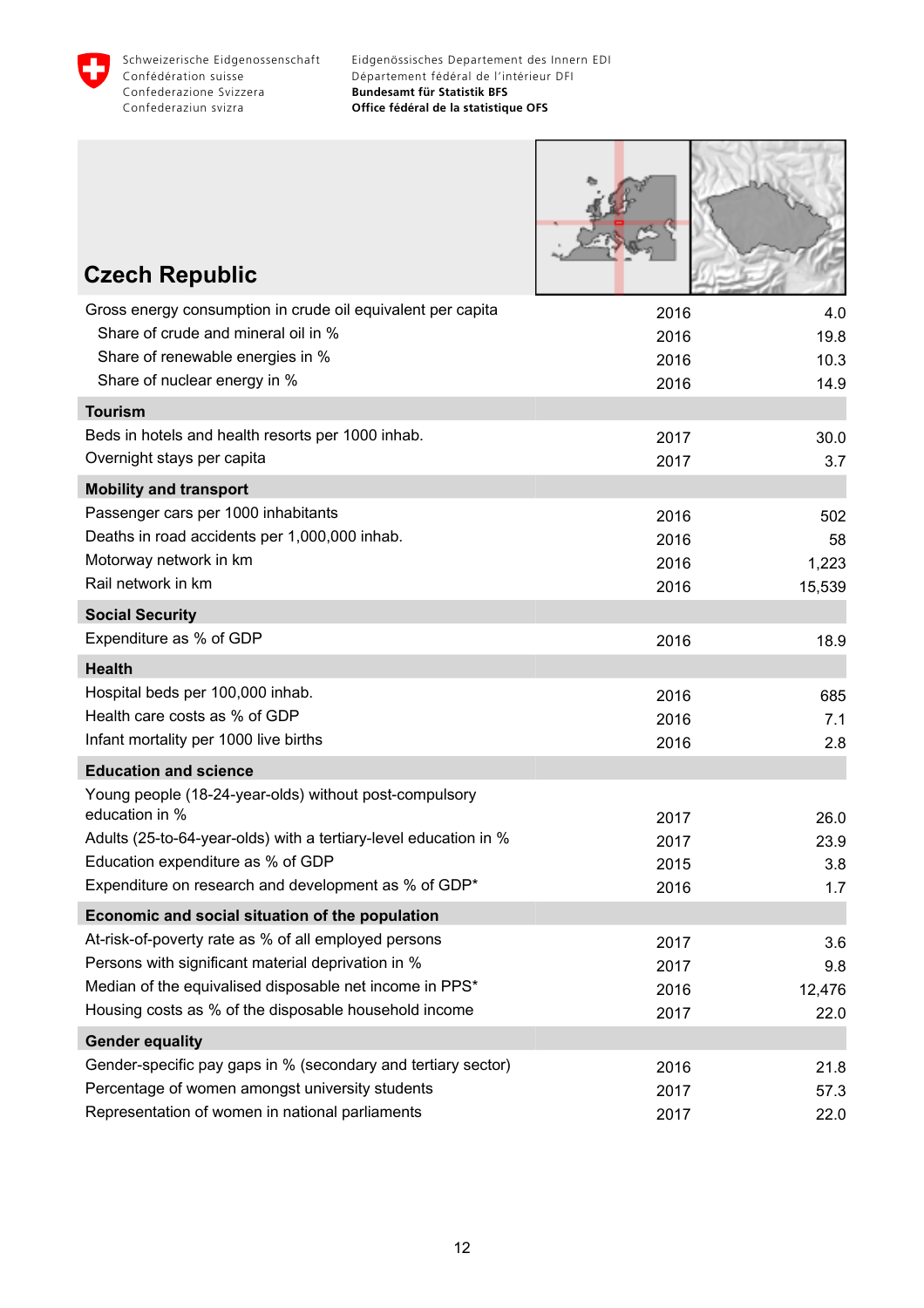<span id="page-14-0"></span>

| <b>Denmark</b>                                                           |           |           |
|--------------------------------------------------------------------------|-----------|-----------|
| <b>Population</b>                                                        |           |           |
| Inhabitants                                                              | 2017      | 5,748,769 |
| Population density per km <sup>2</sup>                                   | 2016      | 136.4     |
| Age distribution, age groups in %                                        |           |           |
| 0 to 19 years                                                            | 2017      | 22.8      |
| 65 and above                                                             | 2017      | 19.1      |
| Share of foreign nationals in %<br>Live births per 1000 inhab.           | 2017      | 8.4       |
| Births outside marriage in %                                             | 2016      | 10.7      |
| Life expectancy (at birth) in years                                      | 2016      | 54.0      |
| Women                                                                    | 2016      | 82.8      |
| Men                                                                      | 2016      | 79.0      |
| <b>Territory</b>                                                         |           |           |
| Total land area in km <sup>2</sup>                                       | 2009      | 43,098    |
| Settlement/urban and infrastructure areas in %                           | 2009      | 6.4       |
| Agricultural areas in %                                                  | 2009      | 65.7      |
| Forest and woodland in %                                                 | 2009      | 16.6      |
| <b>Environment</b>                                                       |           |           |
| Environmentally related taxes as % of all taxes and social               |           |           |
| contributions                                                            | 2016      | 8.4       |
| Domestic material consumption (DMC) in t per capita                      | 2017      | 23.4      |
| Greenhouse gas emissions (CO <sub>2</sub> -equivalents) in t per capita  | 2016      | 8.7       |
| <b>Employment and income</b>                                             |           |           |
| Employment rate (15-64-year-olds) in %                                   | 2017      | 78.8      |
| Women                                                                    | 2017      | 76.1      |
| Men                                                                      | 2017      | 81.5      |
| Unemployment rate (15-74-year-olds) according to ILO in %                | 2017      | 5.7       |
| Women                                                                    | 2017      | 5.9       |
| Men                                                                      | 2017      | 5.6       |
| Youth unemployment rate (15-24-year-olds) in %                           | 2017      | 11.0      |
| Long-term unemployment rate (15-74-year-olds) according to ILO<br>in $%$ | 2017      | 22.6      |
|                                                                          |           |           |
| <b>National economy</b><br>Gross domestic product in PPS* per capita     |           |           |
| Average annual growth in %                                               | 2017      | 38,400    |
|                                                                          | 2000-2017 | 0.8       |
| <b>Prices</b>                                                            |           |           |
| Average annual inflation (HICP*) in %                                    | 2017      | 1.1       |
| <b>Energy</b>                                                            |           |           |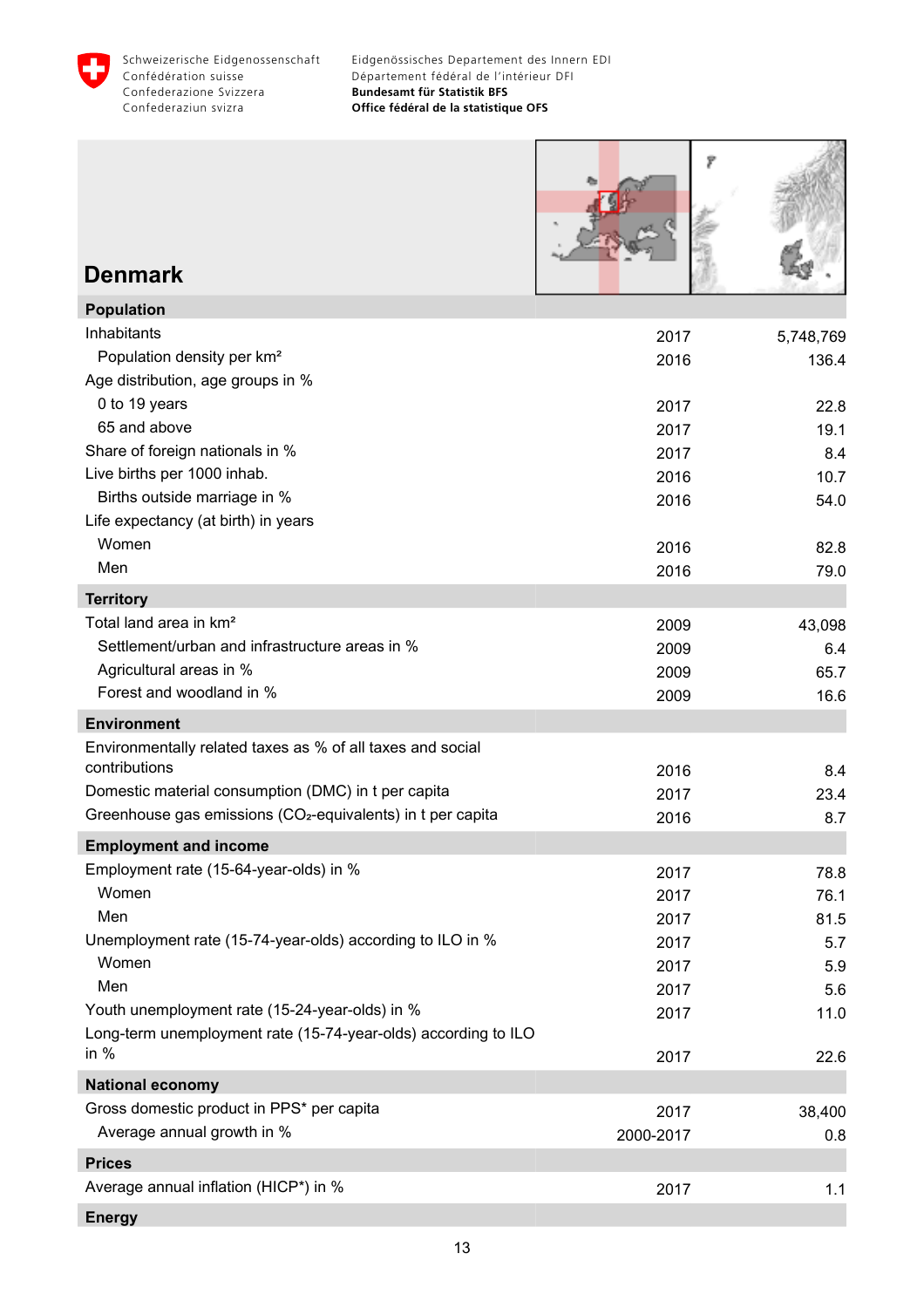

| <b>Denmark</b>                                                                                                                                                         |                              |                            |
|------------------------------------------------------------------------------------------------------------------------------------------------------------------------|------------------------------|----------------------------|
| Gross energy consumption in crude oil equivalent per capita<br>Share of crude and mineral oil in %<br>Share of renewable energies in %<br>Share of nuclear energy in % | 2016<br>2016<br>2016<br>2016 | 3.0<br>38.7<br>28.7<br>0.0 |
| <b>Tourism</b>                                                                                                                                                         |                              |                            |
| Beds in hotels and health resorts per 1000 inhab.<br>Overnight stays per capita                                                                                        | 2017<br>2017                 | 16.2<br>2.7                |
| <b>Mobility and transport</b>                                                                                                                                          |                              |                            |
| Passenger cars per 1000 inhabitants                                                                                                                                    | 2016                         | 429                        |
| Deaths in road accidents per 1,000,000 inhab.                                                                                                                          | 2016                         | 37                         |
| Motorway network in km                                                                                                                                                 | 2016                         | 1,255                      |
| Rail network in km                                                                                                                                                     | 2016                         |                            |
| <b>Social Security</b>                                                                                                                                                 |                              |                            |
| Expenditure as % of GDP                                                                                                                                                | 2016                         | 31.6                       |
| <b>Health</b>                                                                                                                                                          |                              |                            |
| Hospital beds per 100,000 inhab.                                                                                                                                       | 2016                         | 260                        |
| Health care costs as % of GDP                                                                                                                                          | 2016                         | 10.4                       |
| Infant mortality per 1000 live births                                                                                                                                  | 2016                         | 3.1                        |
| <b>Education and science</b>                                                                                                                                           |                              |                            |
| Young people (18-24-year-olds) without post-compulsory                                                                                                                 |                              |                            |
| education in %                                                                                                                                                         | 2017                         | 39.3                       |
| Adults (25-to-64-year-olds) with a tertiary-level education in %<br>Education expenditure as % of GDP                                                                  | 2017                         | 39.1                       |
| Expenditure on research and development as % of GDP*                                                                                                                   | 2015<br>2016                 | 3.1                        |
|                                                                                                                                                                        |                              |                            |
| Economic and social situation of the population<br>At-risk-of-poverty rate as % of all employed persons                                                                |                              |                            |
| Persons with significant material deprivation in %                                                                                                                     | 2017                         | 5.4                        |
| Median of the equivalised disposable net income in PPS*                                                                                                                | 2017<br>2016                 | 6.8<br>21,333              |
| Housing costs as % of the disposable household income                                                                                                                  | 2017                         | 27.9                       |
| <b>Gender equality</b>                                                                                                                                                 |                              |                            |
| Gender-specific pay gaps in % (secondary and tertiary sector)                                                                                                          | 2016                         | 15.0                       |
| Percentage of women amongst university students                                                                                                                        | 2017                         | 56.4                       |
| Representation of women in national parliaments                                                                                                                        | 2017                         | 37.4                       |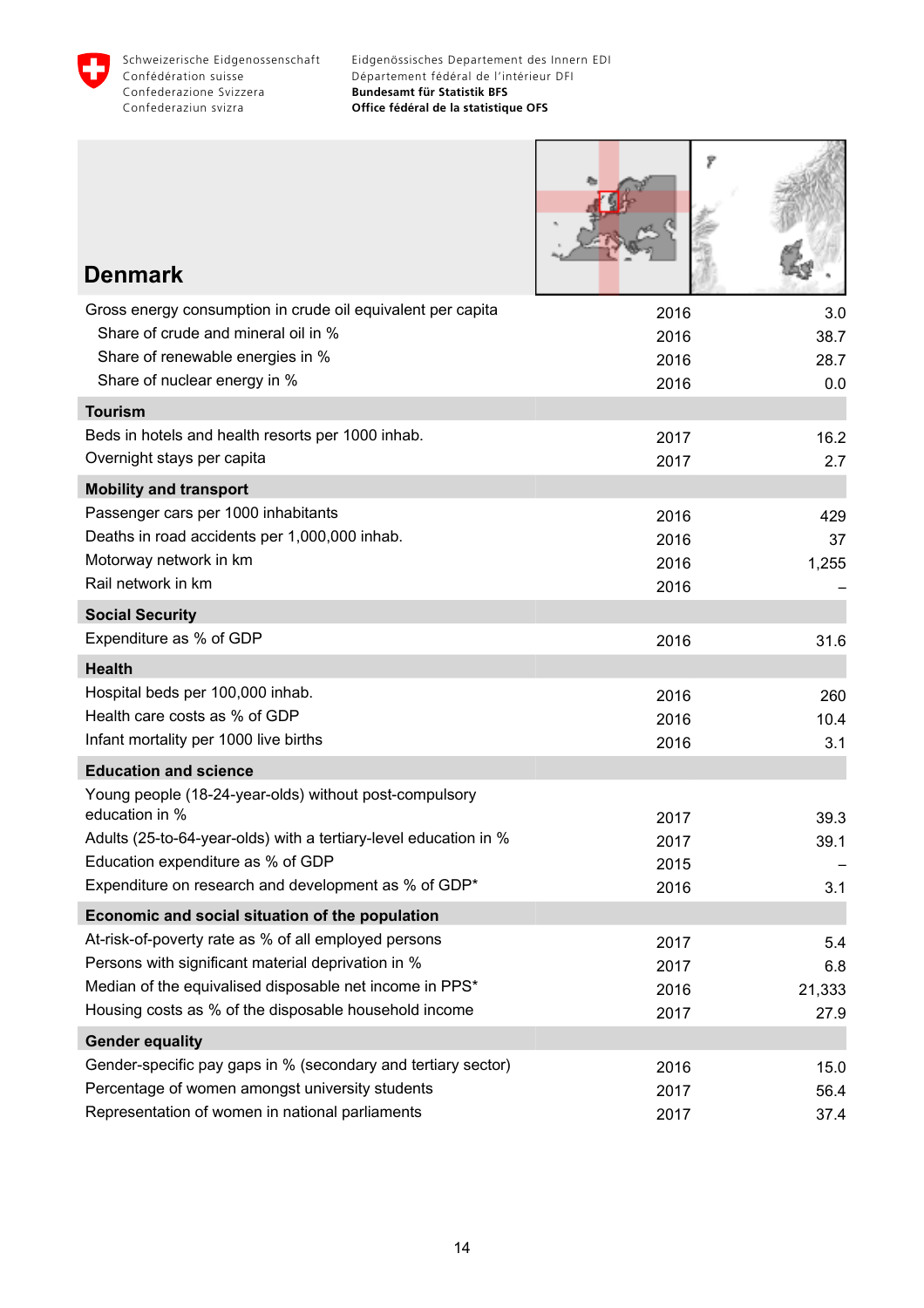<span id="page-16-0"></span>

ſ

**START** 

| <b>Estonia</b>                                                                   |                   |               |
|----------------------------------------------------------------------------------|-------------------|---------------|
| <b>Population</b>                                                                |                   |               |
| Inhabitants                                                                      | 2017              | 1,315,635     |
| Population density per km <sup>2</sup><br>Age distribution, age groups in %      | 2016              | 30.3          |
| 0 to 19 years                                                                    | 2017              | 20.8          |
| 65 and above                                                                     | 2017              | 19.3          |
| Share of foreign nationals in %                                                  | 2017              | 14.9          |
| Live births per 1000 inhab.                                                      | 2016              | 10.7          |
| Births outside marriage in %<br>Life expectancy (at birth) in years              | 2016              | 56.1          |
| Women                                                                            | 2016              | 82.2          |
| Men                                                                              | 2016              | 73.3          |
| <b>Territory</b>                                                                 |                   |               |
| Total land area in km <sup>2</sup>                                               | 2009              | 45,227        |
| Settlement/urban and infrastructure areas in %                                   | 2009              | 1.8           |
| Agricultural areas in %                                                          | 2009              | 28.0          |
| Forest and woodland in %                                                         | 2009              | 52.6          |
| <b>Environment</b><br>Environmentally related taxes as % of all taxes and social |                   |               |
| contributions                                                                    | 2016              | 8.8           |
| Domestic material consumption (DMC) in t per capita                              | 2017              | 29.4          |
| Greenhouse gas emissions (CO <sub>2</sub> -equivalents) in t per capita          | 2016              | 14.9          |
| <b>Employment and income</b>                                                     |                   |               |
| Employment rate (15-64-year-olds) in %                                           | 2017              | 78.8          |
| Women                                                                            | 2017              | 75.1          |
| Men                                                                              | 2017              | 82.7          |
| Unemployment rate (15-74-year-olds) according to ILO in %                        | 2017              | 5.8           |
| Women                                                                            | 2017              | 5.3           |
| Men<br>Youth unemployment rate (15-24-year-olds) in %                            | 2017              | 6.2           |
| Long-term unemployment rate (15-74-year-olds) according to ILO                   | 2017              | 12.1          |
| in $%$                                                                           | 2017              | 33.5          |
| <b>National economy</b>                                                          |                   |               |
| Gross domestic product in PPS* per capita<br>Average annual growth in %          | 2017<br>2000-2017 | 23,600<br>4.3 |
| <b>Prices</b>                                                                    |                   |               |
| Average annual inflation (HICP*) in %                                            | 2017              | 3.7           |
|                                                                                  |                   |               |

**Energy**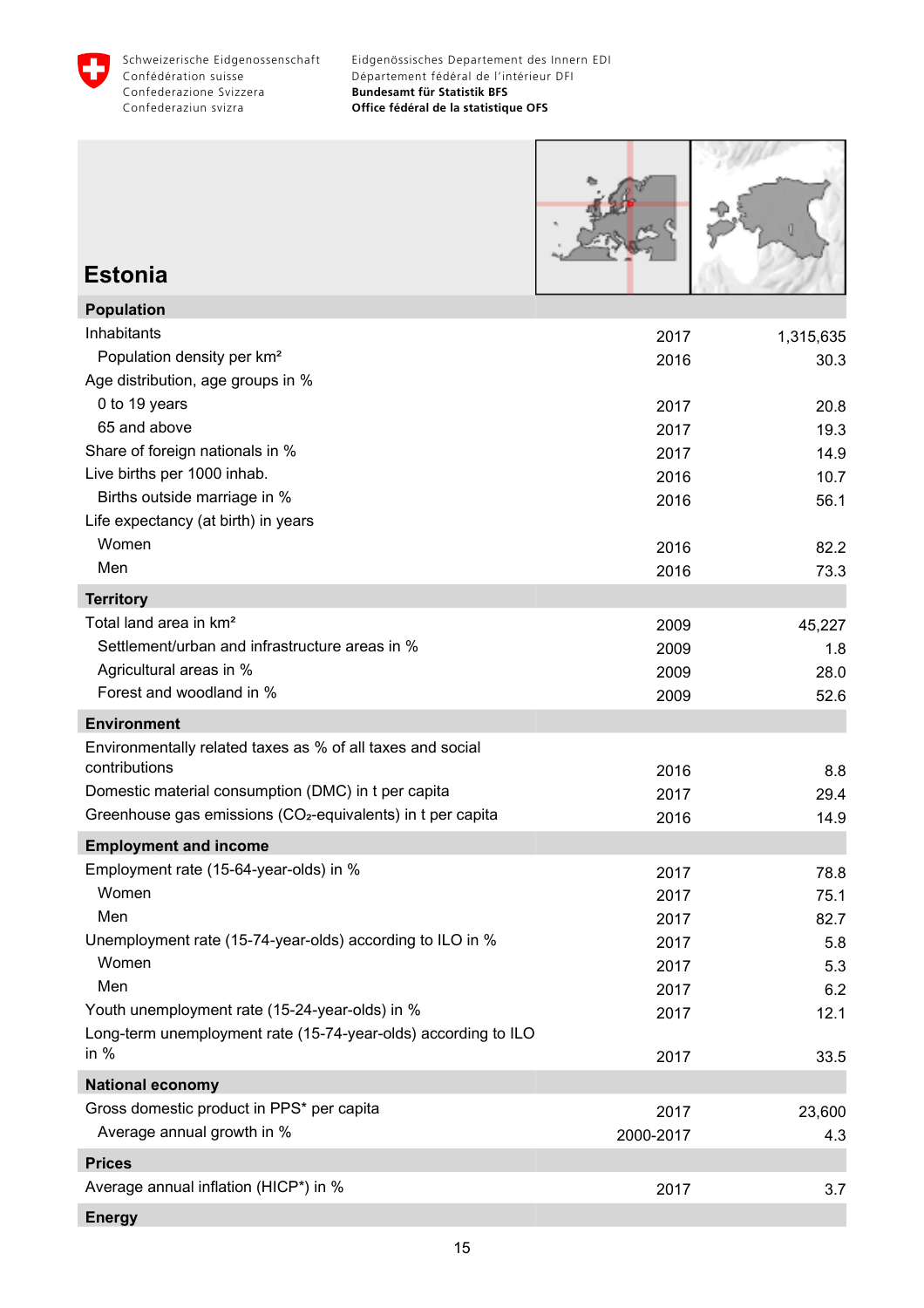

Г

**COMMAND** 

 $\overline{\phantom{a}}$ 

| <b>Estonia</b>                                                           |              |              |
|--------------------------------------------------------------------------|--------------|--------------|
| Gross energy consumption in crude oil equivalent per capita              | 2016         | 4.7          |
| Share of crude and mineral oil in %<br>Share of renewable energies in %  | 2016         | 18.2         |
| Share of nuclear energy in %                                             | 2016<br>2016 | 15.5<br>0.0  |
| <b>Tourism</b>                                                           |              |              |
| Beds in hotels and health resorts per 1000 inhab.                        | 2017         | 26.0         |
| Overnight stays per capita                                               | 2017         | 4.0          |
| <b>Mobility and transport</b>                                            |              |              |
| Passenger cars per 1000 inhabitants                                      | 2016         | 534          |
| Deaths in road accidents per 1,000,000 inhab.                            | 2016         | 54           |
| Motorway network in km                                                   | 2016         | 145          |
| Rail network in km                                                       | 2016         | 2,141        |
| <b>Social Security</b>                                                   |              |              |
| Expenditure as % of GDP                                                  | 2016         | 16.6         |
| <b>Health</b>                                                            |              |              |
| Hospital beds per 100,000 inhab.                                         | 2016         | 476          |
| Health care costs as % of GDP                                            | 2016         | 6.7          |
| Infant mortality per 1000 live births                                    | 2016         | 2.3          |
| <b>Education and science</b>                                             |              |              |
| Young people (18-24-year-olds) without post-compulsory<br>education in % |              |              |
| Adults (25-to-64-year-olds) with a tertiary-level education in %         | 2017<br>2017 | 28.5<br>39.7 |
| Education expenditure as % of GDP                                        | 2015         |              |
| Expenditure on research and development as % of GDP*                     | 2016         | 1.3          |
| Economic and social situation of the population                          |              |              |
| At-risk-of-poverty rate as % of all employed persons                     | 2017         | 9.7          |
| Persons with significant material deprivation in %                       | 2017         | 11.6         |
| Median of the equivalised disposable net income in PPS*                  | 2016         | 11,870       |
| Housing costs as % of the disposable household income                    | 2017         | 14.5         |
| <b>Gender equality</b>                                                   |              |              |
| Gender-specific pay gaps in % (secondary and tertiary sector)            | 2016         | 25.3         |
| Percentage of women amongst university students                          | 2017         | 58.7         |
| Representation of women in national parliaments                          | 2017         | 26.7         |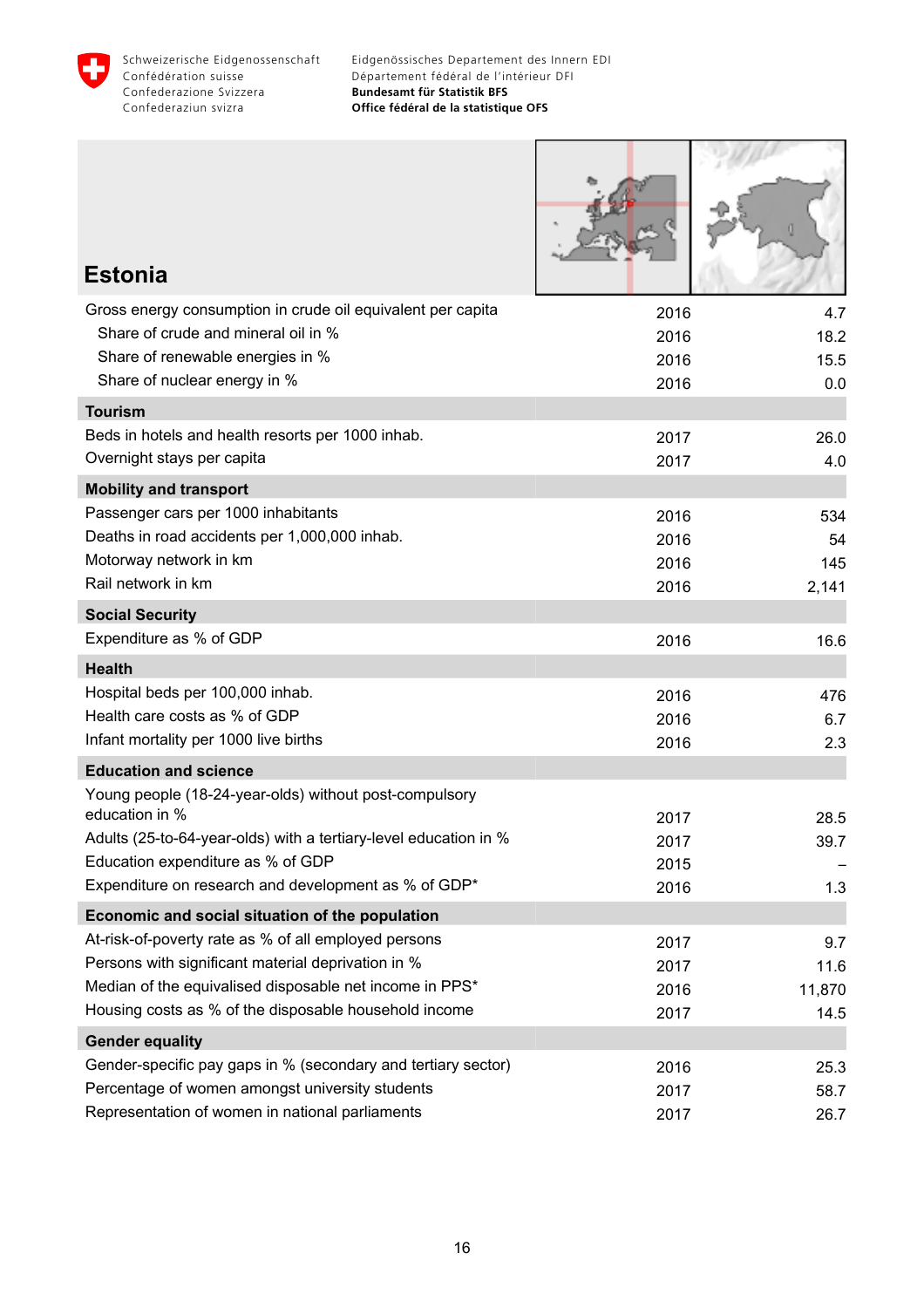<span id="page-18-0"></span>

Г

| <b>Finland</b>                                                                                                   |              |                   |
|------------------------------------------------------------------------------------------------------------------|--------------|-------------------|
| <b>Population</b>                                                                                                |              |                   |
| Inhabitants<br>Population density per km <sup>2</sup><br>Age distribution, age groups in %                       | 2017<br>2016 | 5,503,297<br>18.1 |
| 0 to 19 years                                                                                                    | 2017         | 21.7              |
| 65 and above                                                                                                     | 2017         | 20.9              |
| Share of foreign nationals in %                                                                                  | 2017         | 4.4               |
| Live births per 1000 inhab.                                                                                      | 2016         | 9.6               |
| Births outside marriage in %<br>Life expectancy (at birth) in years                                              | 2016         | 44.9              |
| Women                                                                                                            | 2016         | 84.4              |
| Men                                                                                                              | 2016         | 78.6              |
| <b>Territory</b>                                                                                                 |              |                   |
| Total land area in km <sup>2</sup>                                                                               | 2009         | 338,424           |
| Settlement/urban and infrastructure areas in %                                                                   | 2009         | 1.5               |
| Agricultural areas in %<br>Forest and woodland in %                                                              | 2009         | 7.7               |
|                                                                                                                  | 2009         | 65.4              |
| <b>Environment</b>                                                                                               |              |                   |
| Environmentally related taxes as % of all taxes and social<br>contributions                                      | 2016         | 7.0               |
| Domestic material consumption (DMC) in t per capita                                                              | 2017         | 32.3              |
| Greenhouse gas emissions (CO <sub>2</sub> -equivalents) in t per capita                                          | 2016         | 10.7              |
| <b>Employment and income</b>                                                                                     |              |                   |
| Employment rate (15-64-year-olds) in %                                                                           | 2017         | 76.7              |
| Women                                                                                                            | 2017         | 74.9              |
| Men                                                                                                              | 2017         | 78.5              |
| Unemployment rate (15-74-year-olds) according to ILO in %                                                        | 2017         | 8.6               |
| Women                                                                                                            | 2017         | 8.4               |
| Men                                                                                                              | 2017         | 8.9               |
| Youth unemployment rate (15-24-year-olds) in %<br>Long-term unemployment rate (15-74-year-olds) according to ILO | 2017         | 20.1              |
| in $%$                                                                                                           | 2017         | 24.2              |
| <b>National economy</b>                                                                                          |              |                   |
| Gross domestic product in PPS* per capita                                                                        | 2017         | 32,700            |
| Average annual growth in %                                                                                       | 2000-2017    | 1.2               |
| <b>Prices</b>                                                                                                    |              |                   |
| Average annual inflation (HICP*) in %                                                                            | 2017         | 0.8               |
| <b>Energy</b>                                                                                                    |              |                   |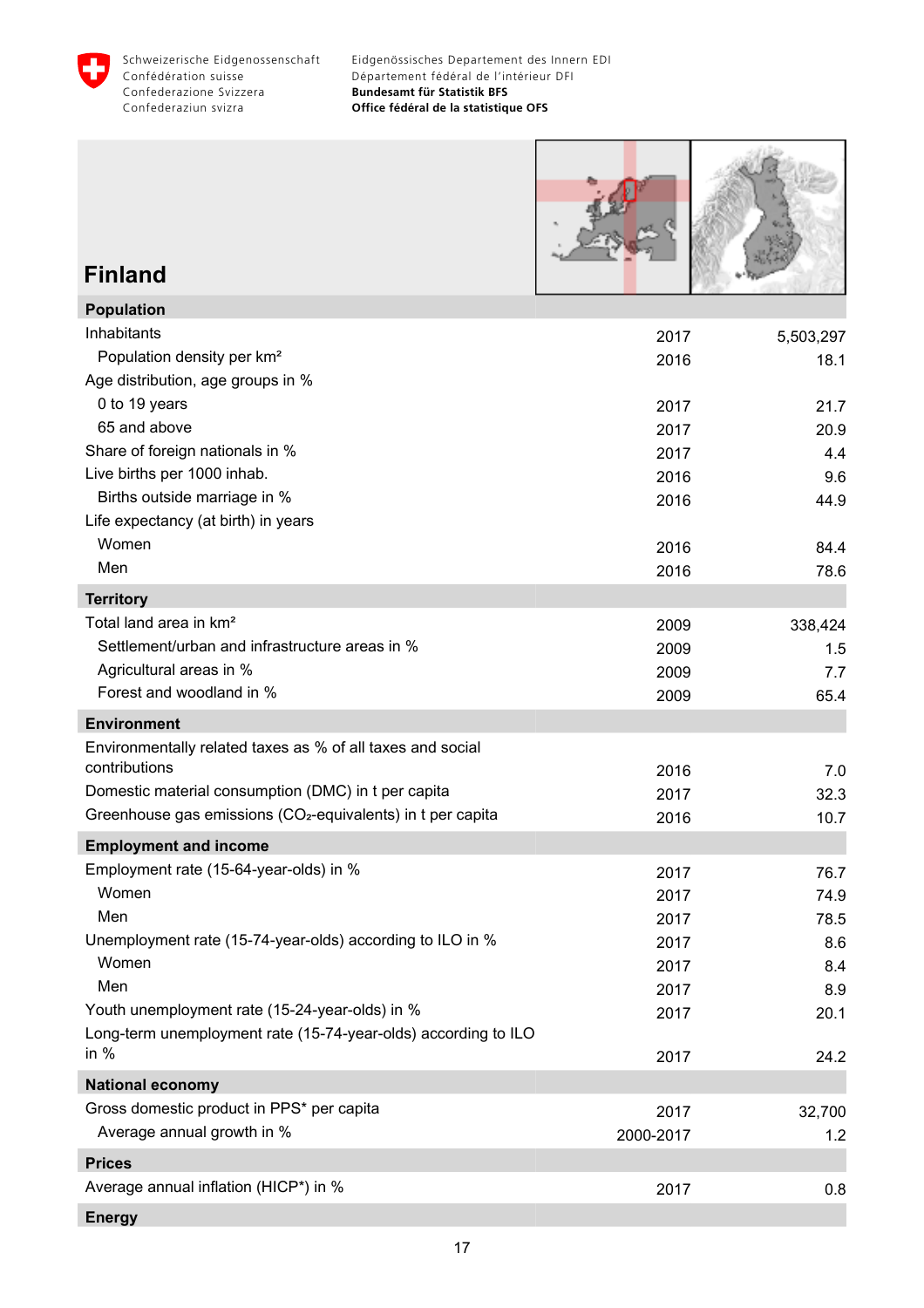

I

I.

| <b>Finland</b>                                                                                     |              |              |
|----------------------------------------------------------------------------------------------------|--------------|--------------|
| Gross energy consumption in crude oil equivalent per capita                                        | 2016         | 6.3          |
| Share of crude and mineral oil in %                                                                | 2016         | 27.5         |
| Share of renewable energies in %                                                                   | 2016         | 30.7         |
| Share of nuclear energy in %                                                                       | 2016         | 17.3         |
| <b>Tourism</b><br>Beds in hotels and health resorts per 1000 inhab.                                |              |              |
| Overnight stays per capita                                                                         | 2017<br>2017 | 25.5<br>3.2  |
| <b>Mobility and transport</b>                                                                      |              |              |
| Passenger cars per 1000 inhabitants                                                                | 2016         | 606          |
| Deaths in road accidents per 1,000,000 inhab.                                                      | 2016         | 47           |
| Motorway network in km                                                                             | 2016         | 890          |
| Rail network in km                                                                                 | 2016         | 8,520        |
| <b>Social Security</b>                                                                             |              |              |
| Expenditure as % of GDP                                                                            | 2016         | 31.8         |
| <b>Health</b>                                                                                      |              |              |
| Hospital beds per 100,000 inhab.                                                                   | 2016         | 397          |
| Health care costs as % of GDP                                                                      | 2016         | 9.5          |
| Infant mortality per 1000 live births                                                              | 2016         | 1.9          |
| <b>Education and science</b>                                                                       |              |              |
| Young people (18-24-year-olds) without post-compulsory<br>education in %                           |              |              |
| Adults (25-to-64-year-olds) with a tertiary-level education in %                                   | 2017<br>2017 | 27.7<br>43.7 |
| Education expenditure as % of GDP                                                                  | 2015         | 6.8          |
| Expenditure on research and development as % of GDP*                                               | 2016         | 2.7          |
| Economic and social situation of the population                                                    |              |              |
| At-risk-of-poverty rate as % of all employed persons                                               | 2017         | 2.7          |
| Persons with significant material deprivation in %                                                 | 2017         | 8.2          |
| Median of the equivalised disposable net income in PPS*                                            | 2016         | 19,995       |
| Housing costs as % of the disposable household income                                              | 2017         | 18.2         |
| <b>Gender equality</b>                                                                             |              |              |
| Gender-specific pay gaps in % (secondary and tertiary sector)                                      | 2016         | 17.4         |
| Percentage of women amongst university students<br>Representation of women in national parliaments | 2017         | 53.3         |
|                                                                                                    | 2017         | 42.0         |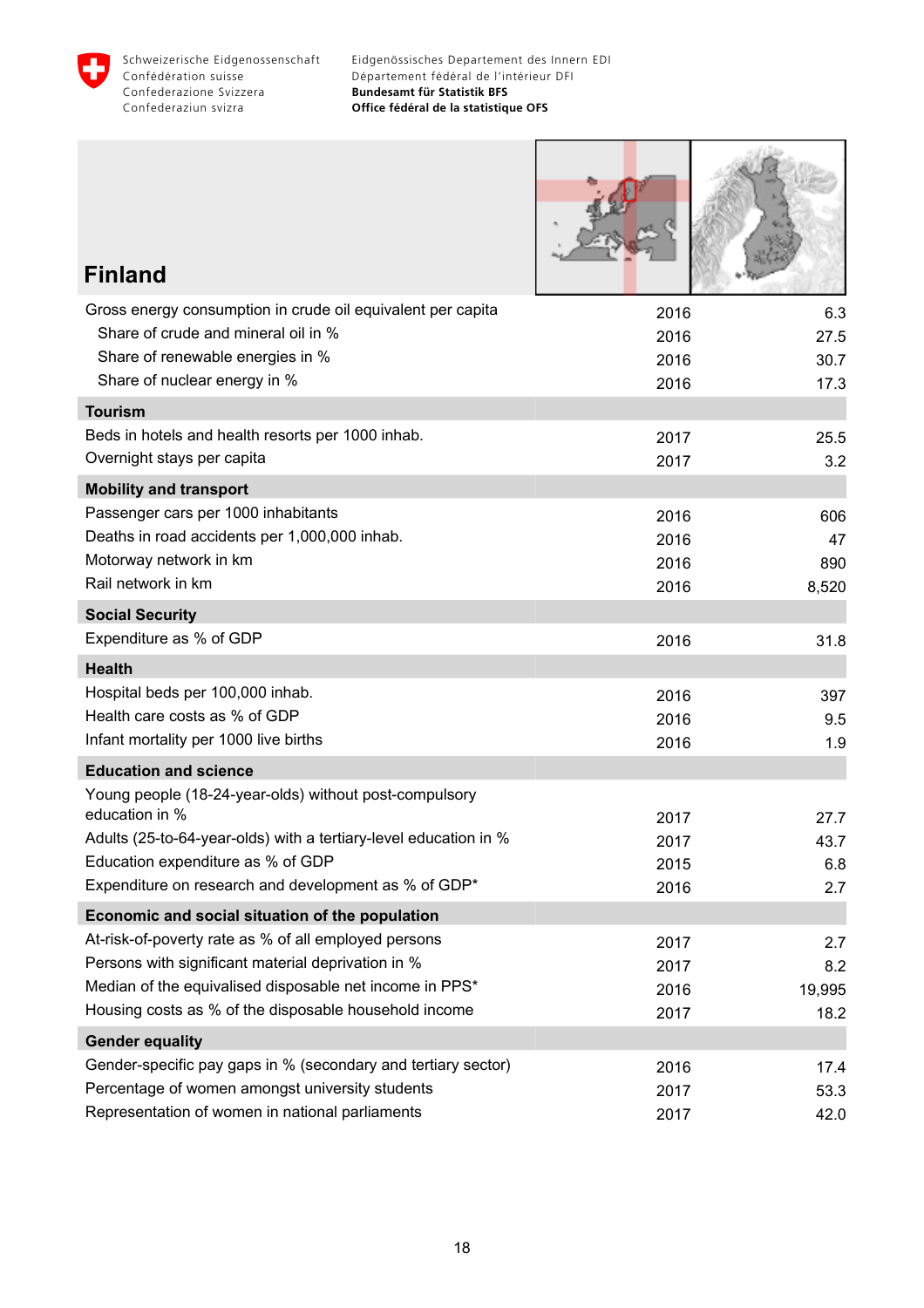<span id="page-20-0"></span>



#### **France**

| <b>Population</b>                                                       |           |            |
|-------------------------------------------------------------------------|-----------|------------|
| Inhabitants                                                             | 2017      | 66,989,083 |
| Population density per km <sup>2</sup>                                  | 2016      | 105.5      |
| Age distribution, age groups in %                                       |           |            |
| 0 to 19 years                                                           | 2017      |            |
| 65 and above                                                            | 2017      |            |
| Share of foreign nationals in %                                         | 2017      | 6.9        |
| Live births per 1000 inhab.                                             | 2016      | 11.7       |
| Births outside marriage in %                                            | 2016      | 59.7       |
| Life expectancy (at birth) in years                                     |           |            |
| Women                                                                   | 2016      | 85.7       |
| Men                                                                     | 2016      | 79.5       |
| <b>Territory</b>                                                        |           |            |
| Total land area in km <sup>2</sup>                                      | 2009      | 632,834    |
| Settlement/urban and infrastructure areas in %                          | 2009      | 4.4        |
| Agricultural areas in %                                                 | 2009      | 46.5       |
| Forest and woodland in %                                                | 2009      | 25.9       |
| <b>Environment</b>                                                      |           |            |
| Environmentally related taxes as % of all taxes and social              |           |            |
| contributions                                                           | 2016      | 4.7        |
| Domestic material consumption (DMC) in t per capita                     | 2017      | 11.2       |
| Greenhouse gas emissions (CO <sub>2</sub> -equivalents) in t per capita | 2016      | 6.8        |
| <b>Employment and income</b>                                            |           |            |
| Employment rate (15-64-year-olds) in %                                  | 2017      | 71.5       |
| Women                                                                   | 2017      | 67.6       |
| Men                                                                     | 2017      | 75.6       |
| Unemployment rate (15-74-year-olds) according to ILO in %               | 2017      | 9.4        |
| Women                                                                   | 2017      | 9.3        |
| Men                                                                     | 2017      | 9.5        |
| Youth unemployment rate (15-24-year-olds) in %                          | 2017      | 22.3       |
| Long-term unemployment rate (15-74-year-olds) according to ILO          |           |            |
| in $%$                                                                  | 2017      | 45.1       |
| <b>National economy</b>                                                 |           |            |
| Gross domestic product in PPS* per capita                               | 2017      | 31,100     |
| Average annual growth in %                                              | 2000-2017 | 0.8        |
| <b>Prices</b>                                                           |           |            |
| Average annual inflation (HICP*) in %                                   | 2017      | 1.2        |
| <b>Energy</b>                                                           |           |            |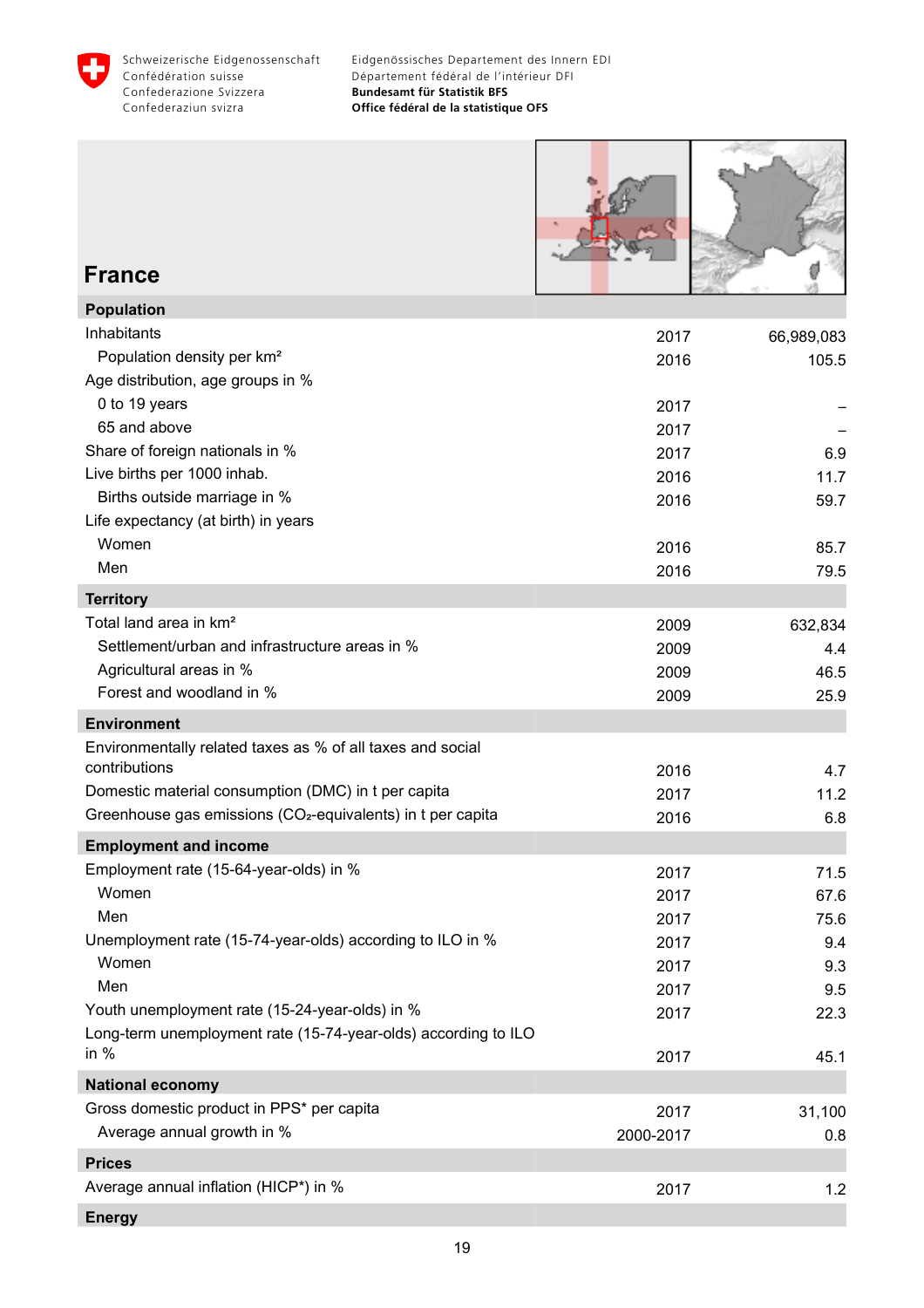

Г

Т

 $\begin{picture}(20,20) \put(0,0){\line(1,0){10}} \put(15,0){\line(1,0){10}} \put(15,0){\line(1,0){10}} \put(15,0){\line(1,0){10}} \put(15,0){\line(1,0){10}} \put(15,0){\line(1,0){10}} \put(15,0){\line(1,0){10}} \put(15,0){\line(1,0){10}} \put(15,0){\line(1,0){10}} \put(15,0){\line(1,0){10}} \put(15,0){\line(1,0){10}} \put(15,0){\line(1$ 

| <b>France</b>                                                                                         |              |            |
|-------------------------------------------------------------------------------------------------------|--------------|------------|
| Gross energy consumption in crude oil equivalent per capita                                           | 2016         | 3.7        |
| Share of crude and mineral oil in %                                                                   | 2016         | 30.2       |
| Share of renewable energies in %                                                                      | 2016         | 9.9        |
| Share of nuclear energy in %                                                                          | 2016         | 41.8       |
| <b>Tourism</b>                                                                                        |              |            |
| Beds in hotels and health resorts per 1000 inhab.<br>Overnight stays per capita                       | 2017         | 19.7       |
|                                                                                                       | 2017         | 3.2        |
| <b>Mobility and transport</b><br>Passenger cars per 1000 inhabitants                                  |              |            |
| Deaths in road accidents per 1,000,000 inhab.                                                         | 2016<br>2016 | 479<br>52  |
| Motorway network in km                                                                                | 2016         | 11,612     |
| Rail network in km                                                                                    | 2016         | 28,364     |
| <b>Social Security</b>                                                                                |              |            |
| Expenditure as % of GDP                                                                               | 2016         | 34.3       |
| <b>Health</b>                                                                                         |              |            |
| Hospital beds per 100,000 inhab.                                                                      | 2016         | 605        |
| Health care costs as % of GDP                                                                         | 2016         | 11.5       |
| Infant mortality per 1000 live births                                                                 | 2016         | 3.7        |
| <b>Education and science</b>                                                                          |              |            |
| Young people (18-24-year-olds) without post-compulsory                                                |              |            |
| education in %                                                                                        | 2017         | 16.5       |
| Adults (25-to-64-year-olds) with a tertiary-level education in %<br>Education expenditure as % of GDP | 2017         | 35.2       |
| Expenditure on research and development as % of GDP*                                                  | 2015<br>2016 | 5.5<br>2.3 |
| Economic and social situation of the population                                                       |              |            |
| At-risk-of-poverty rate as % of all employed persons                                                  | 2017         | 7.4        |
| Persons with significant material deprivation in %                                                    | 2017         | 11.1       |
| Median of the equivalised disposable net income in PPS*                                               | 2016         | 20,624     |
| Housing costs as % of the disposable household income                                                 | 2017         | 17.6       |
| <b>Gender equality</b>                                                                                |              |            |
| Gender-specific pay gaps in % (secondary and tertiary sector)                                         | 2016         | 15.2       |
| Percentage of women amongst university students                                                       | 2017         | 54.4       |
| Representation of women in national parliaments                                                       | 2017         | 39.6       |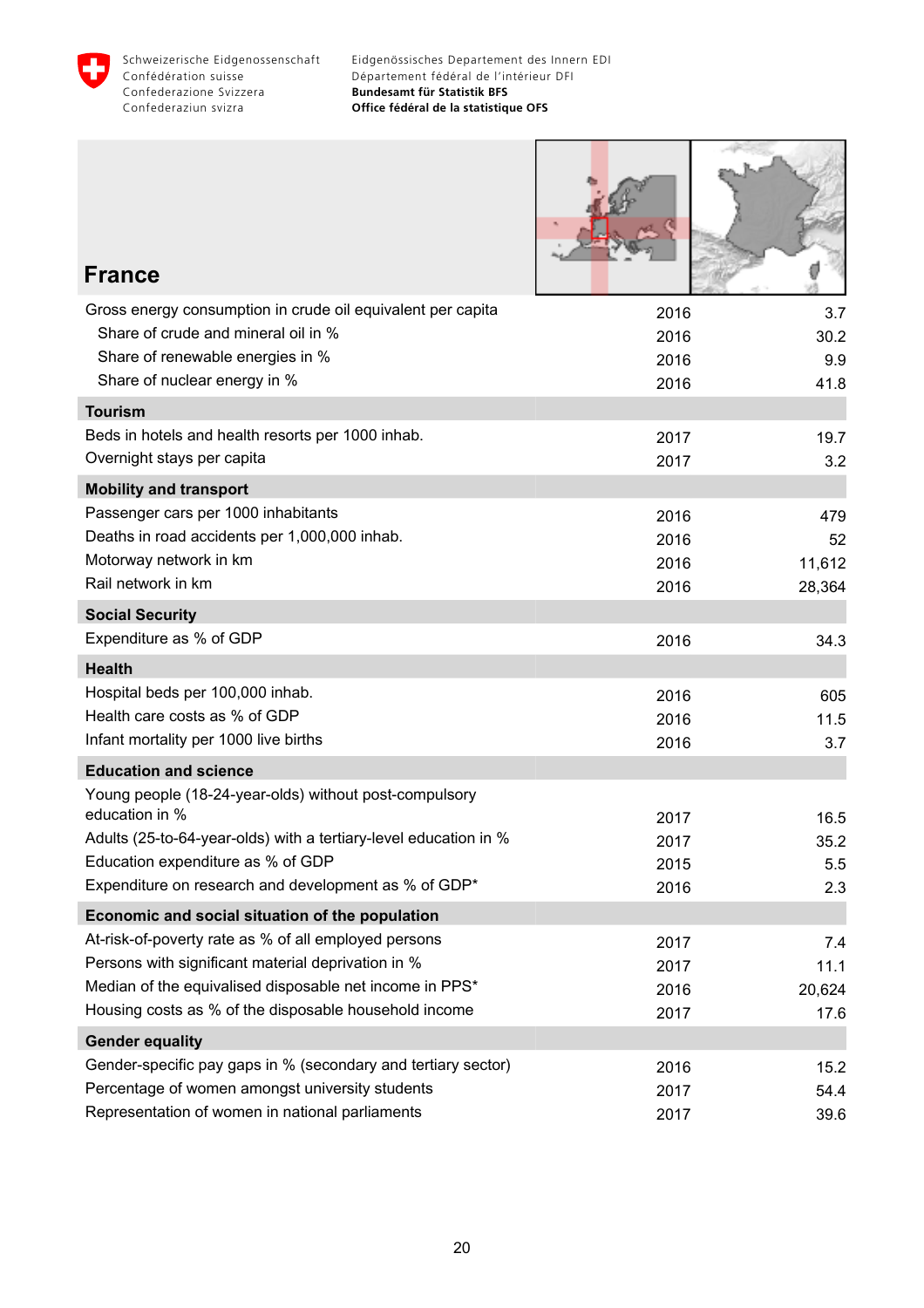<span id="page-22-0"></span>



#### **Germany**

| <b>Population</b>                                                       |           |            |
|-------------------------------------------------------------------------|-----------|------------|
| Inhabitants                                                             | 2017      | 82,521,653 |
| Population density per km <sup>2</sup>                                  | 2016      |            |
| Age distribution, age groups in %                                       |           |            |
| 0 to 19 years                                                           | 2017      | 18.4       |
| 65 and above                                                            | 2017      | 21.2       |
| Share of foreign nationals in %                                         | 2017      | 11.2       |
| Live births per 1000 inhab.                                             | 2016      | 9.6        |
| Births outside marriage in %                                            | 2016      | 35.5       |
| Life expectancy (at birth) in years                                     |           |            |
| Women                                                                   | 2016      | 83.5       |
| Men                                                                     | 2016      | 78.6       |
| <b>Territory</b>                                                        |           |            |
| Total land area in km <sup>2</sup>                                      | 2009      | 357,108    |
| Settlement/urban and infrastructure areas in %                          | 2009      | 6.9        |
| Agricultural areas in %                                                 | 2009      | 52.2       |
| Forest and woodland in %                                                | 2009      | 32.3       |
| <b>Environment</b>                                                      |           |            |
| Environmentally related taxes as % of all taxes and social              |           |            |
| contributions                                                           | 2016      | 4.6        |
| Domestic material consumption (DMC) in t per capita                     | 2017      | 15.6       |
| Greenhouse gas emissions (CO <sub>2</sub> -equivalents) in t per capita | 2016      | 11.0       |
| <b>Employment and income</b>                                            |           |            |
| Employment rate (15-64-year-olds) in %                                  | 2017      | 78.2       |
| Women                                                                   | 2017      | 74.0       |
| Men                                                                     | 2017      | 82.4       |
| Unemployment rate (15-74-year-olds) according to ILO in %               | 2017      | 3.8        |
| Women                                                                   | 2017      | 3.3        |
| Men                                                                     | 2017      | 4.1        |
| Youth unemployment rate (15-24-year-olds) in %                          | 2017      | 6.8        |
| Long-term unemployment rate (15-74-year-olds) according to ILO          |           |            |
| in $%$                                                                  | 2017      | 41.7       |
| <b>National economy</b>                                                 |           |            |
| Gross domestic product in PPS* per capita                               | 2017      | 37,100     |
| Average annual growth in %                                              | 2000-2017 | 1.3        |
| <b>Prices</b>                                                           |           |            |
| Average annual inflation (HICP*) in %                                   | 2017      | 1.7        |
| <b>Energy</b>                                                           |           |            |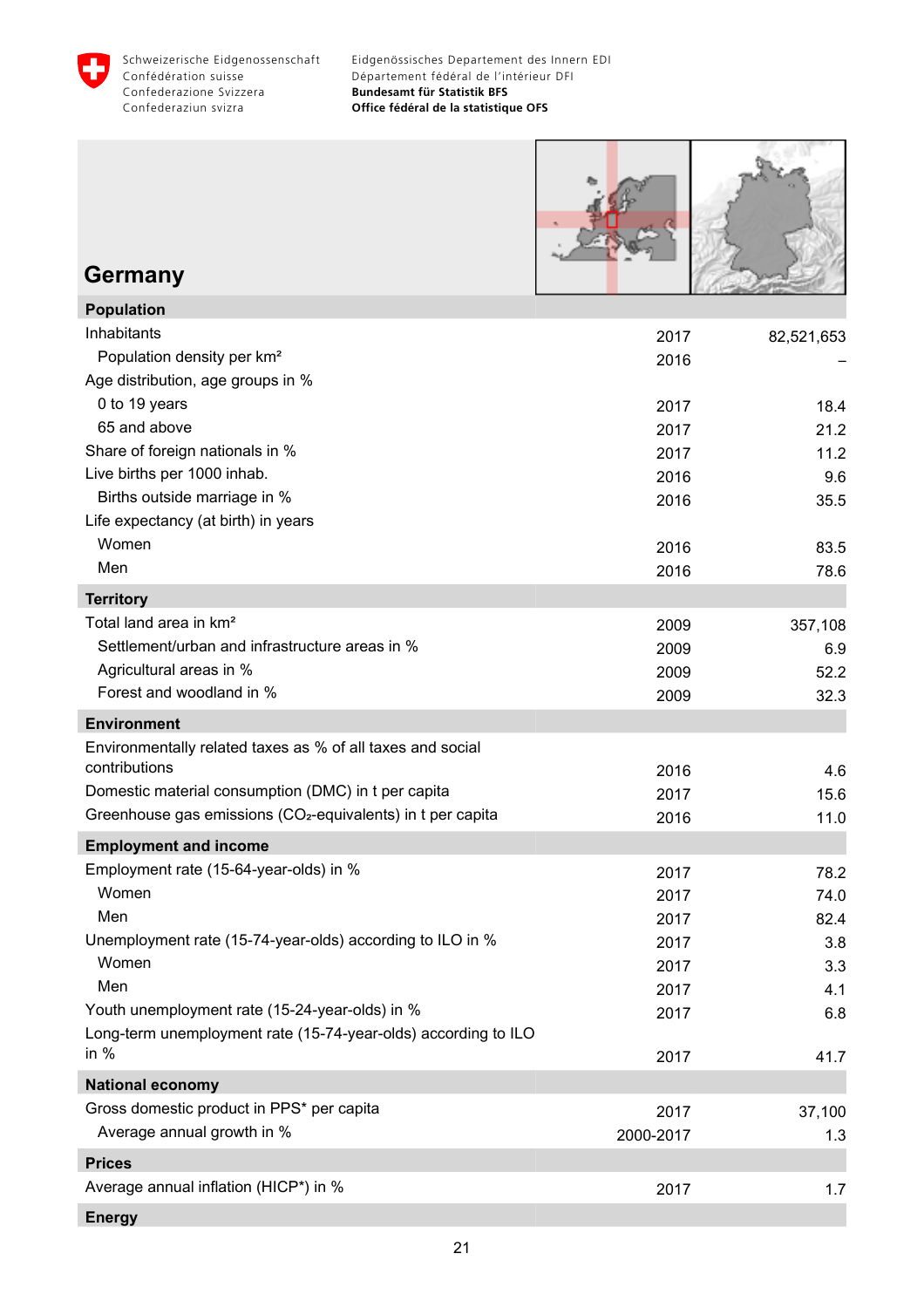

| <b>Germany</b>                                                                                                   |      |        |
|------------------------------------------------------------------------------------------------------------------|------|--------|
| Gross energy consumption in crude oil equivalent per capita                                                      | 2016 | 3.8    |
| Share of crude and mineral oil in %                                                                              | 2016 | 34.3   |
| Share of renewable energies in %                                                                                 | 2016 | 12.3   |
| Share of nuclear energy in %                                                                                     | 2016 | 6.9    |
| <b>Tourism</b>                                                                                                   |      |        |
| Beds in hotels and health resorts per 1000 inhab.                                                                | 2017 | 22.0   |
| Overnight stays per capita                                                                                       | 2017 | 3.5    |
| <b>Mobility and transport</b>                                                                                    |      |        |
| Passenger cars per 1000 inhabitants                                                                              | 2016 | 546    |
| Deaths in road accidents per 1,000,000 inhab.                                                                    | 2016 | 39     |
| Motorway network in km                                                                                           | 2016 | 12,996 |
| Rail network in km                                                                                               | 2016 | 67,400 |
| <b>Social Security</b>                                                                                           |      |        |
| Expenditure as % of GDP                                                                                          | 2016 | 29.4   |
| <b>Health</b>                                                                                                    |      |        |
| Hospital beds per 100,000 inhab.                                                                                 | 2016 | 806    |
| Health care costs as % of GDP                                                                                    | 2016 | 11.1   |
| Infant mortality per 1000 live births                                                                            | 2016 | 3.4    |
| <b>Education and science</b>                                                                                     |      |        |
| Young people (18-24-year-olds) without post-compulsory                                                           |      |        |
| education in %                                                                                                   | 2017 | 35.6   |
| Adults (25-to-64-year-olds) with a tertiary-level education in %                                                 | 2017 | 28.6   |
| Education expenditure as % of GDP<br>Expenditure on research and development as % of GDP*                        | 2015 | 4.5    |
|                                                                                                                  | 2016 | 2.9    |
| Economic and social situation of the population                                                                  |      |        |
| At-risk-of-poverty rate as % of all employed persons                                                             | 2017 | 9.0    |
| Persons with significant material deprivation in %<br>Median of the equivalised disposable net income in PPS*    | 2017 | 9.1    |
| Housing costs as % of the disposable household income                                                            | 2016 | 21,179 |
|                                                                                                                  | 2017 | 26.3   |
| <b>Gender equality</b>                                                                                           |      |        |
| Gender-specific pay gaps in % (secondary and tertiary sector)<br>Percentage of women amongst university students | 2016 | 21.5   |
| Representation of women in national parliaments                                                                  | 2017 | 48.2   |
|                                                                                                                  | 2017 | 30.7   |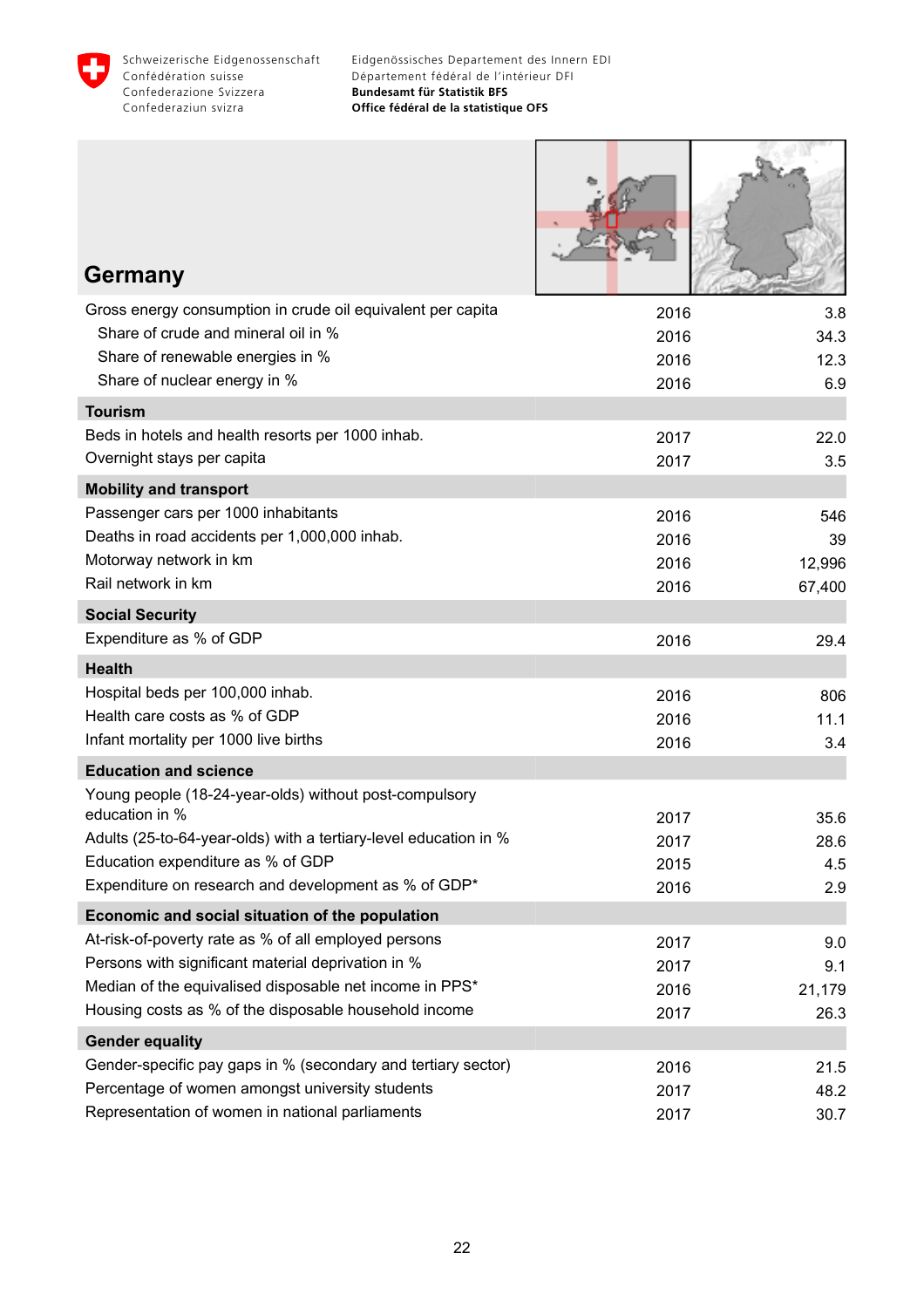<span id="page-24-0"></span>

| <b>Greece</b>                                                           |                   |               |
|-------------------------------------------------------------------------|-------------------|---------------|
| <b>Population</b>                                                       |                   |               |
| Inhabitants                                                             | 2017              | 10,768,193    |
| Population density per km <sup>2</sup>                                  | 2016              | 82.4          |
| Age distribution, age groups in %                                       |                   |               |
| 0 to 19 years                                                           | 2017              | 19.4          |
| 65 and above                                                            | 2017              | 21.5          |
| Share of foreign nationals in %                                         | 2017              | 7.5           |
| Live births per 1000 inhab.                                             | 2016              | 8.6           |
| Births outside marriage in %                                            | 2016              | 9.4           |
| Life expectancy (at birth) in years                                     |                   |               |
| Women                                                                   | 2016              | 84.0          |
| Men                                                                     | 2016              | 78.9          |
| <b>Territory</b>                                                        |                   |               |
| Total land area in km <sup>2</sup>                                      | 2009              | 131,957       |
| Settlement/urban and infrastructure areas in %                          | 2009              | 2.9           |
| Agricultural areas in %                                                 | 2009              | 40.1          |
| Forest and woodland in %                                                | 2009              | 30.7          |
| <b>Environment</b>                                                      |                   |               |
| Environmentally related taxes as % of all taxes and social              |                   |               |
| contributions                                                           | 2016              | 9.1           |
| Domestic material consumption (DMC) in t per capita                     | 2017              | 12.0          |
| Greenhouse gas emissions (CO <sub>2</sub> -equivalents) in t per capita | 2016              | 8.5           |
| <b>Employment and income</b>                                            |                   |               |
| Employment rate (15-64-year-olds) in %                                  | 2017              | 68.3          |
| Women                                                                   | 2017              | 60.3          |
| Men                                                                     | 2017              | 76.4          |
| Unemployment rate (15-74-year-olds) according to ILO in %               | 2017              | 21.5          |
| Women                                                                   | 2017              | 26.1          |
| Men<br>Youth unemployment rate (15-24-year-olds) in %                   | 2017              | 17.8          |
| Long-term unemployment rate (15-74-year-olds) according to ILO          | 2017              | 43.6          |
| in $%$                                                                  | 2017              | 72.8          |
| <b>National economy</b>                                                 |                   |               |
| Gross domestic product in PPS* per capita<br>Average annual growth in % | 2017<br>2000-2017 | 20,200<br>0.2 |
|                                                                         |                   |               |
| <b>Prices</b><br>Average annual inflation (HICP*) in %                  |                   |               |
|                                                                         | 2017              | 1.1           |

**Energy**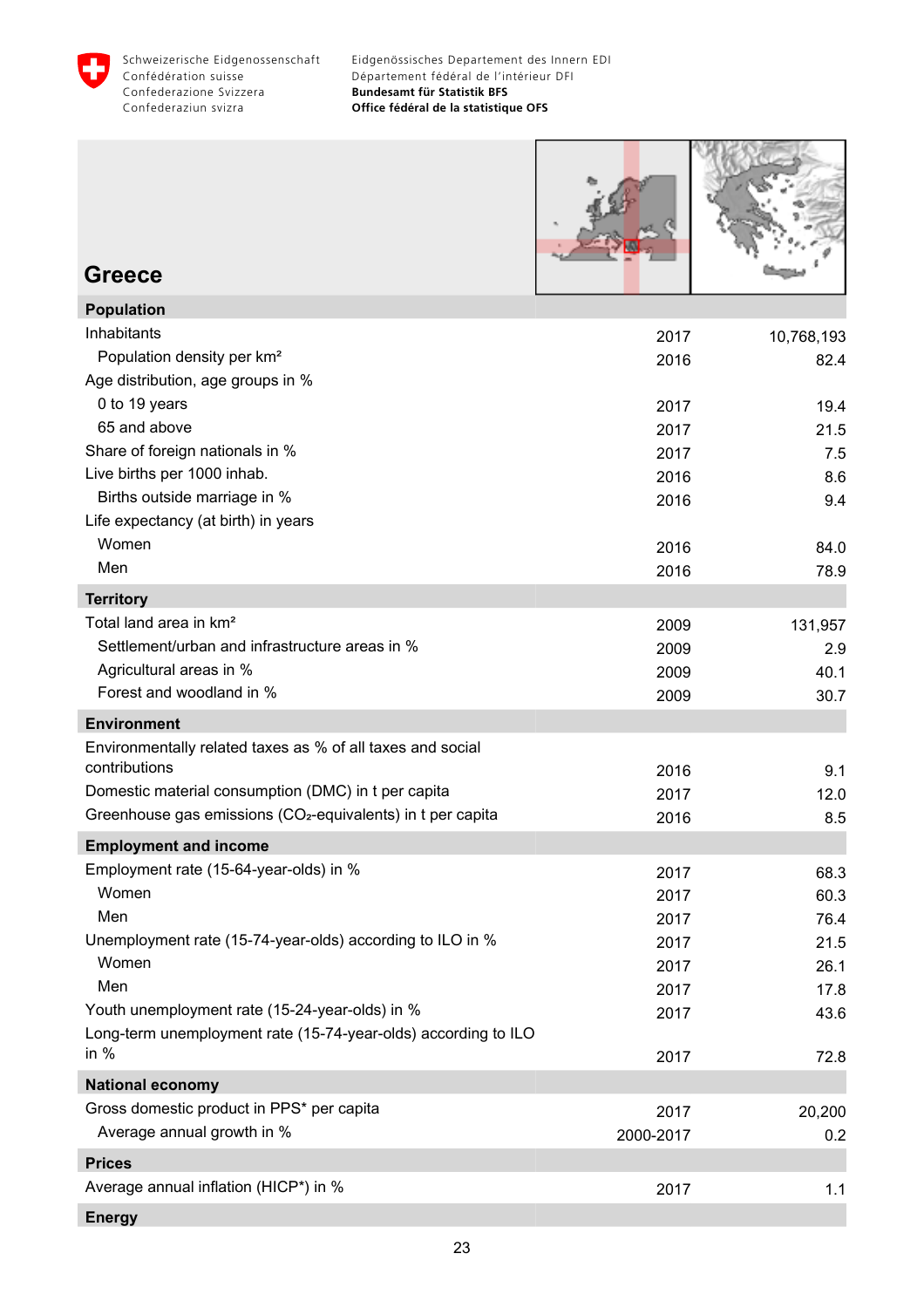

| <b>Greece</b>                                                                                              |              |               |
|------------------------------------------------------------------------------------------------------------|--------------|---------------|
| Gross energy consumption in crude oil equivalent per capita                                                | 2016         | 2.2           |
| Share of crude and mineral oil in %                                                                        | 2016         | 53.1          |
| Share of renewable energies in %<br>Share of nuclear energy in %                                           | 2016<br>2016 | 10.9<br>0.0   |
| <b>Tourism</b>                                                                                             |              |               |
| Beds in hotels and health resorts per 1000 inhab.                                                          | 2017         | 73.8          |
| Overnight stays per capita                                                                                 | 2017         | 8.1           |
| <b>Mobility and transport</b>                                                                              |              |               |
| Passenger cars per 1000 inhabitants                                                                        | 2016         | 479           |
| Deaths in road accidents per 1,000,000 inhab.                                                              | 2016         | 76            |
| Motorway network in km                                                                                     | 2016         |               |
| Rail network in km                                                                                         | 2016         |               |
| <b>Social Security</b>                                                                                     |              |               |
| Expenditure as % of GDP                                                                                    | 2016         | 26.6          |
| <b>Health</b>                                                                                              |              |               |
| Hospital beds per 100,000 inhab.<br>Health care costs as % of GDP                                          | 2016         | 420           |
| Infant mortality per 1000 live births                                                                      | 2016<br>2016 | 8.5<br>4.2    |
| <b>Education and science</b>                                                                               |              |               |
| Young people (18-24-year-olds) without post-compulsory                                                     |              |               |
| education in %                                                                                             | 2017         | 13.4          |
| Adults (25-to-64-year-olds) with a tertiary-level education in %                                           | 2017         | 31.0          |
| Education expenditure as % of GDP                                                                          | 2015         | 3.7           |
| Expenditure on research and development as % of GDP*                                                       | 2016         | 1.0           |
| Economic and social situation of the population                                                            |              |               |
| At-risk-of-poverty rate as % of all employed persons<br>Persons with significant material deprivation in % | 2017         | 12.8          |
| Median of the equivalised disposable net income in PPS*                                                    | 2017<br>2016 | 36.0<br>9,063 |
| Housing costs as % of the disposable household income                                                      | 2017         | 41.1          |
| <b>Gender equality</b>                                                                                     |              |               |
| Gender-specific pay gaps in % (secondary and tertiary sector)                                              | 2016         |               |
| Percentage of women amongst university students                                                            | 2017         | 48.5          |
| Representation of women in national parliaments                                                            | 2017         | 18.7          |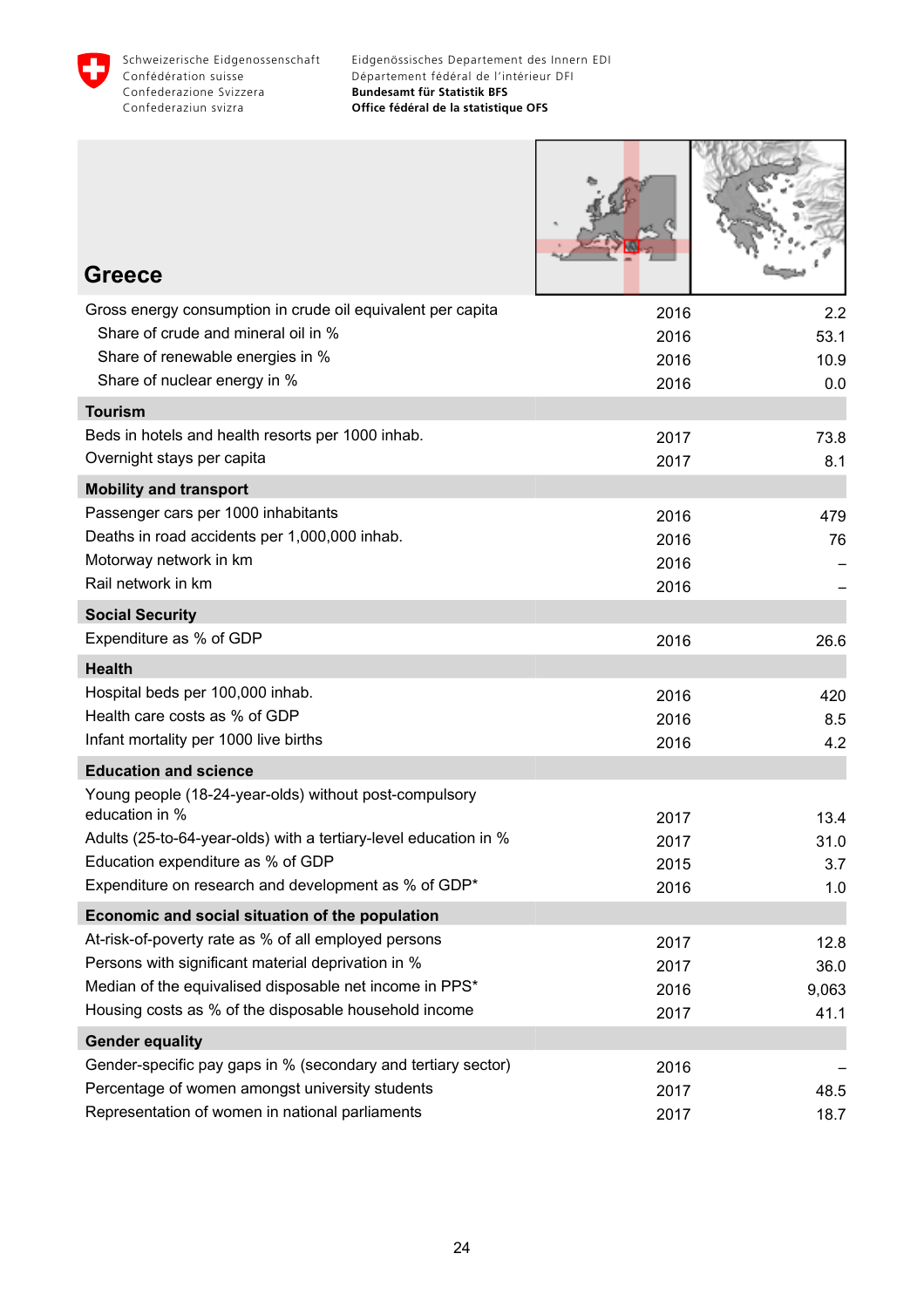<span id="page-26-0"></span>

Г

**Bill all strates** 

| <b>Hungary</b>                                                          |              |              |
|-------------------------------------------------------------------------|--------------|--------------|
| <b>Population</b>                                                       |              |              |
| Inhabitants                                                             | 2017         | 9,797,561    |
| Population density per km <sup>2</sup>                                  | 2016         | 107.6        |
| Age distribution, age groups in %<br>0 to 19 years                      |              |              |
| 65 and above                                                            | 2017<br>2017 | 19.6<br>18.7 |
| Share of foreign nationals in %                                         | 2017         | 1.5          |
| Live births per 1000 inhab.                                             | 2016         | 9.7          |
| Births outside marriage in %                                            | 2016         | 46.7         |
| Life expectancy (at birth) in years                                     |              |              |
| Women                                                                   | 2016         | 79.7         |
| Men                                                                     | 2016         | 72.6         |
| <b>Territory</b>                                                        |              |              |
| Total land area in km <sup>2</sup>                                      | 2009         | 93,027       |
| Settlement/urban and infrastructure areas in %                          | 2009         | 3.6          |
| Agricultural areas in %                                                 | 2009         | 63.2         |
| Forest and woodland in %                                                | 2009         | 21.8         |
| <b>Environment</b>                                                      |              |              |
| Environmentally related taxes as % of all taxes and social              |              |              |
| contributions                                                           | 2016         | 7.0          |
| Domestic material consumption (DMC) in t per capita                     | 2017         | 13.4         |
| Greenhouse gas emissions (CO <sub>2</sub> -equivalents) in t per capita | 2016         | 6.3          |
| <b>Employment and income</b>                                            |              |              |
| Employment rate (15-64-year-olds) in %                                  | 2017         | 71.2         |
| Women                                                                   | 2017         | 64.2         |
| Men<br>Unemployment rate (15-74-year-olds) according to ILO in %        | 2017         | 78.2         |
| Women                                                                   | 2017<br>2017 | 4.2<br>4.6   |
| Men                                                                     | 2017         | 3.8          |
| Youth unemployment rate (15-24-year-olds) in %                          | 2017         | 10.7         |
| Long-term unemployment rate (15-74-year-olds) according to ILO          |              |              |
| in $%$                                                                  | 2017         | 40.4         |
| <b>National economy</b>                                                 |              |              |
| Gross domestic product in PPS* per capita                               | 2017         | 20,300       |
| Average annual growth in %                                              | 2000-2017    | 2.5          |
| <b>Prices</b>                                                           |              |              |
| Average annual inflation (HICP*) in %                                   | 2017         | 2.4          |
| <b>Energy</b>                                                           |              |              |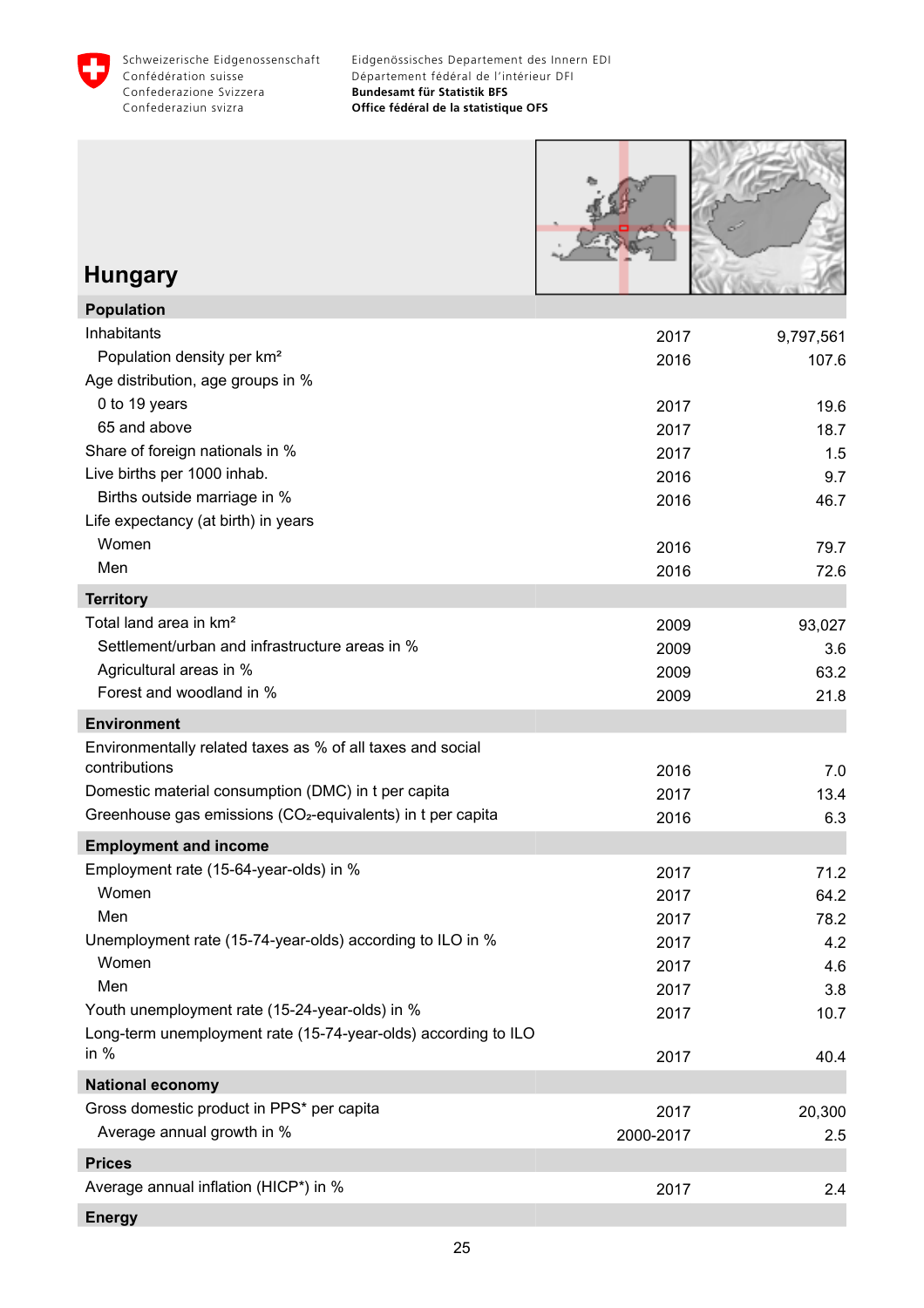

| <b>Hungary</b>                                                                     |              |              |
|------------------------------------------------------------------------------------|--------------|--------------|
|                                                                                    |              |              |
| Gross energy consumption in crude oil equivalent per capita                        | 2016         | 2.6          |
| Share of crude and mineral oil in %<br>Share of renewable energies in %            | 2016         | 27.3         |
| Share of nuclear energy in %                                                       | 2016<br>2016 | 11.7<br>16.2 |
| <b>Tourism</b>                                                                     |              |              |
| Beds in hotels and health resorts per 1000 inhab.                                  | 2017         | 18.5         |
| Overnight stays per capita                                                         | 2017         | 2.5          |
| <b>Mobility and transport</b>                                                      |              |              |
| Passenger cars per 1000 inhabitants                                                | 2016         | 338          |
| Deaths in road accidents per 1,000,000 inhab.                                      | 2016         | 62           |
| Motorway network in km                                                             | 2016         | 1,924        |
| Rail network in km                                                                 | 2016         | 11,424       |
| <b>Social Security</b>                                                             |              |              |
| Expenditure as % of GDP                                                            | 2016         | 19.2         |
| <b>Health</b>                                                                      |              |              |
| Hospital beds per 100,000 inhab.                                                   | 2016         | 700          |
| Health care costs as % of GDP                                                      | 2016         | 7.4          |
| Infant mortality per 1000 live births                                              | 2016         | 3.9          |
| <b>Education and science</b>                                                       |              |              |
| Young people (18-24-year-olds) without post-compulsory                             |              |              |
| education in %<br>Adults (25-to-64-year-olds) with a tertiary-level education in % | 2017         | 27.1         |
| Education expenditure as % of GDP                                                  | 2017<br>2015 | 24.1<br>4.3  |
| Expenditure on research and development as % of GDP*                               | 2016         | 1.2          |
| Economic and social situation of the population                                    |              |              |
| At-risk-of-poverty rate as % of all employed persons                               | 2017         | 10.2         |
| Persons with significant material deprivation in %                                 | 2017         | 28.9         |
| Median of the equivalised disposable net income in PPS*                            | 2016         | 8,271        |
| Housing costs as % of the disposable household income                              | 2017         | 22.1         |
| <b>Gender equality</b>                                                             |              |              |
| Gender-specific pay gaps in % (secondary and tertiary sector)                      | 2016         | 14.0         |
| Percentage of women amongst university students                                    | 2017         | 54.3         |
| Representation of women in national parliaments                                    | 2017         | 12.6         |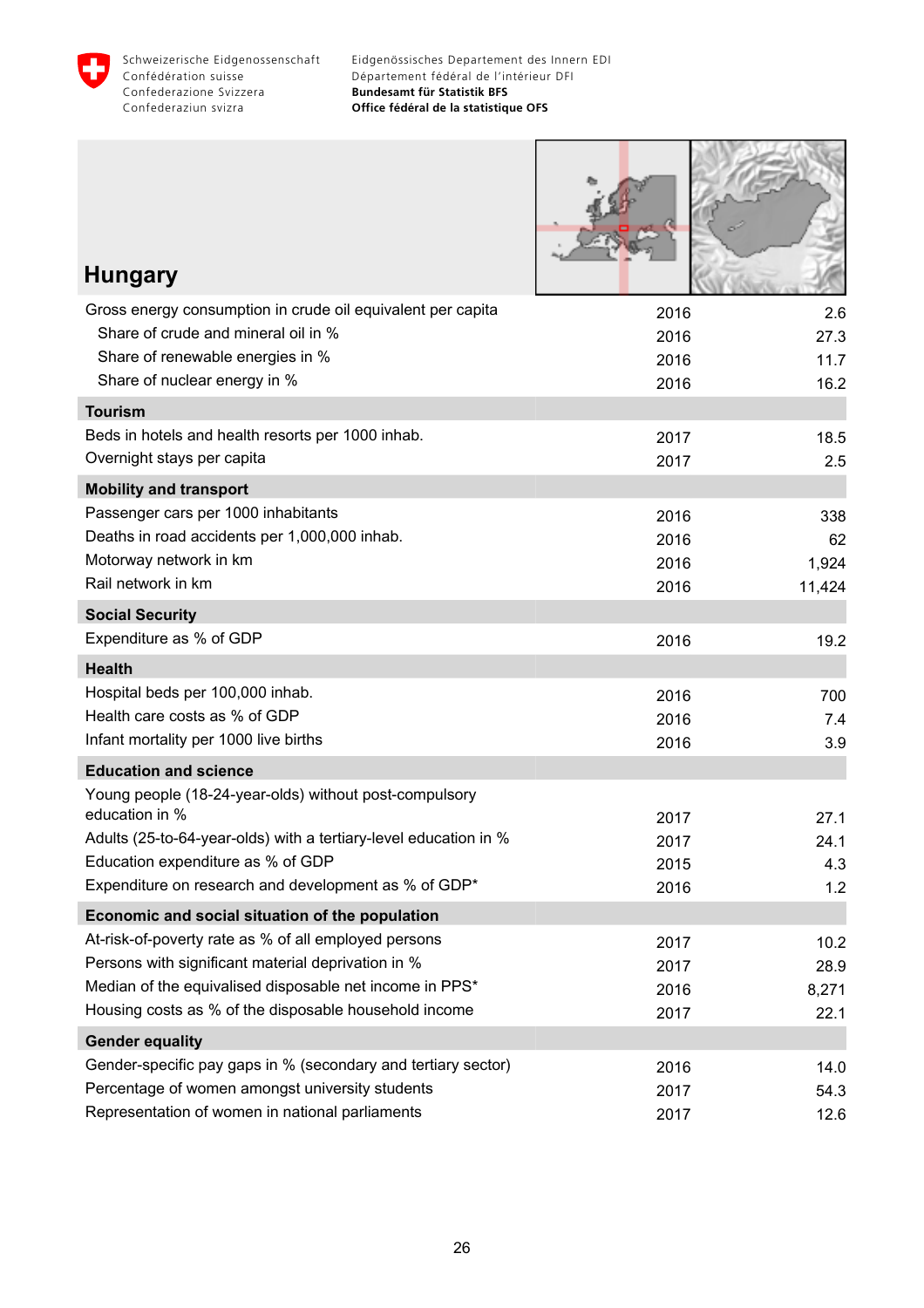<span id="page-28-0"></span>



#### **Iceland**

| <b>Population</b>                                                       |           |         |
|-------------------------------------------------------------------------|-----------|---------|
| Inhabitants                                                             | 2017      | 338,349 |
| Population density per km <sup>2</sup>                                  | 2016      | 3.3     |
| Age distribution, age groups in %                                       |           |         |
| 0 to 19 years                                                           | 2017      | 26.2    |
| 65 and above                                                            | 2017      | 14.0    |
| Share of foreign nationals in %                                         | 2017      | 8.9     |
| Live births per 1000 inhab.                                             | 2016      | 11.9    |
| Births outside marriage in %                                            | 2016      | 69.6    |
| Life expectancy (at birth) in years                                     |           |         |
| Women                                                                   | 2016      | 84.1    |
| Men                                                                     | 2016      | 80.4    |
| <b>Territory</b>                                                        |           |         |
| Total land area in km <sup>2</sup>                                      | 2009      | 103,000 |
| Settlement/urban and infrastructure areas in %                          | 2009      |         |
| Agricultural areas in %                                                 | 2009      |         |
| Forest and woodland in %                                                | 2009      |         |
| <b>Environment</b>                                                      |           |         |
| Environmentally related taxes as % of all taxes and social              |           |         |
| contributions                                                           | 2016      | 3.2     |
| Domestic material consumption (DMC) in t per capita                     | 2017      |         |
| Greenhouse gas emissions (CO <sub>2</sub> -equivalents) in t per capita | 2016      | 13.8    |
| <b>Employment and income</b>                                            |           |         |
| Employment rate (15-64-year-olds) in %                                  | 2017      | 88.7    |
| Women                                                                   | 2017      | 85.9    |
| Men                                                                     | 2017      | 91.3    |
| Unemployment rate (15-74-year-olds) according to ILO in %               | 2017      | 2.8     |
| Women                                                                   | 2017      | 2.9     |
| Men                                                                     | 2017      | 2.8     |
| Youth unemployment rate (15-24-year-olds) in %                          | 2017      | 8.2     |
| Long-term unemployment rate (15-74-year-olds) according to ILO          |           |         |
| in $%$                                                                  | 2017      | 9.2     |
| <b>National economy</b>                                                 |           |         |
| Gross domestic product in PPS* per capita                               | 2017      | 39,000  |
| Average annual growth in %                                              | 2000-2017 | 2.0     |
| <b>Prices</b>                                                           |           |         |
| Average annual inflation (HICP*) in %                                   | 2017      | $-1.7$  |
| <b>Energy</b>                                                           |           |         |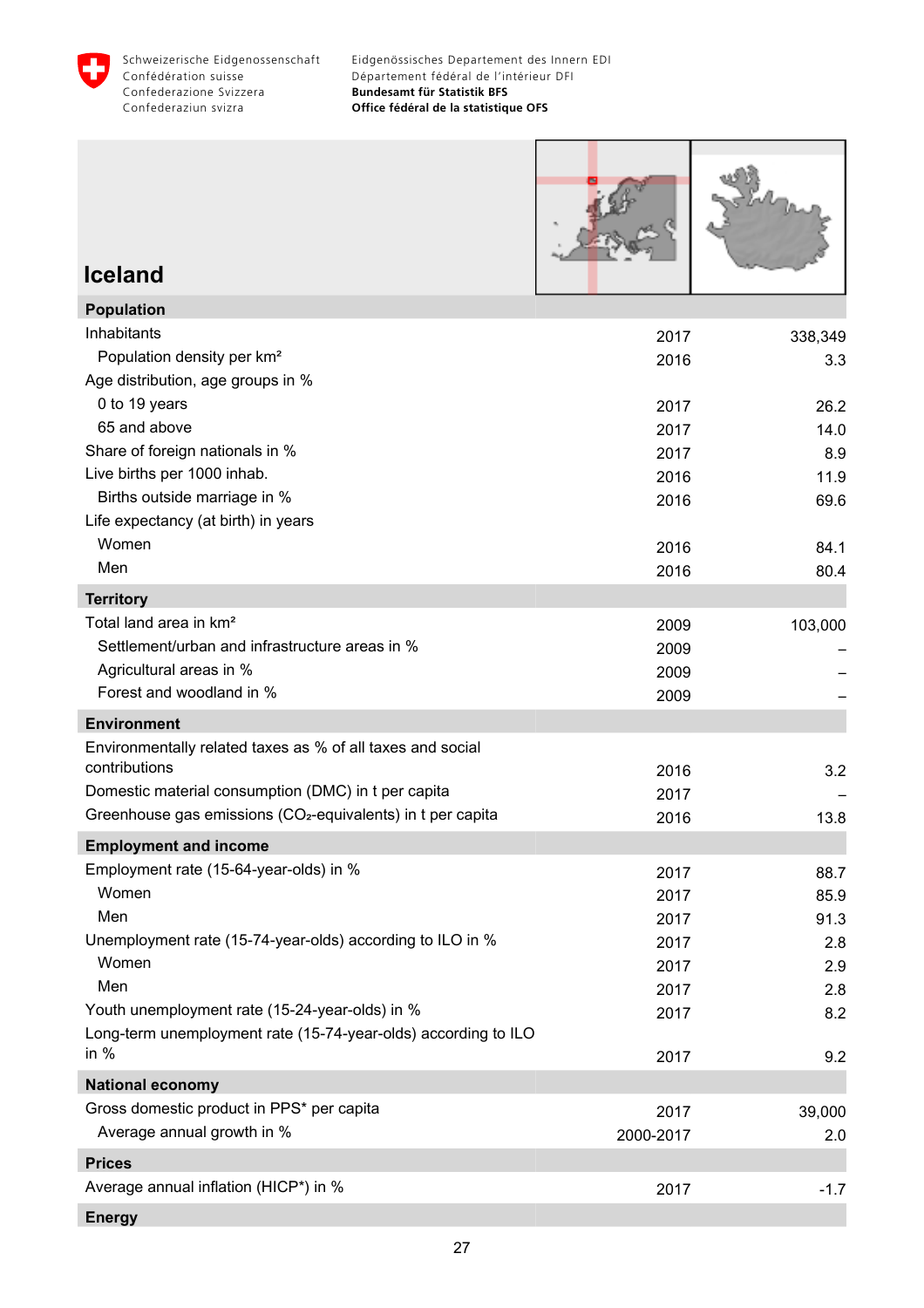

Г

Т

٦

| <b>Iceland</b>                                                                         |      |        |
|----------------------------------------------------------------------------------------|------|--------|
| Gross energy consumption in crude oil equivalent per capita                            | 2016 | 16.5   |
| Share of crude and mineral oil in %                                                    | 2016 | 15.5   |
| Share of renewable energies in %                                                       | 2016 | 82.7   |
| Share of nuclear energy in %                                                           | 2016 | 0.0    |
| <b>Tourism</b>                                                                         |      |        |
| Beds in hotels and health resorts per 1000 inhab.                                      | 2017 | 90.8   |
| Overnight stays per capita                                                             | 2017 |        |
| <b>Mobility and transport</b>                                                          |      |        |
| Passenger cars per 1000 inhabitants                                                    | 2016 |        |
| Deaths in road accidents per 1,000,000 inhab.                                          | 2016 |        |
| Motorway network in km<br>Rail network in km                                           | 2016 |        |
|                                                                                        | 2016 |        |
| <b>Social Security</b>                                                                 |      |        |
| Expenditure as % of GDP                                                                | 2016 |        |
| <b>Health</b>                                                                          |      |        |
| Hospital beds per 100,000 inhab.                                                       | 2016 | 313    |
| Health care costs as % of GDP                                                          | 2016 | 8.3    |
| Infant mortality per 1000 live births                                                  | 2016 | 0.7    |
| <b>Education and science</b><br>Young people (18-24-year-olds) without post-compulsory |      |        |
| education in %                                                                         | 2017 | 49.3   |
| Adults (25-to-64-year-olds) with a tertiary-level education in %                       | 2017 | 42.5   |
| Education expenditure as % of GDP                                                      | 2015 | 6.8    |
| Expenditure on research and development as % of GDP*                                   | 2016 | 2.0    |
| Economic and social situation of the population                                        |      |        |
| At-risk-of-poverty rate as % of all employed persons                                   | 2017 |        |
| Persons with significant material deprivation in %                                     | 2017 |        |
| Median of the equivalised disposable net income in PPS*                                | 2016 | 22,193 |
| Housing costs as % of the disposable household income                                  | 2017 |        |
| <b>Gender equality</b>                                                                 |      |        |
| Gender-specific pay gaps in % (secondary and tertiary sector)                          | 2016 | 16.3   |
| Percentage of women amongst university students                                        | 2017 |        |
| Representation of women in national parliaments                                        | 2017 |        |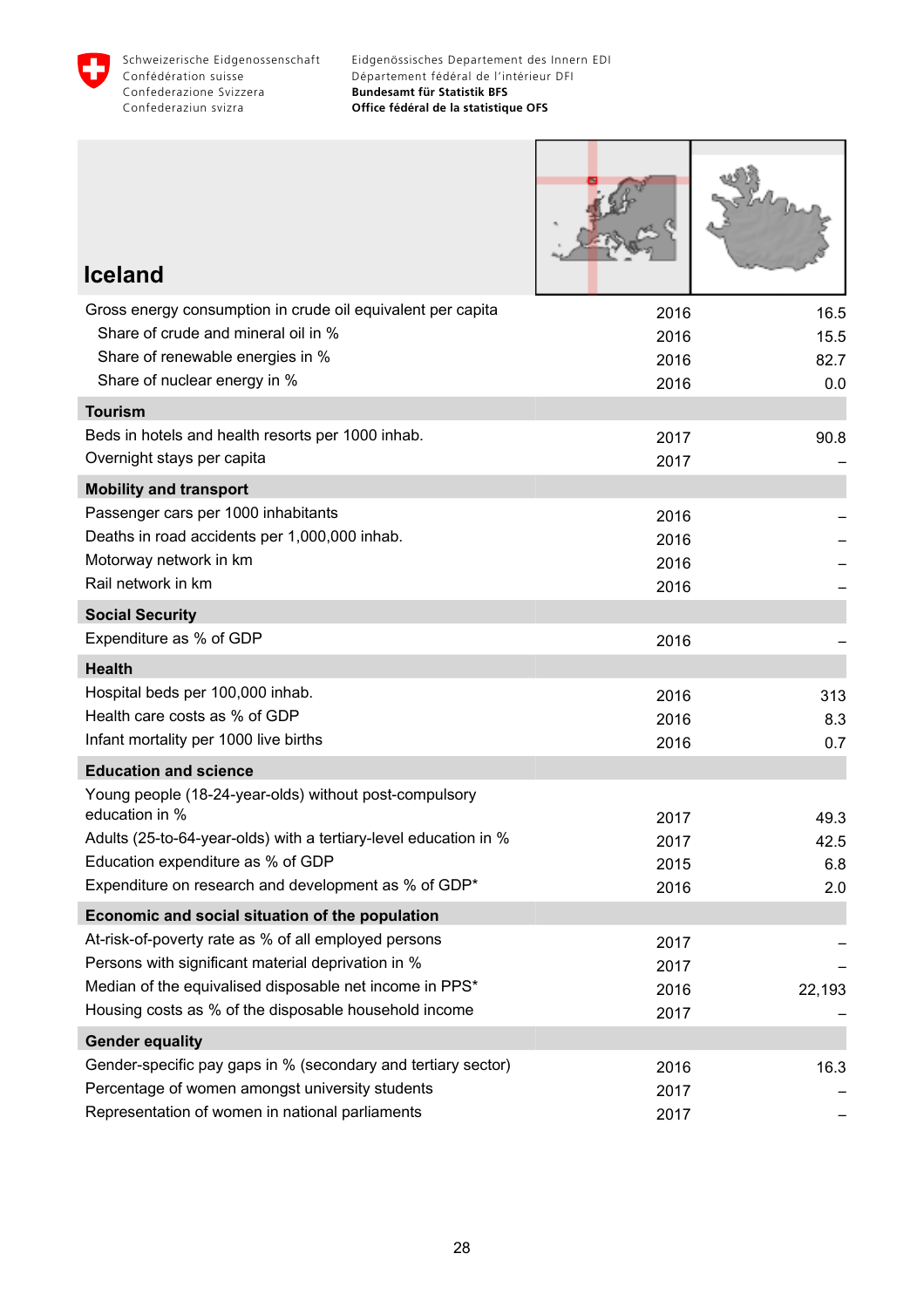<span id="page-30-0"></span>

Г

ш

| <b>Ireland</b>                                                              |              |              |
|-----------------------------------------------------------------------------|--------------|--------------|
| <b>Population</b>                                                           |              |              |
| Inhabitants                                                                 | 2017         | 4,784,383    |
| Population density per km <sup>2</sup>                                      | 2016         | 69.3         |
| Age distribution, age groups in %<br>0 to 19 years                          |              |              |
| 65 and above                                                                | 2017<br>2017 | 27.5<br>13.5 |
| Share of foreign nationals in %                                             | 2017         | 11.8         |
| Live births per 1000 inhab.                                                 | 2016         | 13.3         |
| Births outside marriage in %                                                | 2016         | 36.6         |
| Life expectancy (at birth) in years                                         |              |              |
| Women                                                                       | 2016         | 83.6         |
| Men                                                                         | 2016         | 79.9         |
| <b>Territory</b>                                                            |              |              |
| Total land area in km <sup>2</sup>                                          | 2009         | 69,797       |
| Settlement/urban and infrastructure areas in %                              | 2009         | 3.7          |
| Agricultural areas in %                                                     | 2009         | 74.1         |
| Forest and woodland in %                                                    | 2009         | 10.8         |
| <b>Environment</b>                                                          |              |              |
| Environmentally related taxes as % of all taxes and social<br>contributions |              |              |
| Domestic material consumption (DMC) in t per capita                         | 2016<br>2017 | 7.7<br>24.2  |
| Greenhouse gas emissions (CO <sub>2</sub> -equivalents) in t per capita     | 2016         | 12.9         |
| <b>Employment and income</b>                                                |              |              |
| Employment rate (15-64-year-olds) in %                                      | 2017         | 72.7         |
| Women                                                                       | 2017         | 66.6         |
| Men                                                                         | 2017         | 78.8         |
| Unemployment rate (15-74-year-olds) according to ILO in %                   | 2017         | 6.7          |
| Women                                                                       | 2017         | 6.3          |
| Men                                                                         | 2017         | 7.1          |
| Youth unemployment rate (15-24-year-olds) in %                              | 2017         | 14.4         |
| Long-term unemployment rate (15-74-year-olds) according to ILO<br>in $%$    | 2017         | 44.9         |
| <b>National economy</b>                                                     |              |              |
| Gross domestic product in PPS* per capita                                   | 2017         | 54,300       |
| Average annual growth in %                                                  | 2000-2017    | 3.6          |
| <b>Prices</b>                                                               |              |              |
| Average annual inflation (HICP*) in %                                       | 2017         | 0.3          |
| <b>Energy</b>                                                               |              |              |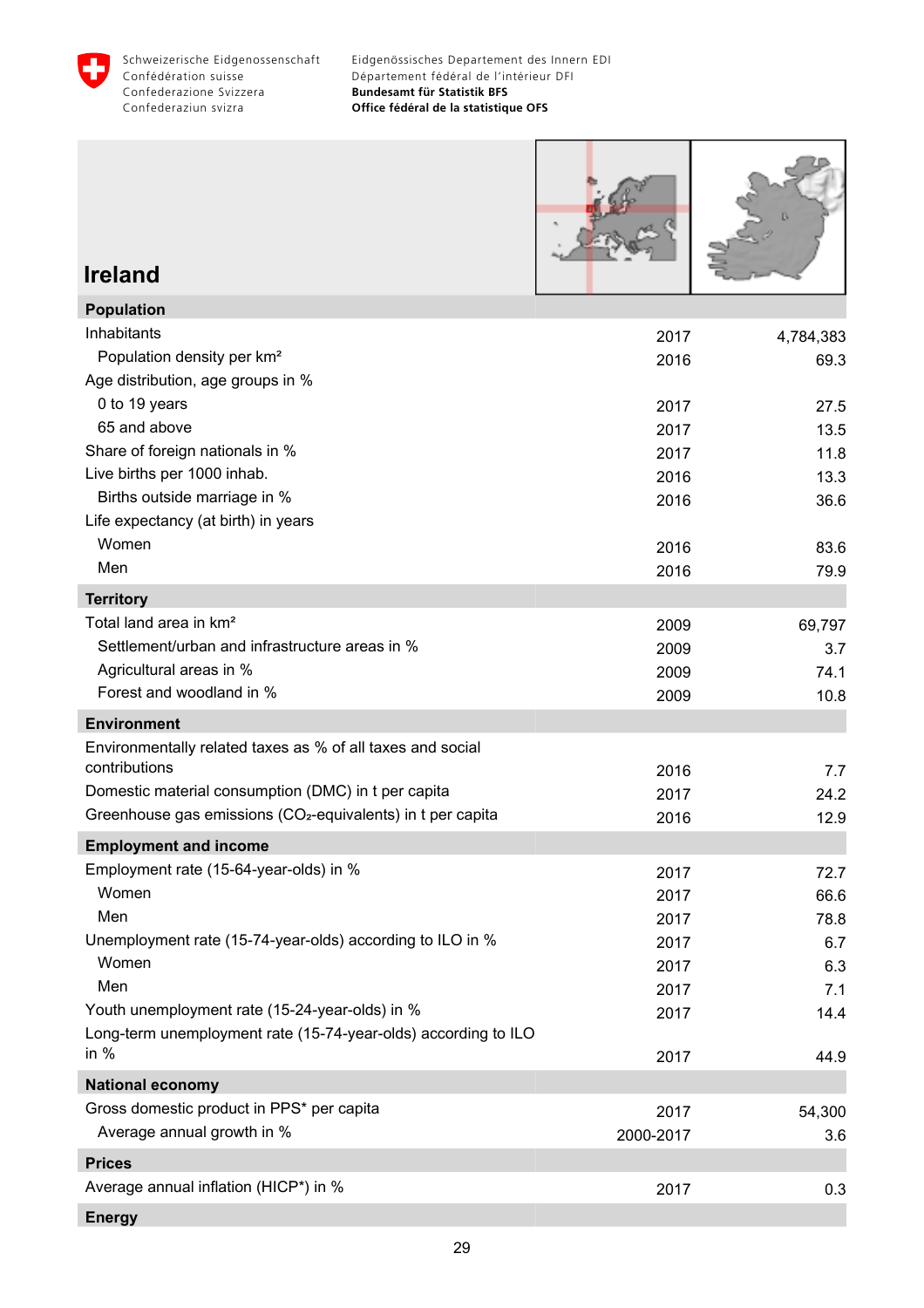

ſ

ш

| <b>Ireland</b>                                                                                     |              |            |
|----------------------------------------------------------------------------------------------------|--------------|------------|
| Gross energy consumption in crude oil equivalent per capita                                        | 2016         | 3.1        |
| Share of crude and mineral oil in %                                                                | 2016         | 49.9       |
| Share of renewable energies in %<br>Share of nuclear energy in %                                   | 2016<br>2016 | 7.5<br>0.0 |
| <b>Tourism</b>                                                                                     |              |            |
| Beds in hotels and health resorts per 1000 inhab.                                                  | 2017         |            |
| Overnight stays per capita                                                                         | 2017         |            |
| <b>Mobility and transport</b>                                                                      |              |            |
| Passenger cars per 1000 inhabitants                                                                | 2016         | 437        |
| Deaths in road accidents per 1,000,000 inhab.                                                      | 2016         | 39         |
| Motorway network in km                                                                             | 2016         | 916        |
| Rail network in km                                                                                 | 2016         | 2,421      |
| <b>Social Security</b>                                                                             |              |            |
| Expenditure as % of GDP                                                                            | 2016         | 15.8       |
| <b>Health</b>                                                                                      |              |            |
| Hospital beds per 100,000 inhab.                                                                   | 2016         | 260        |
| Health care costs as % of GDP                                                                      | 2016         | 7.4        |
| Infant mortality per 1000 live births                                                              | 2016         | 3.0        |
| <b>Education and science</b>                                                                       |              |            |
| Young people (18-24-year-olds) without post-compulsory<br>education in %                           | 2017         | 14.9       |
| Adults (25-to-64-year-olds) with a tertiary-level education in %                                   | 2017         | 46.5       |
| Education expenditure as % of GDP                                                                  | 2015         | 3.8        |
| Expenditure on research and development as % of GDP*                                               | 2016         | 1.2        |
| Economic and social situation of the population                                                    |              |            |
| At-risk-of-poverty rate as % of all employed persons                                               | 2017         |            |
| Persons with significant material deprivation in %                                                 | 2017         |            |
| Median of the equivalised disposable net income in PPS*                                            | 2016         | 18,330     |
| Housing costs as % of the disposable household income                                              | 2017         |            |
| <b>Gender equality</b>                                                                             |              |            |
| Gender-specific pay gaps in % (secondary and tertiary sector)                                      | 2016         |            |
| Percentage of women amongst university students<br>Representation of women in national parliaments | 2017         | 51.5       |
|                                                                                                    | 2017         | 22.2       |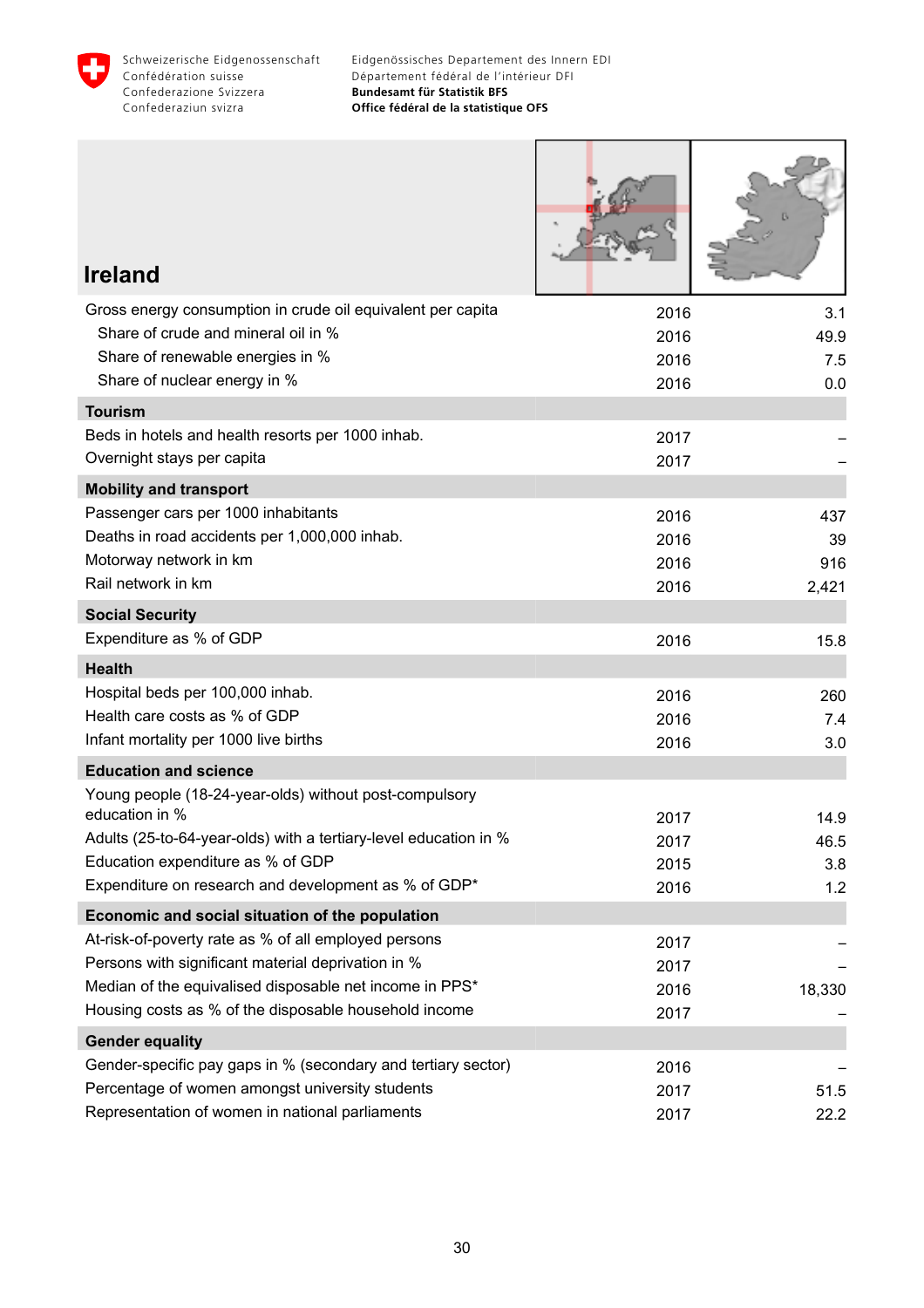<span id="page-32-0"></span>



### **Italy**

| <b>Population</b>                                                       |           |            |
|-------------------------------------------------------------------------|-----------|------------|
| Inhabitants                                                             | 2017      | 60,589,445 |
| Population density per km <sup>2</sup>                                  | 2016      | 203.6      |
| Age distribution, age groups in %                                       |           |            |
| 0 to 19 years                                                           | 2017      | 18.3       |
| 65 and above                                                            | 2017      | 22.3       |
| Share of foreign nationals in %                                         | 2017      | 8.3        |
| Live births per 1000 inhab.                                             | 2016      | 7.8        |
| Births outside marriage in %                                            | 2016      | 28.0       |
| Life expectancy (at birth) in years                                     |           |            |
| Women                                                                   | 2016      | 85.6       |
| Men                                                                     | 2016      | 81.0       |
| <b>Territory</b>                                                        |           |            |
| Total land area in km <sup>2</sup>                                      | 2009      | 301,336    |
| Settlement/urban and infrastructure areas in %                          | 2009      | 6.6        |
| Agricultural areas in %                                                 | 2009      | 48.7       |
| Forest and woodland in %                                                | 2009      | 31.0       |
| <b>Environment</b>                                                      |           |            |
| Environmentally related taxes as % of all taxes and social              |           |            |
| contributions                                                           | 2016      | 8.2        |
| Domestic material consumption (DMC) in t per capita                     | 2017      | 8.5        |
| Greenhouse gas emissions (CO <sub>2</sub> -equivalents) in t per capita | 2016      | 7.1        |
| <b>Employment and income</b>                                            |           |            |
| Employment rate (15-64-year-olds) in %                                  | 2017      | 65.4       |
| Women                                                                   | 2017      | 55.9       |
| Men                                                                     | 2017      | 75.0       |
| Unemployment rate (15-74-year-olds) according to ILO in %               | 2017      | 11.2       |
| Women                                                                   | 2017      | 12.4       |
| Men                                                                     | 2017      | 10.3       |
| Youth unemployment rate (15-24-year-olds) in %                          | 2017      | 34.7       |
| Long-term unemployment rate (15-74-year-olds) according to ILO          |           |            |
| in $%$                                                                  | 2017      | 57.8       |
| <b>National economy</b>                                                 |           |            |
| Gross domestic product in PPS* per capita                               | 2017      | 28,900     |
| Average annual growth in %                                              | 2000-2017 | 0.0        |
| <b>Prices</b>                                                           |           |            |
| Average annual inflation (HICP*) in %                                   | 2017      | 1.3        |
|                                                                         |           |            |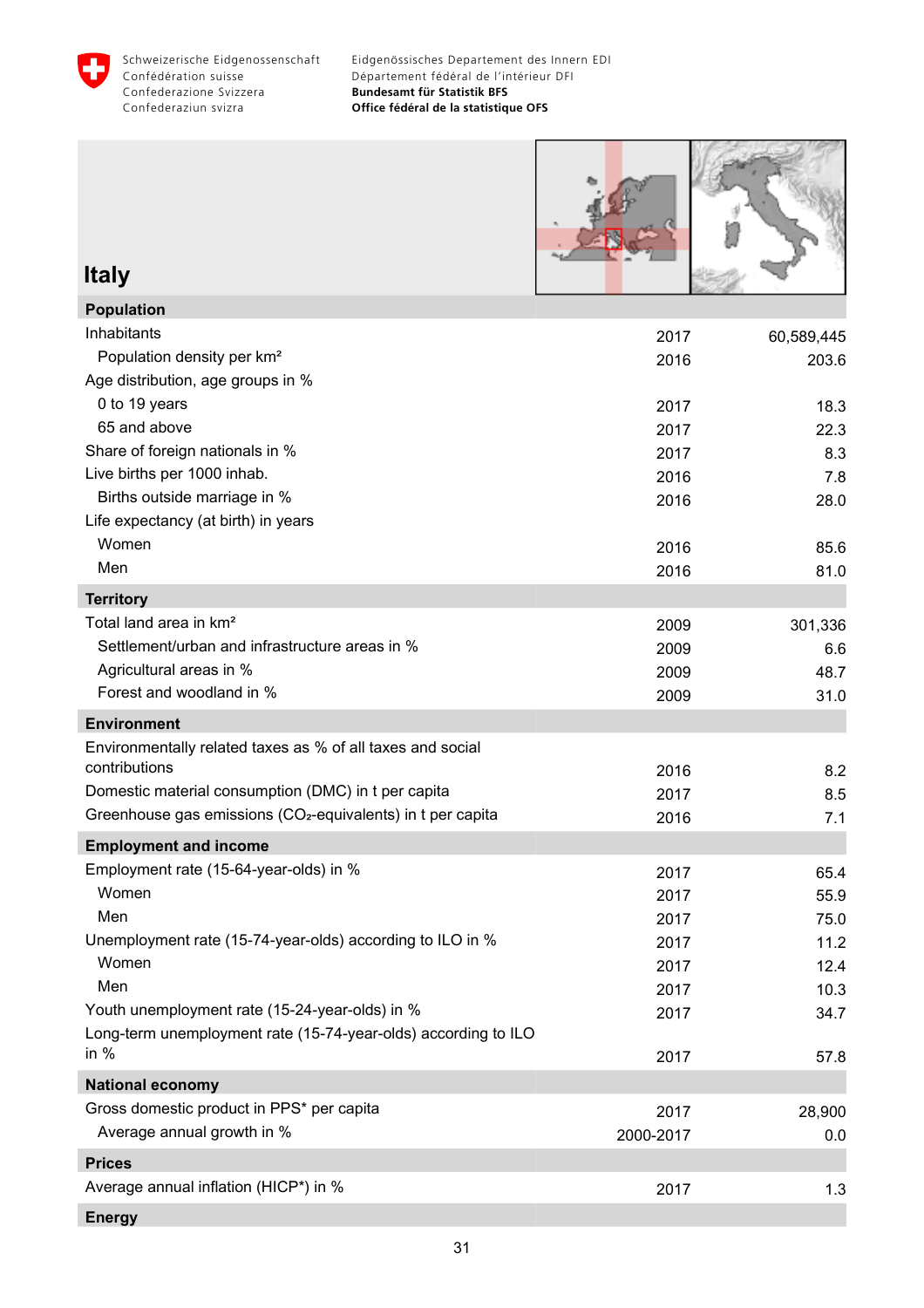

Г

a familiar and the contract of the contract of the contract of the contract of the contract of the contract of

| <b>Italy</b>                                                                         |              |              |
|--------------------------------------------------------------------------------------|--------------|--------------|
| Gross energy consumption in crude oil equivalent per capita                          | 2016         | 2.6          |
| Share of crude and mineral oil in %                                                  | 2016         | 35.7         |
| Share of renewable energies in %                                                     | 2016         | 16.8         |
| Share of nuclear energy in %                                                         | 2016         | 0.0          |
| <b>Tourism</b>                                                                       |              |              |
| Beds in hotels and health resorts per 1000 inhab.                                    | 2017         | 37.0         |
| Overnight stays per capita                                                           | 2017         | 4.5          |
| <b>Mobility and transport</b>                                                        |              |              |
| Passenger cars per 1000 inhabitants<br>Deaths in road accidents per 1,000,000 inhab. | 2016         | 625          |
| Motorway network in km                                                               | 2016<br>2016 | 54           |
| Rail network in km                                                                   | 2016         | 16,788       |
| <b>Social Security</b>                                                               |              |              |
| Expenditure as % of GDP                                                              | 2016         | 29.7         |
| <b>Health</b>                                                                        |              |              |
| Hospital beds per 100,000 inhab.                                                     | 2016         |              |
| Health care costs as % of GDP                                                        | 2016         | 8.9          |
| Infant mortality per 1000 live births                                                | 2016         | 2.8          |
| <b>Education and science</b>                                                         |              |              |
| Young people (18-24-year-olds) without post-compulsory<br>education in %             |              |              |
| Adults (25-to-64-year-olds) with a tertiary-level education in %                     | 2017<br>2017 | 30.8<br>18.7 |
| Education expenditure as % of GDP                                                    | 2015         | 4.1          |
| Expenditure on research and development as % of GDP*                                 | 2016         | 1.4          |
| Economic and social situation of the population                                      |              |              |
| At-risk-of-poverty rate as % of all employed persons                                 | 2017         | 12.3         |
| Persons with significant material deprivation in %                                   | 2017         | 17.9         |
| Median of the equivalised disposable net income in PPS*                              | 2016         | 16,213       |
| Housing costs as % of the disposable household income                                | 2017         | 16.3         |
| <b>Gender equality</b>                                                               |              |              |
| Gender-specific pay gaps in % (secondary and tertiary sector)                        | 2016         | 5.3          |
| Percentage of women amongst university students                                      | 2017         | 56.0         |
| Representation of women in national parliaments                                      | 2017         | 35.7         |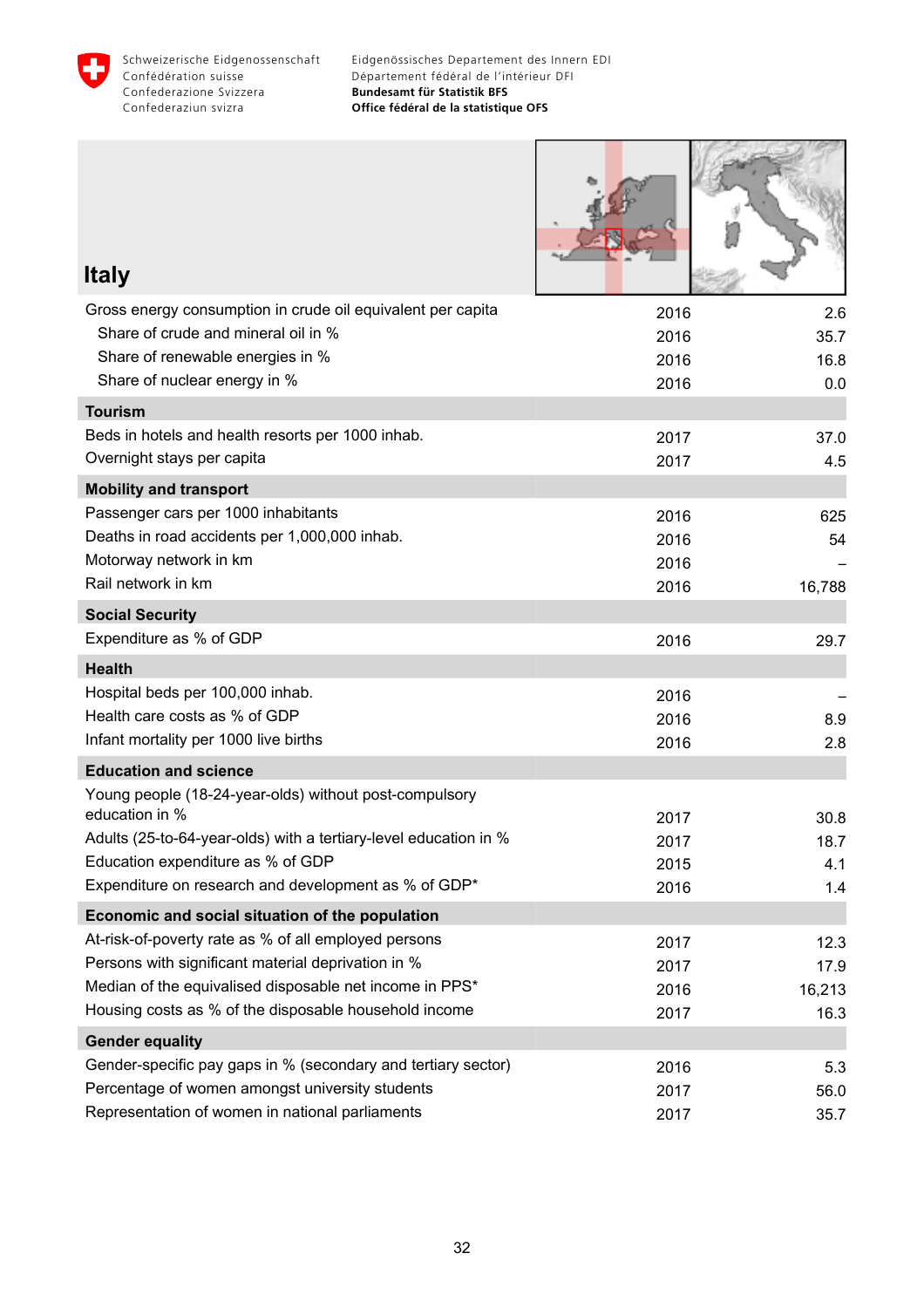<span id="page-34-0"></span>

| Latvia                                                                                     |              |                   |
|--------------------------------------------------------------------------------------------|--------------|-------------------|
| <b>Population</b>                                                                          |              |                   |
| Inhabitants<br>Population density per km <sup>2</sup><br>Age distribution, age groups in % | 2017<br>2016 | 1,950,116<br>31.0 |
| 0 to 19 years                                                                              | 2017         | 20.0              |
| 65 and above                                                                               | 2017         | 19.9              |
| Share of foreign nationals in %                                                            | 2017         | 14.3              |
| Live births per 1000 inhab.                                                                | 2016         | 11.3              |
| Births outside marriage in %<br>Life expectancy (at birth) in years<br>Women               | 2016         | 40.9              |
| Men                                                                                        | 2016         | 79.6              |
| <b>Territory</b>                                                                           | 2016         | 69.8              |
| Total land area in km <sup>2</sup>                                                         | 2009         | 64,559            |
| Settlement/urban and infrastructure areas in %                                             | 2009         | 1.5               |
| Agricultural areas in %                                                                    | 2009         | 33.0              |
| Forest and woodland in %                                                                   | 2009         | 49.2              |
| <b>Environment</b>                                                                         |              |                   |
| Environmentally related taxes as % of all taxes and social                                 |              |                   |
| contributions                                                                              | 2016         | 11.6              |
| Domestic material consumption (DMC) in t per capita                                        | 2017         | 22.8              |
| Greenhouse gas emissions (CO <sub>2</sub> -equivalents) in t per capita                    | 2016         | 5.8               |
| <b>Employment and income</b><br>Employment rate (15-64-year-olds) in %                     |              |                   |
| Women                                                                                      | 2017<br>2017 | 77.0              |
| Men                                                                                        | 2017         | 74.3<br>79.8      |
| Unemployment rate (15-74-year-olds) according to ILO in %                                  | 2017         | 8.7               |
| Women                                                                                      | 2017         | 7.7               |
| Men                                                                                        | 2017         | 9.8               |
| Youth unemployment rate (15-24-year-olds) in %                                             | 2017         | 17.0              |
| Long-term unemployment rate (15-74-year-olds) according to ILO<br>in $%$                   | 2017         | 37.6              |
| <b>National economy</b>                                                                    |              |                   |
| Gross domestic product in PPS* per capita                                                  | 2017         | 20,000            |
| Average annual growth in %                                                                 | 2000-2017    | 5.1               |
| <b>Prices</b>                                                                              |              |                   |
| Average annual inflation (HICP*) in %                                                      | 2017         | 2.9               |
| <b>Energy</b>                                                                              |              |                   |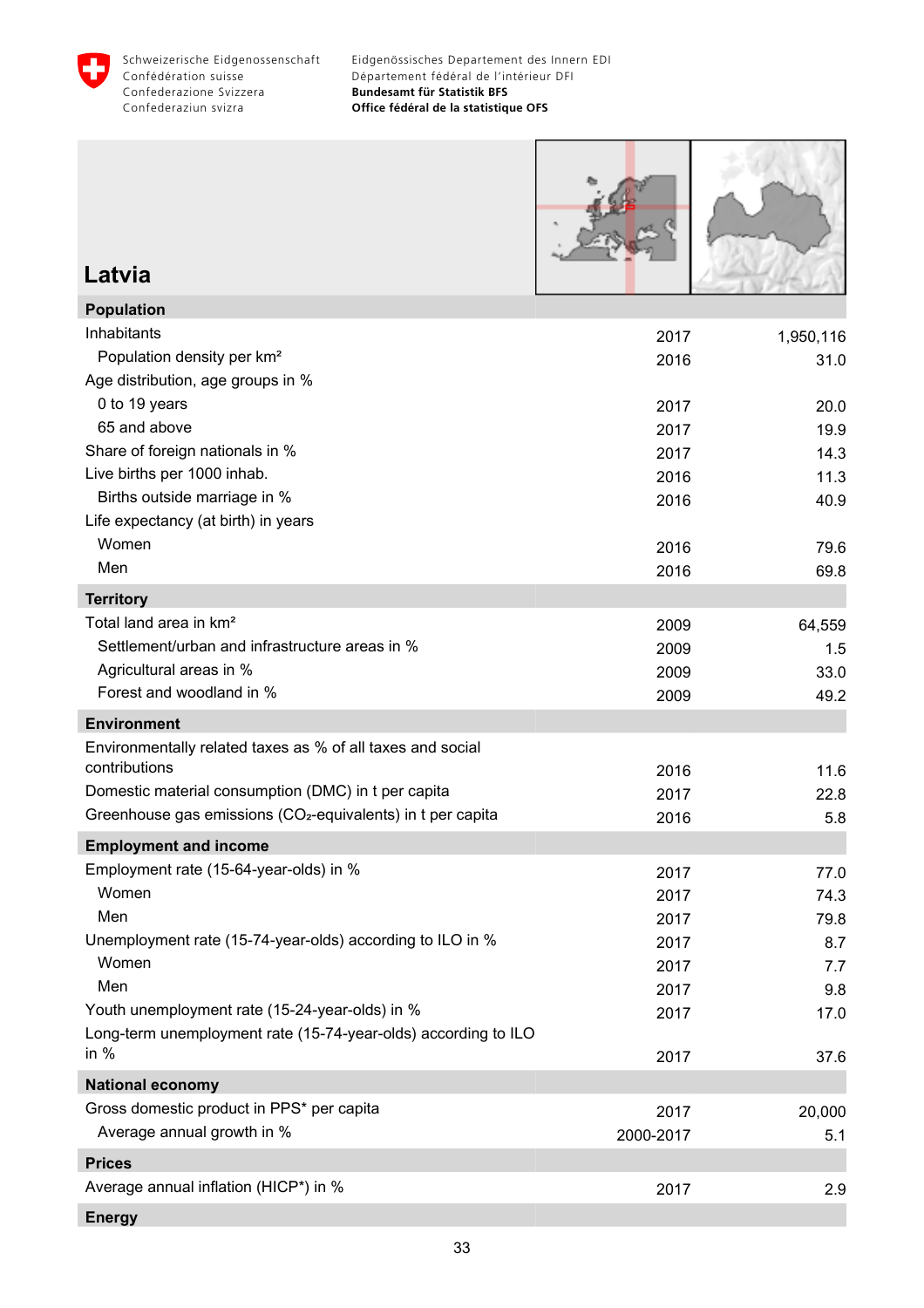

Г

| Latvia                                                                                 |              |            |
|----------------------------------------------------------------------------------------|--------------|------------|
| Gross energy consumption in crude oil equivalent per capita                            | 2016         | 2.2        |
| Share of crude and mineral oil in %                                                    | 2016         | 33.9       |
| Share of renewable energies in %                                                       | 2016         | 37.0       |
| Share of nuclear energy in %                                                           | 2016         | 0.0        |
| <b>Tourism</b>                                                                         |              |            |
| Beds in hotels and health resorts per 1000 inhab.                                      | 2017         | 13.6       |
| Overnight stays per capita                                                             | 2017         | 2.0        |
| <b>Mobility and transport</b>                                                          |              |            |
| Passenger cars per 1000 inhabitants                                                    | 2016         | 341        |
| Deaths in road accidents per 1,000,000 inhab.                                          | 2016         | 80         |
| Motorway network in km<br>Rail network in km                                           | 2016         |            |
|                                                                                        | 2016         | 2,217      |
| <b>Social Security</b><br>Expenditure as % of GDP                                      |              |            |
|                                                                                        | 2016         | 15.2       |
| <b>Health</b>                                                                          |              |            |
| Hospital beds per 100,000 inhab.<br>Health care costs as % of GDP                      | 2016         | 572        |
| Infant mortality per 1000 live births                                                  | 2016<br>2016 | 6.2<br>3.7 |
|                                                                                        |              |            |
| <b>Education and science</b><br>Young people (18-24-year-olds) without post-compulsory |              |            |
| education in %                                                                         | 2017         | 25.8       |
| Adults (25-to-64-year-olds) with a tertiary-level education in %                       | 2017         | 33.9       |
| Education expenditure as % of GDP                                                      | 2015         | 5.3        |
| Expenditure on research and development as % of GDP*                                   | 2016         | 0.4        |
| Economic and social situation of the population                                        |              |            |
| At-risk-of-poverty rate as % of all employed persons                                   | 2017         | 9.0        |
| Persons with significant material deprivation in %                                     | 2017         | 23.0       |
| Median of the equivalised disposable net income in PPS*                                | 2016         | 9,234      |
| Housing costs as % of the disposable household income                                  | 2017         | 17.3       |
| <b>Gender equality</b>                                                                 |              |            |
| Gender-specific pay gaps in % (secondary and tertiary sector)                          | 2016         | 17.0       |
| Percentage of women amongst university students                                        | 2017         | 59.1       |
| Representation of women in national parliaments                                        | 2017         | 16.0       |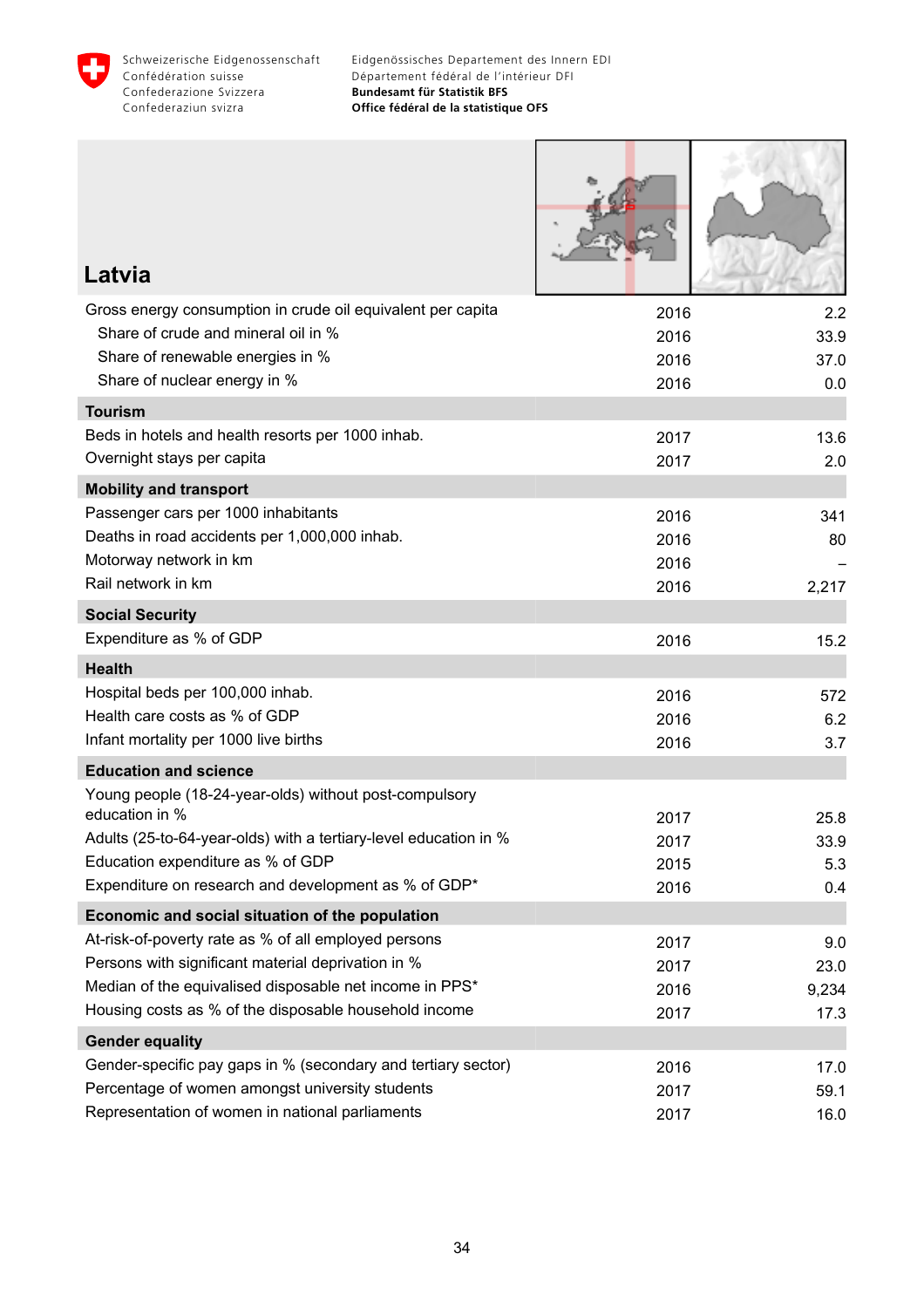

r

| Liechtenstein                                                               |              |                 |
|-----------------------------------------------------------------------------|--------------|-----------------|
|                                                                             |              |                 |
| <b>Population</b><br>Inhabitants                                            |              |                 |
| Population density per km <sup>2</sup>                                      | 2017<br>2016 | 37,810<br>238.7 |
| Age distribution, age groups in %                                           |              |                 |
| 0 to 19 years                                                               | 2017         | 20.4            |
| 65 and above                                                                | 2017         | 17.0            |
| Share of foreign nationals in %                                             | 2017         | 33.8            |
| Live births per 1000 inhab.                                                 | 2016         | 10.0            |
| Births outside marriage in %                                                | 2016         | 22.2            |
| Life expectancy (at birth) in years                                         |              |                 |
| Women                                                                       | 2016         | 84.0            |
| Men                                                                         | 2016         | 80.6            |
| <b>Territory</b>                                                            |              |                 |
| Total land area in km <sup>2</sup>                                          | 2009         | 161             |
| Settlement/urban and infrastructure areas in %                              | 2009         |                 |
| Agricultural areas in %                                                     | 2009         |                 |
| Forest and woodland in %                                                    | 2009         |                 |
| <b>Environment</b>                                                          |              |                 |
| Environmentally related taxes as % of all taxes and social<br>contributions | 2016         |                 |
| Domestic material consumption (DMC) in t per capita                         | 2017         |                 |
| Greenhouse gas emissions (CO <sub>2</sub> -equivalents) in t per capita     | 2016         | 5.0             |
| <b>Employment and income</b>                                                |              |                 |
| Employment rate (15-64-year-olds) in %                                      | 2017         |                 |
| Women                                                                       | 2017         |                 |
| Men                                                                         | 2017         |                 |
| Unemployment rate (15-74-year-olds) according to ILO in %                   | 2017         |                 |
| Women                                                                       | 2017         |                 |
| Men                                                                         | 2017         |                 |
| Youth unemployment rate (15-24-year-olds) in %                              | 2017         |                 |
| Long-term unemployment rate (15-74-year-olds) according to ILO<br>in $%$    | 2017         |                 |
| <b>National economy</b>                                                     |              |                 |
| Gross domestic product in PPS* per capita                                   | 2017         |                 |
| Average annual growth in %                                                  | 2000-2017    |                 |
| <b>Prices</b>                                                               |              |                 |
| Average annual inflation (HICP*) in %                                       | 2017         |                 |
| <b>Energy</b>                                                               |              |                 |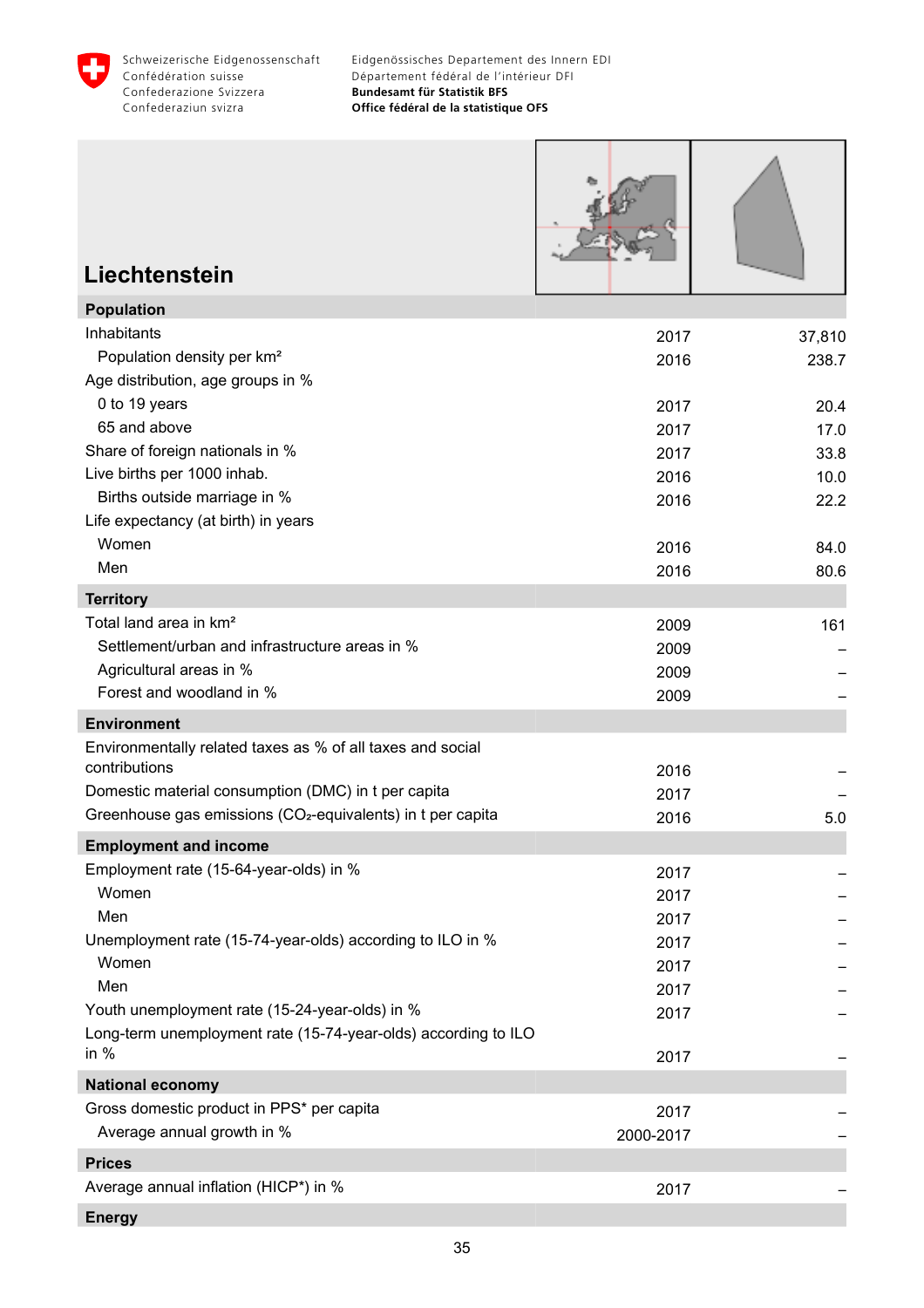

| Liechtenstein                                                                                                                                                                                                                             |                              |             |
|-------------------------------------------------------------------------------------------------------------------------------------------------------------------------------------------------------------------------------------------|------------------------------|-------------|
| Gross energy consumption in crude oil equivalent per capita<br>Share of crude and mineral oil in %<br>Share of renewable energies in %<br>Share of nuclear energy in %                                                                    | 2016<br>2016<br>2016<br>2016 |             |
| <b>Tourism</b>                                                                                                                                                                                                                            |                              |             |
| Beds in hotels and health resorts per 1000 inhab.<br>Overnight stays per capita                                                                                                                                                           | 2017<br>2017                 | 42.2<br>3.4 |
| <b>Mobility and transport</b>                                                                                                                                                                                                             |                              |             |
| Passenger cars per 1000 inhabitants<br>Deaths in road accidents per 1,000,000 inhab.<br>Motorway network in km<br>Rail network in km                                                                                                      | 2016<br>2016<br>2016<br>2016 | 773         |
| <b>Social Security</b>                                                                                                                                                                                                                    |                              |             |
| Expenditure as % of GDP                                                                                                                                                                                                                   | 2016                         |             |
| <b>Health</b>                                                                                                                                                                                                                             |                              |             |
| Hospital beds per 100,000 inhab.<br>Health care costs as % of GDP<br>Infant mortality per 1000 live births                                                                                                                                | 2016<br>2016<br>2016         | 159<br>2.6  |
| <b>Education and science</b>                                                                                                                                                                                                              |                              |             |
| Young people (18-24-year-olds) without post-compulsory<br>education in %<br>Adults (25-to-64-year-olds) with a tertiary-level education in %<br>Education expenditure as % of GDP<br>Expenditure on research and development as % of GDP* | 2017<br>2017<br>2015<br>2016 |             |
| Economic and social situation of the population                                                                                                                                                                                           |                              |             |
| At-risk-of-poverty rate as % of all employed persons<br>Persons with significant material deprivation in %<br>Median of the equivalised disposable net income in PPS*<br>Housing costs as % of the disposable household income            | 2017<br>2017<br>2016<br>2017 |             |
| <b>Gender equality</b>                                                                                                                                                                                                                    |                              |             |
| Gender-specific pay gaps in % (secondary and tertiary sector)<br>Percentage of women amongst university students<br>Representation of women in national parliaments                                                                       | 2016<br>2017<br>2017         |             |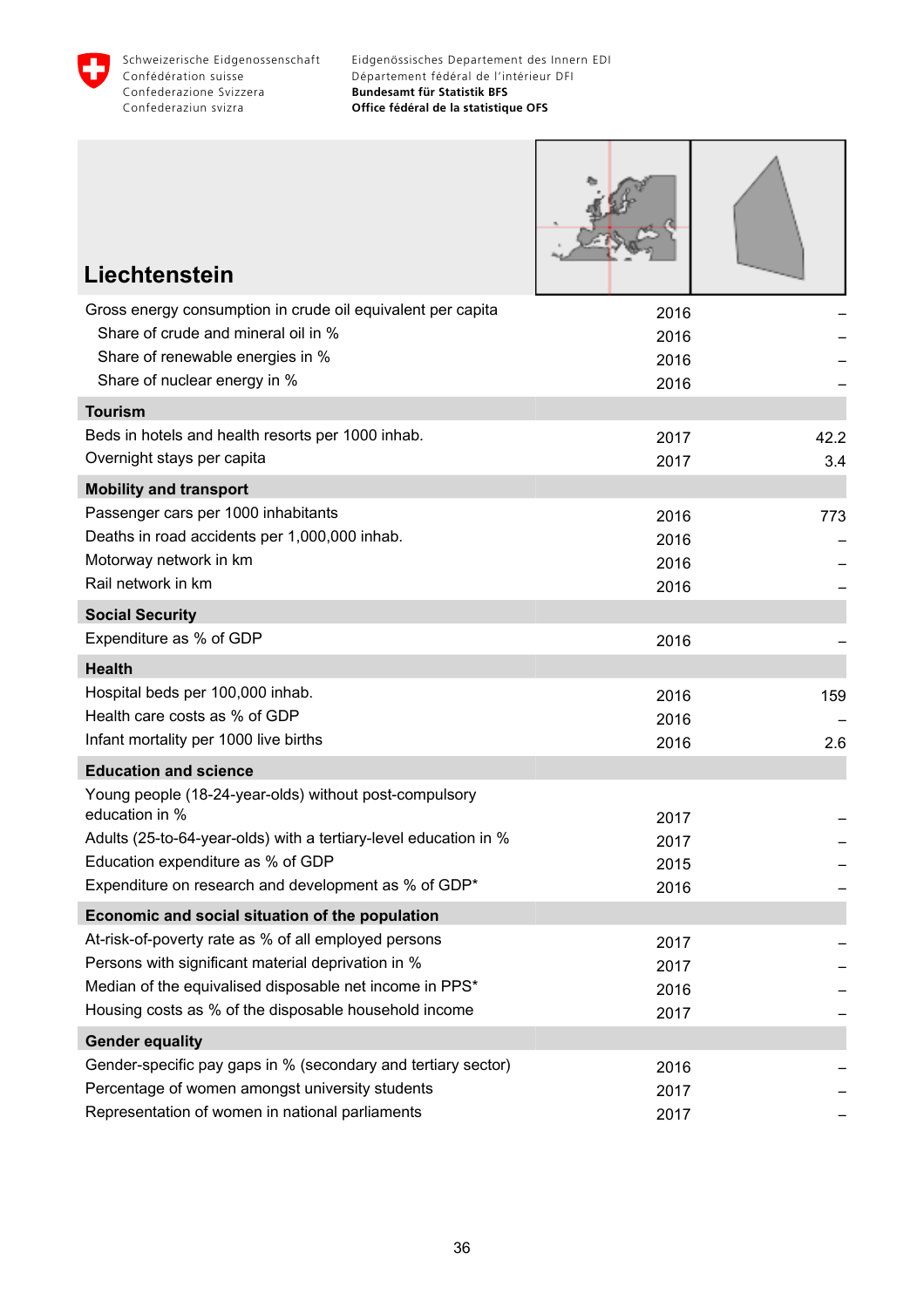

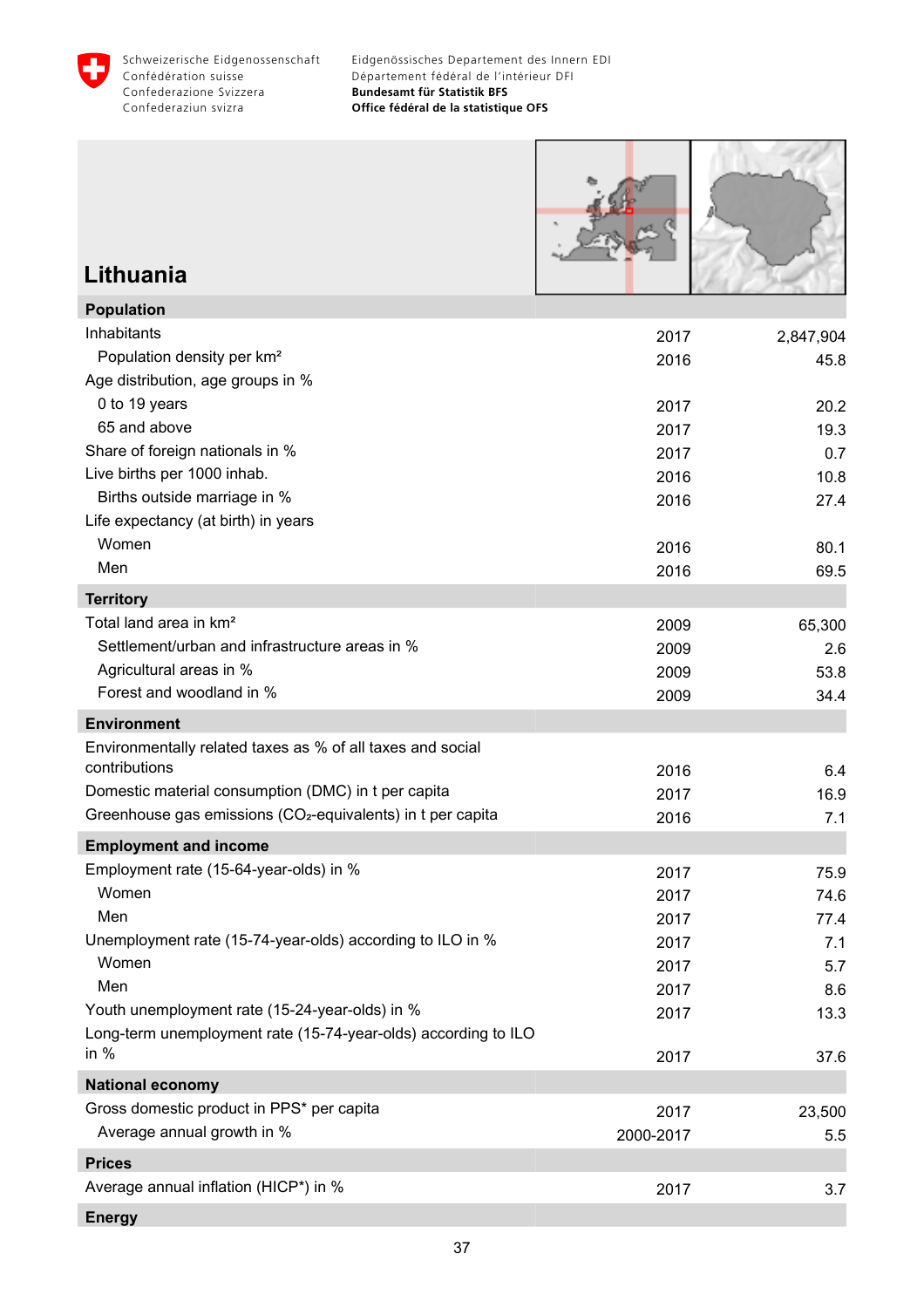

Г

<u>Sand Strip</u>

T

**ARMI** 

| Lithuania                                                                |              |              |
|--------------------------------------------------------------------------|--------------|--------------|
| Gross energy consumption in crude oil equivalent per capita              | 2016         | 2.5          |
| Share of crude and mineral oil in %                                      | 2016         | 39.4         |
| Share of renewable energies in %                                         | 2016         | 20.8         |
| Share of nuclear energy in %                                             | 2016         | 0.0          |
| <b>Tourism</b>                                                           |              |              |
| Beds in hotels and health resorts per 1000 inhab.                        | 2017         | 10.2         |
| Overnight stays per capita                                               | 2017         | 1.4          |
| <b>Mobility and transport</b>                                            |              |              |
| Passenger cars per 1000 inhabitants                                      | 2016         | 456          |
| Deaths in road accidents per 1,000,000 inhab.                            | 2016         | 66           |
| Motorway network in km                                                   | 2016         | 314          |
| Rail network in km                                                       | 2016         | 2,336        |
| <b>Social Security</b>                                                   |              |              |
| Expenditure as % of GDP                                                  | 2016         | 15.4         |
| <b>Health</b>                                                            |              |              |
| Hospital beds per 100,000 inhab.                                         | 2016         | 669          |
| Health care costs as % of GDP                                            | 2016         | 6.7          |
| Infant mortality per 1000 live births                                    | 2016         | 4.5          |
| <b>Education and science</b>                                             |              |              |
| Young people (18-24-year-olds) without post-compulsory<br>education in % |              |              |
| Adults (25-to-64-year-olds) with a tertiary-level education in %         | 2017<br>2017 | 25.6<br>40.3 |
| Education expenditure as % of GDP                                        | 2015         | 4.1          |
| Expenditure on research and development as % of GDP*                     | 2016         | 0.8          |
| Economic and social situation of the population                          |              |              |
| At-risk-of-poverty rate as % of all employed persons                     | 2017         | 8.8          |
| Persons with significant material deprivation in %                       | 2017         | 24.4         |
| Median of the equivalised disposable net income in PPS*                  | 2016         | 9,360        |
| Housing costs as % of the disposable household income                    | 2017         | 16.3         |
| <b>Gender equality</b>                                                   |              |              |
| Gender-specific pay gaps in % (secondary and tertiary sector)            | 2016         | 14.4         |
| Percentage of women amongst university students                          | 2017         | 56.9         |
| Representation of women in national parliaments                          | 2017         | 21.3         |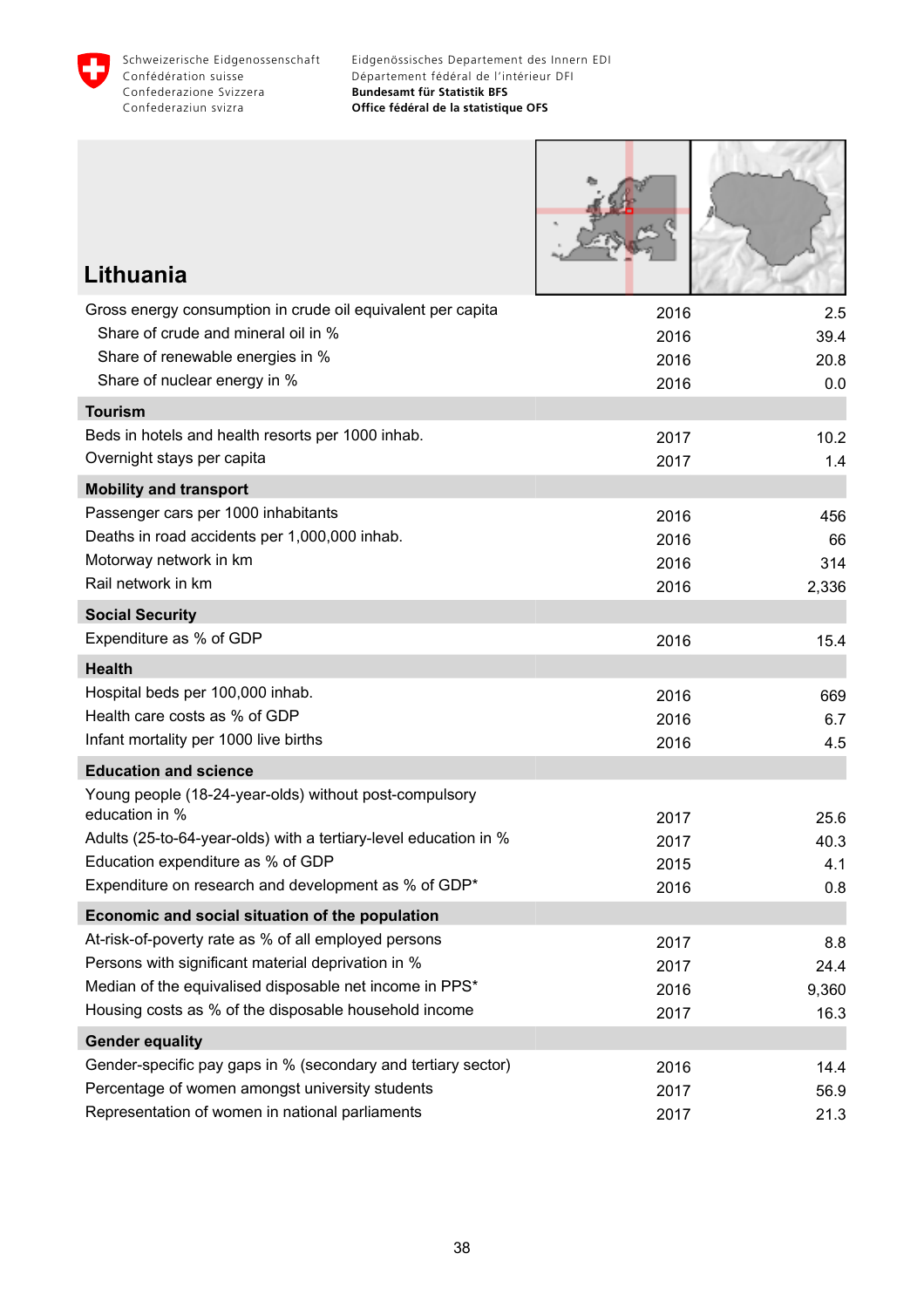

г

| Luxembourg                                                                                                       |              |              |
|------------------------------------------------------------------------------------------------------------------|--------------|--------------|
| <b>Population</b>                                                                                                |              |              |
| Inhabitants                                                                                                      | 2017         | 590,667      |
| Population density per km <sup>2</sup>                                                                           | 2016         | 225.1        |
| Age distribution, age groups in %                                                                                |              |              |
| 0 to 19 years                                                                                                    | 2017         |              |
| 65 and above                                                                                                     | 2017         |              |
| Share of foreign nationals in %                                                                                  | 2017         | 47.6         |
| Live births per 1000 inhab.                                                                                      | 2016         | 10.2         |
| Births outside marriage in %                                                                                     | 2016         | 40.7         |
| Life expectancy (at birth) in years                                                                              |              |              |
| Women                                                                                                            | 2016         | 85.4         |
| Men                                                                                                              | 2016         | 80.1         |
| <b>Territory</b>                                                                                                 |              |              |
| Total land area in km <sup>2</sup><br>Settlement/urban and infrastructure areas in %                             | 2009         | 2,586        |
| Agricultural areas in %                                                                                          | 2009         | 8.9          |
| Forest and woodland in %                                                                                         | 2009<br>2009 | 52.4<br>33.7 |
| <b>Environment</b>                                                                                               |              |              |
| Environmentally related taxes as % of all taxes and social                                                       |              |              |
| contributions                                                                                                    | 2016         | 4.4          |
| Domestic material consumption (DMC) in t per capita                                                              | 2017         | 24.8         |
| Greenhouse gas emissions (CO <sub>2</sub> -equivalents) in t per capita                                          | 2016         | 17.0         |
| <b>Employment and income</b>                                                                                     |              |              |
| Employment rate (15-64-year-olds) in %                                                                           | 2017         | 70.2         |
| Women                                                                                                            | 2017         | 66.2         |
| Men                                                                                                              | 2017         | 74.0         |
| Unemployment rate (15-74-year-olds) according to ILO in %                                                        | 2017         | 5.6          |
| Women                                                                                                            | 2017         | 5.6          |
| Men                                                                                                              | 2017         | 5.6          |
| Youth unemployment rate (15-24-year-olds) in %<br>Long-term unemployment rate (15-74-year-olds) according to ILO | 2017         | 15.5         |
| in $%$                                                                                                           | 2017         | 38.1         |
| <b>National economy</b>                                                                                          |              |              |
| Gross domestic product in PPS* per capita                                                                        | 2017         | 75,900       |
| Average annual growth in %                                                                                       | 2000-2017    | 1.2          |
| <b>Prices</b>                                                                                                    |              |              |
| Average annual inflation (HICP*) in %                                                                            | 2017         | 2.1          |
| <b>Energy</b>                                                                                                    |              |              |
|                                                                                                                  |              |              |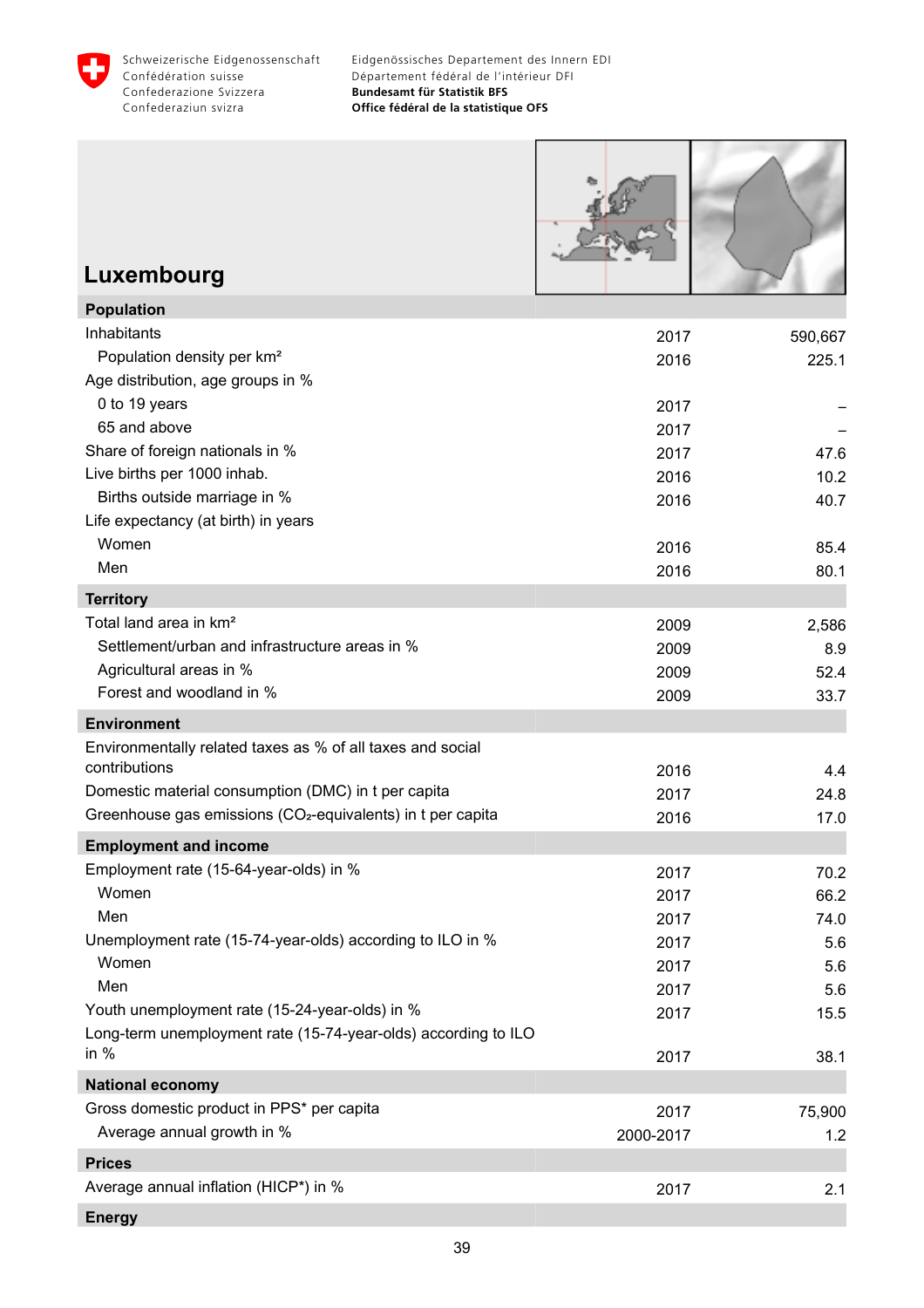

Г

 $\mathcal{R}$ 

Т

| Luxembourg                                                                                         |              |              |
|----------------------------------------------------------------------------------------------------|--------------|--------------|
| Gross energy consumption in crude oil equivalent per capita                                        | 2016         | 7.1          |
| Share of crude and mineral oil in %                                                                | 2016         | 62.8         |
| Share of renewable energies in %<br>Share of nuclear energy in %                                   | 2016         | 5.3          |
| <b>Tourism</b>                                                                                     | 2016         | 0.0          |
| Beds in hotels and health resorts per 1000 inhab.                                                  | 2017         |              |
| Overnight stays per capita                                                                         | 2017         | 26.3<br>2.9  |
| <b>Mobility and transport</b>                                                                      |              |              |
| Passenger cars per 1000 inhabitants                                                                | 2016         | 662          |
| Deaths in road accidents per 1,000,000 inhab.                                                      | 2016         | 56           |
| Motorway network in km                                                                             | 2016         | 161          |
| Rail network in km                                                                                 | 2016         | 621          |
| <b>Social Security</b>                                                                             |              |              |
| Expenditure as % of GDP                                                                            | 2016         | 22.0         |
| <b>Health</b>                                                                                      |              |              |
| Hospital beds per 100,000 inhab.                                                                   | 2016         | 478          |
| Health care costs as % of GDP                                                                      | 2016         | 6.2          |
| Infant mortality per 1000 live births                                                              | 2016         | 3.8          |
| <b>Education and science</b>                                                                       |              |              |
| Young people (18-24-year-olds) without post-compulsory<br>education in %                           |              |              |
| Adults (25-to-64-year-olds) with a tertiary-level education in %                                   | 2017<br>2017 | 34.5<br>39.9 |
| Education expenditure as % of GDP                                                                  | 2015         | 3.9          |
| Expenditure on research and development as % of GDP*                                               | 2016         | 1.3          |
| Economic and social situation of the population                                                    |              |              |
| At-risk-of-poverty rate as % of all employed persons                                               | 2017         | 13.7         |
| Persons with significant material deprivation in %                                                 | 2017         | 4.4          |
| Median of the equivalised disposable net income in PPS*                                            | 2016         | 27,973       |
| Housing costs as % of the disposable household income                                              | 2017         | 16.5         |
| <b>Gender equality</b>                                                                             |              |              |
| Gender-specific pay gaps in % (secondary and tertiary sector)                                      | 2016         | 5.5          |
| Percentage of women amongst university students<br>Representation of women in national parliaments | 2017         |              |
|                                                                                                    | 2017         | 28.3         |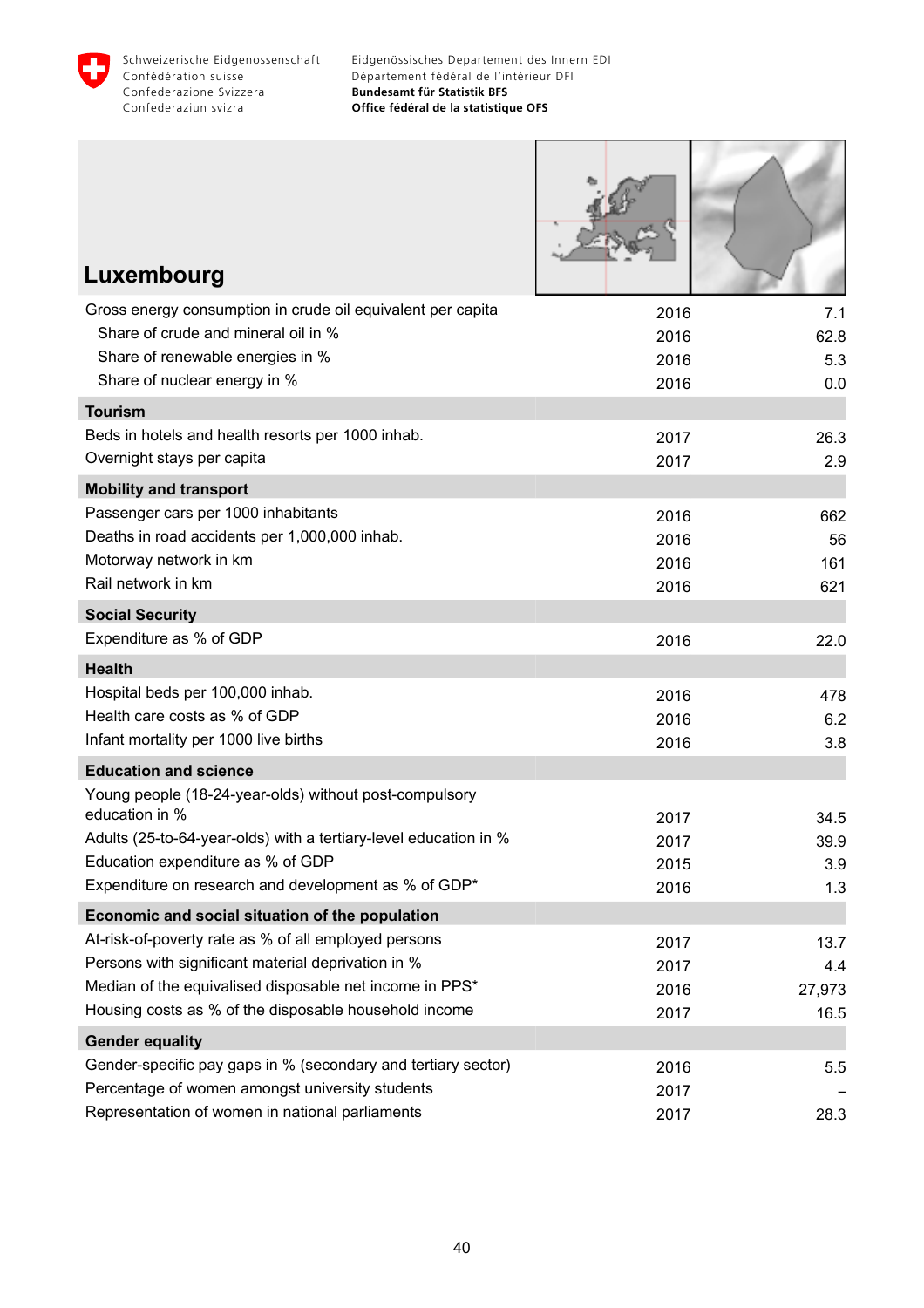



#### **Macedonia**

| <b>Population</b>                                                       |           |           |
|-------------------------------------------------------------------------|-----------|-----------|
| Inhabitants                                                             | 2017      | 2,073,702 |
| Population density per km <sup>2</sup>                                  | 2016      | 83.2      |
| Age distribution, age groups in %                                       |           |           |
| 0 to 19 years                                                           | 2017      | 22.6      |
| 65 and above                                                            | 2017      | 13.3      |
| Share of foreign nationals in %                                         | 2017      |           |
| Live births per 1000 inhab.                                             | 2016      | 11.1      |
| Births outside marriage in %                                            | 2016      | 12.0      |
| Life expectancy (at birth) in years                                     |           |           |
| Women                                                                   | 2016      | 77.5      |
| Men                                                                     | 2016      | 73.4      |
| <b>Territory</b>                                                        |           |           |
| Total land area in km <sup>2</sup>                                      | 2009      | 25,713    |
| Settlement/urban and infrastructure areas in %                          | 2009      |           |
| Agricultural areas in %                                                 | 2009      |           |
| Forest and woodland in %                                                | 2009      |           |
| <b>Environment</b>                                                      |           |           |
| Environmentally related taxes as % of all taxes and social              |           |           |
| contributions                                                           | 2016      |           |
| Domestic material consumption (DMC) in t per capita                     | 2017      | 9.0       |
| Greenhouse gas emissions (CO <sub>2</sub> -equivalents) in t per capita | 2016      |           |
| <b>Employment and income</b>                                            |           |           |
| Employment rate (15-64-year-olds) in %                                  | 2017      | 65.3      |
| Women                                                                   | 2017      | 51.7      |
| Men                                                                     | 2017      | 78.4      |
| Unemployment rate (15-74-year-olds) according to ILO in %               | 2017      |           |
| Women                                                                   | 2017      |           |
| Men                                                                     | 2017      |           |
| Youth unemployment rate (15-24-year-olds) in %                          | 2017      |           |
| Long-term unemployment rate (15-74-year-olds) according to ILO          |           |           |
| in $%$                                                                  | 2017      | 77.8      |
| <b>National economy</b>                                                 |           |           |
| Gross domestic product in PPS* per capita                               | 2017      | 10,900    |
| Average annual growth in %                                              | 2000-2017 | 2.7       |
| <b>Prices</b>                                                           |           |           |
| Average annual inflation (HICP*) in %                                   | 2017      | 2.1       |
| <b>Energy</b>                                                           |           |           |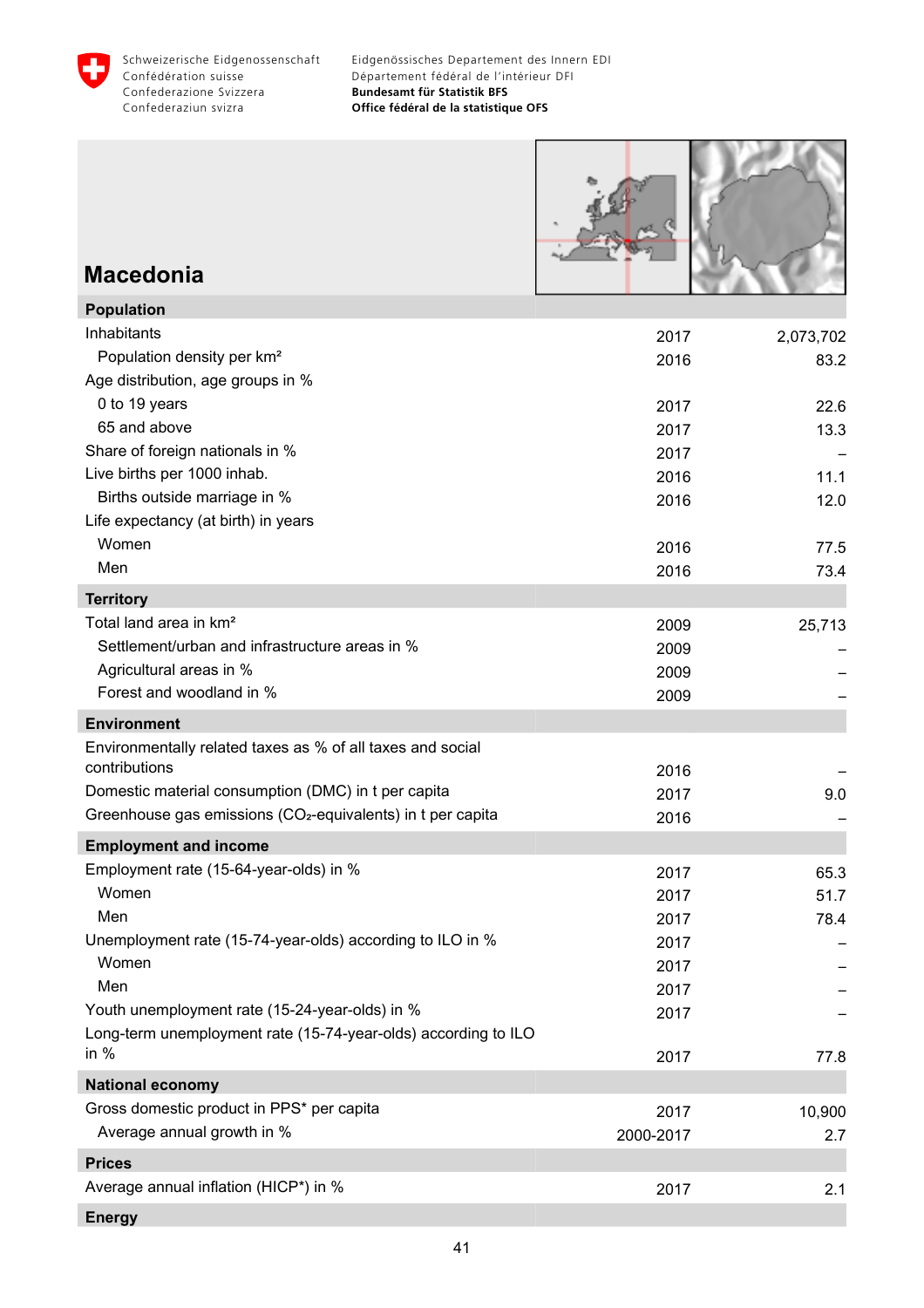

**RUSHARA** 

. .

| <b>Macedonia</b>                                                                                   |              |              |
|----------------------------------------------------------------------------------------------------|--------------|--------------|
| Gross energy consumption in crude oil equivalent per capita                                        | 2016         | 1.3          |
| Share of crude and mineral oil in %<br>Share of renewable energies in %                            | 2016<br>2016 | 40.4<br>14.2 |
| Share of nuclear energy in %                                                                       | 2016         | 0.0          |
| <b>Tourism</b>                                                                                     |              |              |
| Beds in hotels and health resorts per 1000 inhab.                                                  | 2017         | 9.9          |
| Overnight stays per capita                                                                         | 2017         | 0.7          |
| <b>Mobility and transport</b>                                                                      |              |              |
| Passenger cars per 1000 inhabitants                                                                | 2016         |              |
| Deaths in road accidents per 1,000,000 inhab.                                                      | 2016         |              |
| Motorway network in km                                                                             | 2016         | 259          |
| Rail network in km                                                                                 | 2016         | 907          |
| <b>Social Security</b>                                                                             |              |              |
| Expenditure as % of GDP                                                                            | 2016         |              |
| <b>Health</b>                                                                                      |              |              |
| Hospital beds per 100,000 inhab.                                                                   | 2016         | 437          |
| Health care costs as % of GDP<br>Infant mortality per 1000 live births                             | 2016         |              |
|                                                                                                    | 2016         | 11.9         |
| <b>Education and science</b><br>Young people (18-24-year-olds) without post-compulsory             |              |              |
| education in %                                                                                     | 2017         | 16.8         |
| Adults (25-to-64-year-olds) with a tertiary-level education in %                                   | 2017         | 20.7         |
| Education expenditure as % of GDP                                                                  | 2015         |              |
| Expenditure on research and development as % of GDP*                                               | 2016         | 0.4          |
| Economic and social situation of the population                                                    |              |              |
| At-risk-of-poverty rate as % of all employed persons                                               | 2017         |              |
| Persons with significant material deprivation in %                                                 | 2017         |              |
| Median of the equivalised disposable net income in PPS*                                            | 2016         | 4,941        |
| Housing costs as % of the disposable household income                                              | 2017         |              |
| <b>Gender equality</b>                                                                             |              |              |
| Gender-specific pay gaps in % (secondary and tertiary sector)                                      | 2016         |              |
| Percentage of women amongst university students<br>Representation of women in national parliaments | 2017         |              |
|                                                                                                    | 2017         |              |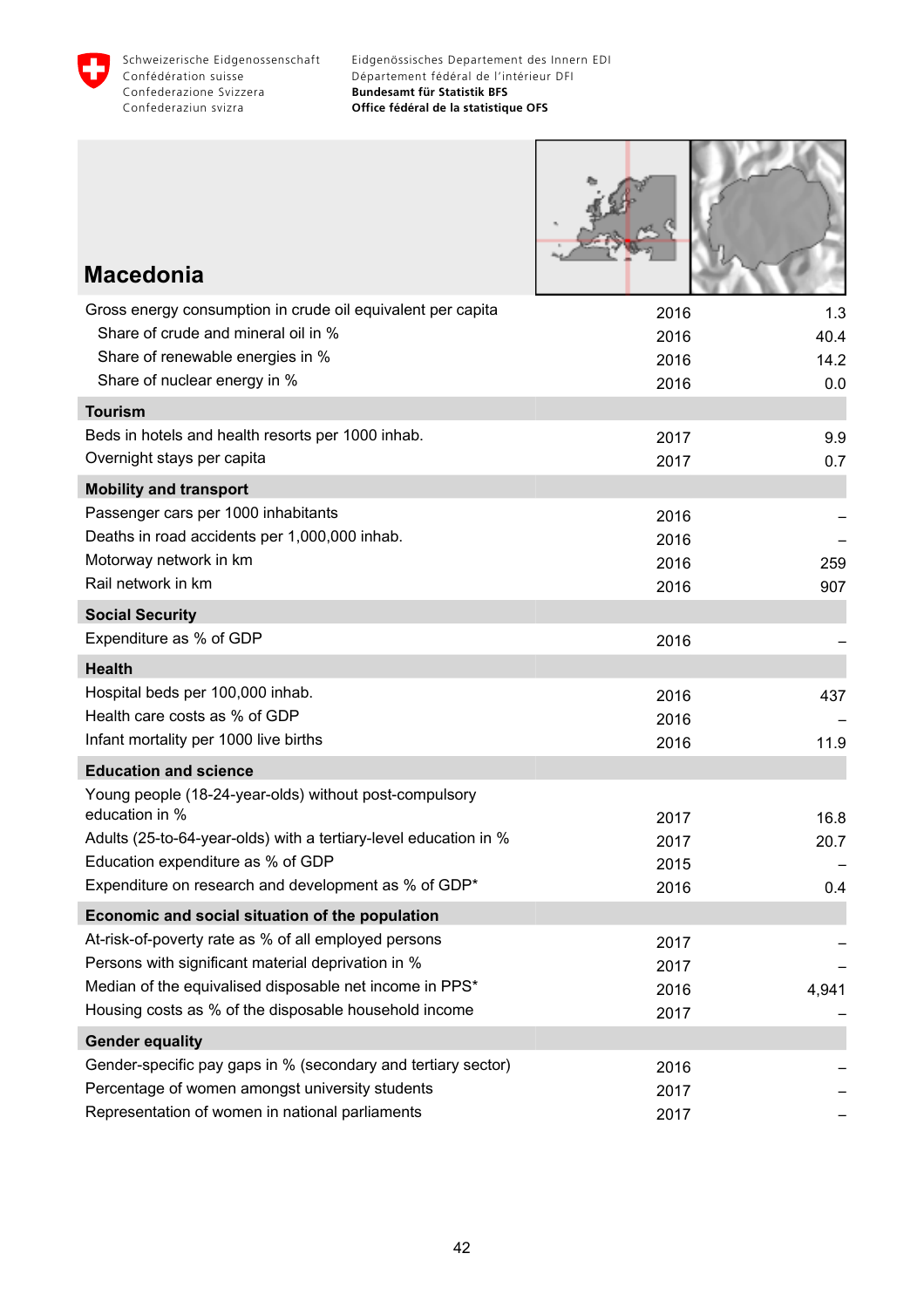

| <b>Malta</b>                                                                                                                                                                                                  |                                              |                                           |
|---------------------------------------------------------------------------------------------------------------------------------------------------------------------------------------------------------------|----------------------------------------------|-------------------------------------------|
| <b>Population</b>                                                                                                                                                                                             |                                              |                                           |
| Inhabitants<br>Population density per km <sup>2</sup><br>Age distribution, age groups in %<br>0 to 19 years                                                                                                   | 2017<br>2016<br>2017                         | 460,297<br>1,450.2<br>19.2                |
| 65 and above                                                                                                                                                                                                  | 2017                                         | 18.8                                      |
| Share of foreign nationals in %<br>Live births per 1000 inhab.<br>Births outside marriage in %<br>Life expectancy (at birth) in years                                                                         | 2017<br>2016<br>2016                         | 11.8<br>9.7<br>31.8                       |
| Women                                                                                                                                                                                                         | 2016                                         | 84.4                                      |
| Men                                                                                                                                                                                                           | 2016                                         | 80.6                                      |
| <b>Territory</b>                                                                                                                                                                                              |                                              |                                           |
| Total land area in km <sup>2</sup><br>Settlement/urban and infrastructure areas in %<br>Agricultural areas in %<br>Forest and woodland in %                                                                   | 2009<br>2009<br>2009<br>2009                 | 316                                       |
| <b>Environment</b>                                                                                                                                                                                            |                                              |                                           |
| Environmentally related taxes as % of all taxes and social<br>contributions<br>Domestic material consumption (DMC) in t per capita<br>Greenhouse gas emissions (CO <sub>2</sub> -equivalents) in t per capita | 2016<br>2017<br>2016                         | 8.3<br>13.1<br>4.1                        |
| <b>Employment and income</b>                                                                                                                                                                                  |                                              |                                           |
| Employment rate (15-64-year-olds) in %<br>Women<br>Men<br>Unemployment rate (15-74-year-olds) according to ILO in %<br>Women<br>Men                                                                           | 2017<br>2017<br>2017<br>2017<br>2017<br>2017 | 72.2<br>60.2<br>83.4<br>4.0<br>4.3<br>3.8 |
| Youth unemployment rate (15-24-year-olds) in %                                                                                                                                                                | 2017                                         | 10.6                                      |
| Long-term unemployment rate (15-74-year-olds) according to ILO<br>in $%$                                                                                                                                      | 2017                                         | 40.1                                      |
| <b>National economy</b>                                                                                                                                                                                       |                                              |                                           |
| Gross domestic product in PPS* per capita<br>Average annual growth in %                                                                                                                                       | 2017<br>2000-2017                            | 28,900<br>2.4                             |
| <b>Prices</b>                                                                                                                                                                                                 |                                              |                                           |
| Average annual inflation (HICP*) in %                                                                                                                                                                         | 2017                                         | 1.3                                       |
|                                                                                                                                                                                                               |                                              |                                           |

**Energy**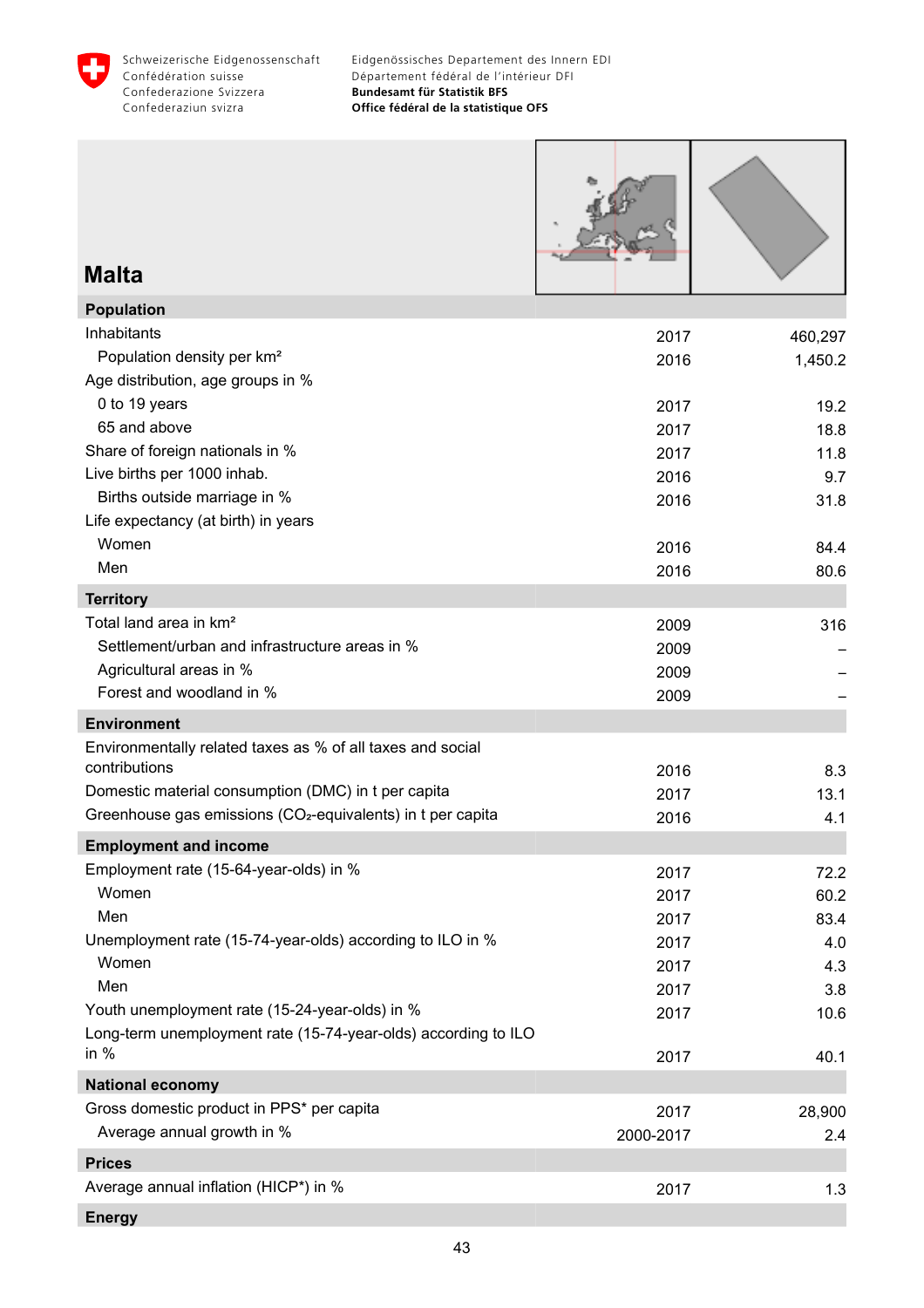

Г

т

т

٦

| Malta                                                                    |              |              |
|--------------------------------------------------------------------------|--------------|--------------|
| Gross energy consumption in crude oil equivalent per capita              | 2016         | 1.6          |
| Share of crude and mineral oil in %                                      | 2016         | 78.6         |
| Share of renewable energies in %                                         | 2016         | 3.4          |
| Share of nuclear energy in %                                             | 2016         | 0.0          |
| <b>Tourism</b>                                                           |              |              |
| Beds in hotels and health resorts per 1000 inhab.                        | 2017         | 93.4         |
| Overnight stays per capita                                               | 2017         | 20.2         |
| <b>Mobility and transport</b>                                            |              |              |
| Passenger cars per 1000 inhabitants                                      | 2016         | 615          |
| Deaths in road accidents per 1,000,000 inhab.                            | 2016         | 53           |
| Motorway network in km<br>Rail network in km                             | 2016         |              |
|                                                                          | 2016         |              |
| <b>Social Security</b>                                                   |              |              |
| Expenditure as % of GDP                                                  | 2016         | 16.7         |
| <b>Health</b>                                                            |              |              |
| Hospital beds per 100,000 inhab.                                         | 2016         | 467          |
| Health care costs as % of GDP                                            | 2016         |              |
| Infant mortality per 1000 live births                                    | 2016         | 7.4          |
| <b>Education and science</b>                                             |              |              |
| Young people (18-24-year-olds) without post-compulsory<br>education in % |              |              |
| Adults (25-to-64-year-olds) with a tertiary-level education in %         | 2017<br>2017 | 21.2<br>23.9 |
| Education expenditure as % of GDP                                        | 2015         | 5.4          |
| Expenditure on research and development as % of GDP*                     | 2016         | 0.6          |
| Economic and social situation of the population                          |              |              |
| At-risk-of-poverty rate as % of all employed persons                     | 2017         | 5.9          |
| Persons with significant material deprivation in %                       | 2017         | 8.0          |
| Median of the equivalised disposable net income in PPS*                  | 2016         | 17,204       |
| Housing costs as % of the disposable household income                    | 2017         | 6.8          |
| <b>Gender equality</b>                                                   |              |              |
| Gender-specific pay gaps in % (secondary and tertiary sector)            | 2016         | 11.0         |
| Percentage of women amongst university students                          | 2017         | 54.5         |
| Representation of women in national parliaments                          | 2017         | 11.9         |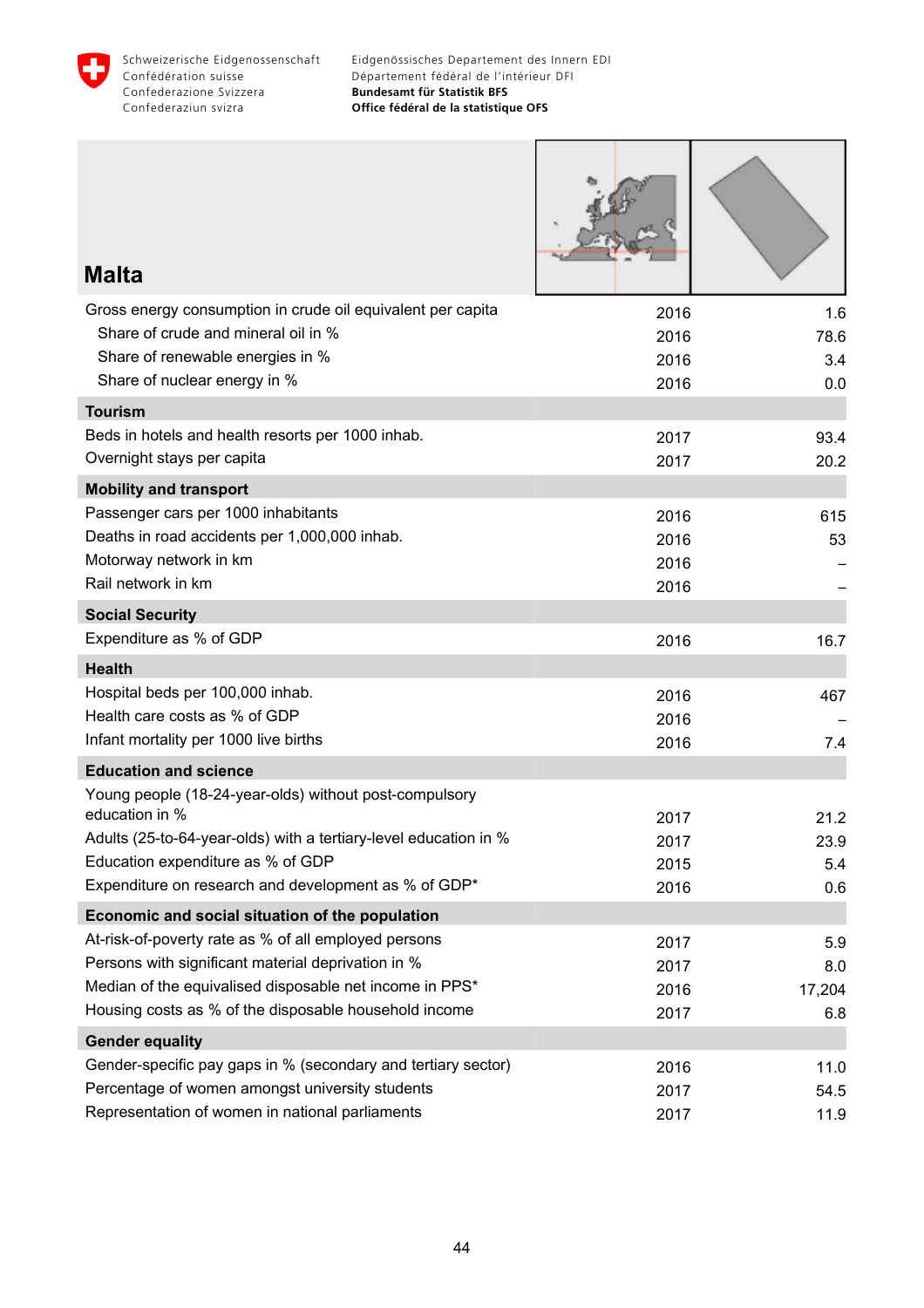

| <b>Montenegro</b>                                                           |              |         |
|-----------------------------------------------------------------------------|--------------|---------|
| <b>Population</b>                                                           |              |         |
| Inhabitants                                                                 | 2017         | 622,387 |
| Population density per km <sup>2</sup>                                      | 2016         | 45.7    |
| Age distribution, age groups in %                                           |              |         |
| 0 to 19 years                                                               | 2017         | 24.8    |
| 65 and above                                                                | 2017         | 14.4    |
| Share of foreign nationals in %                                             | 2017         |         |
| Live births per 1000 inhab.                                                 | 2016         | 12.2    |
| Births outside marriage in %                                                | 2016         |         |
| Life expectancy (at birth) in years<br>Women                                |              |         |
| Men                                                                         | 2016         | 78.9    |
|                                                                             | 2016         | 74.1    |
| <b>Territory</b>                                                            |              |         |
| Total land area in km <sup>2</sup>                                          | 2009         | 13,812  |
| Settlement/urban and infrastructure areas in %                              | 2009         |         |
| Agricultural areas in %<br>Forest and woodland in %                         | 2009         |         |
|                                                                             | 2009         |         |
| <b>Environment</b>                                                          |              |         |
| Environmentally related taxes as % of all taxes and social<br>contributions |              |         |
| Domestic material consumption (DMC) in t per capita                         | 2016         |         |
| Greenhouse gas emissions (CO <sub>2</sub> -equivalents) in t per capita     | 2017         |         |
|                                                                             | 2016         |         |
| <b>Employment and income</b>                                                |              |         |
| Employment rate (15-64-year-olds) in %                                      | 2017         | 63.5    |
| Women<br>Men                                                                | 2017         | 56.5    |
| Unemployment rate (15-74-year-olds) according to ILO in %                   | 2017         | 70.5    |
| Women                                                                       | 2017         |         |
| Men                                                                         | 2017<br>2017 |         |
| Youth unemployment rate (15-24-year-olds) in %                              | 2017         |         |
| Long-term unemployment rate (15-74-year-olds) according to ILO              |              |         |
| in $%$                                                                      | 2017         | 77.3    |
| <b>National economy</b>                                                     |              |         |
| Gross domestic product in PPS* per capita                                   | 2017         | 13,700  |
| Average annual growth in %                                                  | 2000-2017    |         |
| <b>Prices</b>                                                               |              |         |
| Average annual inflation (HICP*) in %                                       | 2017         |         |
|                                                                             |              |         |
| <b>Energy</b>                                                               |              |         |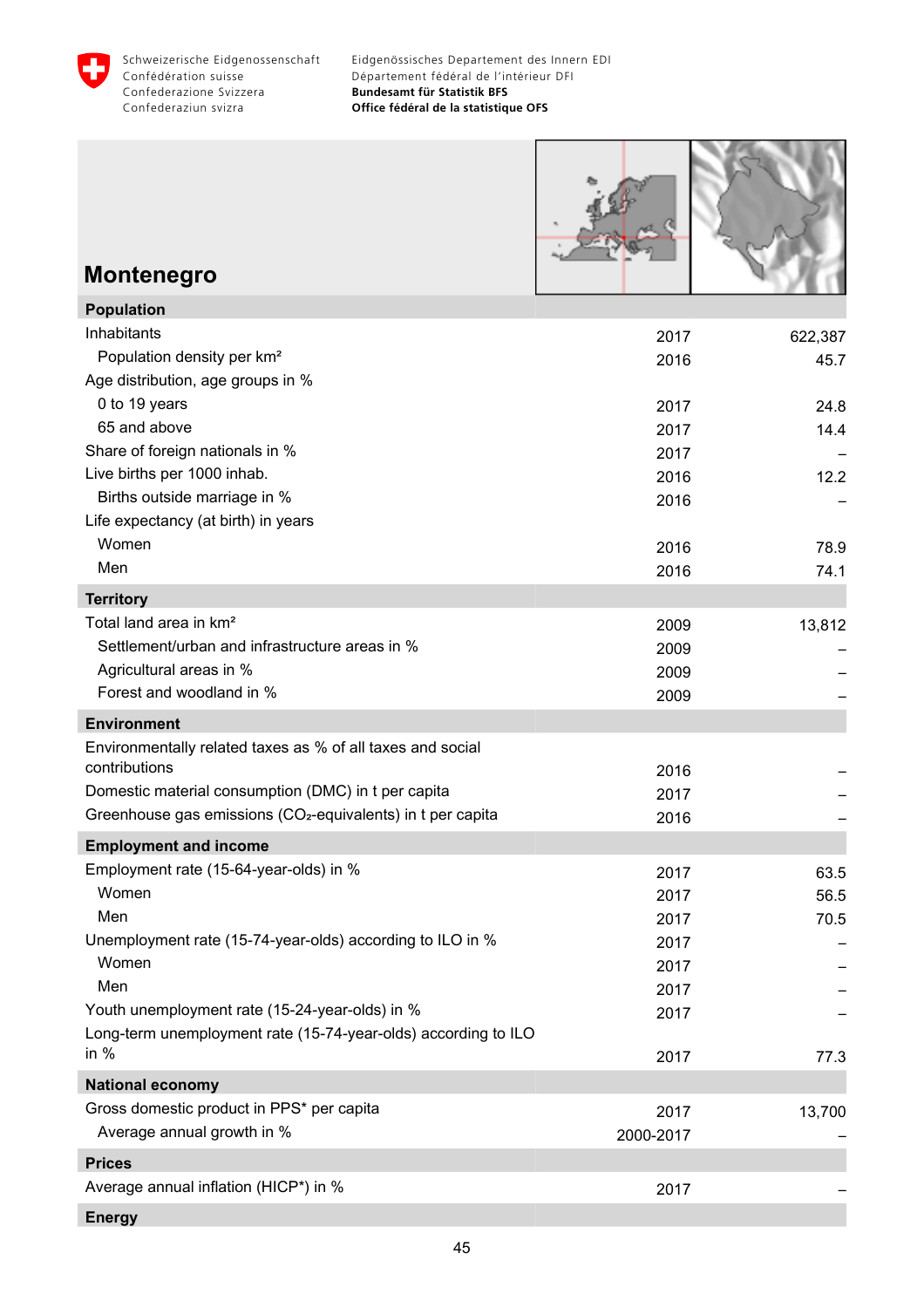

Г

**NAME AND POST** 

| <b>Montenegro</b>                                                                  |              |      |
|------------------------------------------------------------------------------------|--------------|------|
| Gross energy consumption in crude oil equivalent per capita                        | 2016         | 1.6  |
| Share of crude and mineral oil in %                                                | 2016         | 33.4 |
| Share of renewable energies in %<br>Share of nuclear energy in %                   | 2016         | 33.7 |
| <b>Tourism</b>                                                                     | 2016         | 0.0  |
| Beds in hotels and health resorts per 1000 inhab.                                  | 2017         | 58.4 |
| Overnight stays per capita                                                         | 2017         |      |
| <b>Mobility and transport</b>                                                      |              |      |
| Passenger cars per 1000 inhabitants                                                | 2016         |      |
| Deaths in road accidents per 1,000,000 inhab.                                      | 2016         |      |
| Motorway network in km                                                             | 2016         |      |
| Rail network in km                                                                 | 2016         |      |
| <b>Social Security</b>                                                             |              |      |
| Expenditure as % of GDP                                                            | 2016         |      |
| <b>Health</b>                                                                      |              |      |
| Hospital beds per 100,000 inhab.                                                   | 2016         | 393  |
| Health care costs as % of GDP                                                      | 2016         |      |
| Infant mortality per 1000 live births                                              | 2016         | 3.4  |
| <b>Education and science</b>                                                       |              |      |
| Young people (18-24-year-olds) without post-compulsory                             |              |      |
| education in %<br>Adults (25-to-64-year-olds) with a tertiary-level education in % | 2017         | 16.5 |
| Education expenditure as % of GDP                                                  | 2017<br>2015 | 24.8 |
| Expenditure on research and development as % of GDP*                               | 2016         | 0.3  |
| Economic and social situation of the population                                    |              |      |
| At-risk-of-poverty rate as % of all employed persons                               | 2017         |      |
| Persons with significant material deprivation in %                                 | 2017         |      |
| Median of the equivalised disposable net income in PPS*                            | 2016         |      |
| Housing costs as % of the disposable household income                              | 2017         |      |
| <b>Gender equality</b>                                                             |              |      |
| Gender-specific pay gaps in % (secondary and tertiary sector)                      | 2016         |      |
| Percentage of women amongst university students                                    | 2017         |      |
| Representation of women in national parliaments                                    | 2017         |      |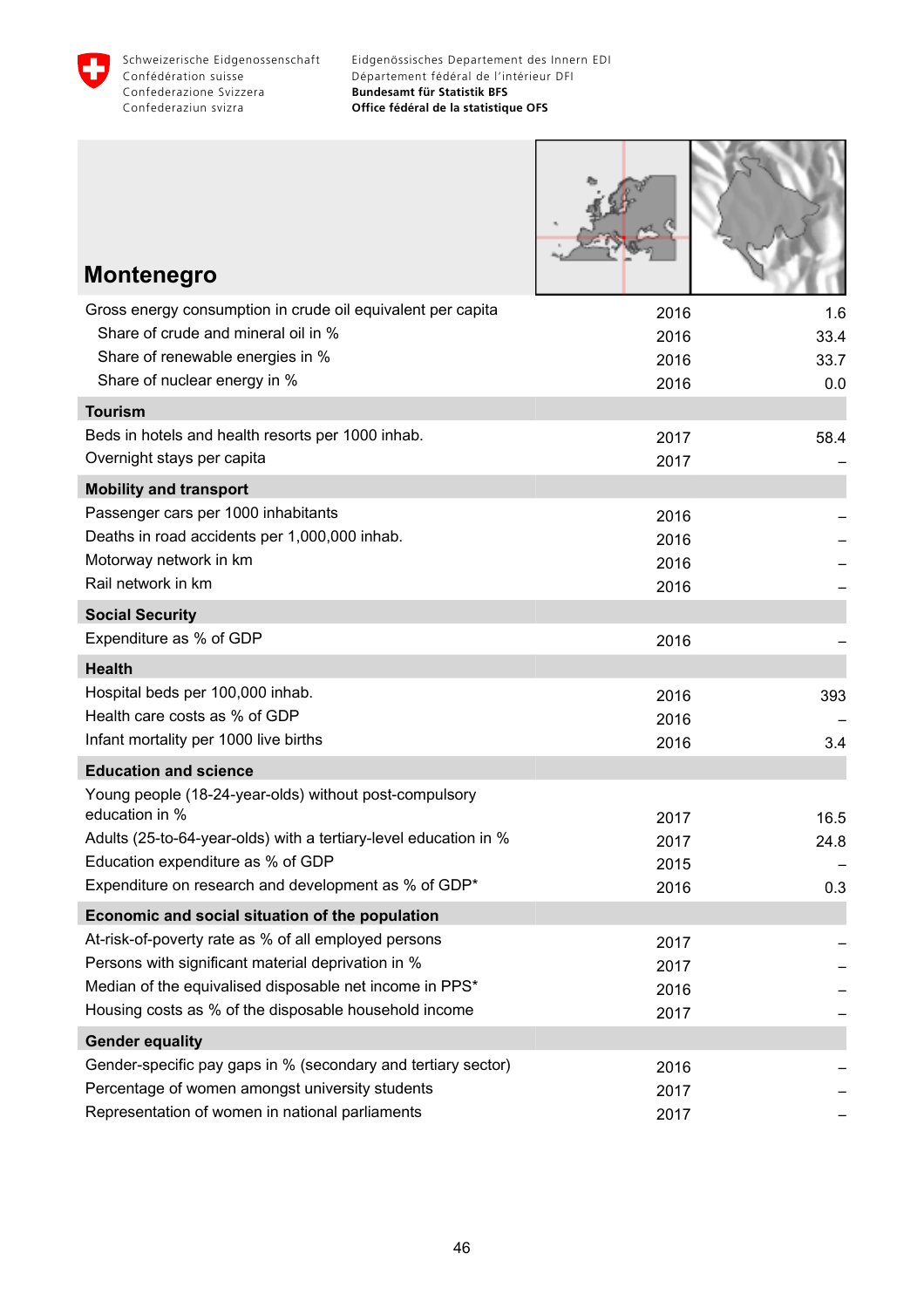

Г

Т

٦

| <b>Netherlands</b>                                                                         |                   |                     |
|--------------------------------------------------------------------------------------------|-------------------|---------------------|
| <b>Population</b>                                                                          |                   |                     |
| Inhabitants<br>Population density per km <sup>2</sup><br>Age distribution, age groups in % | 2017<br>2016      | 17,081,507<br>498.2 |
| 0 to 19 years                                                                              | 2017              | 22.3                |
| 65 and above                                                                               | 2017              | 18.5                |
| Share of foreign nationals in %                                                            | 2017              | 5.4                 |
| Live births per 1000 inhab.                                                                | 2016              | 10.1                |
| Births outside marriage in %<br>Life expectancy (at birth) in years                        | 2016              | 50.4                |
| Women                                                                                      | 2016              | 83.2                |
| Men                                                                                        | 2016              | 80.0                |
| <b>Territory</b>                                                                           |                   |                     |
| Total land area in km <sup>2</sup>                                                         | 2009              | 41,543              |
| Settlement/urban and infrastructure areas in %                                             | 2009              | 9.7                 |
| Agricultural areas in %                                                                    | 2009              | 50.8                |
| Forest and woodland in %                                                                   | 2009              | 10.7                |
| <b>Environment</b>                                                                         |                   |                     |
| Environmentally related taxes as % of all taxes and social<br>contributions                | 2016              | 8.6                 |
| Domestic material consumption (DMC) in t per capita                                        | 2017              | 9.7                 |
| Greenhouse gas emissions (CO <sub>2</sub> -equivalents) in t per capita                    | 2016              | 11.4                |
| <b>Employment and income</b>                                                               |                   |                     |
| Employment rate (15-64-year-olds) in %                                                     | 2017              | 79.7                |
| Women                                                                                      | 2017              | 75.2                |
| Men                                                                                        | 2017              | 84.2                |
| Unemployment rate (15-74-year-olds) according to ILO in %                                  | 2017              | 4.9                 |
| Women                                                                                      | 2017              | 5.3                 |
| Men                                                                                        | 2017              | 4.5                 |
| Youth unemployment rate (15-24-year-olds) in %                                             | 2017              | 8.9                 |
| Long-term unemployment rate (15-74-year-olds) according to ILO<br>in $%$                   | 2017              | 39.5                |
| <b>National economy</b>                                                                    |                   |                     |
| Gross domestic product in PPS* per capita<br>Average annual growth in %                    | 2017<br>2000-2017 | 38,400<br>1.0       |
| <b>Prices</b>                                                                              |                   |                     |
| Average annual inflation (HICP*) in %                                                      | 2017              | 1.3                 |
|                                                                                            |                   |                     |

**Energy**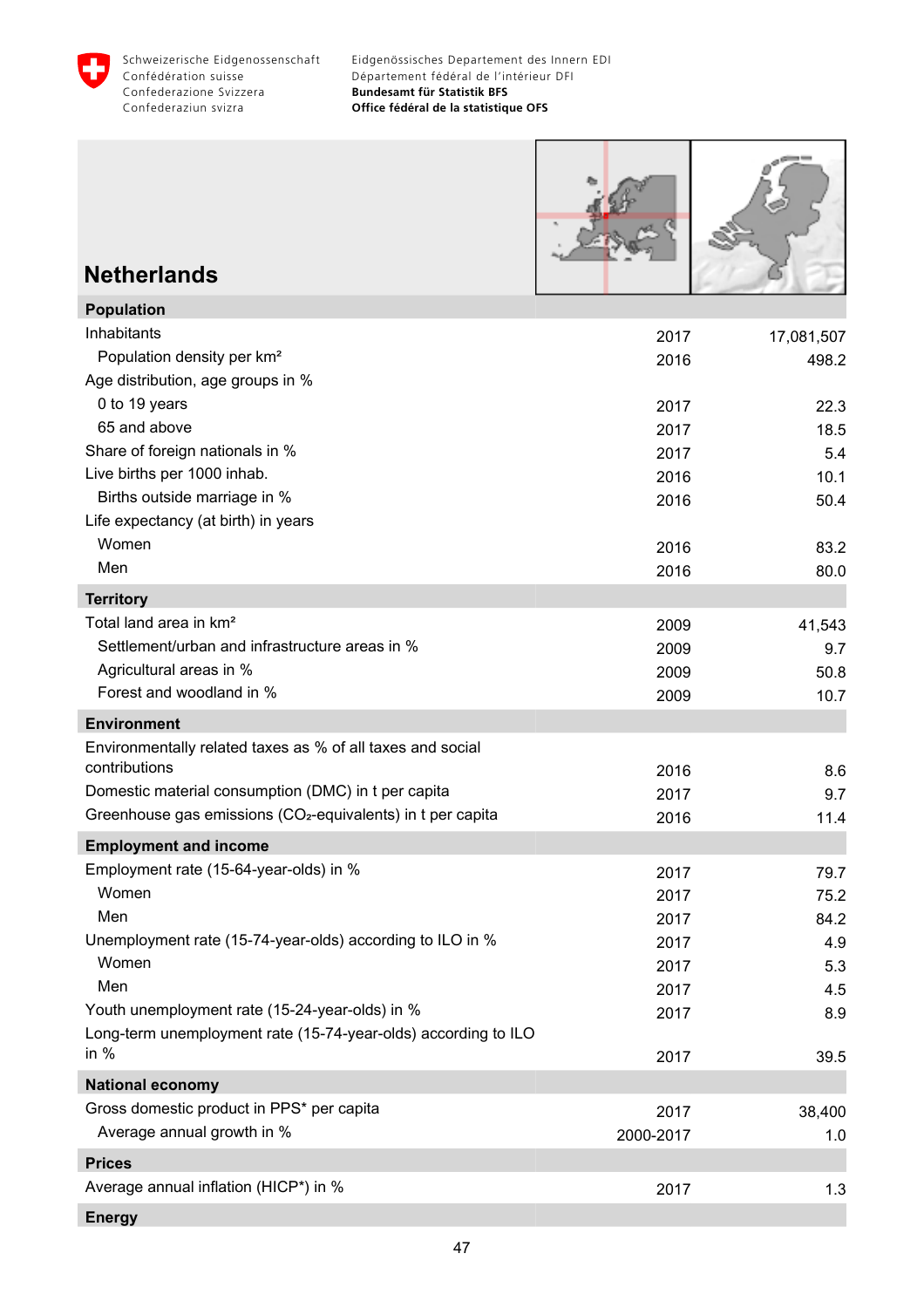

I

| <b>Netherlands</b>                                                                                               |      |        |
|------------------------------------------------------------------------------------------------------------------|------|--------|
|                                                                                                                  |      |        |
| Gross energy consumption in crude oil equivalent per capita                                                      | 2016 | 4.6    |
| Share of crude and mineral oil in %                                                                              | 2016 | 41.0   |
| Share of renewable energies in %                                                                                 | 2016 | 4.7    |
| Share of nuclear energy in %                                                                                     | 2016 | 1.3    |
| <b>Tourism</b>                                                                                                   |      |        |
| Beds in hotels and health resorts per 1000 inhab.                                                                | 2017 | 15.8   |
| Overnight stays per capita                                                                                       | 2017 | 2.9    |
| <b>Mobility and transport</b>                                                                                    |      |        |
| Passenger cars per 1000 inhabitants                                                                              | 2016 | 481    |
| Deaths in road accidents per 1,000,000 inhab.                                                                    | 2016 | 37     |
| Motorway network in km<br>Rail network in km                                                                     | 2016 | 2,756  |
|                                                                                                                  | 2016 |        |
| <b>Social Security</b>                                                                                           |      |        |
| Expenditure as % of GDP                                                                                          | 2016 | 29.5   |
| <b>Health</b>                                                                                                    |      |        |
| Hospital beds per 100,000 inhab.                                                                                 | 2016 | 363    |
| Health care costs as % of GDP                                                                                    | 2016 | 10.4   |
| Infant mortality per 1000 live births                                                                            | 2016 | 3.5    |
| <b>Education and science</b>                                                                                     |      |        |
| Young people (18-24-year-olds) without post-compulsory                                                           |      |        |
| education in %                                                                                                   | 2017 | 27.9   |
| Adults (25-to-64-year-olds) with a tertiary-level education in %                                                 | 2017 | 37.2   |
| Education expenditure as % of GDP                                                                                | 2015 | 5.4    |
| Expenditure on research and development as % of GDP*                                                             | 2016 | 2.0    |
| Economic and social situation of the population                                                                  |      |        |
| At-risk-of-poverty rate as % of all employed persons                                                             | 2017 | 6.1    |
| Persons with significant material deprivation in %                                                               | 2017 | 6.9    |
| Median of the equivalised disposable net income in PPS*<br>Housing costs as % of the disposable household income | 2016 | 21,195 |
|                                                                                                                  | 2017 | 23.4   |
| <b>Gender equality</b>                                                                                           |      |        |
| Gender-specific pay gaps in % (secondary and tertiary sector)                                                    | 2016 | 15.6   |
| Percentage of women amongst university students                                                                  | 2017 | 51.9   |
| Representation of women in national parliaments                                                                  | 2017 | 36.0   |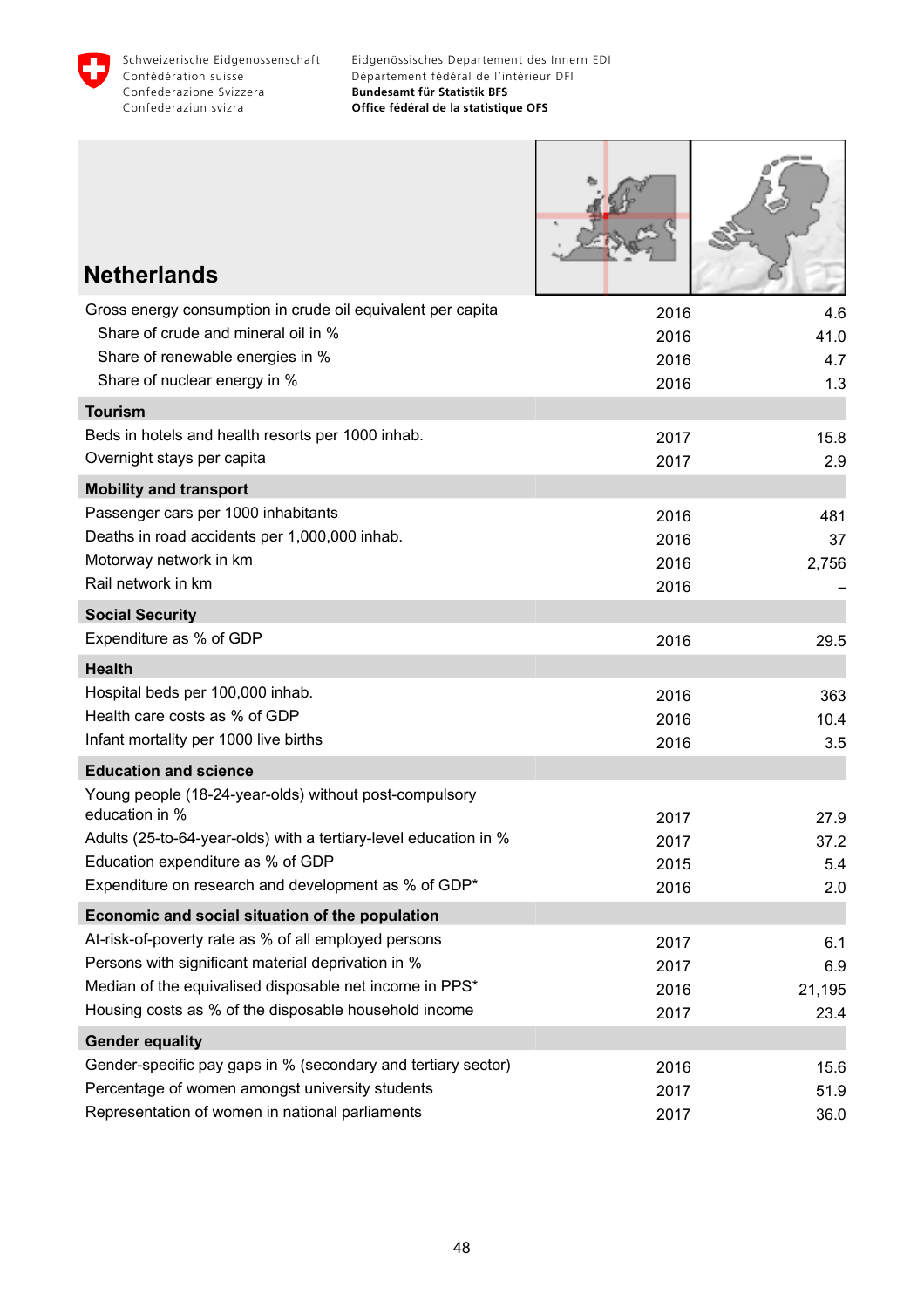

Г

| <b>Norway</b>                                                               |                   |               |
|-----------------------------------------------------------------------------|-------------------|---------------|
| <b>Population</b>                                                           |                   |               |
| Inhabitants                                                                 | 2017              | 5,258,317     |
| Population density per km <sup>2</sup><br>Age distribution, age groups in % | 2016              | 16.9          |
| 0 to 19 years                                                               | 2017              | 24.0          |
| 65 and above                                                                | 2017              | 16.6          |
| Share of foreign nationals in %                                             | 2017              | 10.6          |
| Live births per 1000 inhab.                                                 | 2016              | 11.2          |
| Births outside marriage in %<br>Life expectancy (at birth) in years         | 2016              | 56.2          |
| Women                                                                       | 2016              | 84.2          |
| Men                                                                         | 2016              | 80.7          |
| <b>Territory</b>                                                            |                   |               |
| Total land area in km <sup>2</sup>                                          | 2009              | 323,782       |
| Settlement/urban and infrastructure areas in %                              | 2009              |               |
| Agricultural areas in %                                                     | 2009              |               |
| Forest and woodland in %                                                    | 2009              |               |
| <b>Environment</b>                                                          |                   |               |
| Environmentally related taxes as % of all taxes and social                  |                   |               |
| contributions                                                               | 2016              | 6.2           |
| Domestic material consumption (DMC) in t per capita                         | 2017              | 30.2          |
| Greenhouse gas emissions (CO <sub>2</sub> -equivalents) in t per capita     | 2016              | 10.1          |
| <b>Employment and income</b>                                                |                   |               |
| Employment rate (15-64-year-olds) in %<br>Women                             | 2017              | 77.3          |
| Men                                                                         | 2017              | 75.2          |
| Unemployment rate (15-74-year-olds) according to ILO in %                   | 2017<br>2017      | 79.3<br>4.2   |
| Women                                                                       | 2017              | 3.7           |
| Men                                                                         | 2017              | 4.6           |
| Youth unemployment rate (15-24-year-olds) in %                              | 2017              | 10.7          |
| Long-term unemployment rate (15-74-year-olds) according to ILO<br>in $%$    | 2017              | 27.4          |
| <b>National economy</b>                                                     |                   |               |
| Gross domestic product in PPS* per capita<br>Average annual growth in %     | 2017<br>2000-2017 | 43,900<br>0.8 |
| <b>Prices</b>                                                               |                   |               |
| Average annual inflation (HICP*) in %                                       | 2017              | 1.9           |
|                                                                             |                   |               |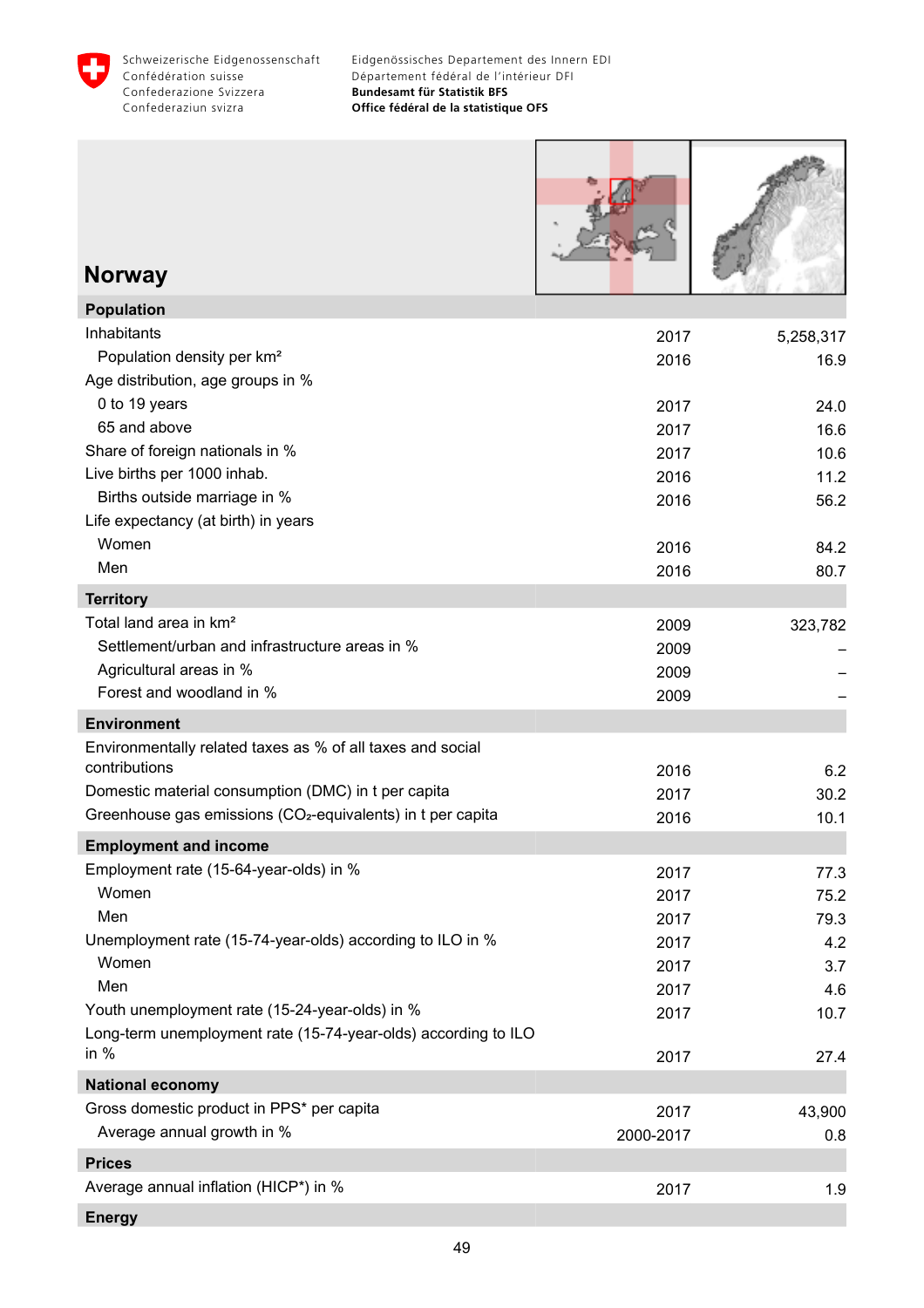

Г

Т

1

| <b>Norway</b>                                                            |      |        |
|--------------------------------------------------------------------------|------|--------|
| Gross energy consumption in crude oil equivalent per capita              | 2016 | 5.3    |
| Share of crude and mineral oil in %                                      | 2016 | 31.4   |
| Share of renewable energies in %                                         | 2016 | 50.1   |
| Share of nuclear energy in %                                             | 2016 | 0.0    |
| <b>Tourism</b>                                                           |      |        |
| Beds in hotels and health resorts per 1000 inhab.                        | 2017 | 35.8   |
| Overnight stays per capita                                               | 2017 |        |
| <b>Mobility and transport</b>                                            |      |        |
| Passenger cars per 1000 inhabitants                                      | 2016 | 502    |
| Deaths in road accidents per 1,000,000 inhab.                            | 2016 | 26     |
| Motorway network in km<br>Rail network in km                             | 2016 |        |
|                                                                          | 2016 | 4,164  |
| <b>Social Security</b>                                                   |      |        |
| Expenditure as % of GDP                                                  | 2016 |        |
| <b>Health</b>                                                            |      |        |
| Hospital beds per 100,000 inhab.                                         | 2016 | 369    |
| Health care costs as % of GDP<br>Infant mortality per 1000 live births   | 2016 | 10.5   |
|                                                                          | 2016 | 2.2    |
| <b>Education and science</b>                                             |      |        |
| Young people (18-24-year-olds) without post-compulsory<br>education in % | 2017 | 36.6   |
| Adults (25-to-64-year-olds) with a tertiary-level education in %         | 2017 | 43.2   |
| Education expenditure as % of GDP                                        | 2015 | 6.7    |
| Expenditure on research and development as % of GDP*                     | 2016 | 2.0    |
| Economic and social situation of the population                          |      |        |
| At-risk-of-poverty rate as % of all employed persons                     | 2017 |        |
| Persons with significant material deprivation in %                       | 2017 | 4.0    |
| Median of the equivalised disposable net income in PPS*                  | 2016 | 28,875 |
| Housing costs as % of the disposable household income                    | 2017 |        |
| <b>Gender equality</b>                                                   |      |        |
| Gender-specific pay gaps in % (secondary and tertiary sector)            | 2016 | 14.9   |
| Percentage of women amongst university students                          | 2017 |        |
| Representation of women in national parliaments                          | 2017 |        |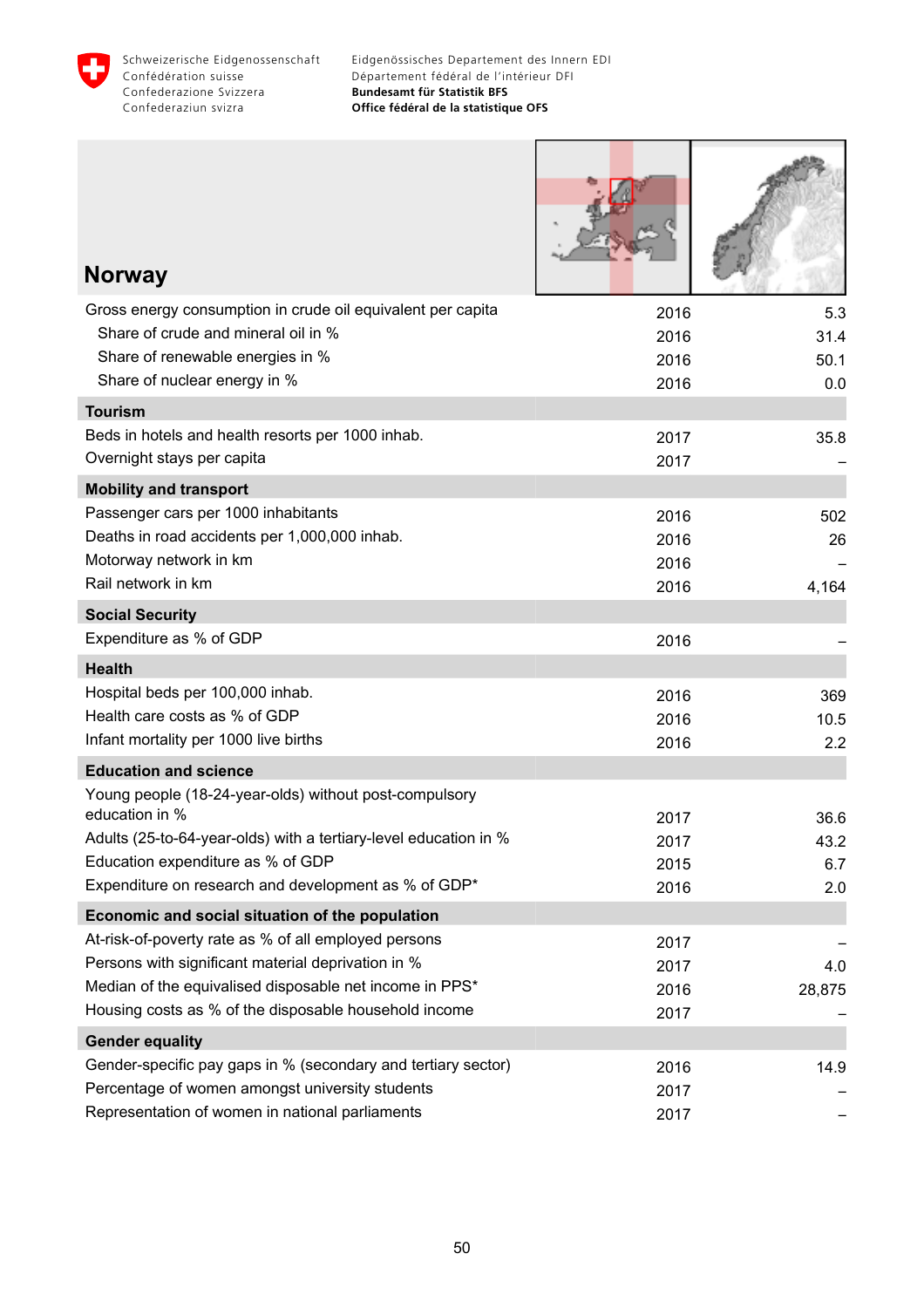



#### **Poland**

| <b>Population</b>                                                       |           |            |
|-------------------------------------------------------------------------|-----------|------------|
| Inhabitants                                                             | 2017      | 37,972,964 |
| Population density per km <sup>2</sup>                                  | 2016      | 123.6      |
| Age distribution, age groups in %                                       |           |            |
| 0 to 19 years                                                           | 2017      | 20.1       |
| 65 and above                                                            | 2017      | 16.5       |
| Share of foreign nationals in %                                         | 2017      | 0.6        |
| Live births per 1000 inhab.                                             | 2016      | 10.1       |
| Births outside marriage in %                                            | 2016      | 25.0       |
| Life expectancy (at birth) in years                                     |           |            |
| Women                                                                   | 2016      | 82.0       |
| Men                                                                     | 2016      | 73.9       |
| <b>Territory</b>                                                        |           |            |
| Total land area in km <sup>2</sup>                                      | 2009      | 312,679    |
| Settlement/urban and infrastructure areas in %                          | 2009      | 3.2        |
| Agricultural areas in %                                                 | 2009      | 53.7       |
| Forest and woodland in %                                                | 2009      | 31.5       |
| <b>Environment</b>                                                      |           |            |
| Environmentally related taxes as % of all taxes and social              |           |            |
| contributions                                                           | 2016      | 7.9        |
| Domestic material consumption (DMC) in t per capita                     | 2017      | 18.9       |
| Greenhouse gas emissions (CO <sub>2</sub> -equivalents) in t per capita | 2016      | 10.4       |
| <b>Employment and income</b>                                            |           |            |
| Employment rate (15-64-year-olds) in %                                  | 2017      | 69.6       |
| Women                                                                   | 2017      | 62.6       |
| Men                                                                     | 2017      | 76.6       |
| Unemployment rate (15-74-year-olds) according to ILO in %               | 2017      | 4.9        |
| Women                                                                   | 2017      | 4.9        |
| Men                                                                     | 2017      | 4.9        |
| Youth unemployment rate (15-24-year-olds) in %                          | 2017      | 14.8       |
| Long-term unemployment rate (15-74-year-olds) according to ILO          |           |            |
| in $%$                                                                  | 2017      | 31.0       |
| <b>National economy</b>                                                 |           |            |
| Gross domestic product in PPS* per capita                               | 2017      | 20,900     |
| Average annual growth in %                                              | 2000-2017 | 3.7        |
| <b>Prices</b>                                                           |           |            |
| Average annual inflation (HICP*) in %                                   | 2017      | 1.6        |
| <b>Energy</b>                                                           |           |            |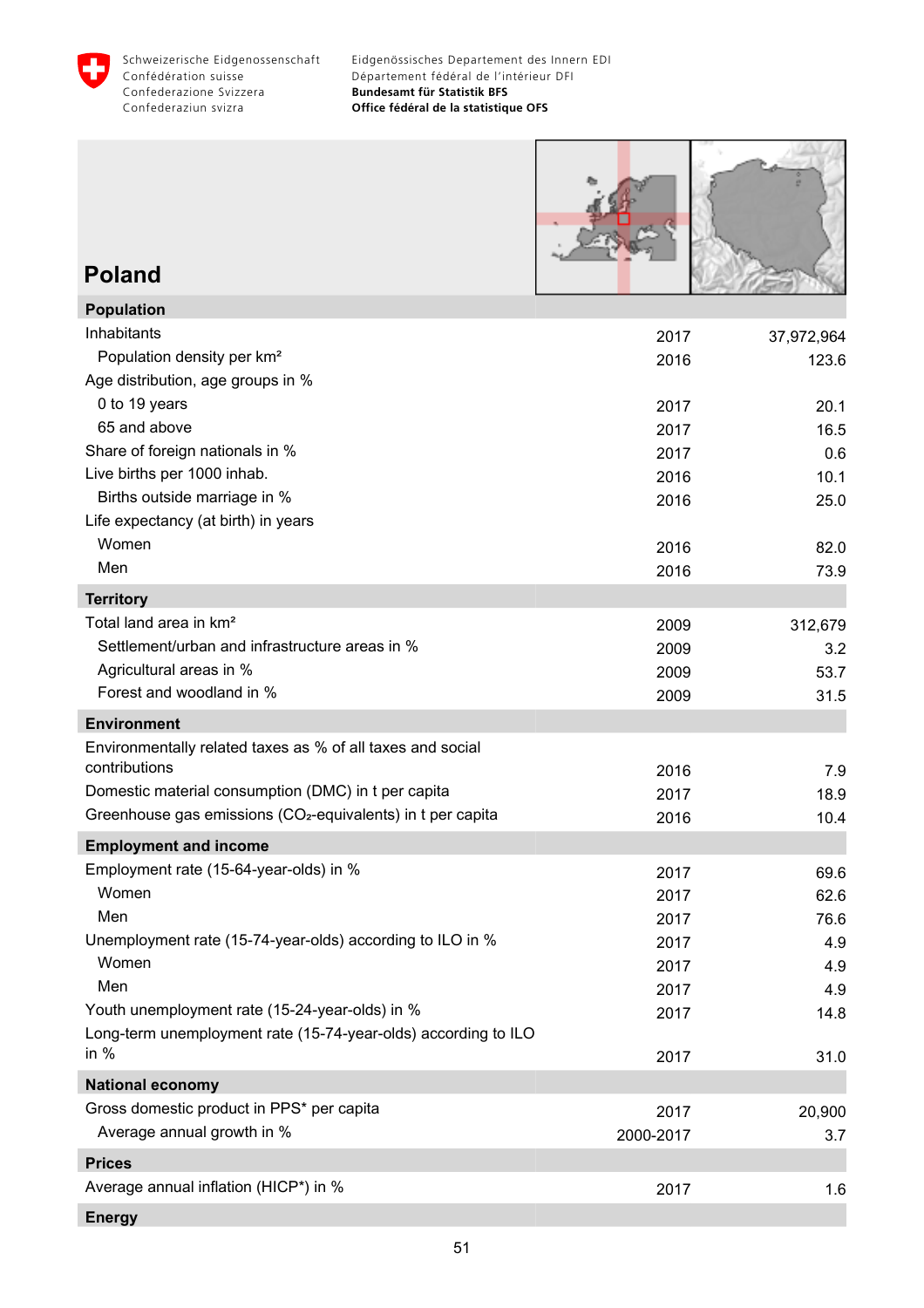

L

marchio

 $\sqrt{210}$ 

| <b>Poland</b>                                                                                      |              |             |
|----------------------------------------------------------------------------------------------------|--------------|-------------|
| Gross energy consumption in crude oil equivalent per capita<br>Share of crude and mineral oil in % | 2016<br>2016 | 2.6<br>26.6 |
| Share of renewable energies in %<br>Share of nuclear energy in %                                   | 2016<br>2016 | 8.8<br>0.0  |
| <b>Tourism</b>                                                                                     |              |             |
| Beds in hotels and health resorts per 1000 inhab.<br>Overnight stays per capita                    | 2017<br>2017 | 8.8<br>1.2  |
| <b>Mobility and transport</b>                                                                      |              |             |
| Passenger cars per 1000 inhabitants                                                                | 2016         | 571         |
| Deaths in road accidents per 1,000,000 inhab.                                                      | 2016         | 80          |
| Motorway network in km                                                                             | 2016         | 1,640       |
| Rail network in km                                                                                 | 2016         | 37,386      |
| <b>Social Security</b>                                                                             |              |             |
| Expenditure as % of GDP                                                                            | 2016         | 20.3        |
| <b>Health</b>                                                                                      |              |             |
| Hospital beds per 100,000 inhab.                                                                   | 2016         | 664         |
| Health care costs as % of GDP                                                                      | 2016         | 6.5         |
| Infant mortality per 1000 live births                                                              | 2016         | 4.0         |
| <b>Education and science</b>                                                                       |              |             |
| Young people (18-24-year-olds) without post-compulsory<br>education in %                           | 2017         | 26.0        |
| Adults (25-to-64-year-olds) with a tertiary-level education in %                                   | 2017         | 29.9        |
| Education expenditure as % of GDP                                                                  | 2015         | 4.8         |
| Expenditure on research and development as % of GDP*                                               | 2016         | 1.0         |
| Economic and social situation of the population                                                    |              |             |
| At-risk-of-poverty rate as % of all employed persons                                               | 2017         | 9.9         |
| Persons with significant material deprivation in %                                                 | 2017         | 13.2        |
| Median of the equivalised disposable net income in PPS*                                            | 2016         | 10,854      |
| Housing costs as % of the disposable household income                                              | 2017         | 19.0        |
| <b>Gender equality</b>                                                                             |              |             |
| Gender-specific pay gaps in % (secondary and tertiary sector)                                      | 2016         | 7.2         |
| Percentage of women amongst university students                                                    | 2017         | 59.0        |
| Representation of women in national parliaments                                                    | 2017         | 28.0        |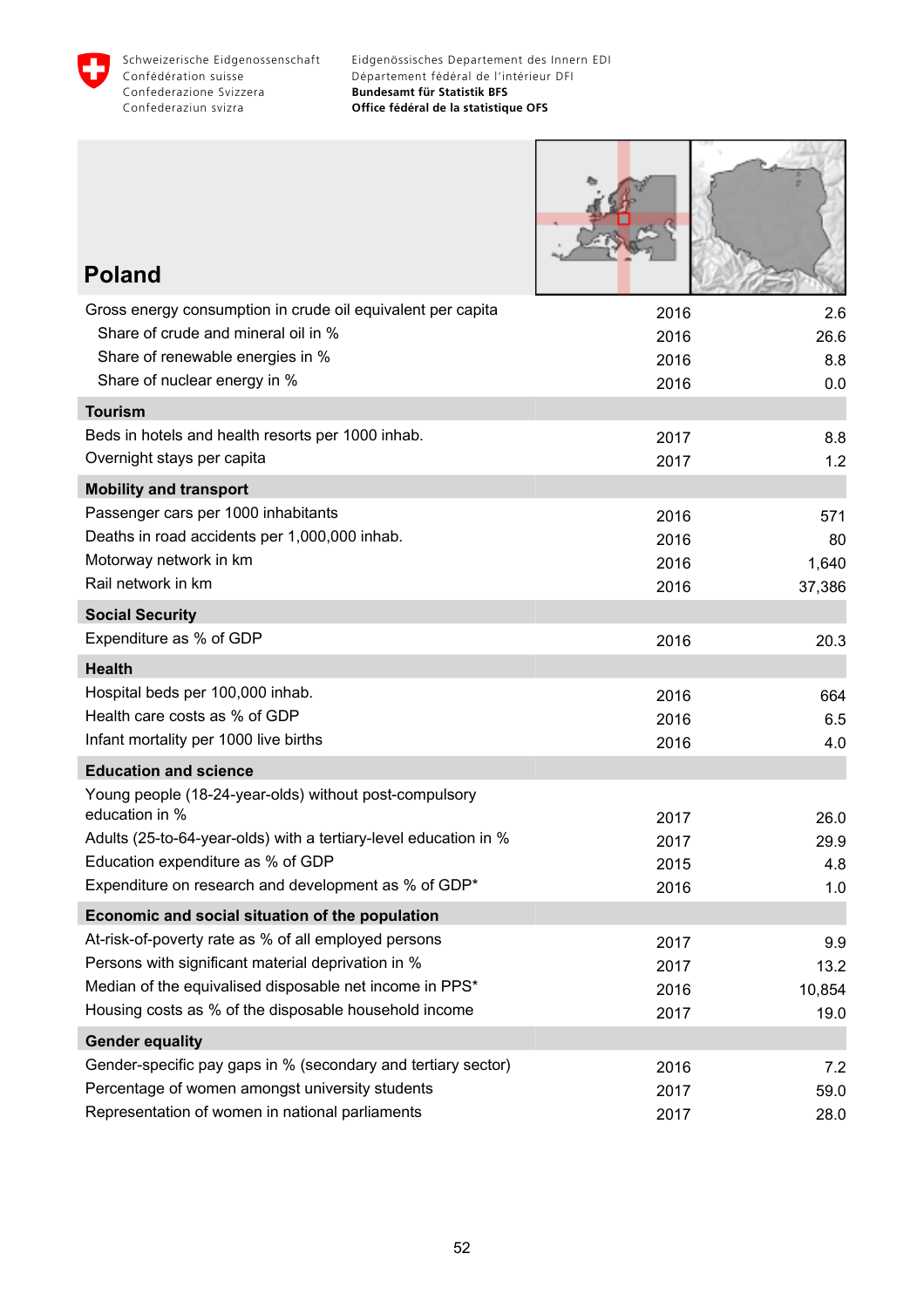

| <b>Portugal</b>                                                                                                                                                                                               |                              |                               |
|---------------------------------------------------------------------------------------------------------------------------------------------------------------------------------------------------------------|------------------------------|-------------------------------|
| <b>Population</b>                                                                                                                                                                                             |                              |                               |
| Inhabitants<br>Population density per km <sup>2</sup><br>Age distribution, age groups in %<br>0 to 19 years                                                                                                   | 2017<br>2016<br>2017         | 10,309,573<br>113.5<br>19.4   |
| 65 and above<br>Share of foreign nationals in %<br>Live births per 1000 inhab.<br>Births outside marriage in %                                                                                                | 2017<br>2017<br>2016<br>2016 | 21.1<br>3.9<br>8.5<br>52.8    |
| Life expectancy (at birth) in years<br>Women<br>Men                                                                                                                                                           | 2016<br>2016                 | 84.3<br>78.1                  |
| <b>Territory</b>                                                                                                                                                                                              |                              |                               |
| Total land area in km <sup>2</sup><br>Settlement/urban and infrastructure areas in %<br>Agricultural areas in %<br>Forest and woodland in %                                                                   | 2009<br>2009<br>2009<br>2009 | 92,207<br>4.9<br>40.9<br>26.1 |
| <b>Environment</b>                                                                                                                                                                                            |                              |                               |
| Environmentally related taxes as % of all taxes and social<br>contributions<br>Domestic material consumption (DMC) in t per capita<br>Greenhouse gas emissions (CO <sub>2</sub> -equivalents) in t per capita | 2016<br>2017<br>2016         | 7.0<br>15.3<br>6.6            |
| <b>Employment and income</b>                                                                                                                                                                                  |                              |                               |
| Employment rate (15-64-year-olds) in %<br>Women<br>Men                                                                                                                                                        | 2017<br>2017<br>2017         | 74.7<br>71.6<br>77.9          |
| Unemployment rate (15-74-year-olds) according to ILO in %<br>Women<br>Men<br>Youth unemployment rate (15-24-year-olds) in %                                                                                   | 2017<br>2017<br>2017<br>2017 | 9.0<br>9.5<br>8.6<br>23.8     |
| Long-term unemployment rate (15-74-year-olds) according to ILO<br>in $%$                                                                                                                                      | 2017                         | 49.9                          |
| <b>National economy</b>                                                                                                                                                                                       |                              |                               |
| Gross domestic product in PPS* per capita<br>Average annual growth in %                                                                                                                                       | 2017<br>2000-2017            | 23,000<br>0.6                 |
| <b>Prices</b>                                                                                                                                                                                                 |                              |                               |
| Average annual inflation (HICP*) in %<br><b>Energy</b>                                                                                                                                                        | 2017                         | 1.6                           |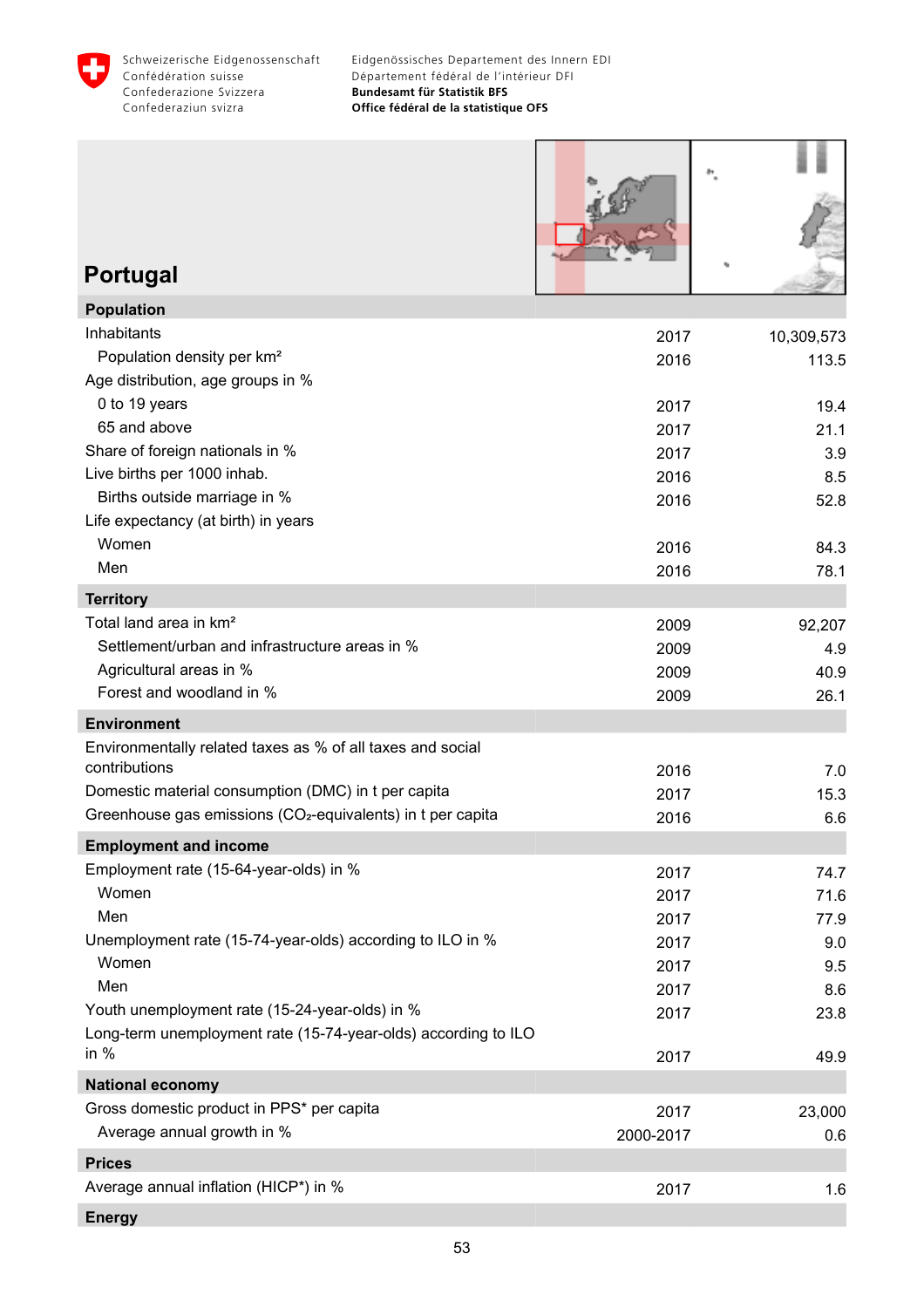

| <b>Portugal</b>                                                                                                          |             |
|--------------------------------------------------------------------------------------------------------------------------|-------------|
| Gross energy consumption in crude oil equivalent per capita<br>2016                                                      | 2.3         |
| Share of crude and mineral oil in %<br>2016                                                                              | 46.1        |
| Share of renewable energies in %<br>2016<br>Share of nuclear energy in %                                                 | 24.2        |
| 2016                                                                                                                     | 0.0         |
| <b>Tourism</b><br>Beds in hotels and health resorts per 1000 inhab.                                                      |             |
| 2017<br>Overnight stays per capita<br>2017                                                                               | 35.2<br>5.8 |
| <b>Mobility and transport</b>                                                                                            |             |
| Passenger cars per 1000 inhabitants<br>2016                                                                              | 470         |
| Deaths in road accidents per 1,000,000 inhab.<br>2016                                                                    | 57          |
| Motorway network in km<br>2016                                                                                           | 3,065       |
| Rail network in km<br>2016                                                                                               | 3,244       |
| <b>Social Security</b>                                                                                                   |             |
| Expenditure as % of GDP<br>2016                                                                                          | 25.2        |
| <b>Health</b>                                                                                                            |             |
| Hospital beds per 100,000 inhab.<br>2016                                                                                 | 342         |
| Health care costs as % of GDP<br>2016                                                                                    | 9.1         |
| Infant mortality per 1000 live births<br>2016                                                                            | 3.2         |
| <b>Education and science</b>                                                                                             |             |
| Young people (18-24-year-olds) without post-compulsory<br>education in %<br>2017                                         | 28.4        |
| Adults (25-to-64-year-olds) with a tertiary-level education in %<br>2017                                                 | 24.0        |
| Education expenditure as % of GDP<br>2015                                                                                | 4.8         |
| Expenditure on research and development as % of GDP*<br>2016                                                             | 1.3         |
| Economic and social situation of the population                                                                          |             |
| At-risk-of-poverty rate as % of all employed persons<br>2017                                                             | 10.7        |
| Persons with significant material deprivation in %<br>2017                                                               | 18.0        |
| Median of the equivalised disposable net income in PPS*<br>2016                                                          | 10,799      |
| Housing costs as % of the disposable household income<br>2017                                                            | 17.0        |
| <b>Gender equality</b>                                                                                                   |             |
| Gender-specific pay gaps in % (secondary and tertiary sector)<br>2016<br>Percentage of women amongst university students | 17.5        |
| 2017<br>Representation of women in national parliaments                                                                  | 53.1        |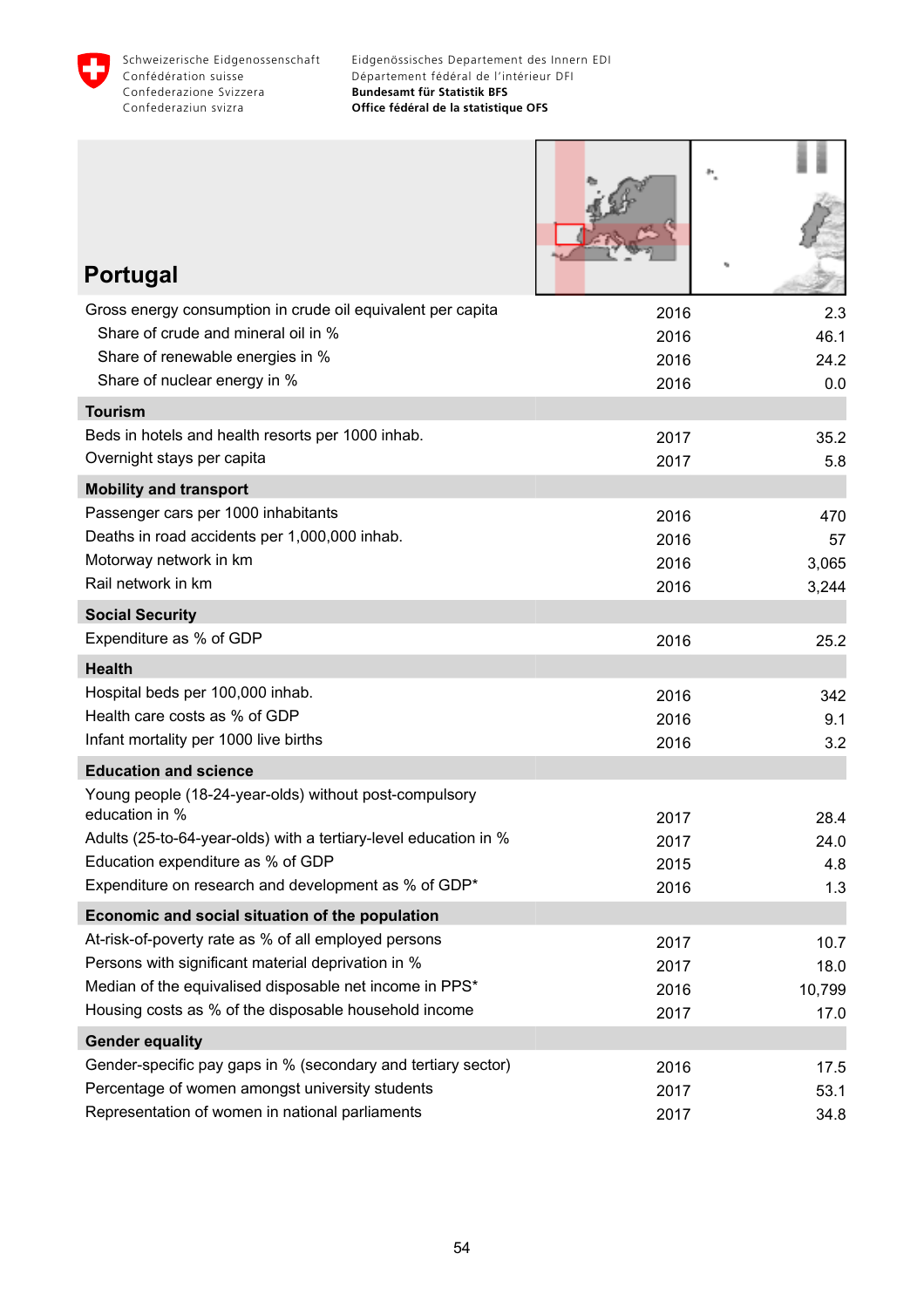



# **Romania**

| <b>Population</b>                                                       |           |            |
|-------------------------------------------------------------------------|-----------|------------|
| Inhabitants                                                             | 2017      | 19,644,350 |
| Population density per km <sup>2</sup>                                  | 2016      | 84.1       |
| Age distribution, age groups in %                                       |           |            |
| 0 to 19 years                                                           | 2017      | 21.0       |
| 65 and above                                                            | 2017      | 17.8       |
| Share of foreign nationals in %                                         | 2017      | 0.6        |
| Live births per 1000 inhab.                                             | 2016      | 10.2       |
| Births outside marriage in %                                            | 2016      | 31.3       |
| Life expectancy (at birth) in years                                     |           |            |
| Women                                                                   | 2016      | 79.1       |
| Men                                                                     | 2016      | 71.7       |
| <b>Territory</b>                                                        |           |            |
| Total land area in km <sup>2</sup>                                      | 2009      | 238,391    |
| Settlement/urban and infrastructure areas in %                          | 2009      |            |
| Agricultural areas in %                                                 | 2009      |            |
| Forest and woodland in %                                                | 2009      |            |
| <b>Environment</b>                                                      |           |            |
| Environmentally related taxes as % of all taxes and social              |           |            |
| contributions                                                           | 2016      | 9.0        |
| Domestic material consumption (DMC) in t per capita                     | 2017      | 25.2       |
| Greenhouse gas emissions (CO <sub>2</sub> -equivalents) in t per capita | 2016      | 5.7        |
| <b>Employment and income</b>                                            |           |            |
| Employment rate (15-64-year-olds) in %                                  | 2017      | 67.3       |
| Women                                                                   | 2017      | 58.2       |
| Men                                                                     | 2017      | 76.2       |
| Unemployment rate (15-74-year-olds) according to ILO in %               | 2017      | 4.9        |
| Women                                                                   | 2017      | 4.0        |
| Men                                                                     | 2017      | 5.6        |
| Youth unemployment rate (15-24-year-olds) in %                          | 2017      | 18.3       |
| Long-term unemployment rate (15-74-year-olds) according to ILO          |           |            |
| in $%$                                                                  | 2017      | 41.4       |
| <b>National economy</b>                                                 |           |            |
| Gross domestic product in PPS* per capita                               | 2017      | 18,800     |
| Average annual growth in %                                              | 2000-2017 | 4.7        |
| <b>Prices</b>                                                           |           |            |
| Average annual inflation (HICP*) in %                                   | 2017      | 1.1        |
| <b>Energy</b>                                                           |           |            |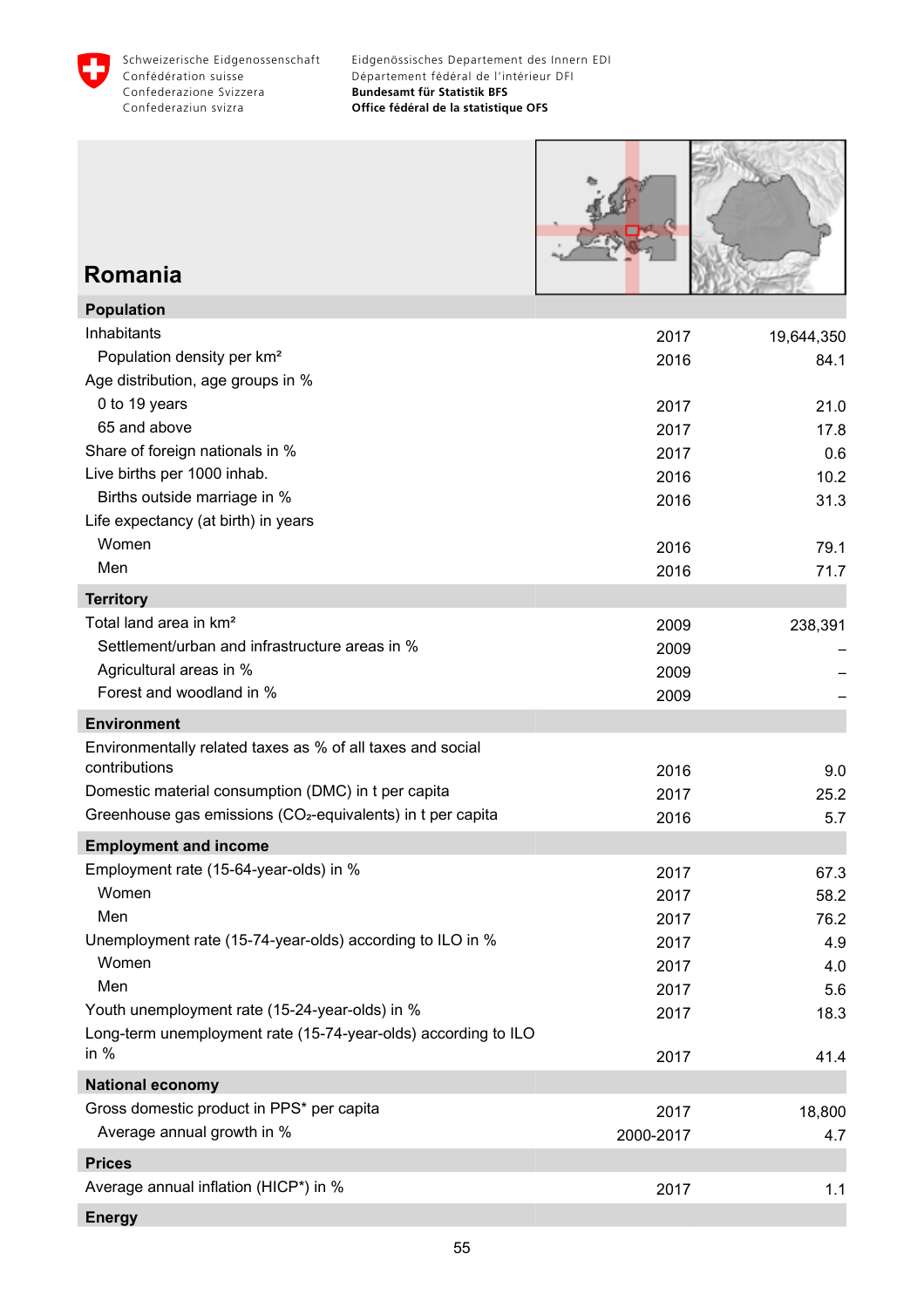

Г

Addressed STO

| Romania                                                                  |              |             |
|--------------------------------------------------------------------------|--------------|-------------|
| Gross energy consumption in crude oil equivalent per capita              | 2016         | 1.6         |
| Share of crude and mineral oil in %                                      | 2016         | 28.7        |
| Share of renewable energies in %                                         | 2016         | 19.1        |
| Share of nuclear energy in %                                             | 2016         | 9.0         |
| <b>Tourism</b>                                                           |              |             |
| Beds in hotels and health resorts per 1000 inhab.                        | 2017         | 11.2        |
| Overnight stays per capita                                               | 2017         | 1.1         |
| <b>Mobility and transport</b>                                            |              |             |
| Passenger cars per 1000 inhabitants                                      | 2016         | 279         |
| Deaths in road accidents per 1,000,000 inhab.                            | 2016         | 97          |
| Motorway network in km<br>Rail network in km                             | 2016         | 747         |
|                                                                          | 2016         | 20,157      |
| <b>Social Security</b>                                                   |              |             |
| Expenditure as % of GDP                                                  | 2016         | 14.6        |
| <b>Health</b>                                                            |              |             |
| Hospital beds per 100,000 inhab.                                         | 2016         | 684         |
| Health care costs as % of GDP                                            | 2016         |             |
| Infant mortality per 1000 live births                                    | 2016         | 7.0         |
| <b>Education and science</b>                                             |              |             |
| Young people (18-24-year-olds) without post-compulsory<br>education in % |              |             |
| Adults (25-to-64-year-olds) with a tertiary-level education in %         | 2017         | 32.5        |
| Education expenditure as % of GDP                                        | 2017<br>2015 | 17.6<br>2.7 |
| Expenditure on research and development as % of GDP*                     | 2016         | 0.5         |
| Economic and social situation of the population                          |              |             |
| At-risk-of-poverty rate as % of all employed persons                     | 2017         | 17.1        |
| Persons with significant material deprivation in %                       | 2017         | 37.2        |
| Median of the equivalised disposable net income in PPS*                  | 2016         | 4,728       |
| Housing costs as % of the disposable household income                    | 2017         | 22.3        |
| <b>Gender equality</b>                                                   |              |             |
| Gender-specific pay gaps in % (secondary and tertiary sector)            | 2016         | 5.2         |
| Percentage of women amongst university students                          | 2017         | 53.9        |
| Representation of women in national parliaments                          | 2017         | 20.7        |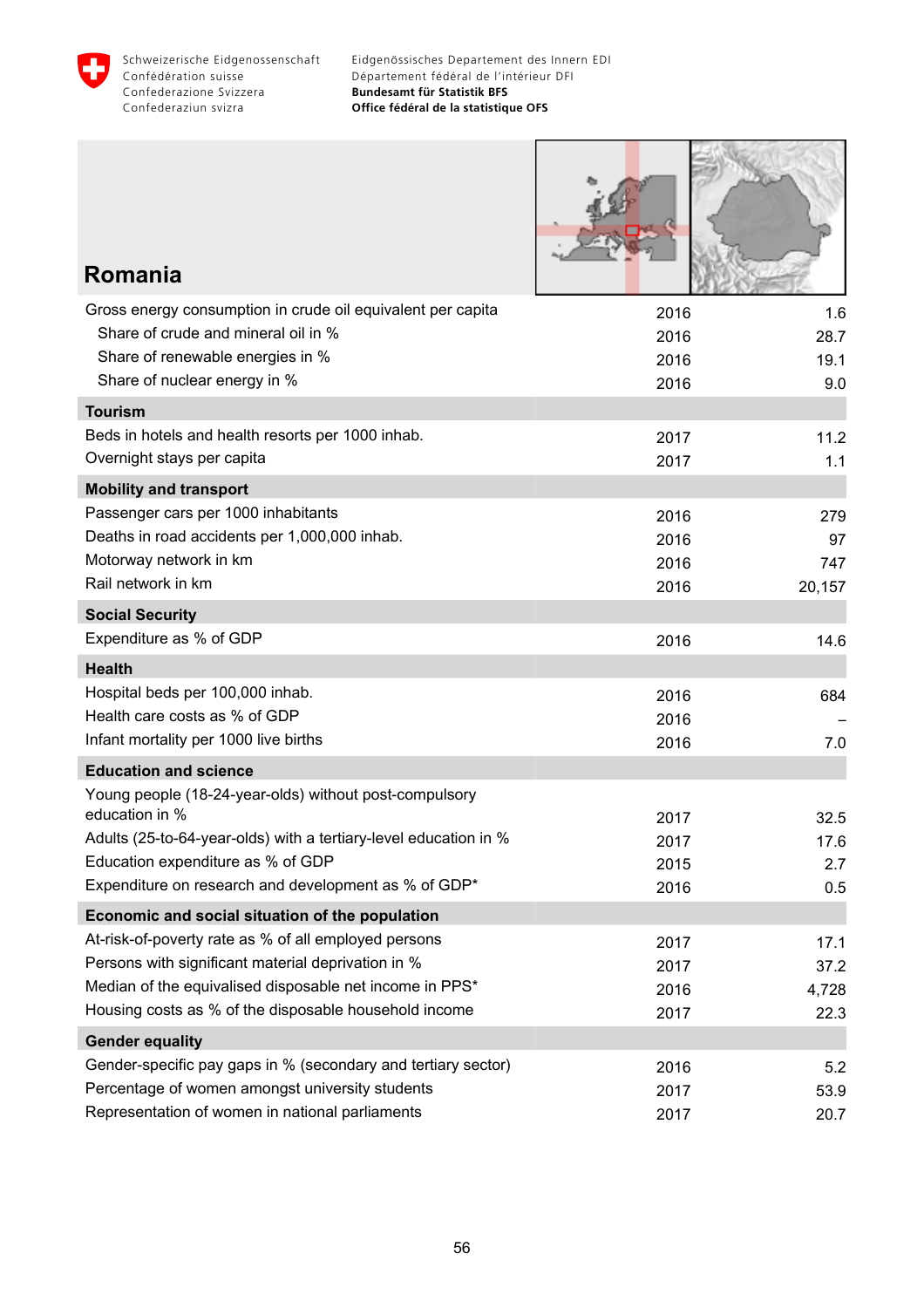



## **Slovakia**

| <b>Population</b>                                                       |           |           |
|-------------------------------------------------------------------------|-----------|-----------|
| Inhabitants                                                             | 2017      | 5,435,343 |
| Population density per km <sup>2</sup>                                  | 2016      | 111.5     |
| Age distribution, age groups in %                                       |           |           |
| 0 to 19 years                                                           | 2017      | 20.6      |
| 65 and above                                                            | 2017      | 15.0      |
| Share of foreign nationals in %                                         | 2017      | 1.3       |
| Live births per 1000 inhab.                                             | 2016      | 10.6      |
| Births outside marriage in %                                            | 2016      | 40.2      |
| Life expectancy (at birth) in years                                     |           |           |
| Women                                                                   | 2016      | 80.7      |
| Men                                                                     | 2016      | 73.8      |
| <b>Territory</b>                                                        |           |           |
| Total land area in km <sup>2</sup>                                      | 2009      | 49,037    |
| Settlement/urban and infrastructure areas in %                          | 2009      | 2.6       |
| Agricultural areas in %                                                 | 2009      | 42.1      |
| Forest and woodland in %                                                | 2009      | 43.8      |
| <b>Environment</b>                                                      |           |           |
| Environmentally related taxes as % of all taxes and social              |           |           |
| contributions                                                           | 2016      | 5.6       |
| Domestic material consumption (DMC) in t per capita                     | 2017      | 13.2      |
| Greenhouse gas emissions (CO <sub>2</sub> -equivalents) in t per capita | 2016      | 7.6       |
| <b>Employment and income</b>                                            |           |           |
| Employment rate (15-64-year-olds) in %                                  | 2017      | 72.1      |
| Women                                                                   | 2017      | 65.9      |
| Men                                                                     | 2017      | 78.2      |
| Unemployment rate (15-74-year-olds) according to ILO in %               | 2017      | 8.1       |
| Women                                                                   | 2017      | 8.4       |
| Men                                                                     | 2017      | 7.9       |
| Youth unemployment rate (15-24-year-olds) in %                          | 2017      | 18.9      |
| Long-term unemployment rate (15-74-year-olds) according to ILO          |           |           |
| in $%$                                                                  | 2017      | 62.4      |
| <b>National economy</b>                                                 |           |           |
| Gross domestic product in PPS* per capita                               | 2017      | 22,900    |
| Average annual growth in %                                              | 2000-2017 | 3.9       |
| <b>Prices</b>                                                           |           |           |
| Average annual inflation (HICP*) in %                                   | 2017      | 1.4       |
| <b>Energy</b>                                                           |           |           |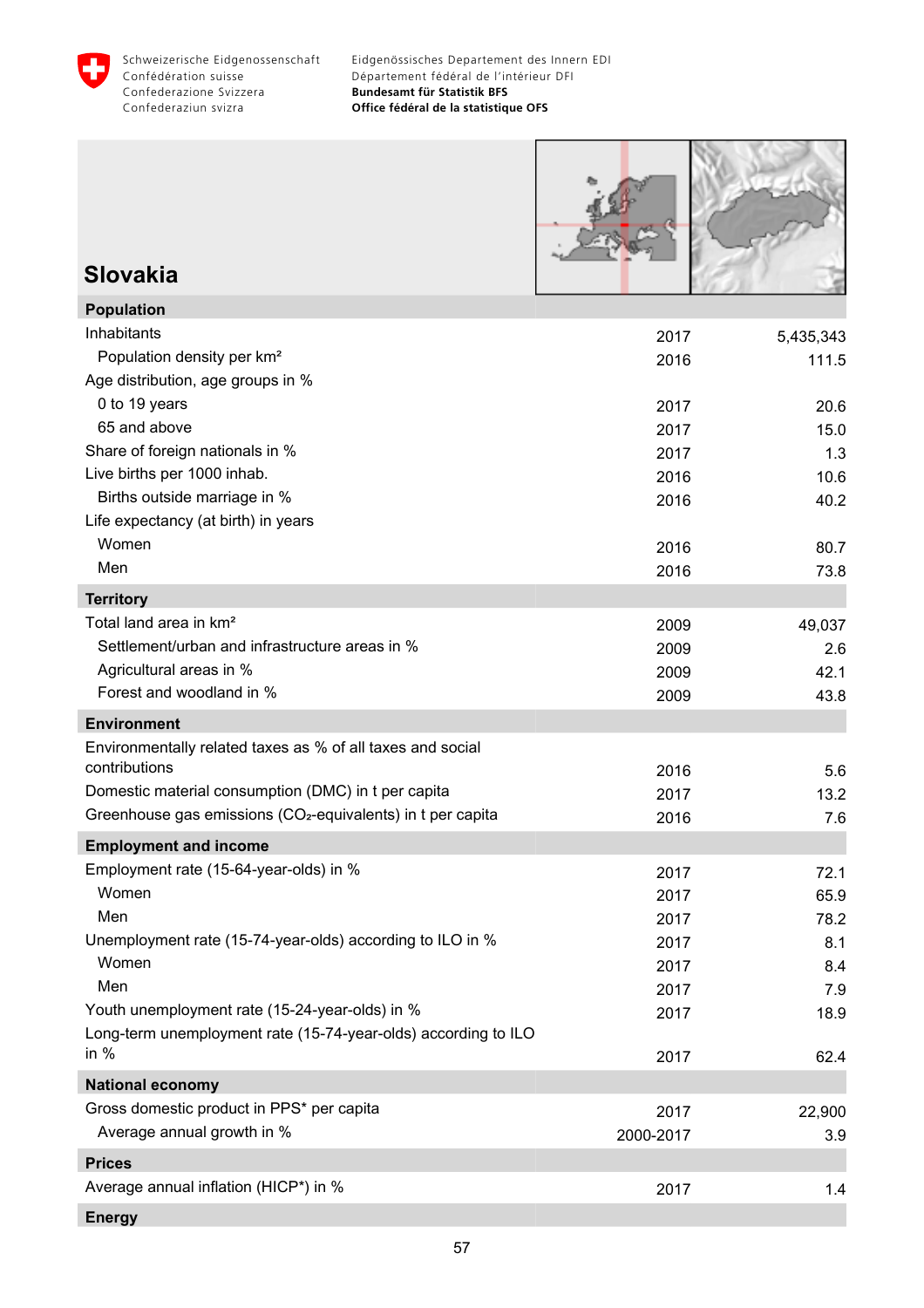

| <b>Slovakia</b>                                                                        |              |            |
|----------------------------------------------------------------------------------------|--------------|------------|
|                                                                                        |              |            |
| Gross energy consumption in crude oil equivalent per capita                            | 2016         | 3.0        |
| Share of crude and mineral oil in %                                                    | 2016         | 21.4       |
| Share of renewable energies in %<br>Share of nuclear energy in %                       | 2016<br>2016 | 9.5        |
|                                                                                        |              | 23.4       |
| <b>Tourism</b><br>Beds in hotels and health resorts per 1000 inhab.                    |              |            |
| Overnight stays per capita                                                             | 2017         | 17.8       |
|                                                                                        | 2017         | 1.9        |
| <b>Mobility and transport</b>                                                          |              |            |
| Passenger cars per 1000 inhabitants<br>Deaths in road accidents per 1,000,000 inhab.   | 2016         | 390        |
| Motorway network in km                                                                 | 2016<br>2016 | 51<br>463  |
| Rail network in km                                                                     | 2016         | 3,626      |
| <b>Social Security</b>                                                                 |              |            |
| Expenditure as % of GDP                                                                | 2016         | 18.4       |
|                                                                                        |              |            |
| <b>Health</b>                                                                          |              |            |
| Hospital beds per 100,000 inhab.<br>Health care costs as % of GDP                      | 2016         | 578        |
| Infant mortality per 1000 live births                                                  | 2016<br>2016 | 7.1<br>5.4 |
|                                                                                        |              |            |
| <b>Education and science</b><br>Young people (18-24-year-olds) without post-compulsory |              |            |
| education in %                                                                         | 2017         | 26.9       |
| Adults (25-to-64-year-olds) with a tertiary-level education in %                       | 2017         | 23.1       |
| Education expenditure as % of GDP                                                      | 2015         | 4.6        |
| Expenditure on research and development as % of GDP*                                   | 2016         | 0.8        |
| Economic and social situation of the population                                        |              |            |
| At-risk-of-poverty rate as % of all employed persons                                   | 2017         | 6.4        |
| Persons with significant material deprivation in %                                     | 2017         | 16.4       |
| Median of the equivalised disposable net income in PPS*                                | 2016         | 10,469     |
| Housing costs as % of the disposable household income                                  | 2017         | 20.6       |
| <b>Gender equality</b>                                                                 |              |            |
| Gender-specific pay gaps in % (secondary and tertiary sector)                          | 2016         | 19.0       |
| Percentage of women amongst university students                                        | 2017         | 59.2       |
| Representation of women in national parliaments                                        | 2017         | 20.0       |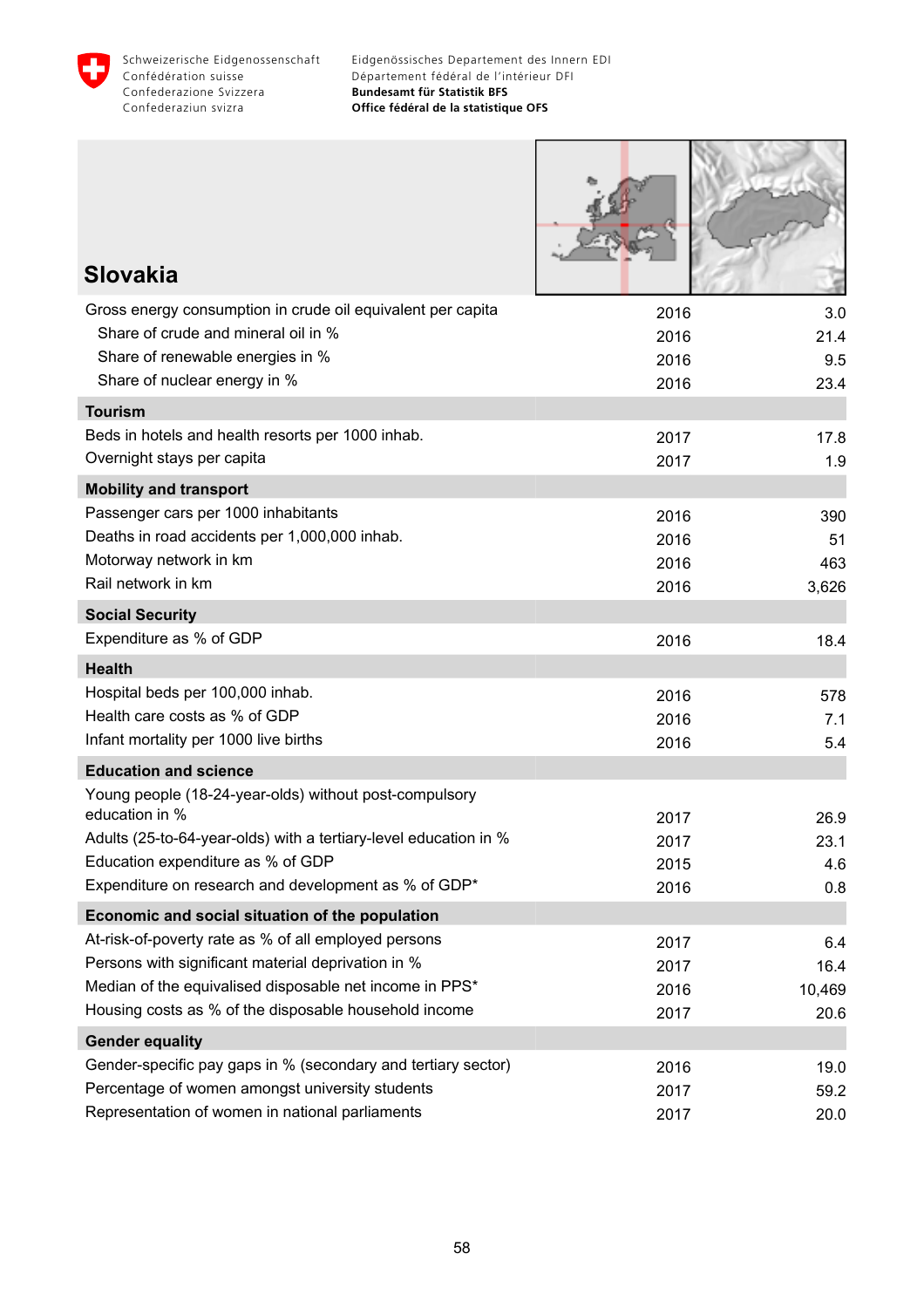



### **Slovenia**

| <b>Population</b>                                                       |           |           |
|-------------------------------------------------------------------------|-----------|-----------|
| Inhabitants                                                             | 2017      | 2,065,895 |
| Population density per km <sup>2</sup>                                  | 2016      | 102.5     |
| Age distribution, age groups in %                                       |           |           |
| 0 to 19 years                                                           | 2017      | 19.5      |
| 65 and above                                                            | 2017      | 18.9      |
| Share of foreign nationals in %                                         | 2017      | 5.5       |
| Live births per 1000 inhab.                                             | 2016      | 9.8       |
| Births outside marriage in %                                            | 2016      | 58.6      |
| Life expectancy (at birth) in years                                     |           |           |
| Women                                                                   | 2016      | 84.3      |
| Men                                                                     | 2016      | 78.2      |
| <b>Territory</b>                                                        |           |           |
| Total land area in km <sup>2</sup>                                      | 2009      | 20,273    |
| Settlement/urban and infrastructure areas in %                          | 2009      | 3.0       |
| Agricultural areas in %                                                 | 2009      | 28.3      |
| Forest and woodland in %                                                | 2009      | 61.0      |
| <b>Environment</b>                                                      |           |           |
| Environmentally related taxes as % of all taxes and social              |           |           |
| contributions                                                           | 2016      | 10.5      |
| Domestic material consumption (DMC) in t per capita                     | 2017      | 13.5      |
| Greenhouse gas emissions (CO <sub>2</sub> -equivalents) in t per capita | 2016      | 8.6       |
| <b>Employment and income</b>                                            |           |           |
| Employment rate (15-64-year-olds) in %                                  | 2017      | 74.2      |
| Women                                                                   | 2017      | 71.2      |
| Men                                                                     | 2017      | 77.1      |
| Unemployment rate (15-74-year-olds) according to ILO in %               | 2017      | 6.6       |
| Women                                                                   | 2017      | 7.5       |
| Men                                                                     | 2017      | 5.8       |
| Youth unemployment rate (15-24-year-olds) in %                          | 2017      | 11.2      |
| Long-term unemployment rate (15-74-year-olds) according to ILO          |           |           |
| in $%$                                                                  | 2017      | 47.5      |
| <b>National economy</b>                                                 |           |           |
| Gross domestic product in PPS* per capita                               | 2017      | 25,500    |
| Average annual growth in %                                              | 2000-2017 | 2.1       |
| <b>Prices</b>                                                           |           |           |
| Average annual inflation (HICP*) in %                                   | 2017      | 1.6       |
| <b>Energy</b>                                                           |           |           |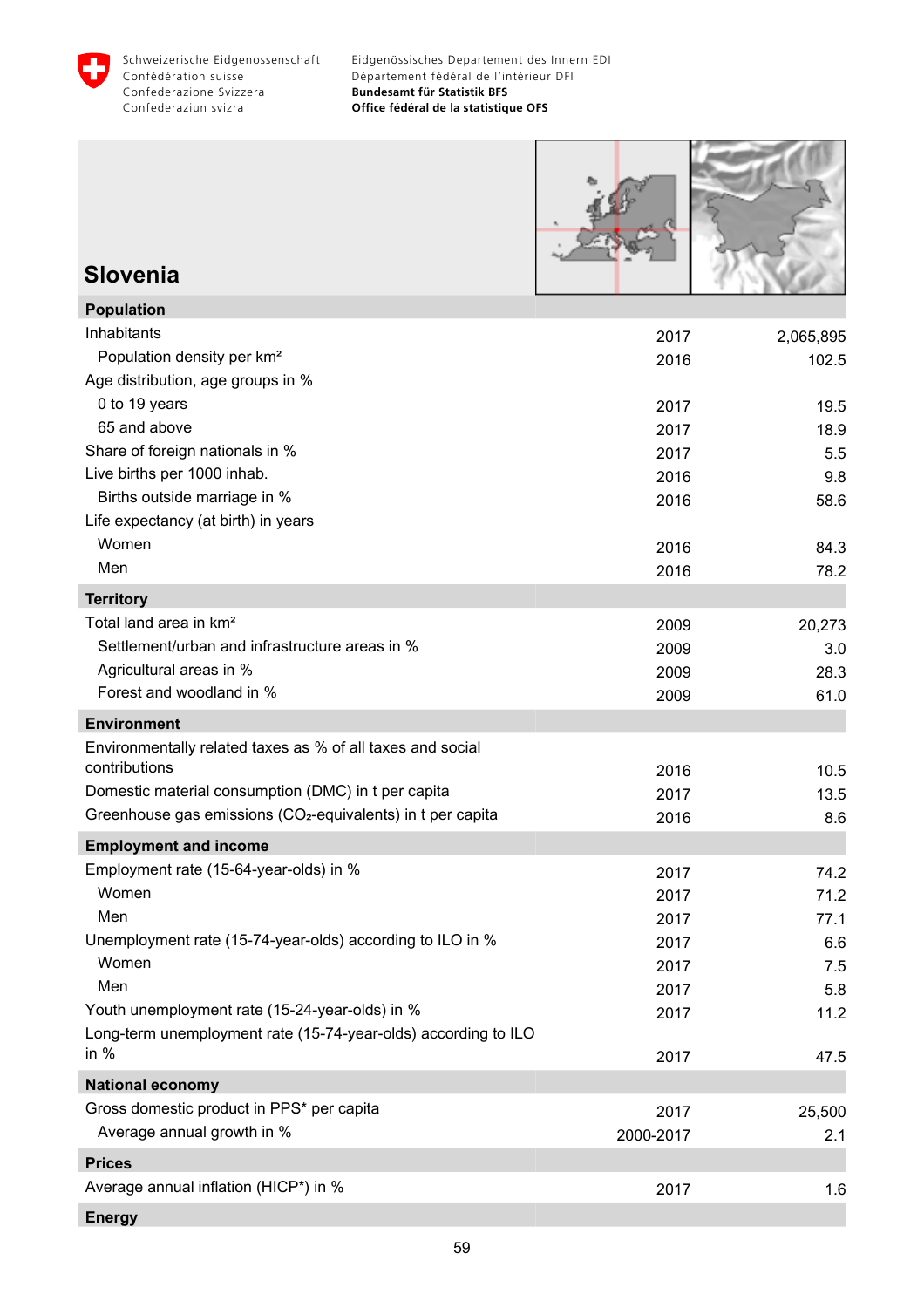

| <b>Slovenia</b>                                                                                         |              |             |
|---------------------------------------------------------------------------------------------------------|--------------|-------------|
| Gross energy consumption in crude oil equivalent per capita                                             |              |             |
| Share of crude and mineral oil in %                                                                     | 2016<br>2016 | 3.3<br>35.4 |
| Share of renewable energies in %                                                                        | 2016         | 16.5        |
| Share of nuclear energy in %                                                                            | 2016         | 21.7        |
| <b>Tourism</b>                                                                                          |              |             |
| Beds in hotels and health resorts per 1000 inhab.                                                       | 2017         | 22.6        |
| Overnight stays per capita                                                                              | 2017         | 3.8         |
| <b>Mobility and transport</b>                                                                           |              |             |
| Passenger cars per 1000 inhabitants                                                                     | 2016         | 531         |
| Deaths in road accidents per 1,000,000 inhab.                                                           | 2016         | 63          |
| Motorway network in km                                                                                  | 2016         | 773         |
| Rail network in km                                                                                      | 2016         | 2,178       |
| <b>Social Security</b>                                                                                  |              |             |
| Expenditure as % of GDP                                                                                 | 2016         | 23.3        |
| <b>Health</b>                                                                                           |              |             |
| Hospital beds per 100,000 inhab.                                                                        | 2016         | 449         |
| Health care costs as % of GDP                                                                           | 2016         | 8.5         |
| Infant mortality per 1000 live births                                                                   | 2016         | 2.0         |
| <b>Education and science</b>                                                                            |              |             |
| Young people (18-24-year-olds) without post-compulsory                                                  |              |             |
| education in %                                                                                          | 2017         | 20.8        |
| Adults (25-to-64-year-olds) with a tertiary-level education in %<br>Education expenditure as % of GDP   | 2017         | 32.5        |
| Expenditure on research and development as % of GDP*                                                    | 2015<br>2016 | 4.6<br>2.0  |
|                                                                                                         |              |             |
| Economic and social situation of the population<br>At-risk-of-poverty rate as % of all employed persons | 2017         |             |
| Persons with significant material deprivation in %                                                      | 2017         | 6.6<br>12.1 |
| Median of the equivalised disposable net income in PPS*                                                 | 2016         | 15,249      |
| Housing costs as % of the disposable household income                                                   | 2017         | 15.6        |
| <b>Gender equality</b>                                                                                  |              |             |
| Gender-specific pay gaps in % (secondary and tertiary sector)                                           | 2016         | 7.8         |
| Percentage of women amongst university students                                                         | 2017         | 57.6        |
| Representation of women in national parliaments                                                         | 2017         | 24.4        |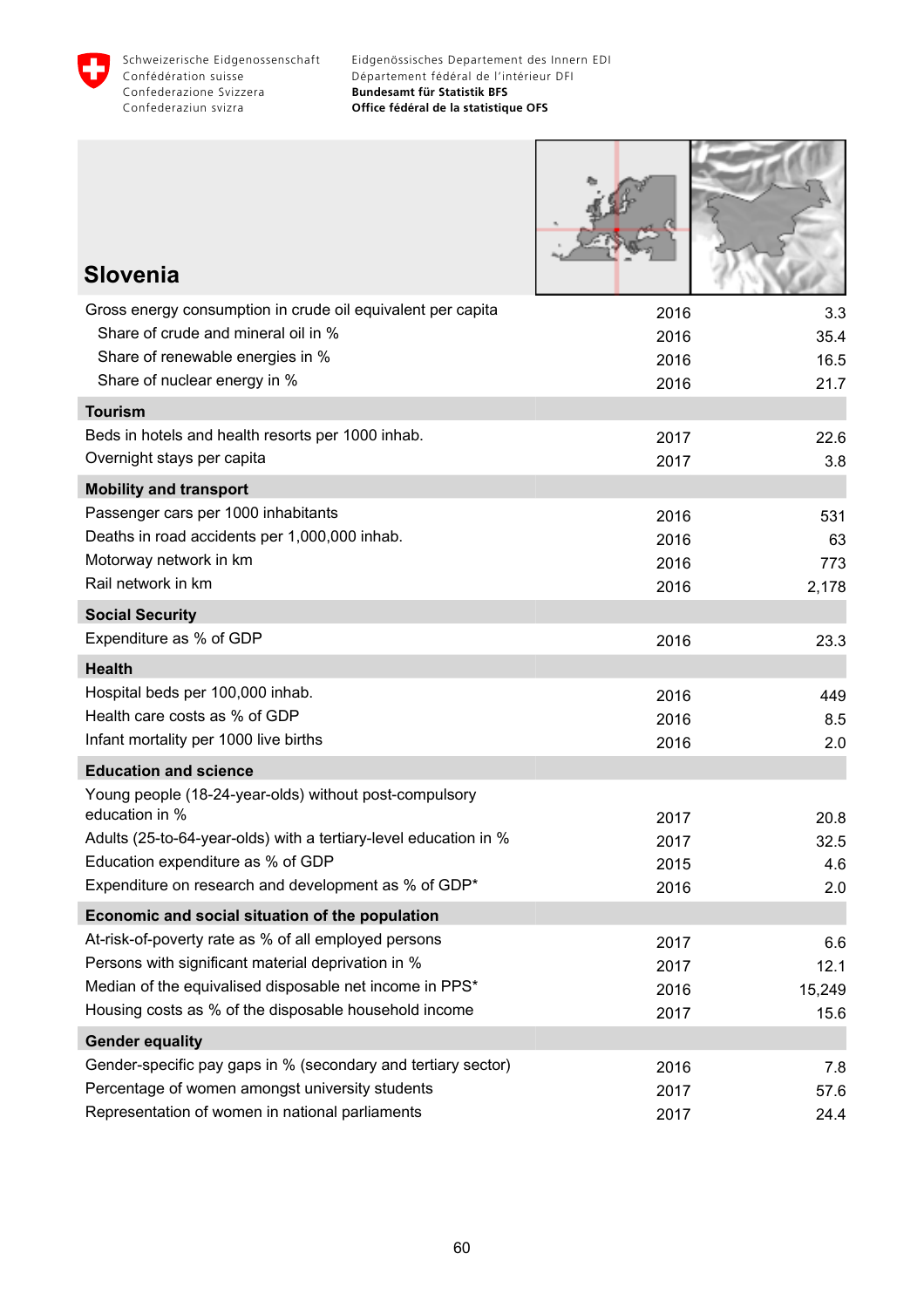



#### **Spain Population**

| Population                                                              |           |            |
|-------------------------------------------------------------------------|-----------|------------|
| Inhabitants                                                             | 2017      | 46,528,024 |
| Population density per km <sup>2</sup>                                  | 2016      | 92.5       |
| Age distribution, age groups in %                                       |           |            |
| 0 to 19 years                                                           | 2017      | 19.8       |
| 65 and above                                                            | 2017      | 19.0       |
| Share of foreign nationals in %                                         | 2017      | 9.5        |
| Live births per 1000 inhab.                                             | 2016      | 8.8        |
| Births outside marriage in %                                            | 2016      | 45.9       |
| Life expectancy (at birth) in years                                     |           |            |
| Women                                                                   | 2016      | 86.3       |
| Men                                                                     | 2016      | 80.5       |
| <b>Territory</b>                                                        |           |            |
| Total land area in km <sup>2</sup>                                      | 2009      | 505,991    |
| Settlement/urban and infrastructure areas in %                          | 2009      | 3.1        |
| Agricultural areas in %                                                 | 2009      | 50.8       |
| Forest and woodland in %                                                | 2009      | 25.2       |
| <b>Environment</b>                                                      |           |            |
| Environmentally related taxes as % of all taxes and social              |           |            |
| contributions                                                           | 2016      | 5.4        |
| Domestic material consumption (DMC) in t per capita                     | 2017      | 8.7        |
| Greenhouse gas emissions (CO <sub>2</sub> -equivalents) in t per capita | 2016      | 7.0        |
| <b>Employment and income</b>                                            |           |            |
| Employment rate (15-64-year-olds) in %                                  | 2017      | 73.9       |
| Women                                                                   | 2017      | 68.8       |
| Men                                                                     | 2017      | 78.9       |
| Unemployment rate (15-74-year-olds) according to ILO in %               | 2017      | 17.2       |
| Women                                                                   | 2017      | 19.0       |
| Men                                                                     | 2017      | 15.7       |
| Youth unemployment rate (15-24-year-olds) in %                          | 2017      | 38.6       |
| Long-term unemployment rate (15-74-year-olds) according to ILO          |           |            |
| in $%$                                                                  | 2017      | 44.5       |
| <b>National economy</b>                                                 |           |            |
| Gross domestic product in PPS* per capita                               | 2017      | 27,600     |
| Average annual growth in %                                              | 2000-2017 | 1.0        |
| <b>Prices</b>                                                           |           |            |
| Average annual inflation (HICP*) in %                                   | 2017      | 2.0        |
| <b>Energy</b>                                                           |           |            |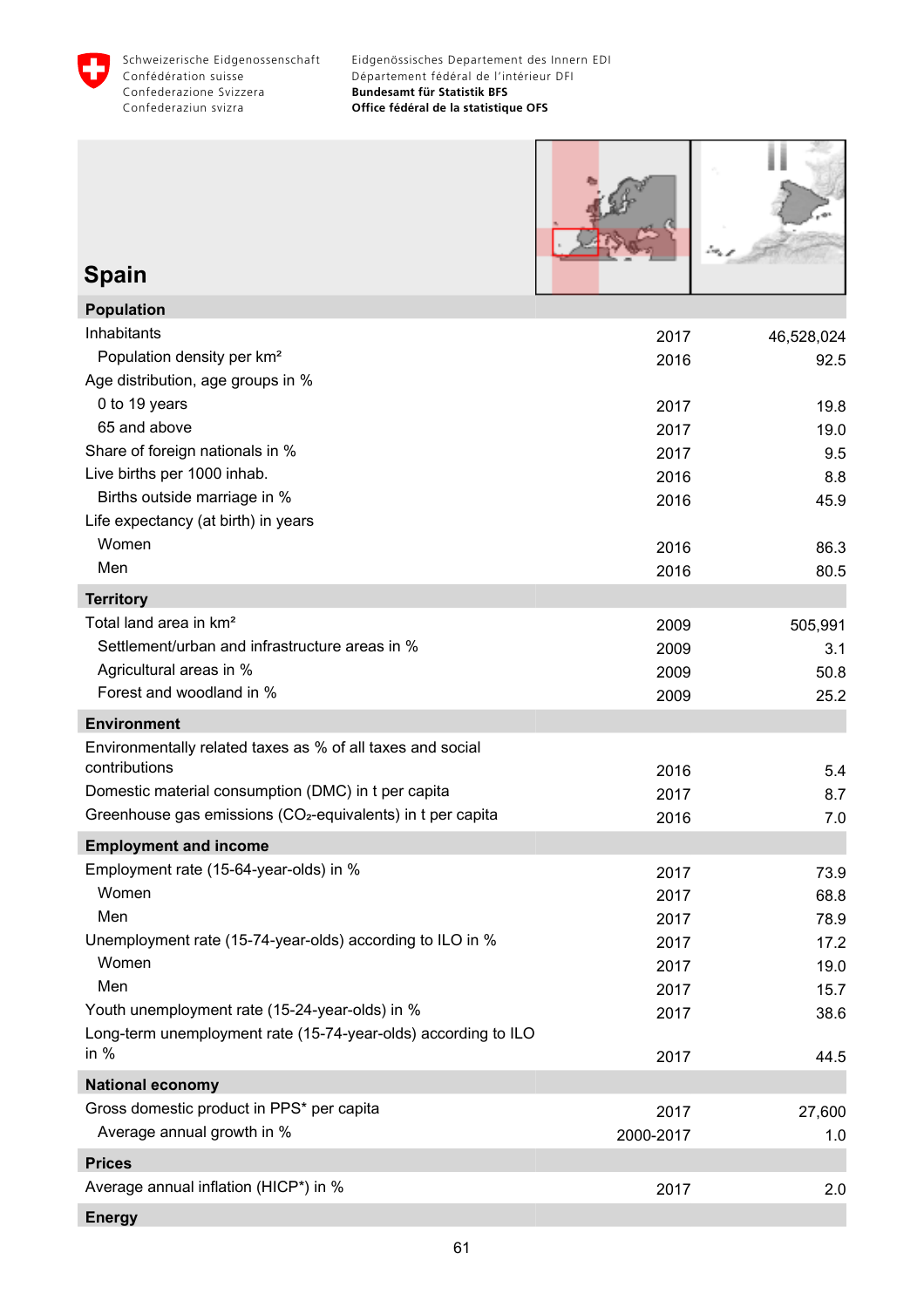

| <b>Spain</b>                                                                           |              |              |
|----------------------------------------------------------------------------------------|--------------|--------------|
| Gross energy consumption in crude oil equivalent per capita                            | 2016         | 2.6          |
| Share of crude and mineral oil in %                                                    | 2016         | 43.8         |
| Share of renewable energies in %<br>Share of nuclear energy in %                       | 2016<br>2016 | 14.3<br>12.4 |
| <b>Tourism</b>                                                                         |              |              |
| Beds in hotels and health resorts per 1000 inhab.                                      | 2017         | 41.2         |
| Overnight stays per capita                                                             | 2017         | 7.3          |
| <b>Mobility and transport</b>                                                          |              |              |
| Passenger cars per 1000 inhabitants                                                    | 2016         | 492          |
| Deaths in road accidents per 1,000,000 inhab.                                          | 2016         | 39           |
| Motorway network in km<br>Rail network in km                                           | 2016         | 15,444       |
|                                                                                        | 2016         | 22,080       |
| <b>Social Security</b>                                                                 |              |              |
| Expenditure as % of GDP                                                                | 2016         | 24.3         |
| <b>Health</b>                                                                          |              |              |
| Hospital beds per 100,000 inhab.<br>Health care costs as % of GDP                      | 2016         | 297          |
| Infant mortality per 1000 live births                                                  | 2016         | 9.0          |
|                                                                                        | 2016         | 2.7          |
| <b>Education and science</b><br>Young people (18-24-year-olds) without post-compulsory |              |              |
| education in %                                                                         | 2017         | 33.8         |
| Adults (25-to-64-year-olds) with a tertiary-level education in %                       | 2017         | 36.4         |
| Education expenditure as % of GDP                                                      | 2015         | 4.2          |
| Expenditure on research and development as % of GDP*                                   | 2016         | 1.2          |
| Economic and social situation of the population                                        |              |              |
| At-risk-of-poverty rate as % of all employed persons                                   | 2017         | 13.1         |
| Persons with significant material deprivation in %                                     | 2017         | 12.8         |
| Median of the equivalised disposable net income in PPS*                                | 2016         | 15,333       |
| Housing costs as % of the disposable household income                                  | 2017         | 18.2         |
| <b>Gender equality</b>                                                                 |              |              |
| Gender-specific pay gaps in % (secondary and tertiary sector)                          | 2016         | 14.2         |
| Percentage of women amongst university students                                        | 2017         | 53.3         |
| Representation of women in national parliaments                                        | 2017         | 39.1         |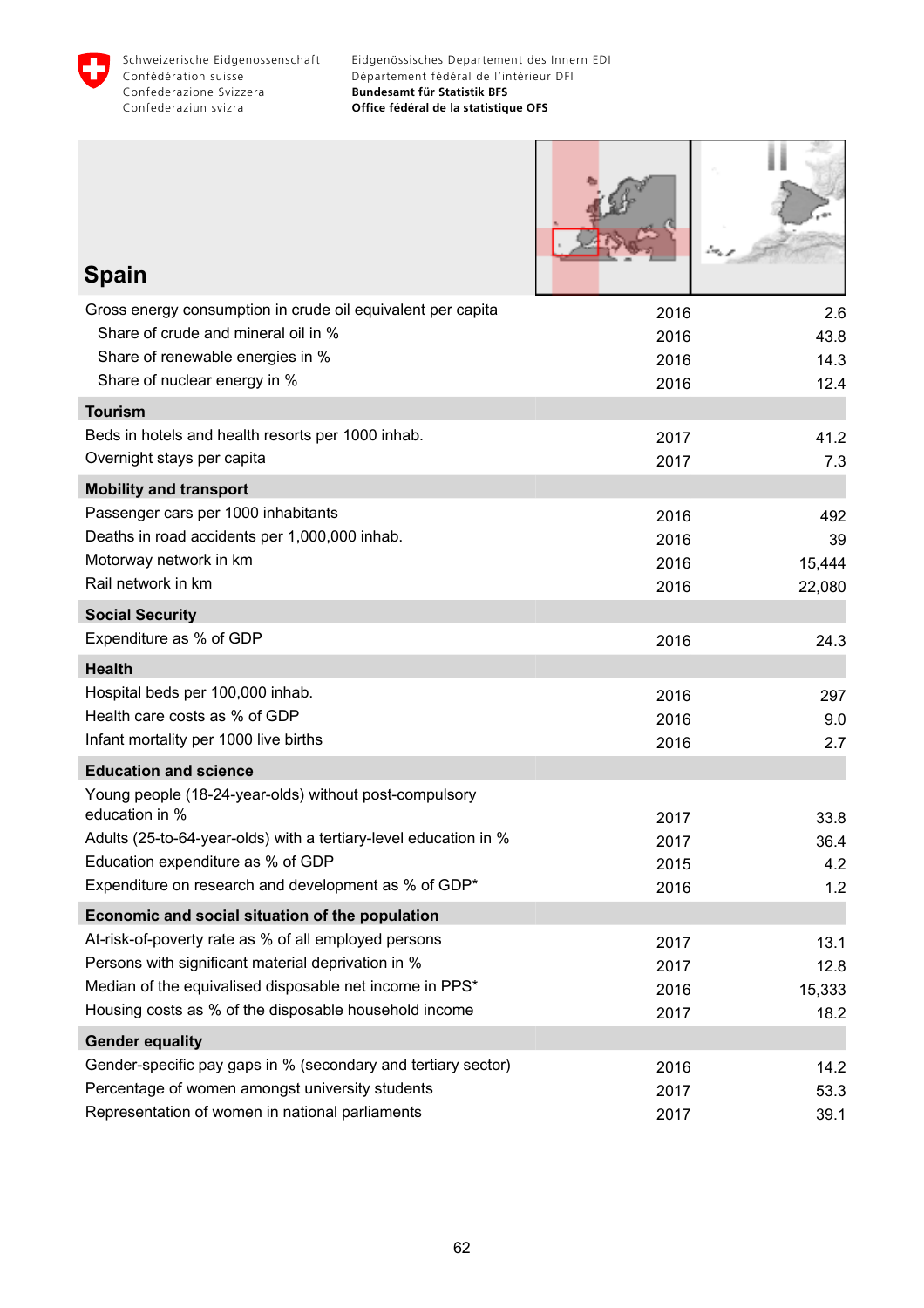

r

| <b>Sweden</b>                                                            |              |             |
|--------------------------------------------------------------------------|--------------|-------------|
| <b>Population</b>                                                        |              |             |
| Inhabitants                                                              | 2017         | 9,995,153   |
| Population density per km <sup>2</sup>                                   | 2016         | 24.4        |
| Age distribution, age groups in %                                        |              |             |
| 0 to 19 years<br>65 and above                                            | 2017         | 22.9        |
| Share of foreign nationals in %                                          | 2017         | 19.8        |
| Live births per 1000 inhab.                                              | 2017<br>2016 | 8.4<br>11.7 |
| Births outside marriage in %                                             | 2016         | 54.9        |
| Life expectancy (at birth) in years                                      |              |             |
| Women                                                                    | 2016         | 84.1        |
| Men                                                                      | 2016         | 80.6        |
| <b>Territory</b>                                                         |              |             |
| Total land area in km <sup>2</sup>                                       | 2009         | 441,370     |
| Settlement/urban and infrastructure areas in %                           | 2009         | 1.5         |
| Agricultural areas in %                                                  | 2009         | 8.5         |
| Forest and woodland in %                                                 | 2009         | 63.3        |
| <b>Environment</b>                                                       |              |             |
| Environmentally related taxes as % of all taxes and social               |              |             |
| contributions                                                            | 2016         | 5.0         |
| Domestic material consumption (DMC) in t per capita                      | 2017         | 22.8        |
| Greenhouse gas emissions (CO <sub>2</sub> -equivalents) in t per capita  | 2016         | 5.3         |
| <b>Employment and income</b>                                             |              |             |
| Employment rate (15-64-year-olds) in %                                   | 2017         | 82.5        |
| Women                                                                    | 2017         | 80.7        |
| Men                                                                      | 2017         | 84.3        |
| Unemployment rate (15-74-year-olds) according to ILO in %                | 2017         | 6.7         |
| Women                                                                    | 2017         | 6.4         |
| Men                                                                      | 2017         | 6.9         |
| Youth unemployment rate (15-24-year-olds) in %                           | 2017         | 17.8        |
| Long-term unemployment rate (15-74-year-olds) according to ILO<br>in $%$ | 2017         | 18.5        |
| <b>National economy</b>                                                  |              |             |
| Gross domestic product in PPS* per capita                                |              |             |
| Average annual growth in %                                               | 2017         | 36,300      |
|                                                                          | 2000-2017    | 1.6         |
| <b>Prices</b>                                                            |              |             |
| Average annual inflation (HICP*) in %                                    | 2017         | 1.9         |
| <b>Energy</b>                                                            |              |             |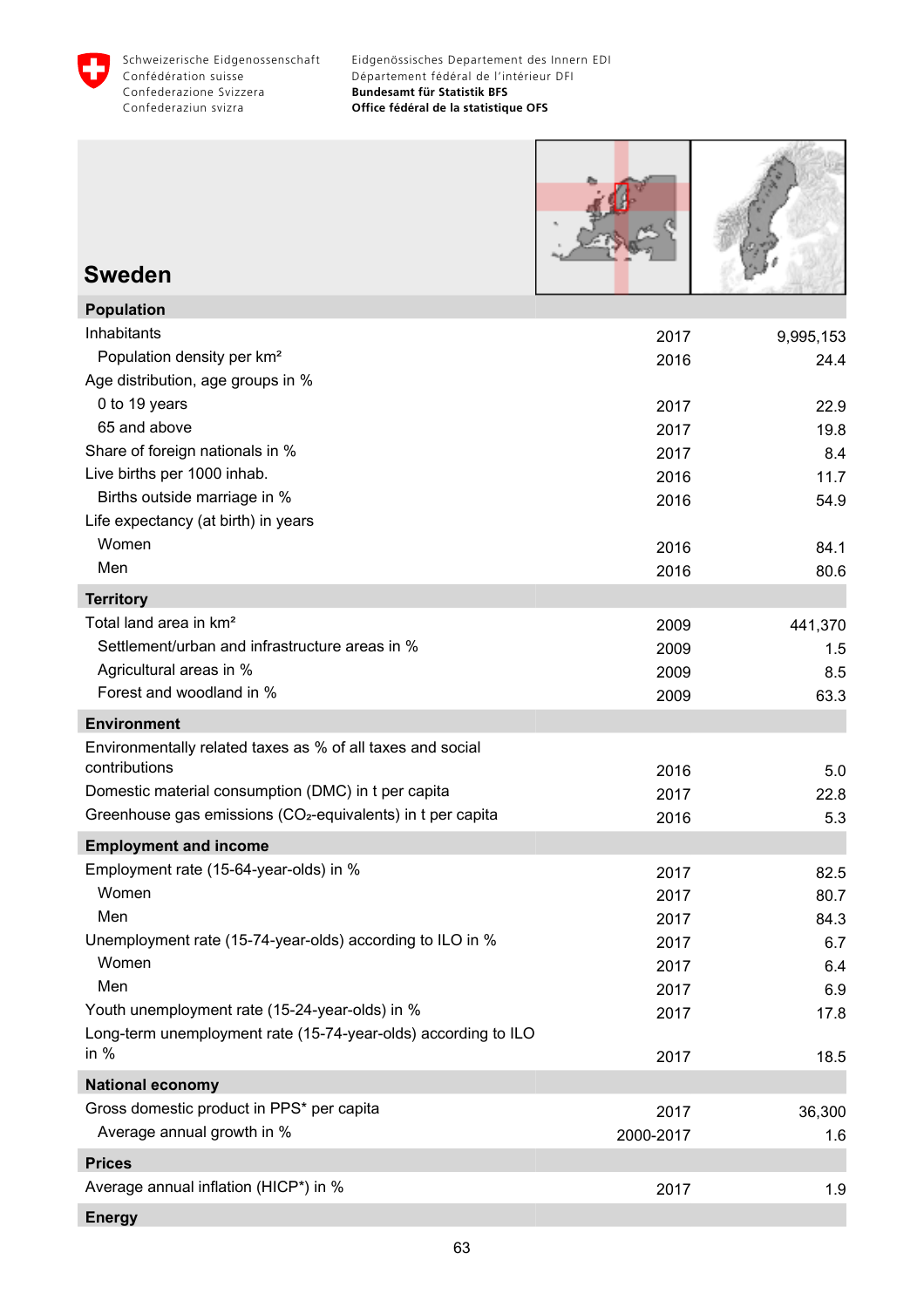

| <b>Sweden</b>                                                                                           |              |               |
|---------------------------------------------------------------------------------------------------------|--------------|---------------|
| Gross energy consumption in crude oil equivalent per capita                                             | 2016         | 4.9           |
| Share of crude and mineral oil in %                                                                     | 2016         | 24.4          |
| Share of renewable energies in %                                                                        | 2016         | 37.1          |
| Share of nuclear energy in %                                                                            | 2016         | 33.1          |
| <b>Tourism</b>                                                                                          |              |               |
| Beds in hotels and health resorts per 1000 inhab.                                                       | 2017         | 24.6          |
| Overnight stays per capita                                                                              | 2017         | 3.7           |
| <b>Mobility and transport</b>                                                                           |              |               |
| Passenger cars per 1000 inhabitants<br>Deaths in road accidents per 1,000,000 inhab.                    | 2016         | 477           |
| Motorway network in km                                                                                  | 2016<br>2016 | 27<br>2,118   |
| Rail network in km                                                                                      | 2016         | 15,459        |
| <b>Social Security</b>                                                                                  |              |               |
| Expenditure as % of GDP                                                                                 | 2016         | 29.6          |
| <b>Health</b>                                                                                           |              |               |
| Hospital beds per 100,000 inhab.                                                                        | 2016         | 234           |
| Health care costs as % of GDP                                                                           | 2016         | 10.9          |
| Infant mortality per 1000 live births                                                                   | 2016         | 2.5           |
| <b>Education and science</b>                                                                            |              |               |
| Young people (18-24-year-olds) without post-compulsory                                                  |              |               |
| education in %                                                                                          | 2017         | 28.5          |
| Adults (25-to-64-year-olds) with a tertiary-level education in %                                        | 2017         | 41.9          |
| Education expenditure as % of GDP<br>Expenditure on research and development as % of GDP*               | 2015         | 7.1           |
|                                                                                                         | 2016         | 3.3           |
| Economic and social situation of the population<br>At-risk-of-poverty rate as % of all employed persons |              |               |
| Persons with significant material deprivation in %                                                      | 2017         | 6.9           |
| Median of the equivalised disposable net income in PPS*                                                 | 2017<br>2016 | 4.2<br>20,752 |
| Housing costs as % of the disposable household income                                                   | 2017         | 21.7          |
| <b>Gender equality</b>                                                                                  |              |               |
| Gender-specific pay gaps in % (secondary and tertiary sector)                                           | 2016         | 13.3          |
| Percentage of women amongst university students                                                         | 2017         | 59.4          |
| Representation of women in national parliaments                                                         | 2017         | 46.1          |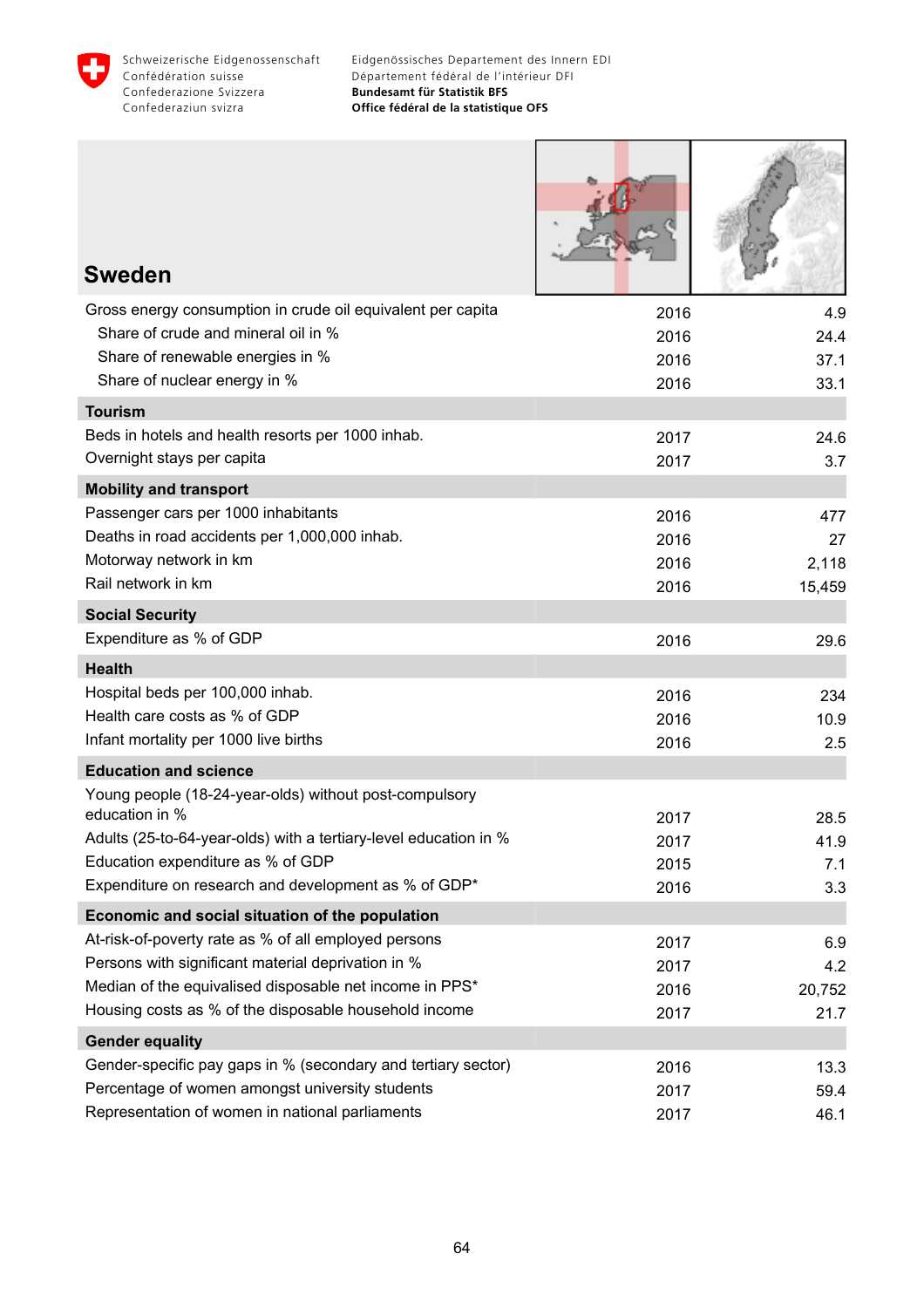

Г

**HANGER** 

| <b>Switzerland</b>                                                                                                             |              |              |
|--------------------------------------------------------------------------------------------------------------------------------|--------------|--------------|
| <b>Population</b>                                                                                                              |              |              |
| Inhabitants                                                                                                                    | 2017         | 8,484,130    |
| Population density per km <sup>2</sup>                                                                                         | 2016         | 210.5        |
| Age distribution, age groups in %<br>0 to 19 years                                                                             |              |              |
| 65 and above                                                                                                                   | 2017<br>2017 | 20.0<br>18.3 |
| Share of foreign nationals in %                                                                                                | 2017         | 25.1         |
| Live births per 1000 inhab.                                                                                                    | 2016         | 10.4         |
| Births outside marriage in %                                                                                                   | 2016         | 24.2         |
| Life expectancy (at birth) in years                                                                                            |              |              |
| Women                                                                                                                          | 2016         | 85.6         |
| Men                                                                                                                            | 2016         | 81.7         |
| <b>Territory</b>                                                                                                               |              |              |
| Total land area in km <sup>2</sup>                                                                                             | 2009         | 41,285       |
| Settlement/urban and infrastructure areas in %                                                                                 | 2009         | 7.5          |
| Agricultural areas in %                                                                                                        | 2009         | 36.9         |
| Forest and woodland in %                                                                                                       | 2009         | 30.8         |
| <b>Environment</b>                                                                                                             |              |              |
| Environmentally related taxes as % of all taxes and social                                                                     |              |              |
| contributions                                                                                                                  | 2016         | 6.2          |
| Domestic material consumption (DMC) in t per capita<br>Greenhouse gas emissions (CO <sub>2</sub> -equivalents) in t per capita | 2017         | 11.1         |
|                                                                                                                                | 2016         | 5.7          |
| <b>Employment and income</b>                                                                                                   |              |              |
| Employment rate (15-64-year-olds) in %                                                                                         | 2017         | 84.0         |
| Women<br>Men                                                                                                                   | 2017         | 79.3         |
| Unemployment rate (15-74-year-olds) according to ILO in %                                                                      | 2017         | 88.5         |
| Women                                                                                                                          | 2017<br>2017 | 4.8<br>5.1   |
| Men                                                                                                                            | 2017         | 4.6          |
| Youth unemployment rate (15-24-year-olds) in %                                                                                 | 2017         | 8.1          |
| Long-term unemployment rate (15-74-year-olds) according to ILO                                                                 |              |              |
| in $%$                                                                                                                         | 2017         | 34.7         |
| <b>National economy</b>                                                                                                        |              |              |
| Gross domestic product in PPS* per capita                                                                                      | 2017         | 46,800       |
| Average annual growth in %                                                                                                     | 2000-2017    | 1.0          |
| <b>Prices</b>                                                                                                                  |              |              |
| Average annual inflation (HICP*) in %                                                                                          | 2017         | 0.6          |
| <b>Energy</b>                                                                                                                  |              |              |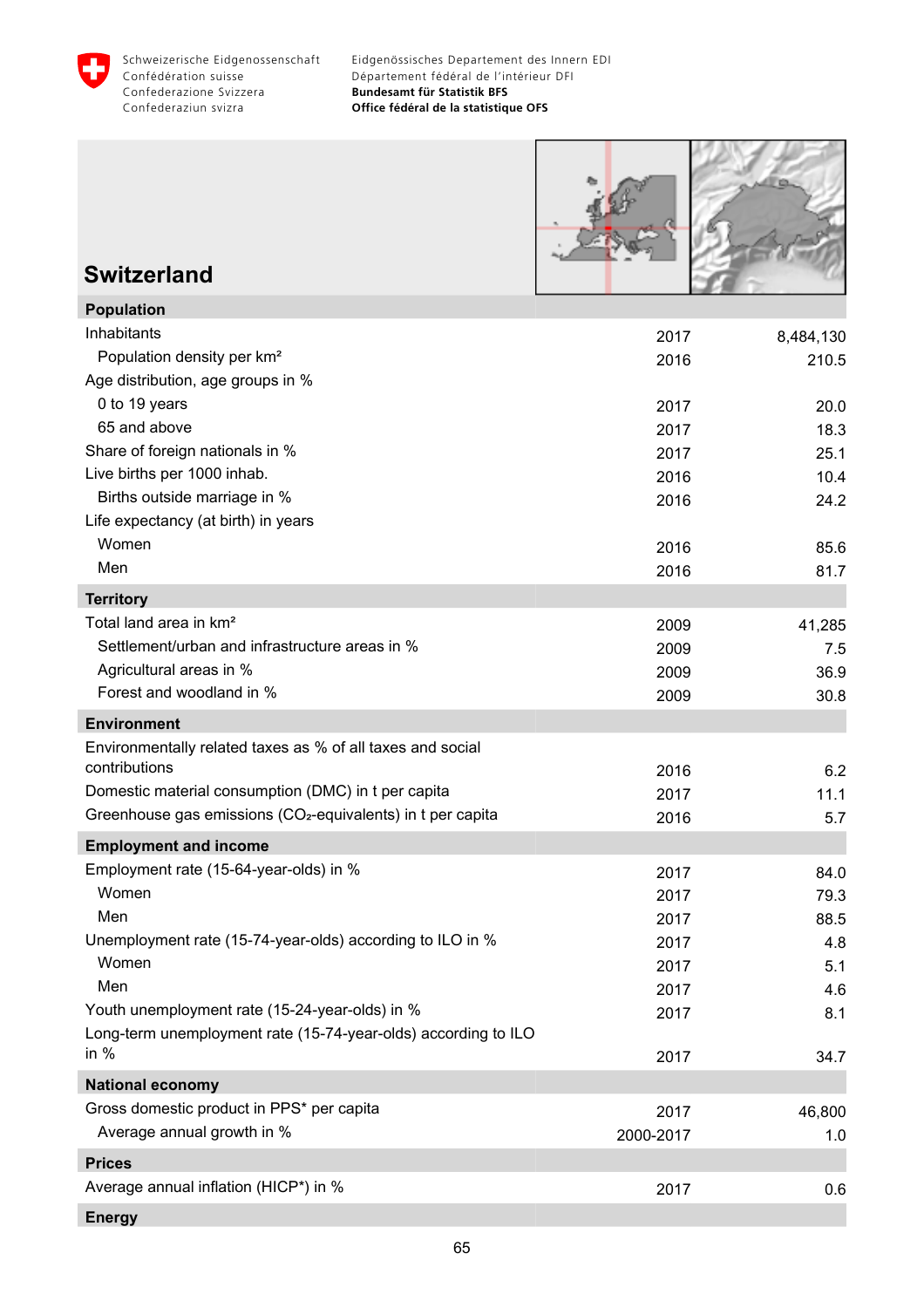

Г

**HANY APPEN** 

| <b>Switzerland</b>                                                       |              |              |
|--------------------------------------------------------------------------|--------------|--------------|
|                                                                          |              |              |
| Gross energy consumption in crude oil equivalent per capita              | 2016         | 3.1          |
| Share of crude and mineral oil in %<br>Share of renewable energies in %  | 2016         | 41.8         |
| Share of nuclear energy in %                                             | 2016<br>2016 | 20.8<br>19.7 |
| <b>Tourism</b>                                                           |              |              |
| Beds in hotels and health resorts per 1000 inhab.                        | 2017         | 32.4         |
| Overnight stays per capita                                               | 2017         | 4.4          |
| <b>Mobility and transport</b>                                            |              |              |
| Passenger cars per 1000 inhabitants                                      | 2016         | 543          |
| Deaths in road accidents per 1,000,000 inhab.                            | 2016         | 26           |
| Motorway network in km                                                   | 2016         | 1,447        |
| Rail network in km                                                       | 2016         |              |
| <b>Social Security</b>                                                   |              |              |
| Expenditure as % of GDP                                                  | 2016         | 28.1         |
| <b>Health</b>                                                            |              |              |
| Hospital beds per 100,000 inhab.                                         | 2016         | 455          |
| Health care costs as % of GDP                                            | 2016         | 12.2         |
| Infant mortality per 1000 live births                                    | 2016         | 3.6          |
| <b>Education and science</b>                                             |              |              |
| Young people (18-24-year-olds) without post-compulsory<br>education in % | 2017         | 26.6         |
| Adults (25-to-64-year-olds) with a tertiary-level education in %         | 2017         | 42.6         |
| Education expenditure as % of GDP                                        | 2015         | 5.1          |
| Expenditure on research and development as % of GDP*                     | 2016         |              |
| Economic and social situation of the population                          |              |              |
| At-risk-of-poverty rate as % of all employed persons                     | 2017         |              |
| Persons with significant material deprivation in %                       | 2017         |              |
| Median of the equivalised disposable net income in PPS*                  | 2016         | 27,602       |
| Housing costs as % of the disposable household income                    | 2017         |              |
| <b>Gender equality</b>                                                   |              |              |
| Gender-specific pay gaps in % (secondary and tertiary sector)            | 2016         | 17.0         |
| Percentage of women amongst university students                          | 2017         | 49.6         |
| Representation of women in national parliaments                          | 2017         | 32.5         |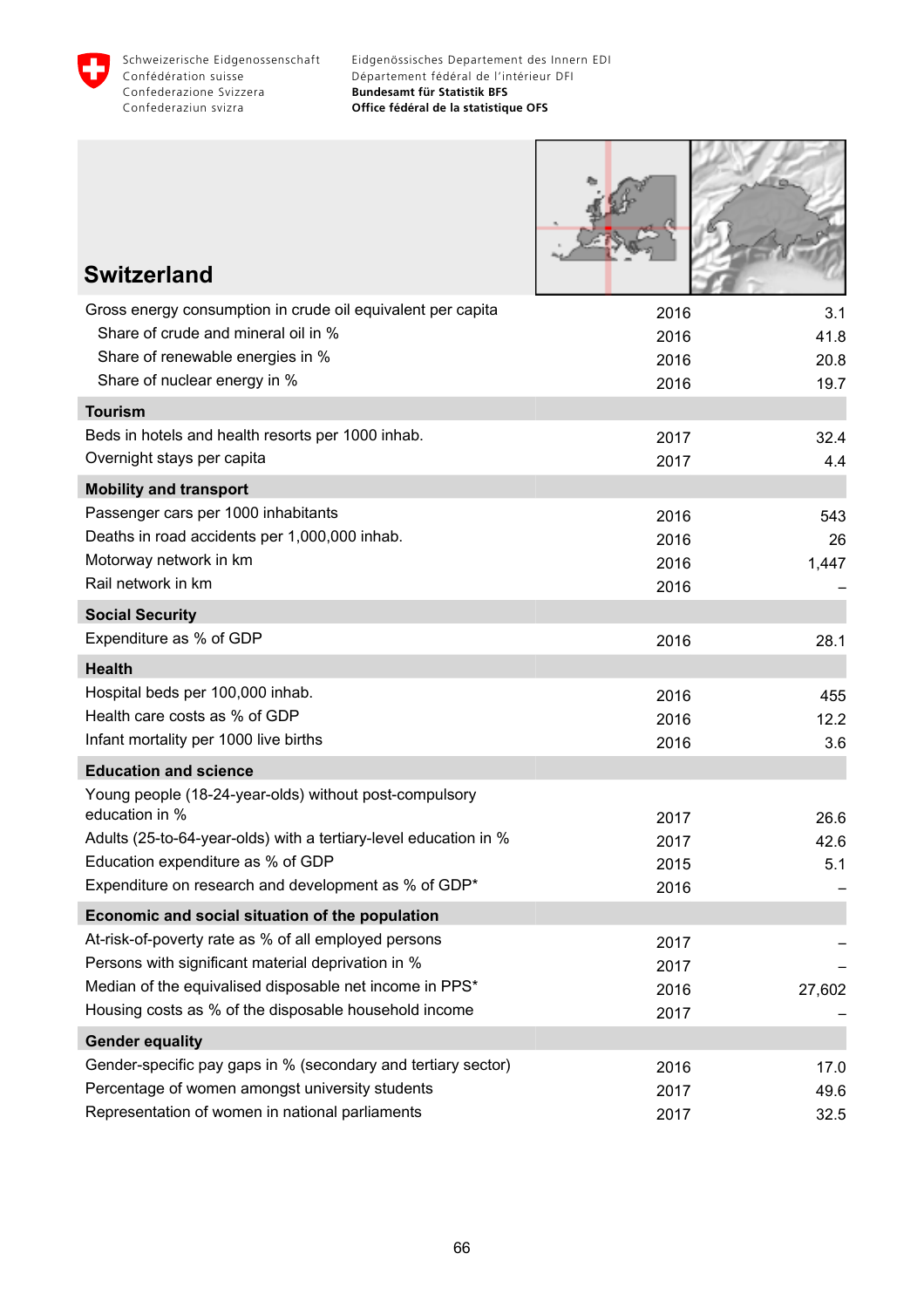



**Turkey**

| 2017      | 79,814,871 |
|-----------|------------|
| 2016      | 103.4      |
|           |            |
| 2017      | 32.0       |
| 2017      | 8.3        |
| 2017      |            |
| 2016      | 16.4       |
| 2016      | 2.9        |
|           |            |
| 2016      | 81.0       |
| 2016      | 75.4       |
|           |            |
| 2009      | 783,562    |
| 2009      |            |
| 2009      |            |
| 2009      |            |
|           |            |
|           |            |
| 2016      |            |
| 2017      | 12.8       |
| 2016      | 6.2        |
|           |            |
| 2017      | 57.9       |
| 2017      | 37.5       |
| 2017      | 78.2       |
| 2017      | 10.9       |
| 2017      |            |
| 2017      |            |
| 2017      | 20.7       |
|           |            |
| 2017      | 21.8       |
|           |            |
| 2017      | 20,000     |
| 2000-2017 |            |
|           |            |
| 2017      | 11.1       |
|           |            |
|           |            |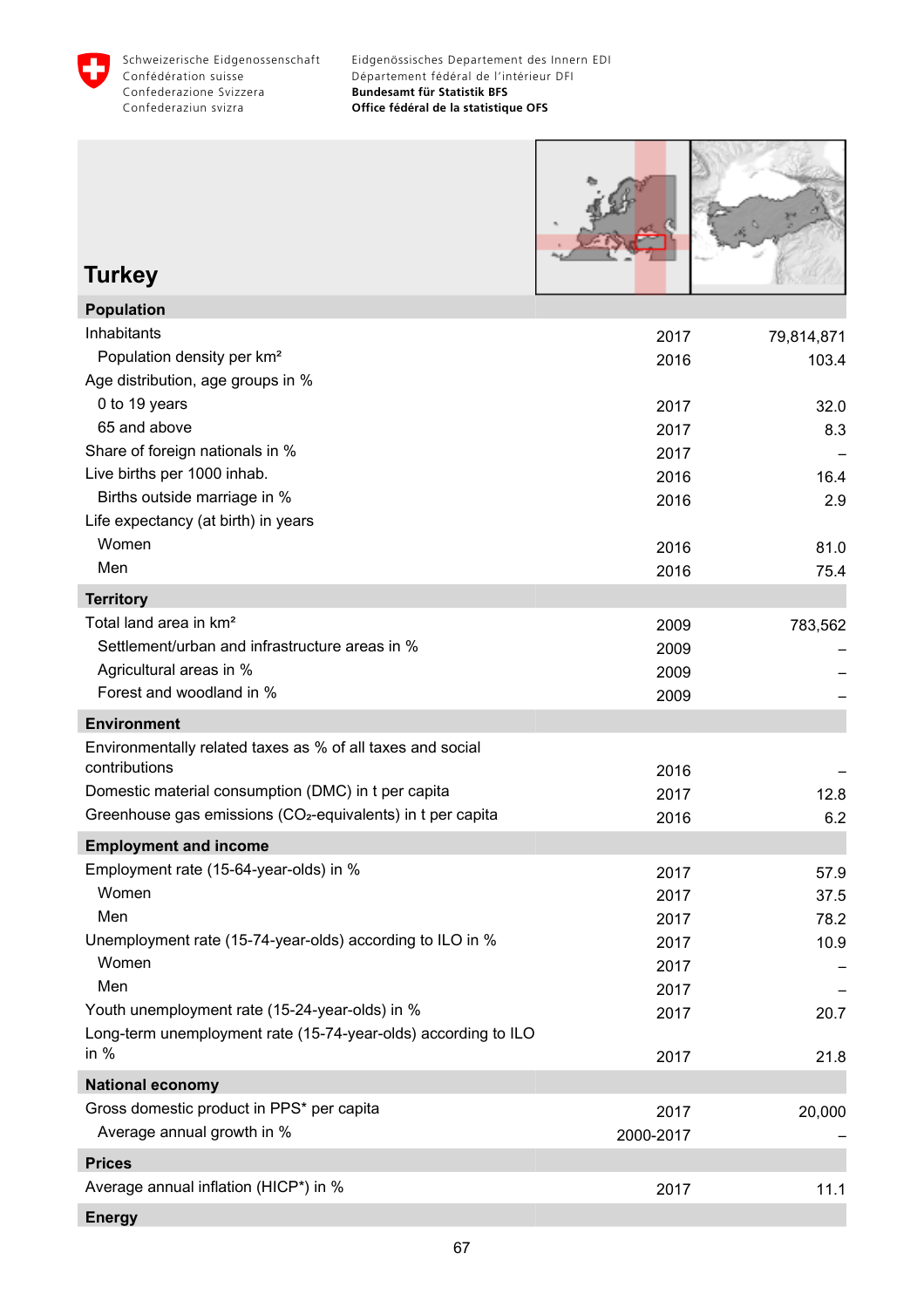

I

**CAMBRIDGE** 

ł

| <b>Turkey</b>                                                            |              |              |
|--------------------------------------------------------------------------|--------------|--------------|
| Gross energy consumption in crude oil equivalent per capita              | 2016         | 1.8          |
| Share of crude and mineral oil in %                                      | 2016         | 32.6         |
| Share of renewable energies in %                                         | 2016         | 12.3         |
| Share of nuclear energy in %                                             | 2016         | 0.0          |
| <b>Tourism</b>                                                           |              |              |
| Beds in hotels and health resorts per 1000 inhab.                        | 2017         | 11.7         |
| Overnight stays per capita                                               | 2017         |              |
| <b>Mobility and transport</b>                                            |              |              |
| Passenger cars per 1000 inhabitants                                      | 2016         | 142          |
| Deaths in road accidents per 1,000,000 inhab.                            | 2016         | 93           |
| Motorway network in km                                                   | 2016         | 2,542        |
| Rail network in km                                                       | 2016         | 12,099       |
| <b>Social Security</b>                                                   |              |              |
| Expenditure as % of GDP                                                  | 2016         |              |
| <b>Health</b>                                                            |              |              |
| Hospital beds per 100,000 inhab.                                         | 2016         | 275          |
| Health care costs as % of GDP                                            | 2016         | 4.3          |
| Infant mortality per 1000 live births                                    | 2016         | 10.0         |
| <b>Education and science</b>                                             |              |              |
| Young people (18-24-year-olds) without post-compulsory<br>education in % |              |              |
| Adults (25-to-64-year-olds) with a tertiary-level education in %         | 2017<br>2017 | 45.6<br>18.6 |
| Education expenditure as % of GDP                                        | 2015         |              |
| Expenditure on research and development as % of GDP*                     | 2016         | 0.9          |
| Economic and social situation of the population                          |              |              |
| At-risk-of-poverty rate as % of all employed persons                     | 2017         |              |
| Persons with significant material deprivation in %                       | 2017         |              |
| Median of the equivalised disposable net income in PPS*                  | 2016         | 6,338        |
| Housing costs as % of the disposable household income                    | 2017         |              |
| <b>Gender equality</b>                                                   |              |              |
| Gender-specific pay gaps in % (secondary and tertiary sector)            | 2016         |              |
| Percentage of women amongst university students                          | 2017         |              |
| Representation of women in national parliaments                          | 2017         |              |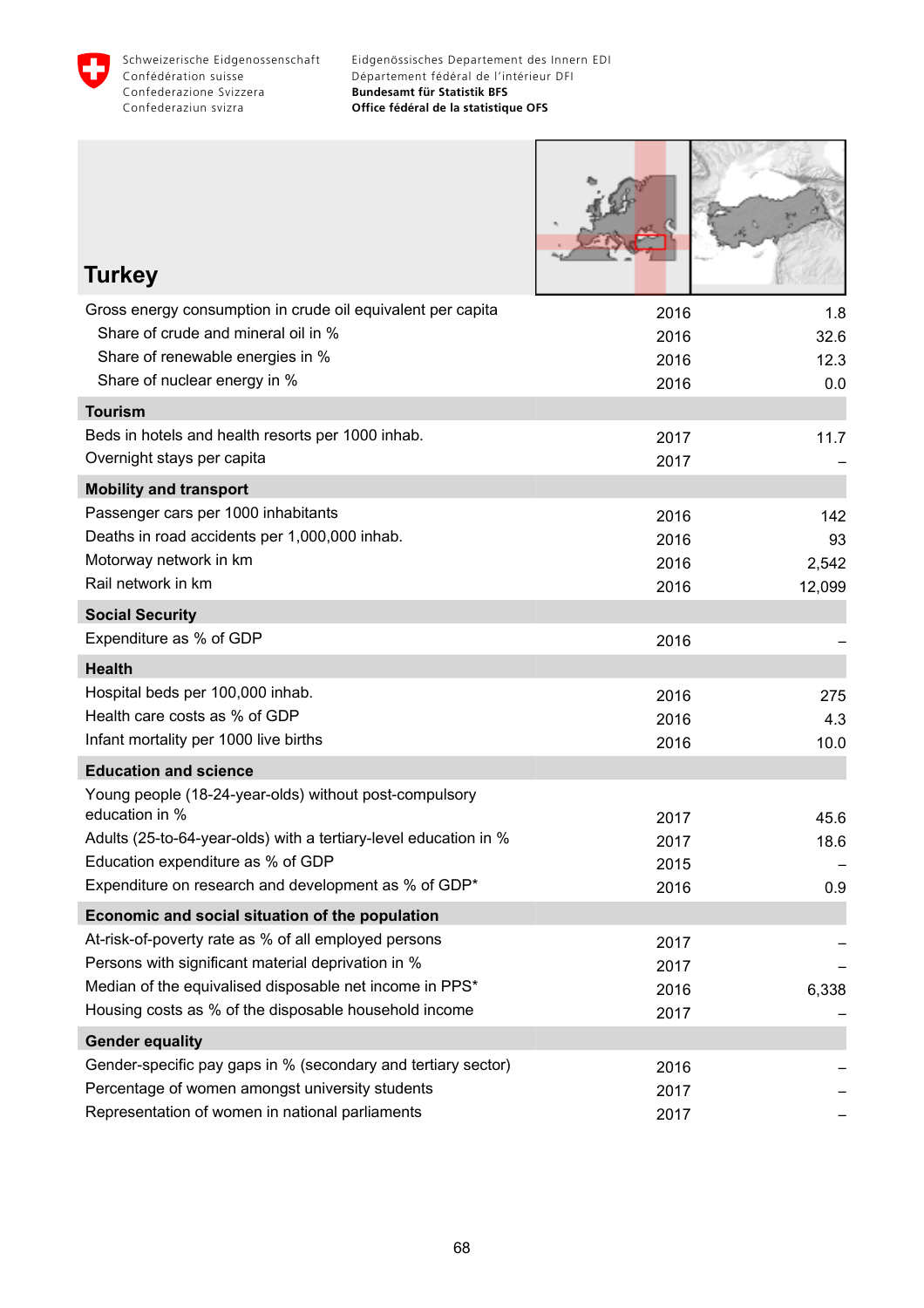

| <b>United Kingdom</b>                                                   |           |            |
|-------------------------------------------------------------------------|-----------|------------|
| <b>Population</b>                                                       |           |            |
| Inhabitants                                                             | 2017      | 65,808,573 |
| Population density per km <sup>2</sup>                                  | 2016      | 270.5      |
| Age distribution, age groups in %                                       |           |            |
| 0 to 19 years                                                           | 2017      | 23.5       |
| 65 and above                                                            | 2017      | 18.1       |
| Share of foreign nationals in %                                         | 2017      | 9.2        |
| Live births per 1000 inhab.                                             | 2016      | 11.8       |
| Births outside marriage in %                                            | 2016      |            |
| Life expectancy (at birth) in years                                     |           |            |
| Women                                                                   | 2016      | 83.0       |
| Men                                                                     | 2016      | 79.4       |
| <b>Territory</b>                                                        |           |            |
| Total land area in km <sup>2</sup>                                      | 2009      | 248,528    |
| Settlement/urban and infrastructure areas in %                          | 2009      | 5.9        |
| Agricultural areas in %                                                 | 2009      | 64.1       |
| Forest and woodland in %                                                | 2009      | 13.1       |
| <b>Environment</b>                                                      |           |            |
| Environmentally related taxes as % of all taxes and social              |           |            |
| contributions                                                           | 2016      | 6.9        |
| Domestic material consumption (DMC) in t per capita                     | 2017      | 8.9        |
| Greenhouse gas emissions (CO <sub>2</sub> -equivalents) in t per capita | 2016      | 7.3        |
| <b>Employment and income</b>                                            |           |            |
| Employment rate (15-64-year-olds) in %                                  | 2017      | 77.6       |
| Women                                                                   | 2017      | 72.9       |
| Men                                                                     | 2017      | 82.3       |
| Unemployment rate (15-74-year-olds) according to ILO in %<br>Women      | 2017      | 4.4        |
| Men                                                                     | 2017      | 4.2        |
| Youth unemployment rate (15-24-year-olds) in %                          | 2017      | 4.5        |
| Long-term unemployment rate (15-74-year-olds) according to ILO          | 2017      | 12.1       |
| in $%$                                                                  | 2017      | 25.9       |
| <b>National economy</b>                                                 |           |            |
| Gross domestic product in PPS* per capita                               | 2017      | 31,600     |
| Average annual growth in %                                              | 2000-2017 | 1.2        |
|                                                                         |           |            |
| <b>Prices</b><br>Average annual inflation (HICP*) in %                  |           |            |
|                                                                         | 2017      | 2.7        |
| <b>Energy</b>                                                           |           |            |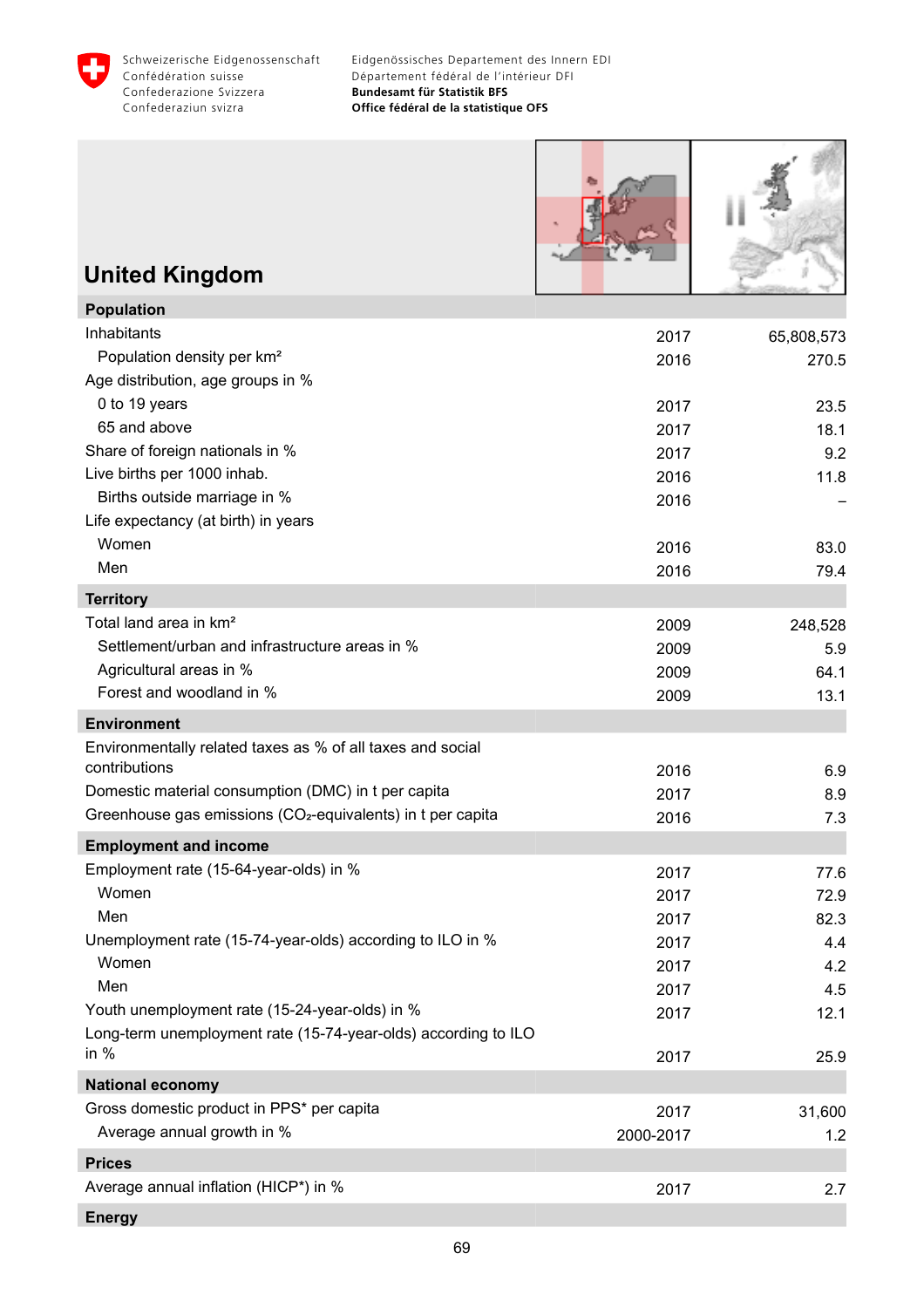

Г

| <b>United Kingdom</b>                                                    |              |              |
|--------------------------------------------------------------------------|--------------|--------------|
| Gross energy consumption in crude oil equivalent per capita              | 2016         | 2.9          |
| Share of crude and mineral oil in %                                      | 2016         | 37.7         |
| Share of renewable energies in %<br>Share of nuclear energy in %         | 2016         | 8.1<br>9.8   |
| <b>Tourism</b>                                                           | 2016         |              |
| Beds in hotels and health resorts per 1000 inhab.                        | 2017         |              |
| Overnight stays per capita                                               | 2017         |              |
| <b>Mobility and transport</b>                                            |              |              |
| Passenger cars per 1000 inhabitants                                      | 2016         | 474          |
| Deaths in road accidents per 1,000,000 inhab.                            | 2016         | 28           |
| Motorway network in km                                                   | 2016         | 3,764        |
| Rail network in km                                                       | 2016         | 31,910       |
| <b>Social Security</b>                                                   |              |              |
| Expenditure as % of GDP                                                  | 2016         | 26.2         |
| <b>Health</b>                                                            |              |              |
| Hospital beds per 100,000 inhab.                                         | 2016         | 258          |
| Health care costs as % of GDP                                            | 2016         | 9.8          |
| Infant mortality per 1000 live births                                    | 2016         | 3.8          |
| <b>Education and science</b>                                             |              |              |
| Young people (18-24-year-olds) without post-compulsory<br>education in % |              |              |
| Adults (25-to-64-year-olds) with a tertiary-level education in %         | 2017<br>2017 | 15.4<br>42.8 |
| Education expenditure as % of GDP                                        | 2015         | 5.7          |
| Expenditure on research and development as % of GDP*                     | 2016         | 1.7          |
| Economic and social situation of the population                          |              |              |
| At-risk-of-poverty rate as % of all employed persons                     | 2017         | 9.0          |
| Persons with significant material deprivation in %                       | 2017         | 12.3         |
| Median of the equivalised disposable net income in PPS*                  | 2016         | 17,369       |
| Housing costs as % of the disposable household income                    | 2017         | 24.8         |
| <b>Gender equality</b>                                                   |              |              |
| Gender-specific pay gaps in % (secondary and tertiary sector)            | 2016         | 21.0         |
| Percentage of women amongst university students                          | 2017         | 56.4         |
| Representation of women in national parliaments                          | 2017         | 32.2         |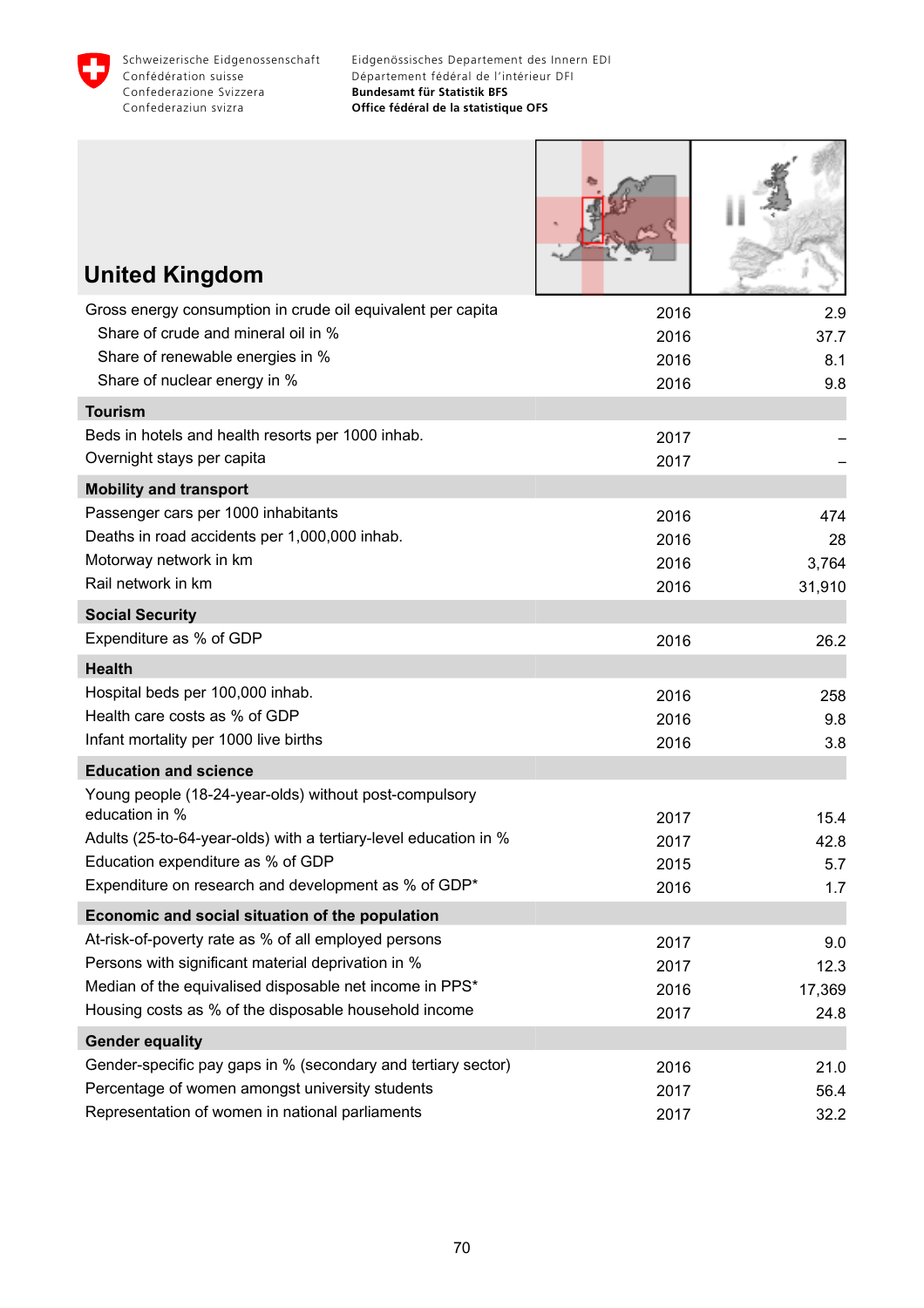

Eidgenössisches Departement des Innern EDI Département fédéral de l'intérieur DFI **Bundesamt für Statistik BFS Office fédéral de la statistique OFS**

| <b>Europe</b>                                                            |           |               |
|--------------------------------------------------------------------------|-----------|---------------|
| Population                                                               |           |               |
| Inhabitants                                                              | 2017      | 1,201,576,564 |
| Population density per km <sup>2</sup>                                   | 2016      |               |
| Age distribution, age groups in %                                        |           |               |
| 0 to 19 years                                                            | 2017      | 20.3          |
| 65 and above                                                             | 2017      | 17.3          |
| Share of foreign nationals in %                                          | 2017      | 3.4           |
| Live births per 1000 inhab.                                              | 2016      | 10.1          |
| Births outside marriage in %                                             | 2016      | 15.6          |
| Life expectancy (at birth) in years                                      |           |               |
| Women                                                                    | 2016      |               |
| Men                                                                      | 2016      |               |
| <b>Territory</b>                                                         |           |               |
| Total land area in km <sup>2</sup>                                       | 2009      | 5,700,427     |
| Settlement/urban and infrastructure areas in %                           | 2009      | 2.9           |
| Agricultural areas in %                                                  | 2009      | 30.2          |
| Forest and woodland in %                                                 | 2009      | 25.1          |
| <b>Environment</b>                                                       |           |               |
| Environmentally related taxes as % of all taxes and social               |           |               |
| contributions                                                            | 2016      | 6.1           |
| Domestic material consumption (DMC) in t per capita                      | 2017      | 13.6          |
| Greenhouse gas emissions (CO <sub>2</sub> -equivalents) in t per capita  | 2016      | 8.4           |
| <b>Employment and income</b>                                             |           |               |
| Employment rate (15-64-year-olds) in %                                   | 2017      |               |
| Women                                                                    | 2017      |               |
| Men                                                                      | 2017      |               |
| Unemployment rate (15-74-year-olds) according to ILO in %                | 2017      |               |
| Women                                                                    | 2017      |               |
| Men                                                                      | 2017      |               |
| Youth unemployment rate (15-24-year-olds) in %                           | 2017      |               |
| Long-term unemployment rate (15-74-year-olds) according to ILO<br>in $%$ | 2017      |               |
| <b>National economy</b>                                                  |           |               |
| Gross domestic product in PPS* per capita                                | 2017      |               |
| Average annual growth in %                                               | 2000-2017 |               |
| <b>Prices</b>                                                            |           |               |
| Average annual inflation (HICP*) in %                                    | 2017      |               |
|                                                                          |           |               |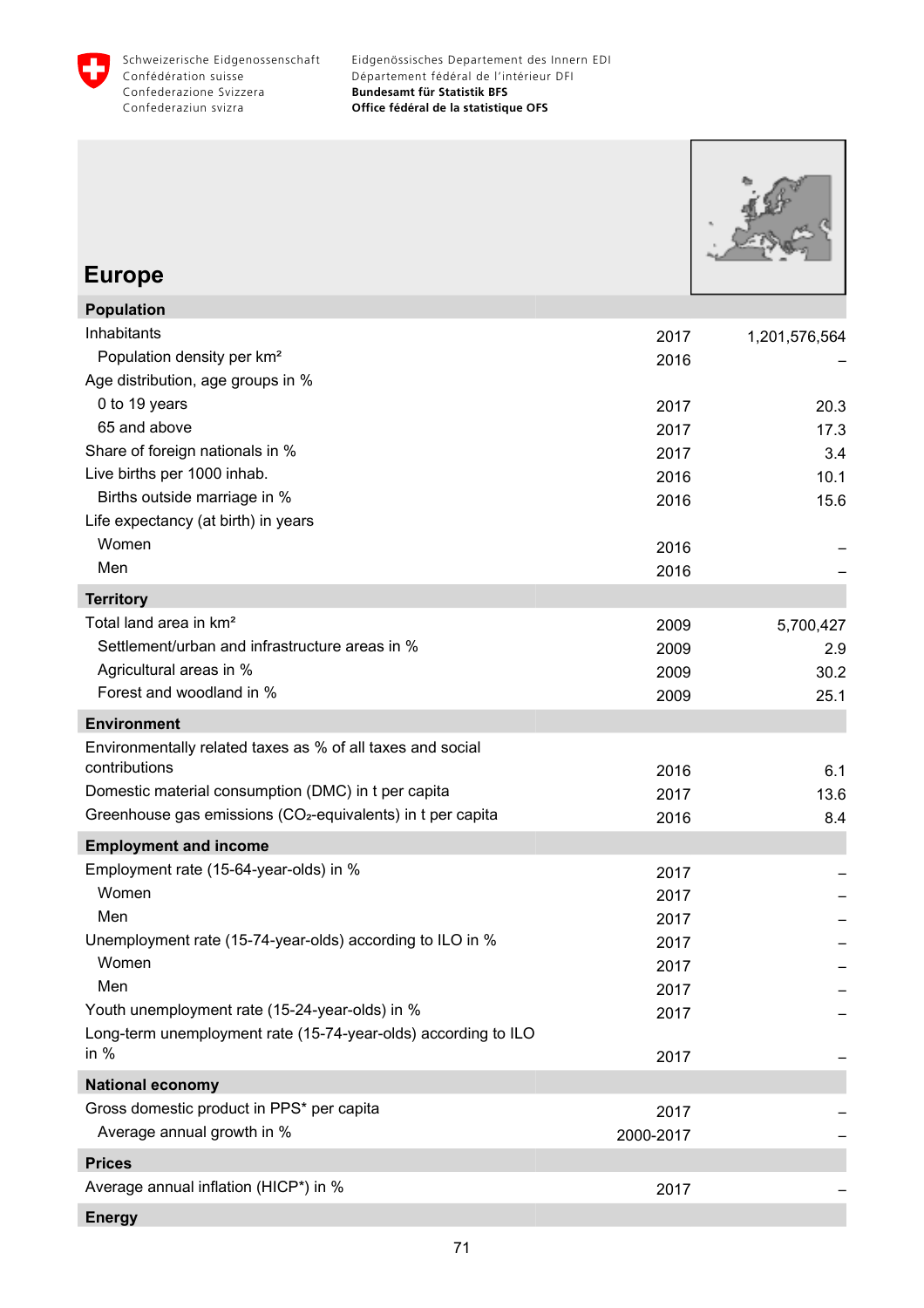

Eidgenössisches Departement des Innern EDI Département fédéral de l'intérieur DFI **Bundesamt für Statistik BFS Office fédéral de la statistique OFS**

| <b>Europe</b>                                                                                              |              |         |
|------------------------------------------------------------------------------------------------------------|--------------|---------|
| Gross energy consumption in crude oil equivalent per capita                                                | 2016         | 3.2     |
| Share of crude and mineral oil in %                                                                        | 2016         | 34.6    |
| Share of renewable energies in %                                                                           | 2016         | 13.2    |
| Share of nuclear energy in %                                                                               | 2016         | 13.2    |
| <b>Tourism</b>                                                                                             |              |         |
| Beds in hotels and health resorts per 1000 inhab.                                                          | 2017         | 11.1    |
| Overnight stays per capita                                                                                 | 2017         | 1.5     |
| <b>Mobility and transport</b>                                                                              |              |         |
| Passenger cars per 1000 inhabitants                                                                        | 2016         |         |
| Deaths in road accidents per 1,000,000 inhab.                                                              | 2016         |         |
| Motorway network in km                                                                                     | 2016         | 68,776  |
| Rail network in km                                                                                         | 2016         | 320,417 |
| <b>Social Security</b>                                                                                     |              |         |
| Expenditure as % of GDP                                                                                    | 2016         |         |
| <b>Health</b>                                                                                              |              |         |
| Hospital beds per 100,000 inhab.                                                                           | 2016         |         |
| Health care costs as % of GDP                                                                              | 2016         |         |
| Infant mortality per 1000 live births                                                                      | 2016         | 4.8     |
| <b>Education and science</b>                                                                               |              |         |
| Young people (18-24-year-olds) without post-compulsory                                                     |              |         |
| education in %                                                                                             | 2017         |         |
| Adults (25-to-64-year-olds) with a tertiary-level education in %<br>Education expenditure as % of GDP      | 2017         |         |
| Expenditure on research and development as % of GDP*                                                       | 2015         |         |
|                                                                                                            | 2016         |         |
| Economic and social situation of the population                                                            |              |         |
| At-risk-of-poverty rate as % of all employed persons<br>Persons with significant material deprivation in % | 2017         |         |
| Median of the equivalised disposable net income in PPS*                                                    | 2017<br>2016 |         |
| Housing costs as % of the disposable household income                                                      | 2017         |         |
| <b>Gender equality</b>                                                                                     |              |         |
| Gender-specific pay gaps in % (secondary and tertiary sector)                                              | 2016         |         |
| Percentage of women amongst university students                                                            | 2017         | 54.0    |
| Representation of women in national parliaments                                                            | 2017         | 27.8    |